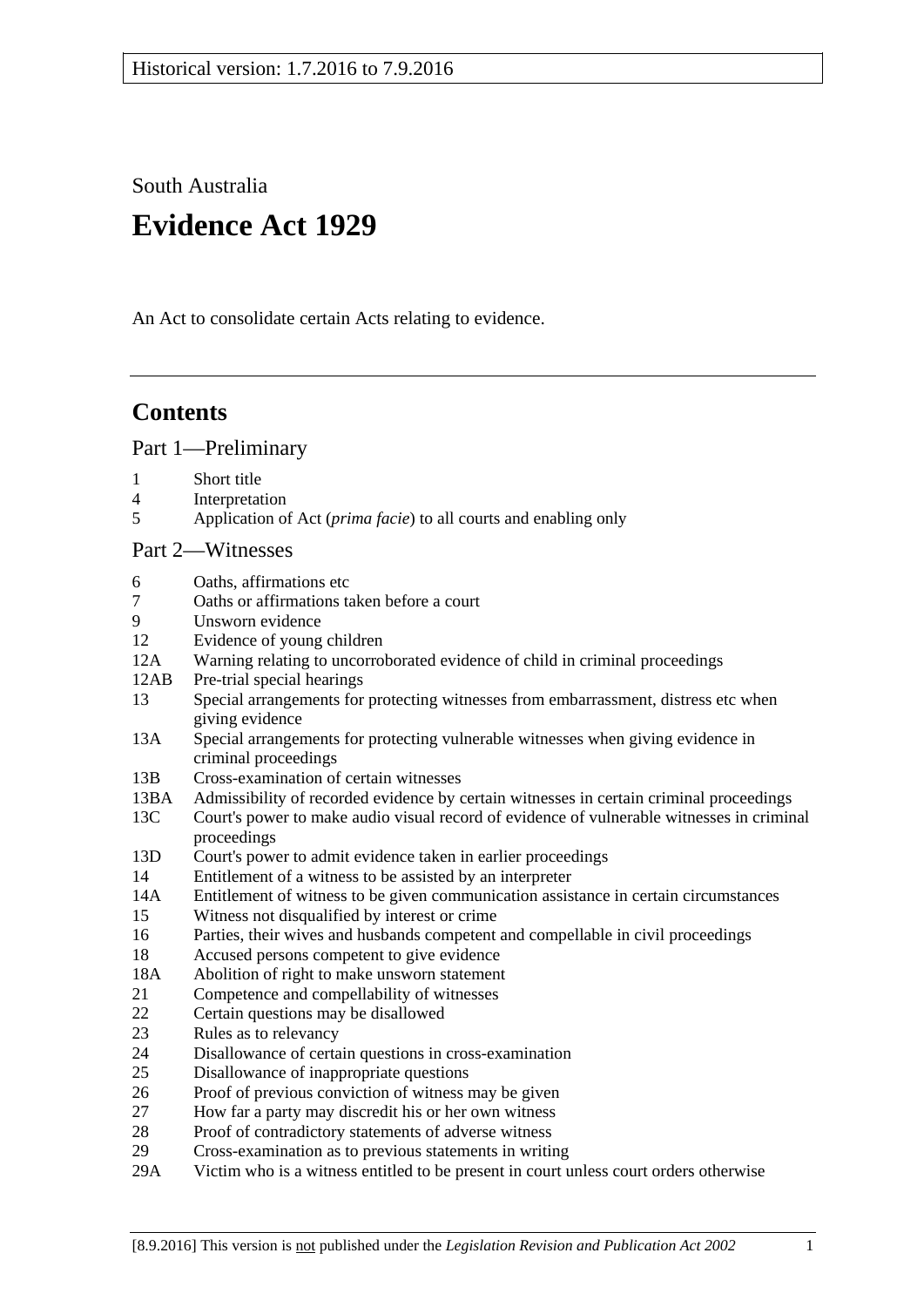### [Part 3—Miscellaneous rules of evidence](#page-30-0)

#### [Division 1—Miscellaneous rules of evidence in general cases](#page-30-1)

- 30 [As to comparison of disputed writing](#page-30-2)
- 31 [Attesting witness need not be called in certain cases](#page-30-3)
- 33 [Disclosure in action for defamation](#page-30-4)
- 34 [Admissions by accused persons](#page-30-5)
- 34A [Proof of commission of offence](#page-30-6)
- 34AB [Identification evidence](#page-30-7)
- 34C [Admissibility of documentary evidence as to facts in issue](#page-31-0)
- 34CB [Direction relating to delay where defendant forensically disadvantaged](#page-32-0)
- 34D [Weight to be attached to evidence](#page-33-0)
- 34E [Proof of instrument to validity of which attestation is necessary](#page-33-1)
- 34F [Presumptions as to documents twenty years old](#page-33-2)
- 34G [Interpretation and savings](#page-33-3)
- 34H [Evidence of access or non-access](#page-34-0)
- 34J [Special provision for taking evidence where witness is seriously ill](#page-34-1)
- 34K [Admissibility of depositions at trial](#page-34-2)
- 34KA [Admissibility of evidence of out of court statements by unavailable witnesses](#page-34-3)
- 34KB [Credibility](#page-36-0)
- 34KC [Stopping the case where evidence is unconvincing](#page-36-1)
- 34KD [Court's general discretion to exclude evidence](#page-37-0)

#### [Division 2—Miscellaneous rules of evidence in sexual cases](#page-37-1)

- 34L [Evidence in sexual cases generally](#page-37-2)
- 34LA [Admissibility of evidence of out of court statements by certain alleged victims of sexual](#page-38-0)  [offences](#page-38-0)
- 34M [Evidence relating to complaint in sexual cases](#page-39-0)
- 34N [Directions relating to consent in certain sexual cases](#page-40-0)

#### Division [3—Admissibility of evidence showing discreditable conduct or disposition](#page-41-0)

- 34O [Application of Division](#page-41-1)
- 34P [Evidence of discreditable conduct](#page-41-2)
- 34Q [Use of evidence for other purposes](#page-42-0)
- 34R [Trial directions](#page-42-1)
- 34S [Certain matters excluded from consideration of admissibility](#page-42-2)
- 34T [Severance](#page-42-3)
- [Part 4—Documents and](#page-44-0) other records

### [Division 1—Public Acts and documents](#page-44-1)

- 35 [Judicial notice of legislative instruments](#page-44-2)
- 36 [Proof of votes and proceedings of Parliament](#page-44-3)
- 37 [Evidentiary value of official publications](#page-44-4)<br>37A Proof of Gazette
- [Proof of Gazette](#page-44-5)
- 37B [Proof of printing by Government Printer](#page-45-0)
- 37C [Proof of Imperial orders-in-Council](#page-45-1)
- 38 [Foreign and Colonial Acts of State, judgments etc provable by copies](#page-45-2)
- 39 [Public documents provable by examined or certified copy](#page-46-0)
- 40 [Proof of documents by examined or certified copies](#page-46-1)<br>41 Certifying a false document
- [Certifying a false document](#page-46-2)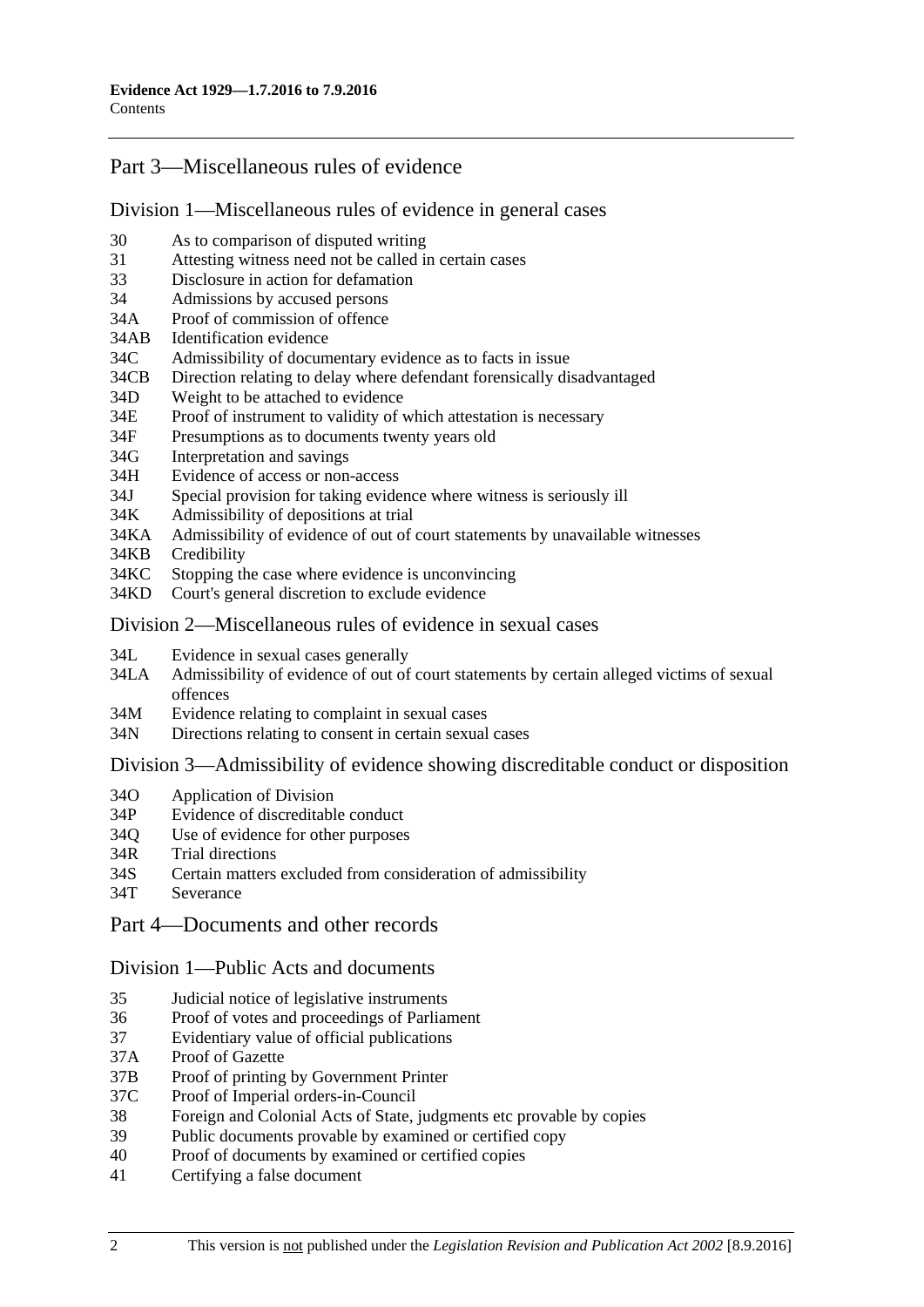### [Division 2—Proof of convictions, acquittals etc](#page-46-3)

- 42 [Proof of conviction or acquittal of an indictable offence](#page-46-4)
- 43 [Proof of convictions and orders of courts of summary jurisdiction](#page-47-0)
- 43A [Proof of identity of person convicted in another State](#page-47-1)

#### [Division 3—Documents relating to ships or transport](#page-47-2)

- 44 [Registers of British vessels and certificates of registry admissible as](#page-47-3) *prima facie* evidence [of their contents](#page-47-3)
- 45 [Documents relating to transportation of persons or goods](#page-48-0)

#### [Division 4—Banking records](#page-48-1)

- 46 [Interpretation](#page-48-2)
- 47 [Admission of banking record in evidence](#page-49-0)
- 48 [Evidence of non-existence of account may be given by affidavit](#page-49-1)<br>49 Power to order inspection of banking records etc
- [Power to order inspection of banking records etc](#page-49-2)
- 50 [Bank not compellable to produce records except under order](#page-50-0)
- 51 [Costs occasioned by default of bank](#page-51-0)

#### [Division 5—Other documents and records](#page-51-1)

- 52 [Admission of certain documents in evidence](#page-51-2)
- 53 [Admission of business records in evidence](#page-51-3)

#### Division [6—Matters relating to communications](#page-52-0)

- 54 [Electronic communications](#page-52-1)
- 55 [Telegrams and lettergrams](#page-53-0)

#### [Division 7—Miscellaneous](#page-53-1)

- 56 [Evidence produced by processes, machines and other devices](#page-53-2)
- 57 [Modification of best evidence rule](#page-54-0)

### [Part 6B—Obtaining evidence from outside a court's territorial jurisdiction](#page-56-0)

- 59D [Interpretation](#page-56-1)
- 59E [Taking of evidence outside the State](#page-56-2)
- 59F [Power of South Australian Court to take evidence on request](#page-57-0)
- 59G [Depositions to be signed](#page-57-1)
- 59H [Transmission of request](#page-57-2)
- 59I [Saving provision](#page-58-0)

### [Part 6C—Use of audio and audio visual links](#page-60-0)

#### [Division 1—Preliminary](#page-60-1)

- 59IA [Interpretation](#page-60-2)
- 59IB [Transitional](#page-60-3)
- 59IC [Application of Part](#page-60-4)

### [Division 2—Use of interstate audio or audio visual link in proceedings before South](#page-61-0)  [Australian courts](#page-61-0)

- 59ID [Application of this Division](#page-61-1)
- 59IE [State courts may take evidence and submissions from outside State](#page-61-2)
- 59IF [Expenses](#page-61-3)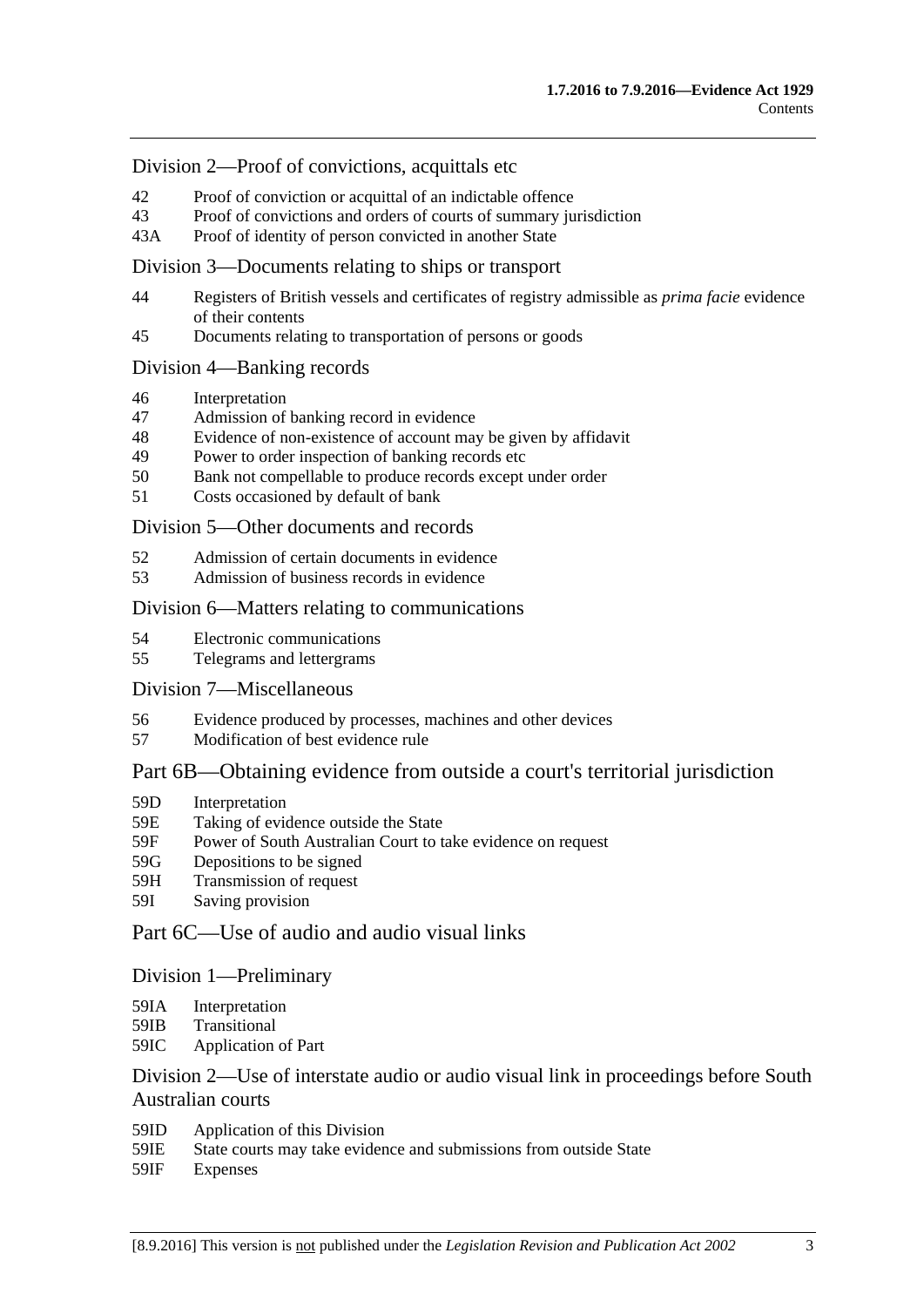#### 59IG [Counsel entitled to practise](#page-61-4)

[Division 3—Use of interstate audio or audio visual link in proceedings in](#page-62-0)  [participating States](#page-62-0)

- 59IH [Application of Division](#page-62-1)
- 59II [Recognised courts may take evidence or receive submissions from persons in South](#page-62-2)  [Australia](#page-62-2)
- 59IJ [Powers of recognised courts](#page-62-3)
- 59IK [Orders made by recognised court](#page-62-4)
- 59IL [Enforcement of order](#page-62-5)
- 59IM [Privileges, protection and immunity of participants in proceedings in courts of](#page-63-0)  [participating States](#page-63-0)
- 59IN [Recognised court may administer oath in South Australia](#page-63-1)
- 59IO [Assistance to recognised court](#page-63-2)
- 59IP [Contempt of recognised courts](#page-63-3)

#### [Division 4—Use of audio visual link or audio link generally](#page-64-0)

- 59IQ [Appearance etc by audio visual link or audio link](#page-64-1)
- 59IR [Communication between lawyer and client](#page-65-0)

#### [Part 7—General provisions](#page-68-0)

#### [Division 1—Power to dispense with formal proof](#page-68-1)

59J [Court's power to dispense with formal proof](#page-68-2)

- [Division 2—Notice of action](#page-68-3)
- 60 [Sufficiency of notice of action](#page-68-4)

### [Division 3—Facilitation of proof of certain matters](#page-68-5)

- 62 [Proof of "public place" in certain cases](#page-68-6)
- 62A [Proof of place being within municipality etc](#page-68-7)
- 63 [Proof of foreign law](#page-69-0)
- 63A [Evidence as to foreign law](#page-69-1)
- 64 [Proof of matters of history, science etc](#page-69-2)
- 65 [Reference by court to books, official certificates etc](#page-69-3)
- 65A [Proof of age](#page-70-0)

#### [Division 4—Taking affidavits etc outside the State](#page-70-1)

- 66 [Taking of affidavits out of the State](#page-70-2)
- 66A [Taking of affidavits out of the State by sailors, soldiers and airmen](#page-71-0)
- 67 [Extension of provisions relating to affidavits to attestation etc of other documents](#page-72-0)

#### [Division 5—Admission of official documents in evidence](#page-72-1)

67A [Admissibility of documents without proof of seal etc](#page-72-2)

#### [Division 6—Power of foreign authority to take evidence](#page-73-0)

67AB [Taking of evidence in this State by foreign authorities](#page-73-1)

#### [Division 7—Select Committee evidence](#page-73-2)

67B [Evidence before the Parliamentary Select Committee of Inquiry into Prostitution](#page-73-3)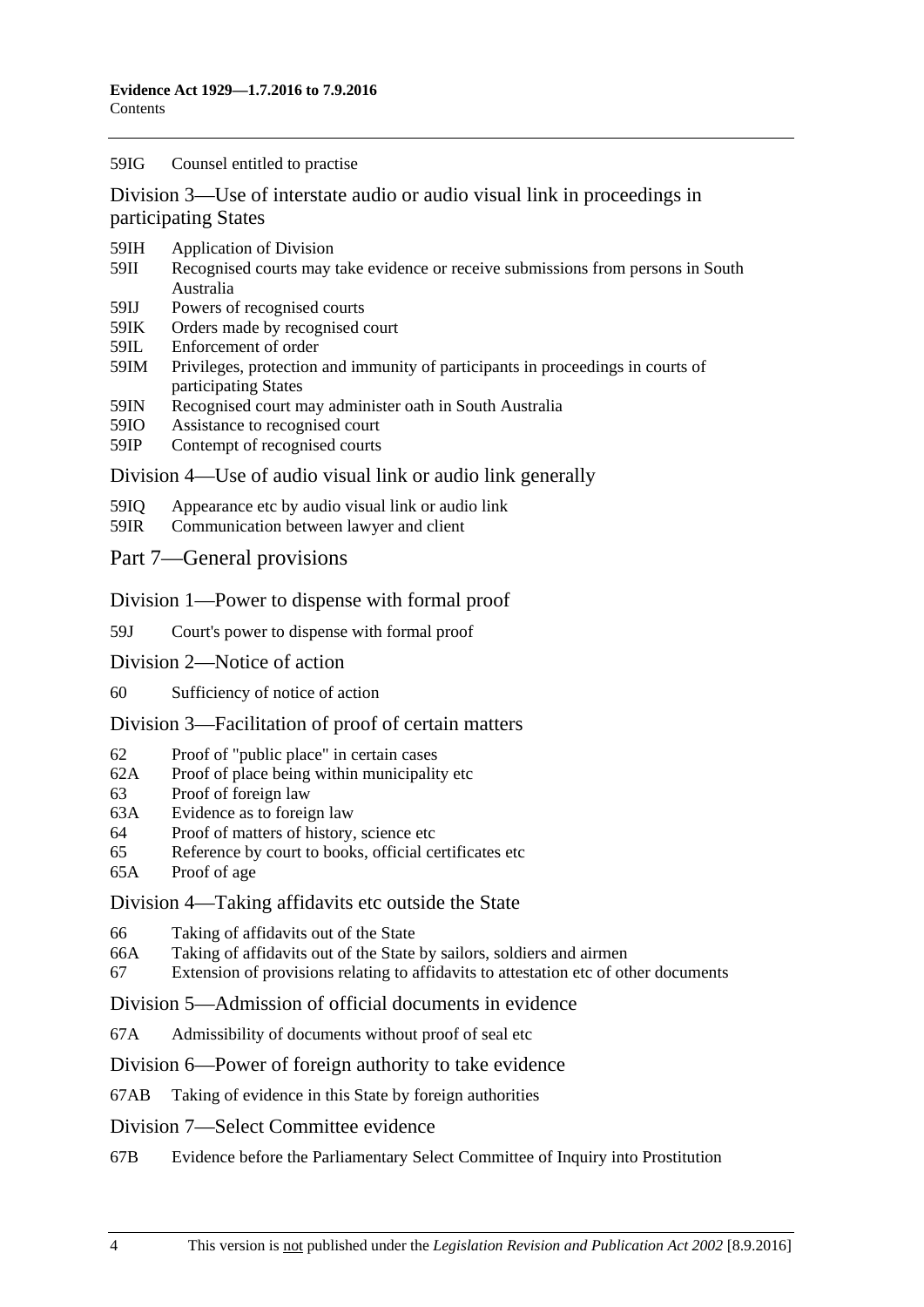[Division 8—Evidence of settlement negotiations](#page-74-0)

67C [Exclusion of evidence of settlement negotiations](#page-74-1)

#### [Division 9—Protected communications](#page-75-0)

- 67D [Interpretation](#page-75-1)
- 67E [Certain communications to be protected by public interest immunity](#page-75-2)
- 67F [Evidence of protected communications](#page-76-0)

#### [Division 10—Sensitive material](#page-77-0)

- 67G [Interpretation and application](#page-77-1)
- 67H [Meaning of sensitive material](#page-79-0)
- 67HA [Court may give access to certain sensitive material in certain circumstances](#page-79-1)
- 67I [Procedures for giving restricted access to sensitive material](#page-79-2)
- 67J [Improper dissemination of sensitive material](#page-80-0)
- [Part 8—Publication of evidence](#page-82-0)
- [Division 1—Preliminary](#page-82-1)

68 [Interpretation](#page-82-2)

[Division 2—Orders for clearing court or suppressing publication of evidence etc](#page-82-3)

- 69 [Order for clearing court](#page-82-4)
- 69A [Suppression orders](#page-83-0)<br>69AB Review of suppress
- [Review of suppression orders](#page-85-0)
- 69AC [Appeal against suppression order etc](#page-86-0)
- 69B [Appeals](#page-87-0)
- 70 [Disobedience to orders under this Division](#page-87-1)
- 71 [Attorney-General to provide annual report](#page-87-2)

[Division 3—Sexual cases](#page-88-0)

71A [Restriction on reporting on sexual offences](#page-88-1)

[Division 4—Cases](#page-90-0) generally

- 71B [Publishers required to report result of certain proceedings](#page-90-1)
- 71C [Restriction on reporting of proceedings following acquittals](#page-91-0)

[Part 9—Miscellaneous](#page-92-0)

73 [Regulations](#page-92-1)

[Schedule 1—Review of identity parade evidence](#page-94-0)

1 [Review and report on section](#page-94-1) 34AB

### [Schedule 4—Affidavit about proof of identity of person convicted in another](#page-95-0)  [State or Territory](#page-95-0)

### [Legislative history](#page-96-0)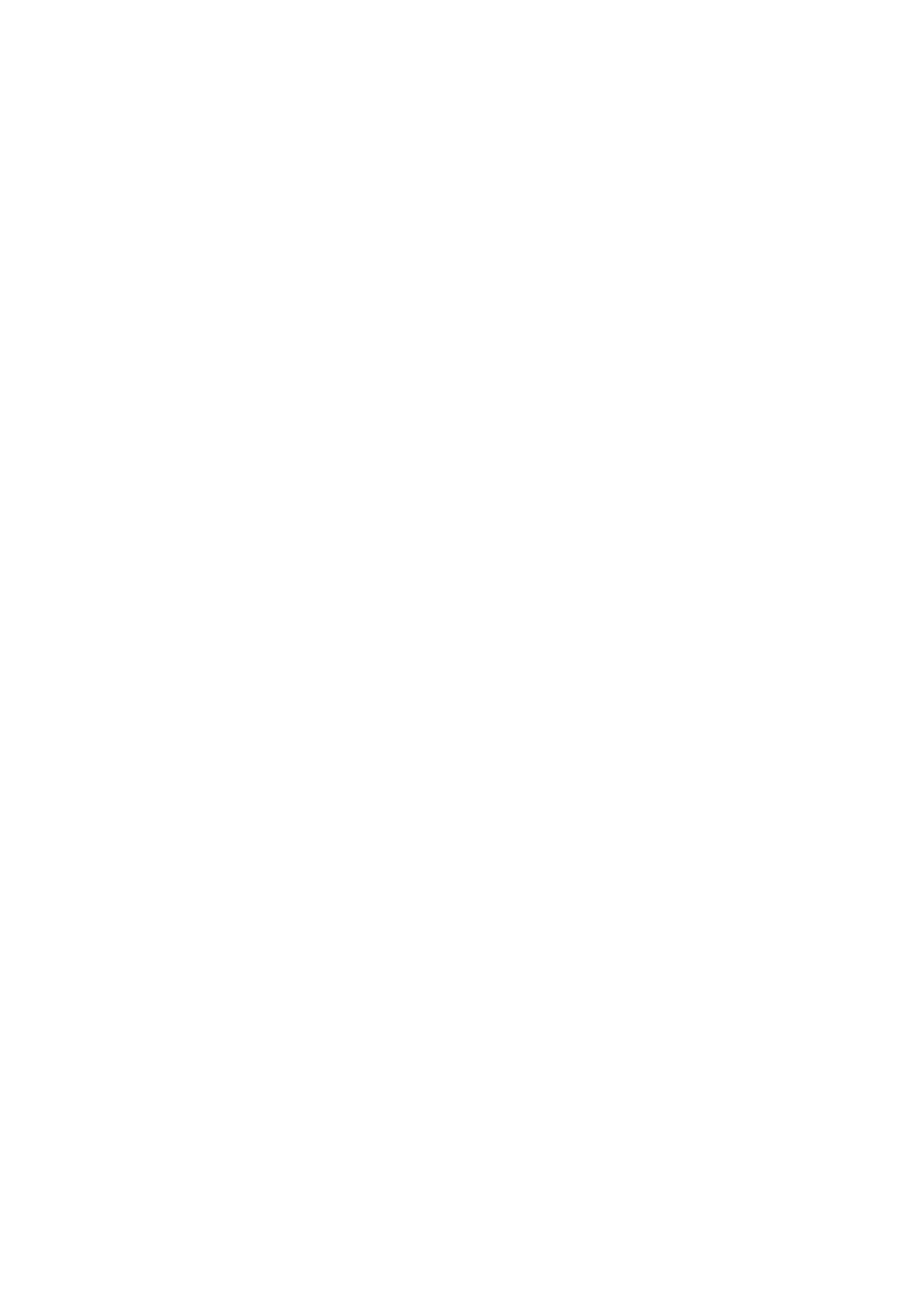### <span id="page-6-0"></span>**The Parliament of South Australia enacts as follows:**

## **Part 1—Preliminary**

### <span id="page-6-1"></span>**1—Short title**

This Act may be cited as the *Evidence Act 1929*.

### <span id="page-6-2"></span>**4—Interpretation**

(1) In this Act, unless some other intention is expressed, or implied by the context—

*child* means a person under the age of 18 years;

*cognitive impairment* includes the following:

- (a) a developmental disability (including, for example, an intellectual disability, Down syndrome, cerebral palsy or an autistic spectrum disorder);
- (b) an acquired disability as a result of illness or injury (including, for example, dementia, a traumatic brain injury or a neurological disorder);
- (c) a mental illness;

*communication partner* means a person, or a person of a class, approved by the Minister for the purposes of providing assistance in proceedings to a witness with complex communication needs;

*court* includes a tribunal, authority or person invested by law with judicial or quasi-judicial powers, or with authority to make any inquiry or to receive evidence;

*domestic partner* means a person who is a domestic partner within the meaning of the *[Family Relationships Act](http://www.legislation.sa.gov.au/index.aspx?action=legref&type=act&legtitle=Family%20Relationships%20Act%201975) 1975*, whether declared as such under that Act or not;

*judge* includes the member or members of any court having authority to admit evidence;

*legal proceeding* or *proceeding* includes any action, trial, inquiry, cause, or matter, whether civil or criminal, in which evidence is or may be given and includes an arbitration;

*serious offence against the person* means—

- (a) attempted murder; or
- (b) attempted manslaughter; or
- (c) a sexual offence; or
- $(d)$ 
	- (i) an offence of stalking under section 19AA of the *[Criminal Law](http://www.legislation.sa.gov.au/index.aspx?action=legref&type=act&legtitle=Criminal%20Law%20Consolidation%20Act%201935)  [Consolidation Act](http://www.legislation.sa.gov.au/index.aspx?action=legref&type=act&legtitle=Criminal%20Law%20Consolidation%20Act%201935) 1935*; or
	- (ii) an offence of causing serious harm under section 23 of the *[Criminal](http://www.legislation.sa.gov.au/index.aspx?action=legref&type=act&legtitle=Criminal%20Law%20Consolidation%20Act%201935)  [Law Consolidation Act](http://www.legislation.sa.gov.au/index.aspx?action=legref&type=act&legtitle=Criminal%20Law%20Consolidation%20Act%201935) 1935*; or
	- (iii) an offence involving an unlawful threat to kill or endanger life; or
	- (iv) an offence involving abduction; or
	- (v) an offence involving blackmail; or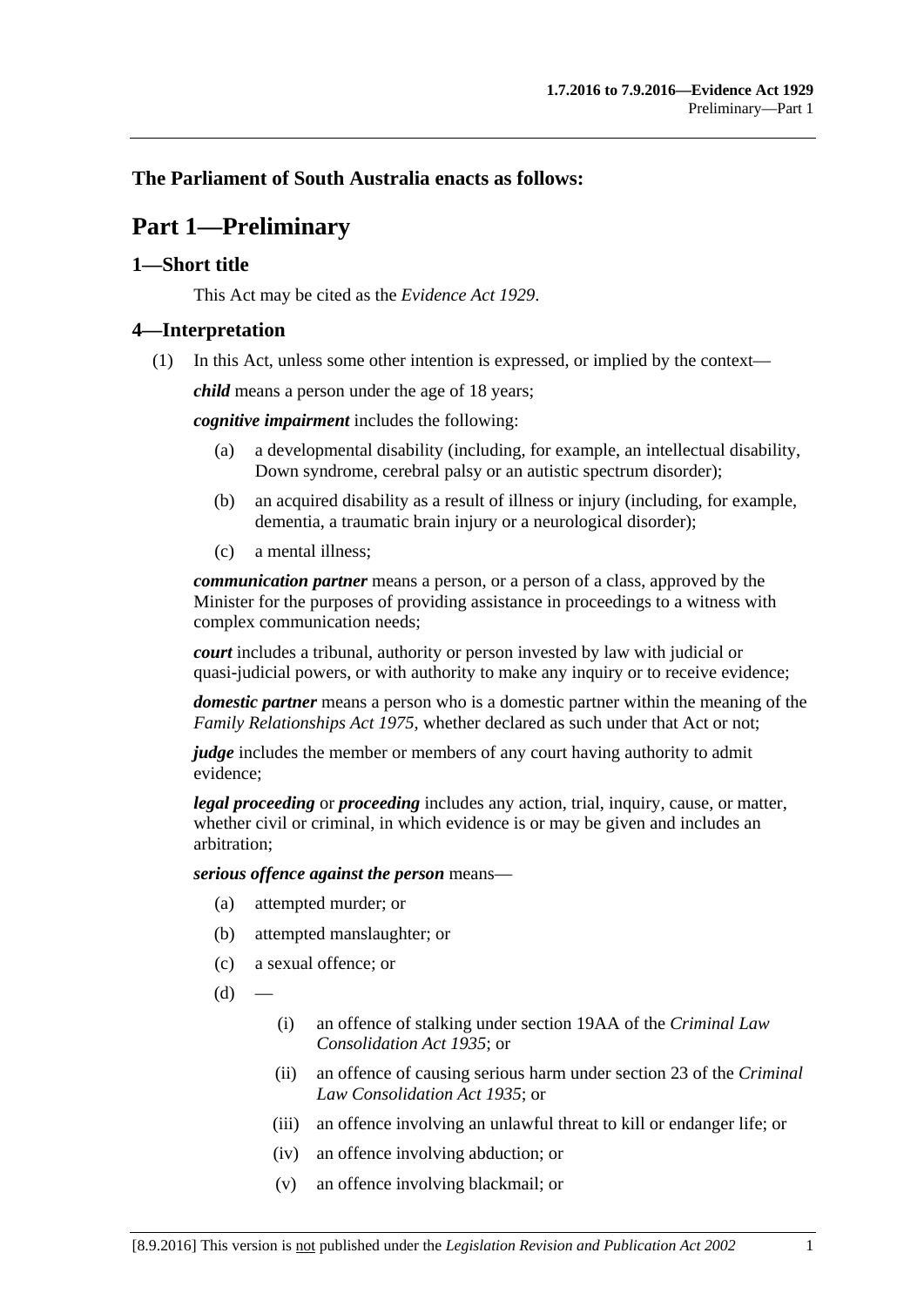(vi) an attempt to commit, or assault with intent to commit, any of the offences in the preceding subparagraphs;

#### *sexual offence* means—

- (a) rape; or
- (ab) compelled sexual manipulation; or
- (b) indecent assault; or
- (c) any offence involving unlawful sexual intercourse or an act of gross indecency; or
- (d) incest; or
- (da) any offence involving sexual exploitation or abuse of a child, or exploitation of a child as an object of prurient interest; or
- (db) an offence of sexual exploitation of a person with a cognitive impairment under section 51 of the *[Criminal Law Consolidation Act](http://www.legislation.sa.gov.au/index.aspx?action=legref&type=act&legtitle=Criminal%20Law%20Consolidation%20Act%201935) 1935*; or
- (e) any attempt to commit, or assault with intent to commit, any of the foregoing offences;

*spouse*—a person is the spouse of another if they are legally married;

*statement* includes a statement however made;

*sworn evidence* means evidence given under the obligation of an oath or an affirmation; and *unsworn evidence* has a corresponding meaning;

*electric telegraph* means any system of telecommunication operated by the Australian Telecommunication Commission or any other authority approved by proclamation;

*telegraphic message* means any message or other communication transmitted, or intended for transmission, or purporting to have been transmitted, by electric telegraph;

*telegraph station* means a station established or used by the Australian Telecommunication Commission or other authority approved by proclamation for the receipt or transmission of telegraphic messages;

#### *vulnerable witness* means—

- (a) a witness who is under 16 years of age; or
- (b) a witness who is cognitively impaired; or
- (c) a witness who is the alleged victim of an offence to which the proceedings relate—
	- (i) where the offence is a serious offence against the person; or
	- (ii) in any other case—where, because of the circumstances of the witness or the circumstances of the case, the witness would, in the opinion of the court, be specially disadvantaged if not treated as a vulnerable witness; or
- (d) a witness who—
	- (i) has been subjected to threats of violence or retribution in connection with the proceedings; or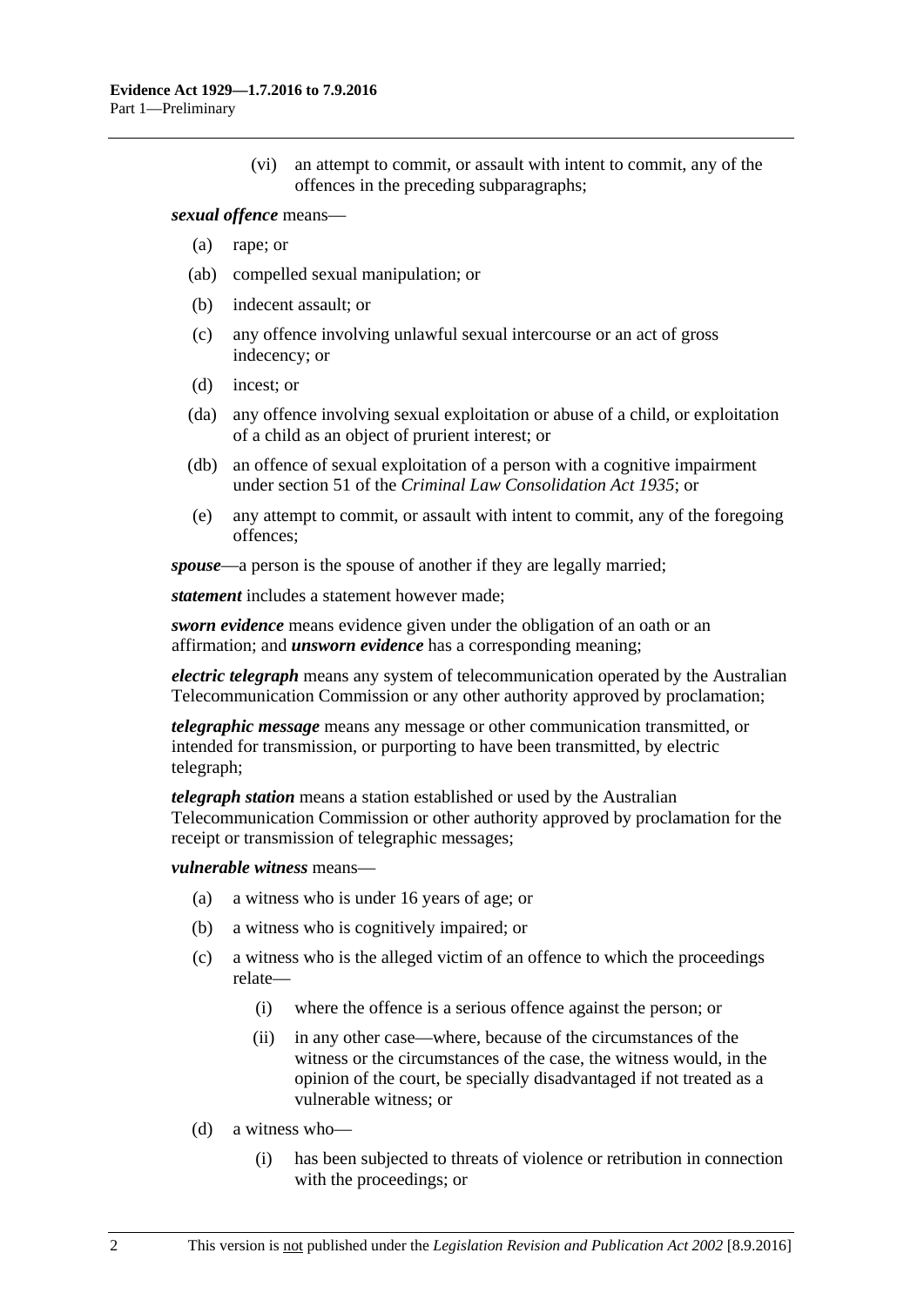- (ii) has reasonable grounds to fear violence or retribution in connection with the proceedings; or
- (e) in the case of proceedings for a serious and organised crime offence (within the meaning of the *[Criminal Law Consolidation Act](http://www.legislation.sa.gov.au/index.aspx?action=legref&type=act&legtitle=Criminal%20Law%20Consolidation%20Act%201935) 1935*)—a person who will only consent to being a witness in the proceedings if he or she is treated as a vulnerable witness for the purposes of the proceedings;

*young child* means a child of or under the age of 14 years.

- (2) For the purposes of this Act, a witness who is to give oral evidence in proceedings will be taken to have *complex communication needs* if the witness's ability to give the evidence is significantly affected by a difficulty to communicate effectively with the court, whether the communication difficulty is temporary or permanent and whether caused by disability, illness, injury or some other cause.
- (3) However, a witness who is to give oral evidence in proceedings whose native language is not English will not be taken to have *complex communication needs* merely because the witness is not reasonably fluent in English (although the witness may be entitled to give the evidence through an interpreter under [section](#page-23-0) 14).

#### <span id="page-8-0"></span>**5—Application of Act (***prima facie***) to all courts and enabling only**

The provisions of this Act, unless an intention to the contrary is expressed, or appears or is implied by the context—

- (a) apply to every proceeding before any court whatever; and
- (b) are in addition to, and not in derogation of, any rules of evidence, or power, or right, or duty in relation to procedure or evidence, whether existing at common law, or provided for by any law, at any time, in force in the State.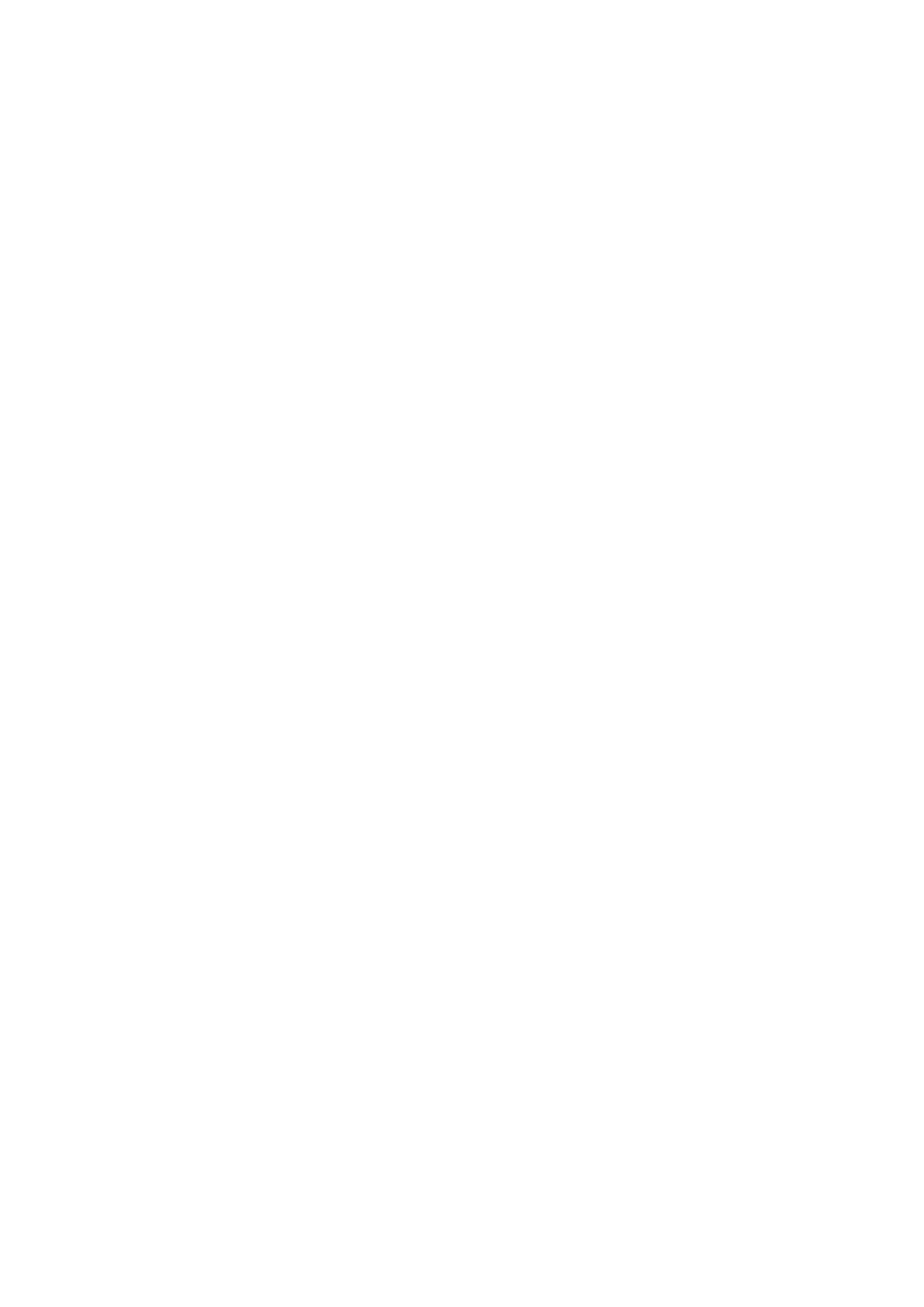## <span id="page-10-0"></span>**Part 2—Witnesses**

### <span id="page-10-1"></span>**6—Oaths, affirmations etc**

- (1) An oath shall be administered and taken as follows:
	- (a) the person taking the oath shall hold a copy of the Bible (being a book that contains the New Testament, the Old Testament or both) in his hand and, after the oath has been tendered to him, shall say "I swear"; or
	- (b) in any other manner and form which the person taking the oath declares to be binding on his conscience; or
	- (c) in any other manner or form authorised or permitted by law.
- (2) Where an oath has been lawfully administered and taken, the fact that the person taking the oath had no religious belief, or that the oath was not taken so as to be binding on his conscience, shall not affect, at law, the validity or effect of the oath.
- (3) A person is permitted, and should be offered the choice, to make an affirmation instead of an oath in all circumstances in which, and for all purposes for which, an oath is required or permitted by law.
- (4) An affirmation is to be administered to a person by asking the person "Do you solemnly and truly affirm" followed by the words of the appropriate oath (omitting any words of imprecation or calling to witness) after which the person must say "I do solemnly and truly affirm".
- (5) Every affirmation has, at law, the same force and effect as an oath.
- (6) No oath or affirmation is invalid by reason of a procedural or formal error or deficiency.

#### <span id="page-10-2"></span>**7—Oaths or affirmations taken before a court**

- (1) Every court has authority to administer an oath or an affirmation.
- (2) Where an oath or affirmation is to be taken before a court, or in connection with proceedings before a court, it may be administered by—
	- (a) the court itself; or
	- (b) an officer of the court; or
	- (c) any person authorised by the court to administer the oath or affirmation; or
	- (d) any other person authorised by law to administer the oath or affirmation.

#### <span id="page-10-3"></span>**9—Unsworn evidence**

- (1) A person is presumed to be capable of giving sworn evidence in any proceedings unless the judge determines that the person does not have sufficient understanding of the obligation to be truthful entailed in giving sworn evidence.
- (2) If the judge determines that a person does not have sufficient understanding of the obligation to be truthful entailed in giving sworn evidence, the judge may permit the person to give unsworn evidence provided that—
	- (a) the judge—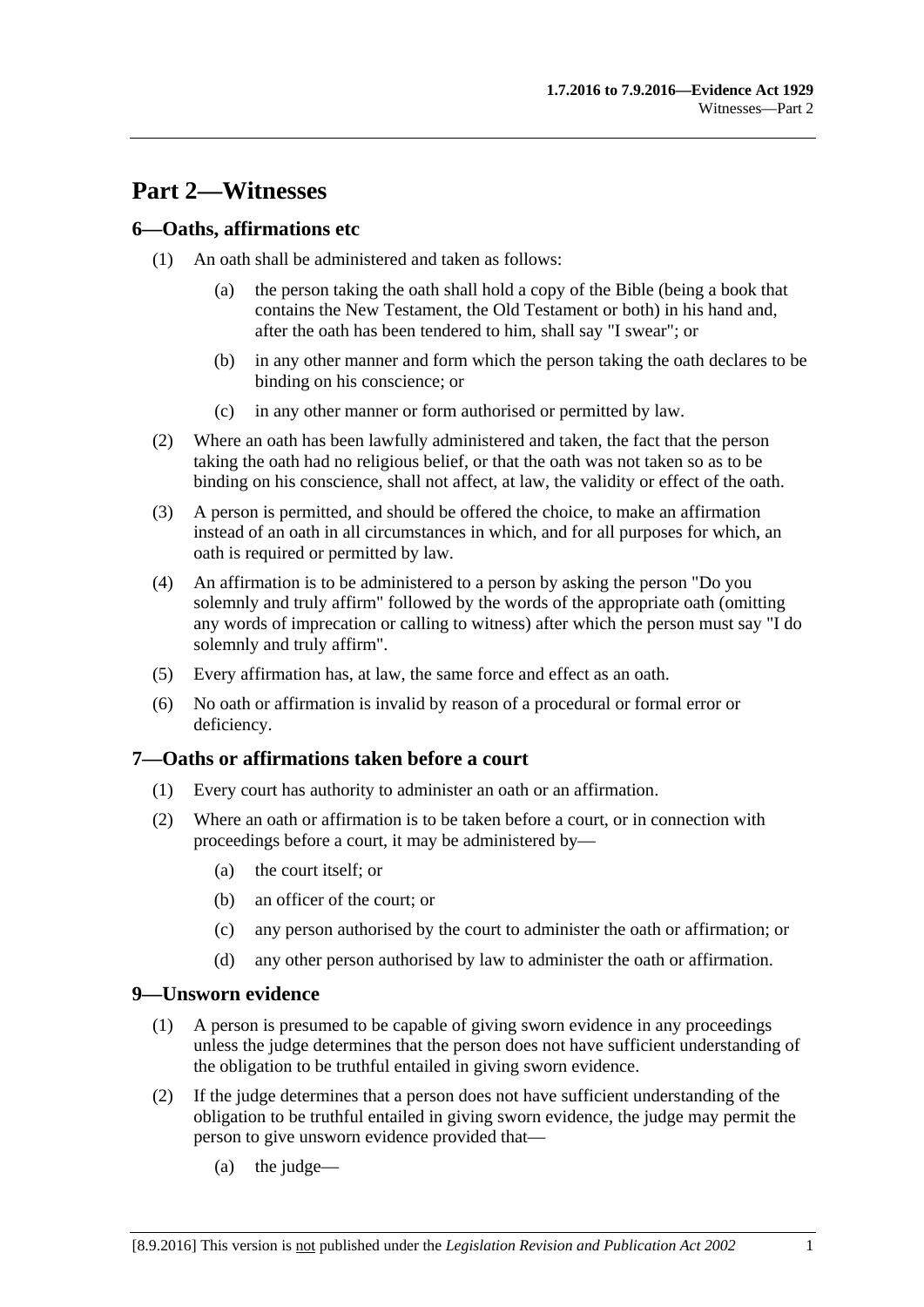- (i) is satisfied that the person understands the difference between the truth and a lie; and
- (ii) tells the person that it is important to tell the truth; and
- (b) the person indicates that he or she will tell the truth.
- (3) In determining a question under this section, the judge is not bound by the rules of evidence, but may inform himself or herself as the judge thinks fit.
- (4) If unsworn evidence is given under this section in a criminal trial, the judge—
	- (a) must explain to the jury the reason the evidence is unsworn; and
	- (b) may, and if a party so requests must, warn the jury of the need for caution in determining whether to accept the evidence and the weight to be given to it.
- (5) A justice to whom it appears that a person who desires to lay a complaint or information does not have sufficient understanding of the obligation to be truthful entailed in giving sworn evidence may ascertain by inquiry the subject matter of the complaint or information and reduce it into the appropriate form, and any action or proceedings may be taken on the complaint or information in all respects as if the complainant or informant had deposed to the truth of the contents on oath or affirmation.
- (6) Subject to this Act, this section does not apply to a statement made outside of a court admitted as evidence in any proceedings under an exception to the rule against hearsay at common law or under this Act.

### <span id="page-11-2"></span><span id="page-11-0"></span>**12—Evidence of young children**

- (4) A young child who is called as a witness is, while giving evidence, entitled to have present in the court, and within reasonable proximity, a person of his or her choice to provide emotional support (but the person must not interfere in the proceedings).
- (5) Unless the court otherwise allows, a witness or prospective witness in the proceedings cannot be chosen under [subsection](#page-11-2) (4) to provide emotional support for a young child.

### <span id="page-11-1"></span>**12A—Warning relating to uncorroborated evidence of child in criminal proceedings**

- (1) In a criminal trial, a judge must not warn the jury that it is unsafe to convict on a child's uncorroborated evidence unless—
	- (a) the warning is warranted because there are, in the circumstances of the particular case, cogent reasons, apart from the fact that the witness is a child, to doubt the reliability of the child's evidence; and
	- (b) a party asks that the warning be given.
- (2) In giving any such warning, the judge is not to make any suggestion that the evidence of children is inherently less credible or reliable, or requires more careful scrutiny, than the evidence of adults.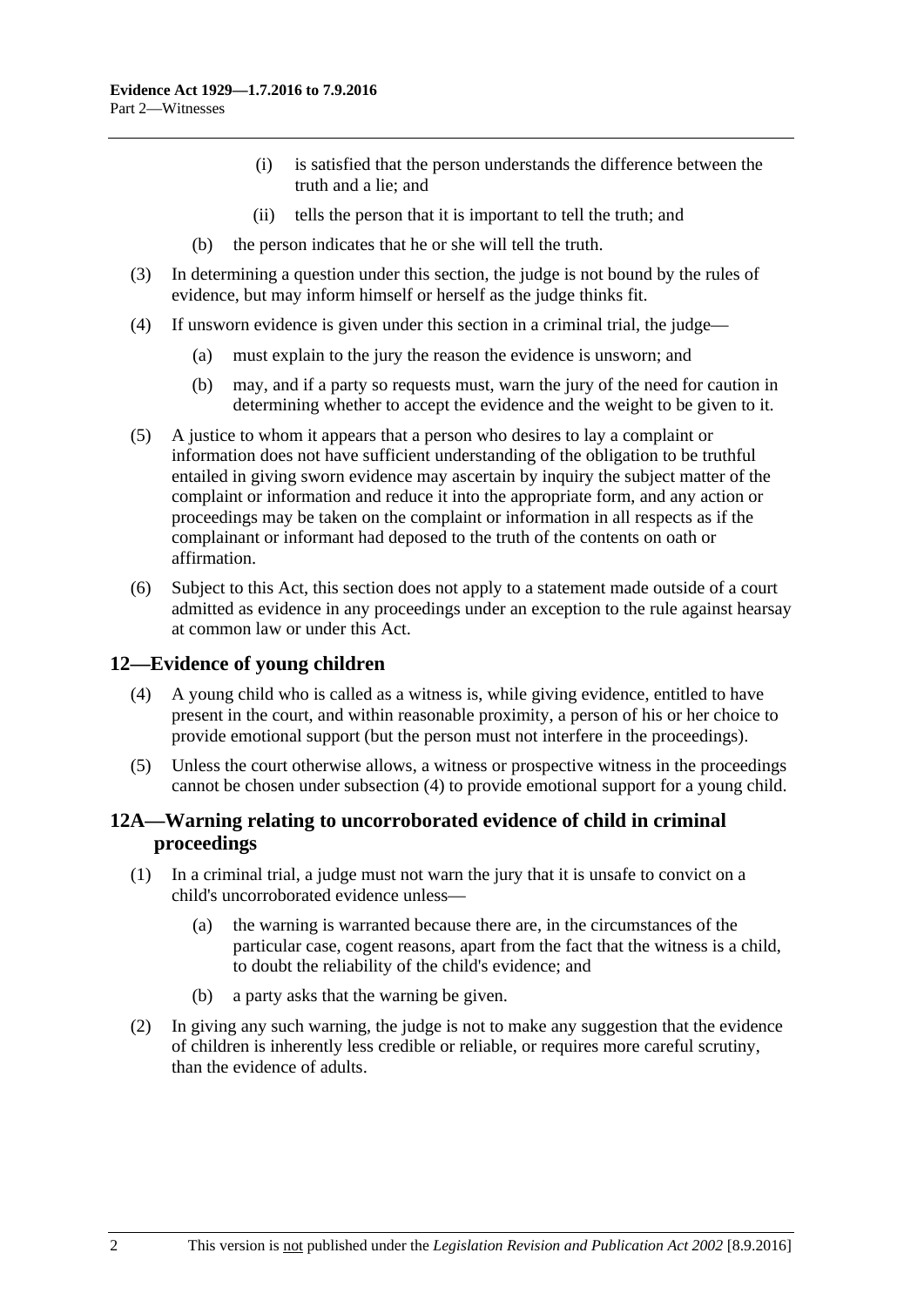### <span id="page-12-0"></span>**12AB—Pre-trial special hearings**

- <span id="page-12-1"></span>(1) Subject to this section, if—
	- (a) the evidence of a witness to whom this section applies is necessary for the purposes of the trial of a charge of an offence to which this section applies; and
	- (b) the facilities necessary to take the evidence of the witness are readily available to the court and it is otherwise practicable to make arrangements for a special hearing to be convened as a proceeding preliminary to the trial (a *pre-trial special hearing*); and
	- (c) the arrangements can be made without prejudice to any party to the proceedings,

<span id="page-12-2"></span>the court should, on application under this section, order that arrangements be made relating to the giving of evidence by the witness at a pre-trial special hearing.

- <span id="page-12-3"></span>(2) An order for a pre-trial special hearing—
	- (a) must make provision for each of the following matters:
		- (i) that a hearing be convened as a proceeding preliminary to the trial of the charge of the offence for the purpose of taking the evidence of the witness in any setting that the court thinks fit in the circumstances (including an informal setting);
		- (ii) if the witness has a physical disability or cognitive impairment—that the evidence be taken in a particular way (to be specified by the court) that will, in the court's opinion, facilitate the taking of evidence from the witness or minimise the witness's embarrassment or distress (including, if the witness has complex communication needs, with such communication assistance as may be specified by the court);

**Note—**

Communication assistance for a witness may be provided, for example, by a communication partner or by using a device (such as a speak-and-spell communication device).

- (iii) that an audio visual record of the evidence be made;
- (iv) that the taking of evidence at the hearing be transmitted to the defendant by means of closed circuit television;
- (v) if the defendant attends the hearing in person—that appropriate measures be taken to prevent the witness and the defendant from directly seeing or hearing each other before, during or after the hearing; and
- (b) may make provision for the witness to be accompanied at the hearing by a relative, friend or other person for the purpose of providing emotional support; and
- (c) may specify that the hearing is convened for any (or all) of the following purposes:
	- (i) examination of the witness;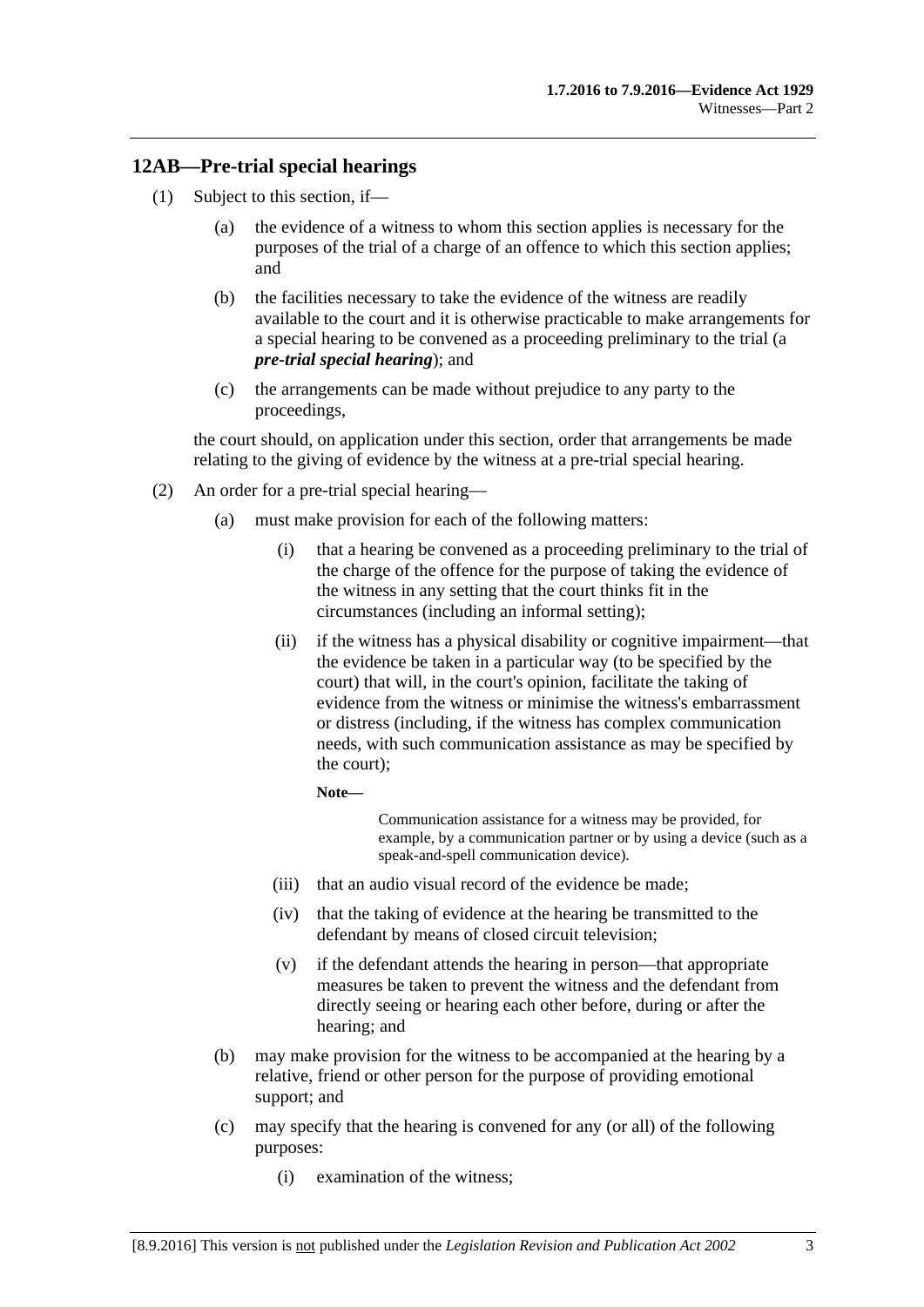- (ii) cross-examination of the witness;
- (iii) re-examination of the witness; and
- (d) may make provision for any other matter that the court thinks fit.
- (3) An order for a pre-trial special hearing must not be made if the effect of the order would be—
	- (a) to relieve a witness from the obligation to give evidence; or
	- (b) to relieve a witness from the obligation to submit to cross-examination; or
	- (c) to prevent the judge or defendant from observing the witness's demeanour in giving evidence (but the observation may be direct or by live transmission of the witness's voice and image); or
	- (d) to prevent the defendant from instructing counsel while the witness is giving evidence.
- (4) If a witness to whom this section applies is accompanied by a person for the purpose of providing emotional support or communication assistance—
	- (a) the accompanying person must be visible to the judge while the witness is giving evidence; and
	- (b) if the defendant is prevented from seeing the accompanying person directly while the witness is giving evidence—the court must ensure that the defendant is able to observe that person by direct transmission of images of the witness together with that person while the witness is giving evidence; and
	- (c) the audio visual record of the evidence must show the accompanying person throughout the taking of the evidence.
- (5) A person may only provide communication assistance—
	- (a) if the person—
		- (i) is a communication partner or has been approved by the court to provide such assistance to the witness; and
		- (ii) takes an oath or makes an affirmation that he or she will communicate accurately with both the witness and the court; and
	- (b) in a case where a party to the proceedings disputes the person's ability or impartiality in providing communication assistance—if the judge is satisfied as to the person's ability and impartiality.
- (6) The fact that a person has provided communication assistance to a witness in a pre-trial special hearing under this section does not of itself prevent that person also from being called as a witness in the trial of the charge of the offence or in any other relevant proceedings.
- (7) An application for a pre-trial special hearing order must—
	- (a) be made in writing by the party calling the witness to whom this section applies to give evidence; and
	- (b) be filed in the court as a proceeding preliminary to the commencement of the trial; and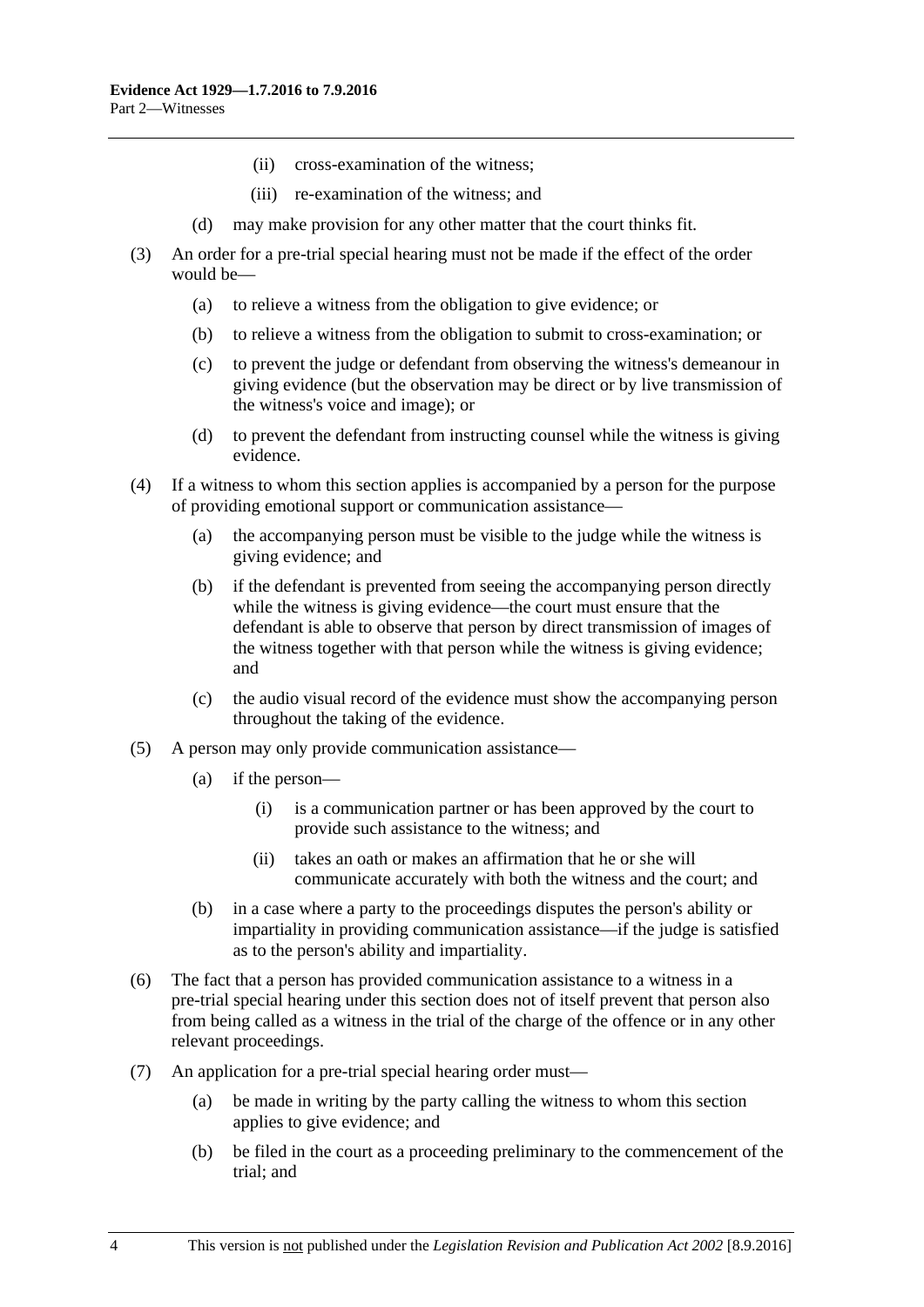- (c) within 14 days of being filed in the court—be served on the other party to the proceedings (the *respondent*); and
- (d) specify why the witness is a witness to whom this section applies and the reasons why the special hearing is sought; and
- (e) otherwise be made in accordance with the rules of court.
- (8) The respondent may, if of the opinion that the witness on whose behalf the application has been made is not in fact a witness to whom this section applies, within 14 days of being served with the application (the *prescribed period*), file an answering document in the court objecting to the application on that ground.
- (9) If an objection to the application is filed within the prescribed period, the court must determine the application before the commencement of the trial—
	- (a) in the absence of the applicant and respondent; or
	- (b) by conducting a hearing in a room closed to the public.
- (10) If no objection to the application is filed within the prescribed period, the court must, subject to [subsection](#page-12-1) (1)(b) and [\(c\),](#page-12-2) make a pre-trial special hearing order pursuant to this section.
- (11) A pre-trial special hearing order may be made, varied or revoked on the court's own initiative, or on the application of a party to the proceedings.
- (12) A determination or order made by a judge under this section is binding on the judge presiding at the trial of the defendant, whether the trial is the first or a new trial following a stay of the proceedings, discontinuance of an earlier trial or an appeal, unless the trial judge considers that it would not be in the interests of justice for the determination or order to be binding or the determination or order is inconsistent with an order made on such an appeal.
- (13) Subject to [section](#page-20-0) 13BA, an audio visual record of the evidence of a witness made at a pre-trial special hearing is admissible as evidence of the witness in the trial of a charge of an offence to which this section applies.
- (14) In this section—

*trial of a charge of an offence to which this section applies* means—

- (a) the trial of a charge of a serious offence against the person; or
- (b) the trial of a charge of an offence of contravening or failing to comply with an intervention order under the *[Intervention Orders \(Prevention of Abuse\)](http://www.legislation.sa.gov.au/index.aspx?action=legref&type=act&legtitle=Intervention%20Orders%20(Prevention%20of%20Abuse)%20Act%202009)  Act [2009](http://www.legislation.sa.gov.au/index.aspx?action=legref&type=act&legtitle=Intervention%20Orders%20(Prevention%20of%20Abuse)%20Act%202009)*; or
- (c) the trial of a charge of an offence of contravening or failing to comply with a restraining order under the *[Summary Procedure Act](http://www.legislation.sa.gov.au/index.aspx?action=legref&type=act&legtitle=Summary%20Procedure%20Act%201921) 1921*;

#### *witness to whom this section applies* means—

- (a) a young child; or
- (b) a person with a disability that adversely affects the person's capacity to give a coherent account of the person's experiences or to respond rationally to questions.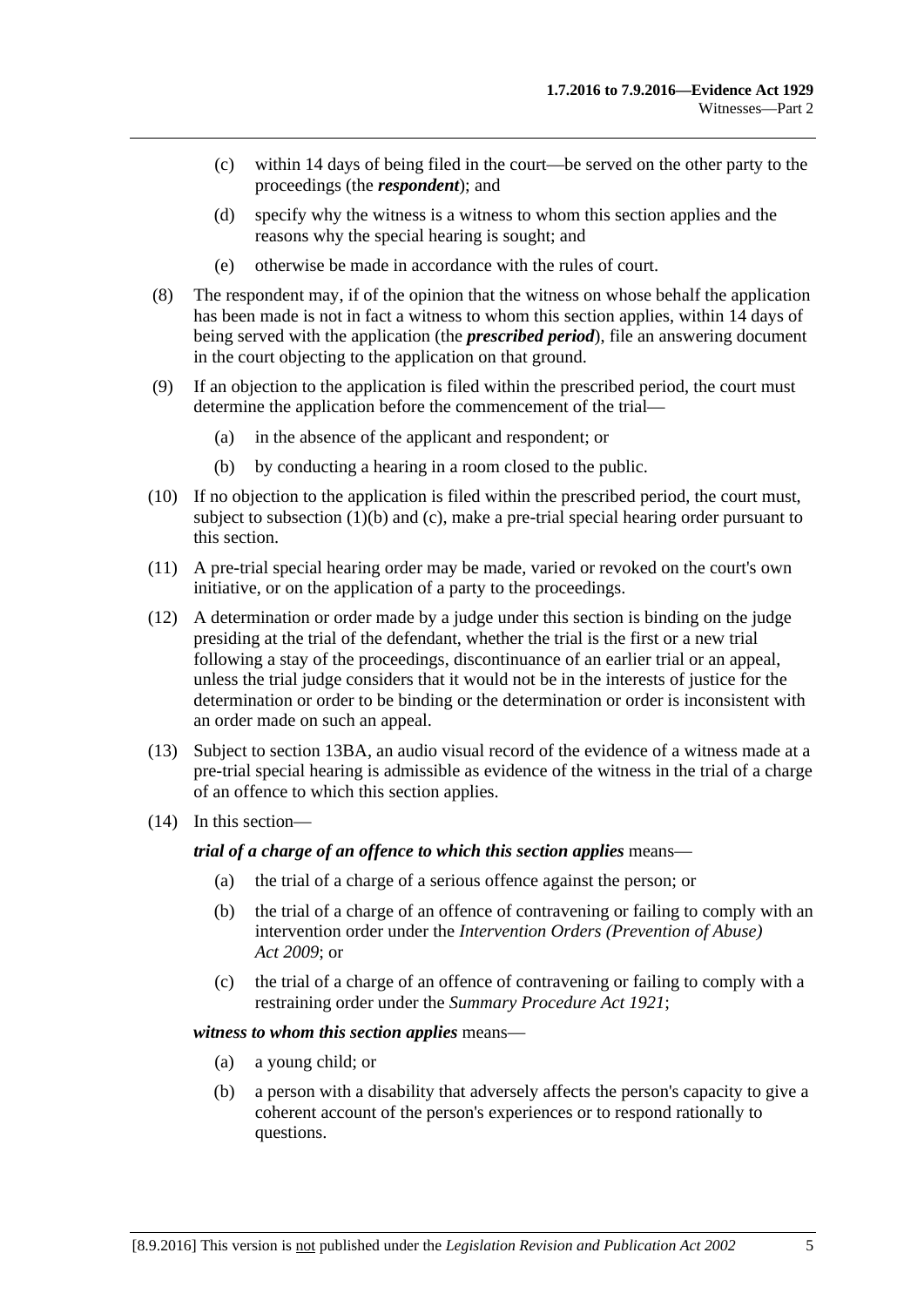### <span id="page-15-0"></span>**13—Special arrangements for protecting witnesses from embarrassment, distress etc when giving evidence**

- (1) Subject to this section, if—
	- (a) it is desirable to make special arrangements for taking evidence from a witness in a trial in order to protect the witness from embarrassment or distress, to protect the witness from being intimidated by the atmosphere of the courtroom or for any other proper reason; and
	- (b) the facilities necessary for the special arrangements are readily available to the court and it is otherwise practicable to make the special arrangements; and
	- (c) the special arrangements can be made without prejudice to any party to the proceedings,

the court should, on its own initiative, order that special arrangements be made for taking the evidence of the witness.

- (2) Without limiting the kind of order that may be made under this section, the court may make 1 or more of the following orders:
	- (a) an order that the evidence be given outside the trial court and transmitted to the trial court by means of closed circuit television;
	- (b) an order that the evidence be taken outside the trial court, and that an audio visual record of the evidence be made and replayed in the trial court;
	- (c) an order that a screen, partition or one-way glass be placed to obscure the view of a party to whom the evidence relates or some other person;
	- (d) an order that a defendant be excluded from the place where the evidence is taken, or otherwise be prevented from directly seeing and hearing the witness while giving evidence;
	- (e) an order that the witness be accompanied by a relative or friend for the purpose of providing emotional support;
	- (f) if the witness has a physical disability or cognitive impairment—an order that the evidence be taken in a particular way (to be specified by the court) that will, in the court's opinion, facilitate the taking of evidence from the witness or minimise the witness's embarrassment or distress.
- (3) The court may, if of the opinion that expert evidence would assist the court to determine the special arrangements that should be made for taking the evidence of the witness, receive such evidence and, if the native language of the witness is not English and the witness is not reasonably fluent in English, evidence about any additional difficulty that may be caused by the witness giving evidence through an interpreter.
- (4) Special arrangements made under this section may relate to the witness's evidence as a whole or to particular aspects of the witness's evidence, such as cross-examination and re-examination.
- (5) An order must not be made under this section if the effect of the order would be—
	- (a) to relieve a witness from the obligation to give sworn evidence; or
	- (b) to relieve a witness from the obligation to submit to cross-examination; or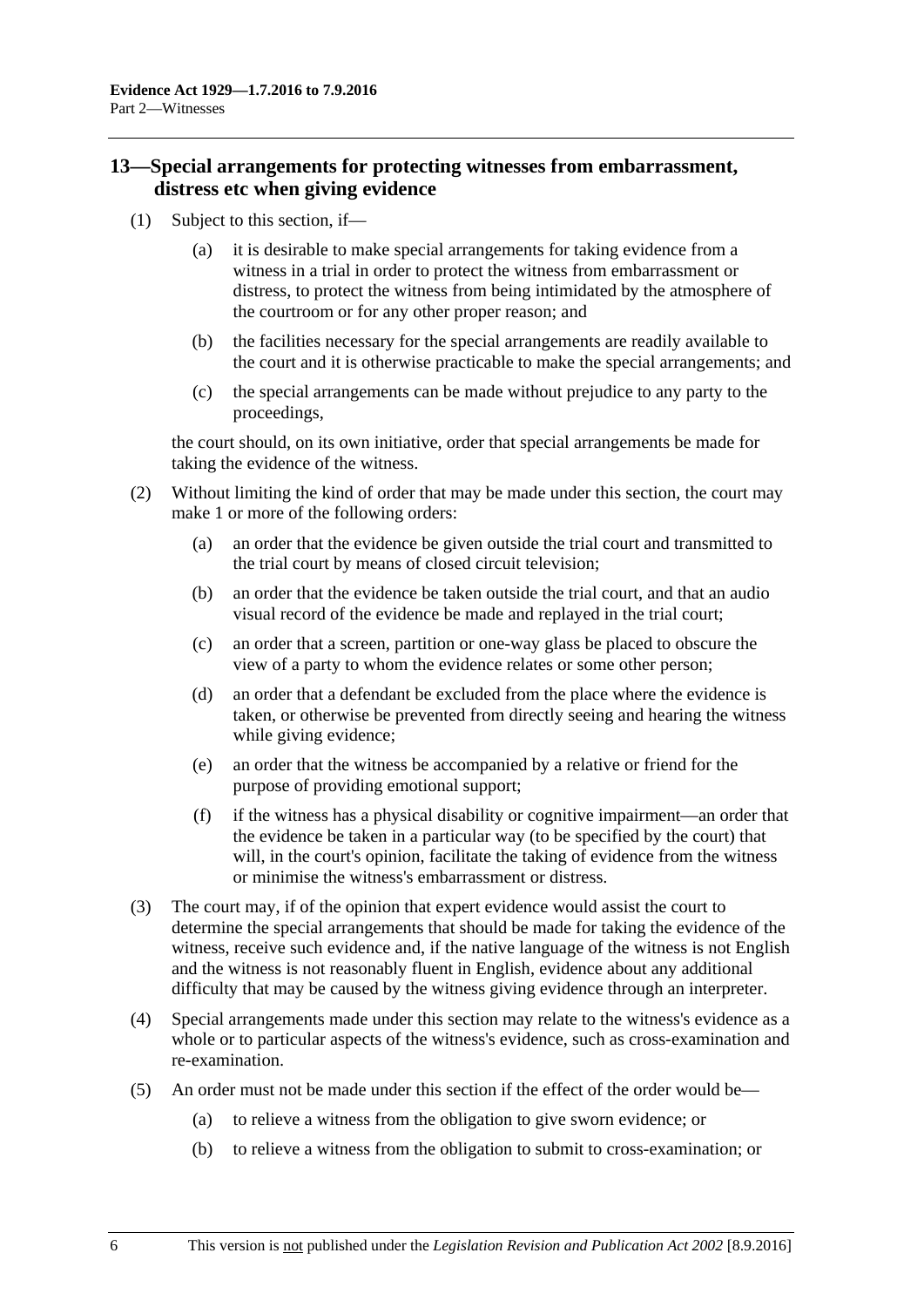- (c) to prevent the judge, jury or defendant from observing the witness's demeanour in giving evidence (but the observation may be direct or by live transmission of the witness's voice and image or by replay of a recording of the witness's voice and image); or
- (d) to prevent the defendant from instructing counsel while the witness is giving evidence.
- (6) If a witness is accompanied by a relative or friend for the purpose of providing emotional support, that person must be visible to the judge and jury (if any) while the witness is giving evidence and, if, in consequence of an order under this section, a party is prevented from seeing that person directly while the witness gives evidence, the court must ensure that the party is able to observe that person either—
	- (a) by direct transmission of images of the witness together with that person while the witness is giving evidence; or
	- (b) by the later replay of a recording of images of the witness together with that person made while the witness was giving evidence.
- (7) If, in a criminal trial, a court makes special arrangements for taking the evidence of a witness, the judge must warn the jury not to draw from that fact any inference adverse to the defendant, and not to allow the special arrangements to influence the weight to be given to the evidence.
- (8) An order under this section may be made, varied or revoked on the court's own initiative, or on the application of a party or witness.

### <span id="page-16-0"></span>**13A—Special arrangements for protecting vulnerable witnesses when giving evidence in criminal proceedings**

- (1) Subject to this section, if—
	- (a) a vulnerable witness is to give evidence in criminal proceedings; and
	- (b) the facilities necessary for the special arrangements are readily available to the court and it is otherwise practicable to make the special arrangements; and
	- (c) the special arrangements can be made without prejudice to any party to the proceedings,

the court must, on application under this section, order that special arrangements be made for taking the evidence of the witness.

- <span id="page-16-1"></span>(2) Without limiting the kind of order that may be made under this section, the court may make 1 or more of the following orders:
	- (a) an order that the evidence be given outside the trial court and transmitted to the trial court by means of closed circuit television;
	- (b) an order that the evidence be taken outside the trial court, and that an audio visual record of the evidence be made and replayed in the trial court;
	- (c) an order that a screen, partition or one-way glass be placed to obscure the view of a party to whom the evidence relates or some other person;
	- (d) an order that a defendant be excluded from the place where the evidence is taken, or otherwise be prevented from directly seeing and hearing the vulnerable witness while giving evidence;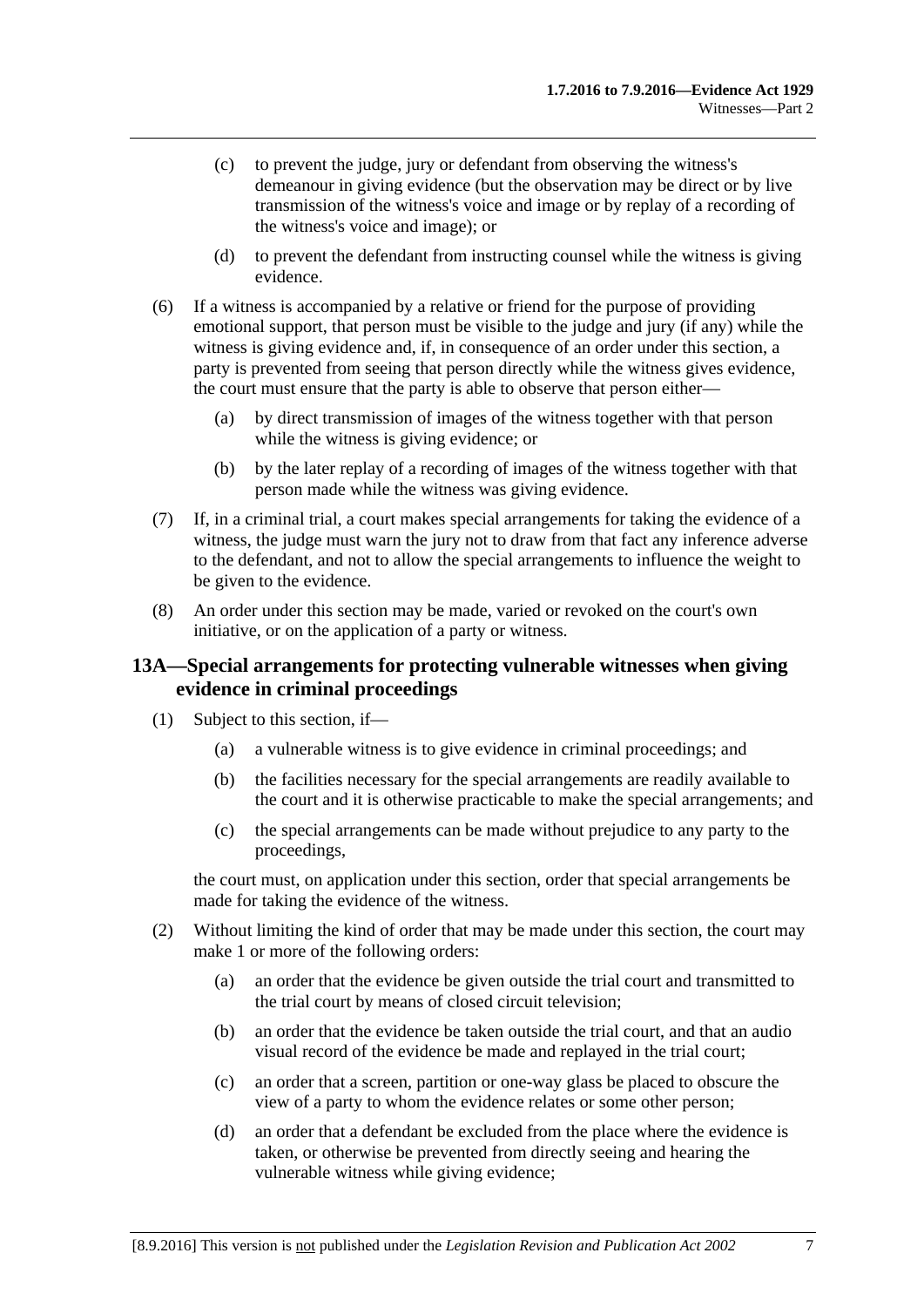- (e) an order that the evidence be taken in a particular way (to be specified by the court) that will, in the court's opinion, facilitate the taking of evidence from the vulnerable witness or minimise the witness's embarrassment or distress, including (for example)—
	- (i) that the witness be accompanied by a relative, friend or other person for the purpose of providing emotional support; and
	- (ii) if the witness has a physical disability or cognitive impairment—that the evidence be taken in a particular way (to be specified by the court) that will, in the court's opinion, facilitate the taking of evidence from the witness or minimise the witness's embarrassment or distress (including, if the witness has complex communication needs, with such communication assistance as may be specified by the court); and

**Note—**

Communication assistance for a vulnerable witness with complex communication needs may be provided, for example, by a communication partner or by using a device (such as a speak-and-spell communication device).

- (iii) that extra allowance be made for breaks during, and time to be given for, the taking of evidence; and
- (iv) that, while the evidence is being taken, the judge and any lawyer present in the court not wear a wig or gown (or both).
- (3) Special arrangements made under this section may relate to the vulnerable witness's evidence as a whole or to particular aspects of the witness's evidence, such as cross-examination and re-examination.
- (4) An order must not be made under this section if the effect of the order would be—
	- (a) to relieve a vulnerable witness from the obligation to give sworn evidence; or
	- (b) to relieve a vulnerable witness from the obligation to submit to cross-examination; or
	- (c) to prevent the judge, jury or defendant from observing the vulnerable witness's demeanour in giving evidence (but the observation may be direct or by live transmission of the witness's voice and image or by replay of a recording of the witness's voice and image); or
	- (d) to prevent the defendant from instructing counsel while the vulnerable witness is giving evidence.
- (5) If a vulnerable witness is accompanied by a person for the purpose of providing emotional support or communication assistance, that person must be visible to the judge and jury (if any) while the witness is giving evidence and, if, in consequence of an order under this section, a party is prevented from seeing that person directly while the witness gives evidence, the court must ensure that the party is able to observe that person either—
	- (a) by direct transmission of images of the witness together with that person while the witness is giving evidence; or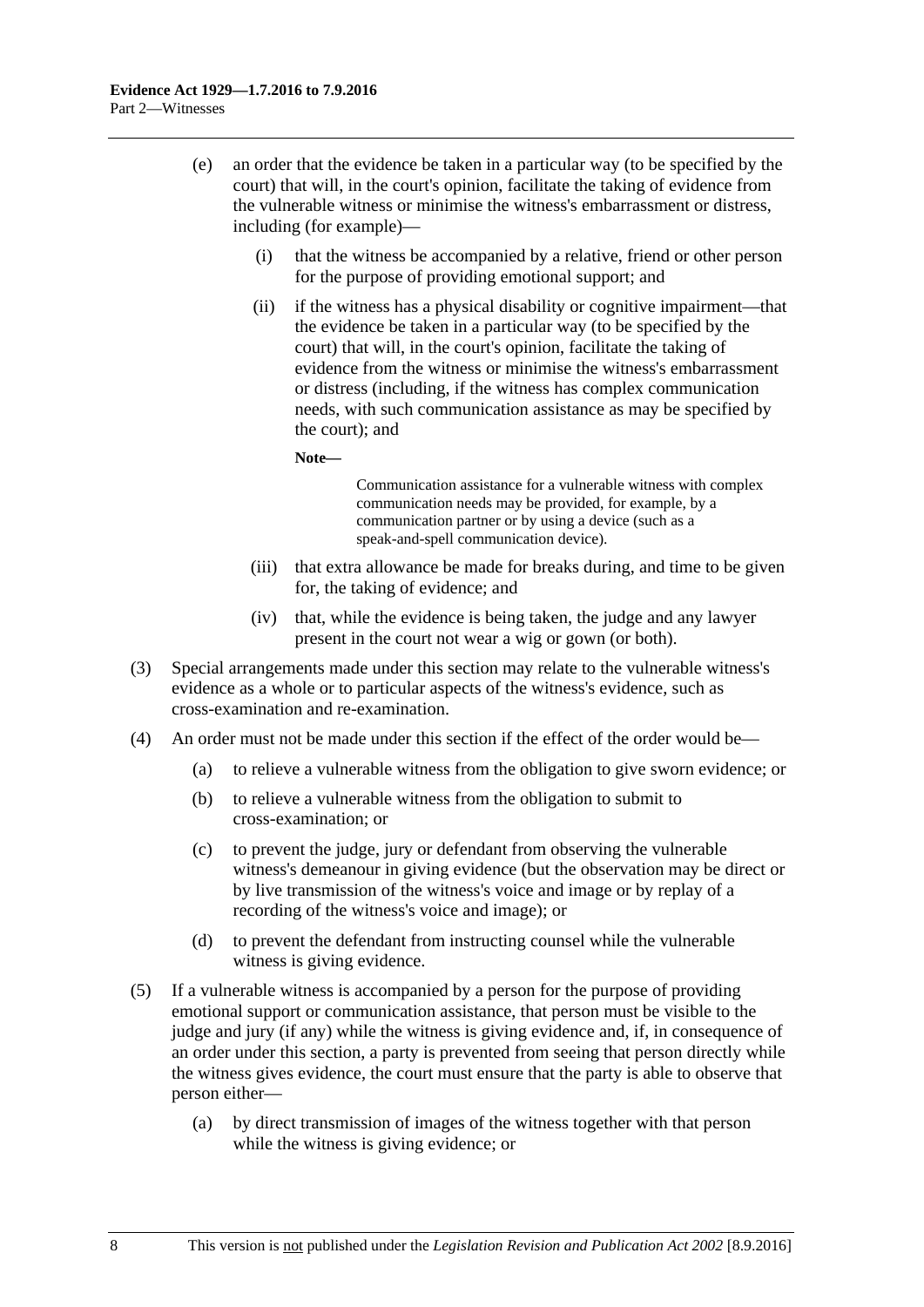- (b) by the later replay of a recording of images of the witness together with that person made while the witness was giving evidence.
- (5a) A person may only provide communication assistance to a witness—
	- (a) if the person—
		- (i) is a communication partner or has been approved by the court to provide such assistance to the witness; and
		- (ii) takes an oath or makes an affirmation that he or she will communicate accurately with both the witness and the court; and
	- (b) in a case where a party to the proceedings disputes the person's ability or impartiality in providing communication assistance—if the judge is satisfied as to the person's ability and impartiality.
- (5b) The fact that a person has provided communication assistance to a witness in proceedings under this section does not of itself prevent that person also from being called as a witness to give evidence in the proceedings or in any other relevant proceedings.
- (6) An application for an order under this section must—
	- (a) be made in writing by the party calling the vulnerable witness to give evidence; and
	- (b) be filed in the court before the commencement of the trial; and
	- (c) within 14 days of being filed in the court—be served on the other party to the proceedings (the *respondent*); and
	- (d) specify the nature of the vulnerability of the witness, the special arrangements sought and the reasons for the arrangements; and
	- (e) otherwise be made in accordance with the rules of court.
- (7) The respondent may, if of the opinion that the witness on whose behalf the application has been made is not in fact a vulnerable witness, within 14 days of being served with the application (the *prescribed period*), file an answering document in the court objecting to the application on that ground.
- (8) If an objection to the application is filed within the prescribed period, the court must determine the application before the commencement of the trial—
	- (a) in the absence of the applicant and respondent; or
	- (b) by conducting a hearing in a room closed to the public.
- (9) The court may, if of the opinion that expert evidence would assist the court to determine the special arrangements that should be made for taking the evidence of the vulnerable witness, receive such evidence and, if the native language of the witness is not English and the witness is not reasonably fluent in English, evidence about any additional difficulty that may be caused by the witness giving evidence through an interpreter.
- (10) If no objection to the application is filed within the prescribed period, the court may order that appropriate special arrangements be made for taking the evidence of the vulnerable witness at the trial.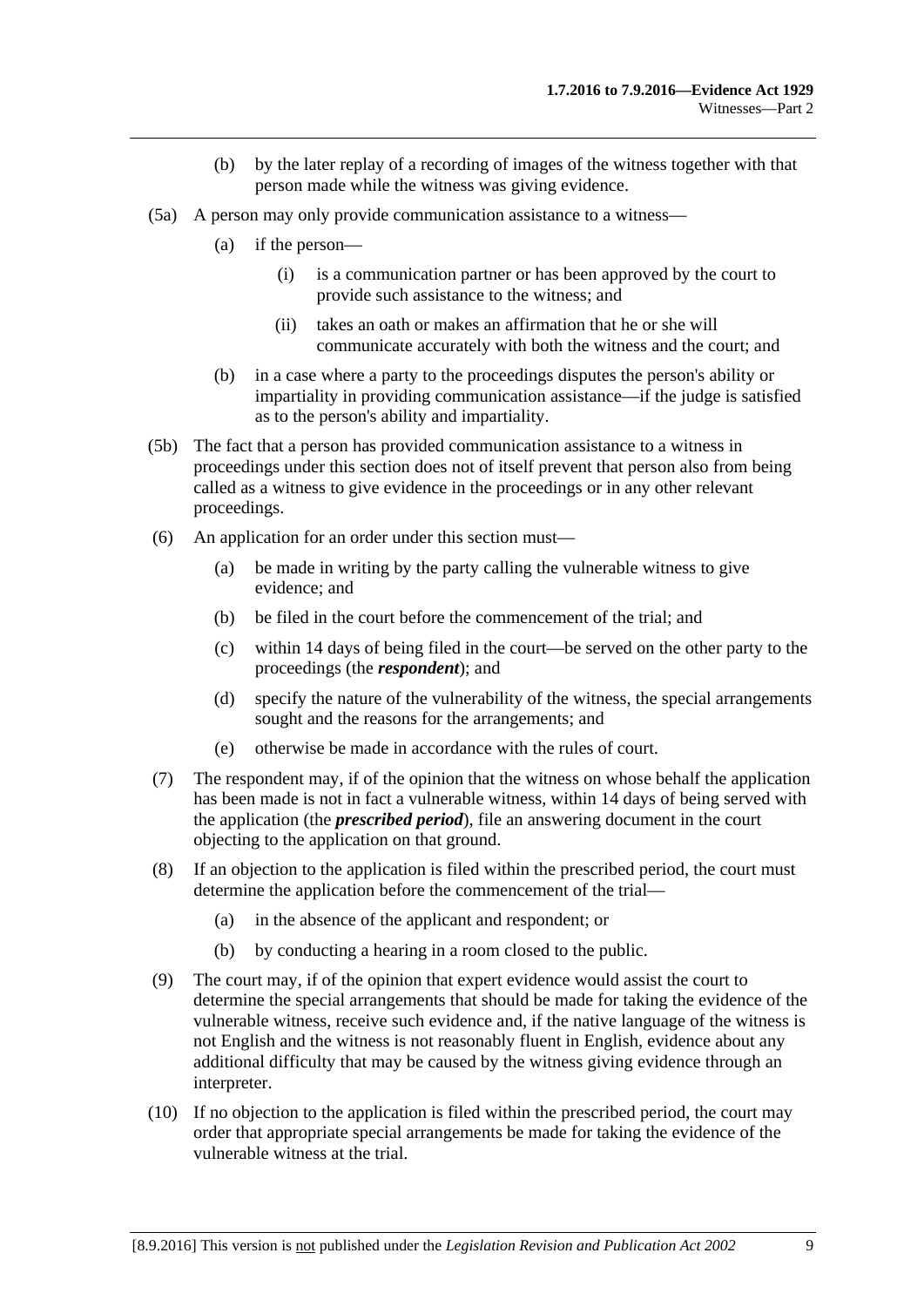#### (11) The court—

- (a) may dispense with special arrangements for taking the evidence of a vulnerable witness in criminal proceedings if—
	- (i) the witness is an adult; and
	- (ii) the court is satisfied that—
		- (A) the facilities necessary for the special arrangements are not readily available to the court; and
		- (B) taking into account the following matters, it is not reasonably practicable to make the facilities available:
			- the cost, inconvenience and delay involved in procuring the necessary facilities or in adjourning to some other place where the necessary facilities are available;
			- the urgency of the proceedings; and
- (b) must give reasons for its decision.
- (12) If, in a criminal trial, a court makes special arrangements for taking the evidence of a vulnerable witness, the judge must warn the jury not to draw from that fact any inference adverse to the defendant, and not to allow the special arrangements to influence the weight to be given to the evidence.
- (13) An order under this section may be made, varied or revoked on the court's own initiative, or on the application of a party to the proceedings.

#### <span id="page-19-0"></span>**13B—Cross-examination of certain witnesses**

- (1) A defendant is not to be permitted to cross-examine a witness who is the alleged victim of an offence to which this section applies—
	- (a) in a criminal trial unless the cross-examination is by counsel;
	- (b) in civil proceedings relating to the offence unless—
		- (i) the cross-examination is by counsel; or
		- (ii) if the defendant is not legally represented in the proceedings—to be undertaken—
			- (A) by the defendant submitting to the judge, in the manner required by the judge, the questions the defendant proposes the witness be asked in cross-examination and the judge (or the judge's delegate) asking the witness those of the questions submitted that are determined by the judge to be allowable in cross-examination; or
			- (B) as otherwise directed by the judge.
- (3) If a defendant is not legally represented in a criminal trial that will involve the taking of evidence from any such witness, the court must ensure that the defendant—
	- (a) has been warned of the limitation on the right of cross-examination imposed by this section; and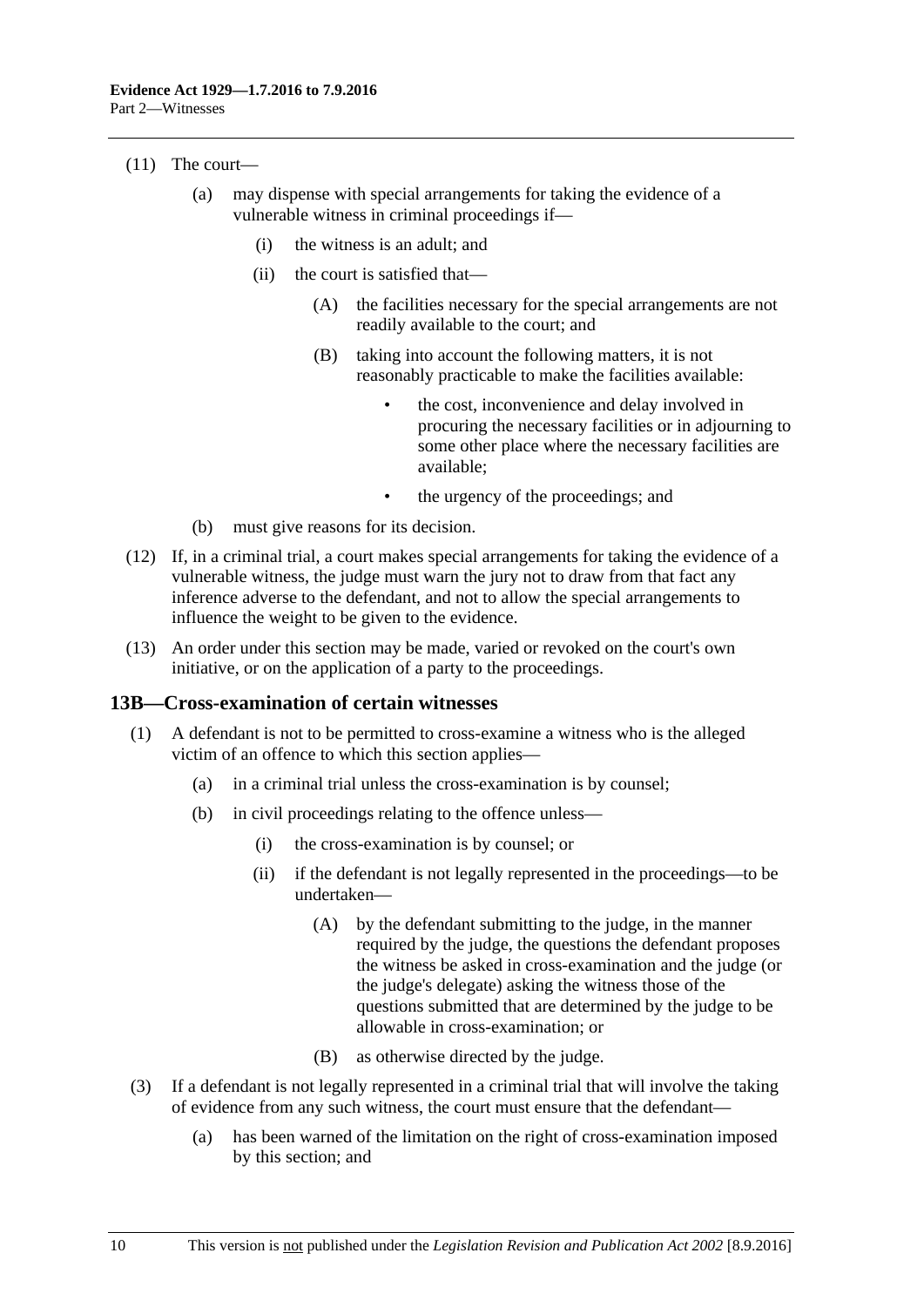- (b) has been informed—
	- (i) that he or she may be entitled to legal assistance under the *[Legal](http://www.legislation.sa.gov.au/index.aspx?action=legref&type=act&legtitle=Legal%20Services%20Commission%20Act%201977)  [Services Commission Act](http://www.legislation.sa.gov.au/index.aspx?action=legref&type=act&legtitle=Legal%20Services%20Commission%20Act%201977) 1977*;
	- (ii) in any case—of his or her rights under the *[Criminal Law \(Legal](http://www.legislation.sa.gov.au/index.aspx?action=legref&type=act&legtitle=Criminal%20Law%20(Legal%20Representation)%20Act%202001)  [Representation\) Act](http://www.legislation.sa.gov.au/index.aspx?action=legref&type=act&legtitle=Criminal%20Law%20(Legal%20Representation)%20Act%202001) 2001* to obtain the assistance of counsel for the purpose of cross-examining the witness; and
- (c) has had a reasonable opportunity to obtain the assistance of counsel before the evidence is taken.
- (4) If, in a criminal trial, an unrepresented defendant obtains the assistance of counsel for the purpose of cross-examining such a witness, the judge must—
	- (a) explain to the jury the limitation imposed by this section on the defendant's right to personally cross-examine the witness; and
	- (b) warn the jury that no adverse inference may be drawn against the defendant from the requirement for the unrepresented defendant to obtain the assistance of counsel to cross-examine the witness.
- (5) In this section—

#### *offence to which this section applies* means—

- (a) a serious offence against the person; or
- (ab) an aggravated offence under section 20 of the *[Criminal Law Consolidation](http://www.legislation.sa.gov.au/index.aspx?action=legref&type=act&legtitle=Criminal%20Law%20Consolidation%20Act%201935)  Act [1935](http://www.legislation.sa.gov.au/index.aspx?action=legref&type=act&legtitle=Criminal%20Law%20Consolidation%20Act%201935)*, where the aggravating circumstances of the offence are the circumstances referred to in section  $5AA(1)(g)$  of that Act; or
- (b) an offence of contravening or failing to comply with an intervention order under the *[Intervention Orders \(Prevention of Abuse\) Act](http://www.legislation.sa.gov.au/index.aspx?action=legref&type=act&legtitle=Intervention%20Orders%20(Prevention%20of%20Abuse)%20Act%202009) 2009*; or
- (c) an offence of contravening or failing to comply with a restraining order under the *[Summary Procedure Act](http://www.legislation.sa.gov.au/index.aspx?action=legref&type=act&legtitle=Summary%20Procedure%20Act%201921) 1921*.

### <span id="page-20-0"></span>**13BA—Admissibility of recorded evidence by certain witnesses in certain criminal proceedings**

- <span id="page-20-1"></span>(1) Subject to this section, the court may, in the trial of a charge of an offence order that the evidence of a witness be admitted in the form of an audio visual record.
- (2) An application for an order under [subsection](#page-20-1) (1) must—
	- (a) be made in writing by the party wishing to have the audio visual record of the evidence admitted in the trial; and
	- (b) be filed in the court; and
	- (c) within 14 days of being filed in the court—be served on the other party to the proceedings (the *respondent*); and
	- (d) otherwise be made in accordance with the rules of court.
- <span id="page-20-2"></span>(3) An audio visual record of the evidence of a witness may be admitted under this section if—
	- (a) the recording has been made pursuant to—
		- (i) [section](#page-12-0) 12AB; or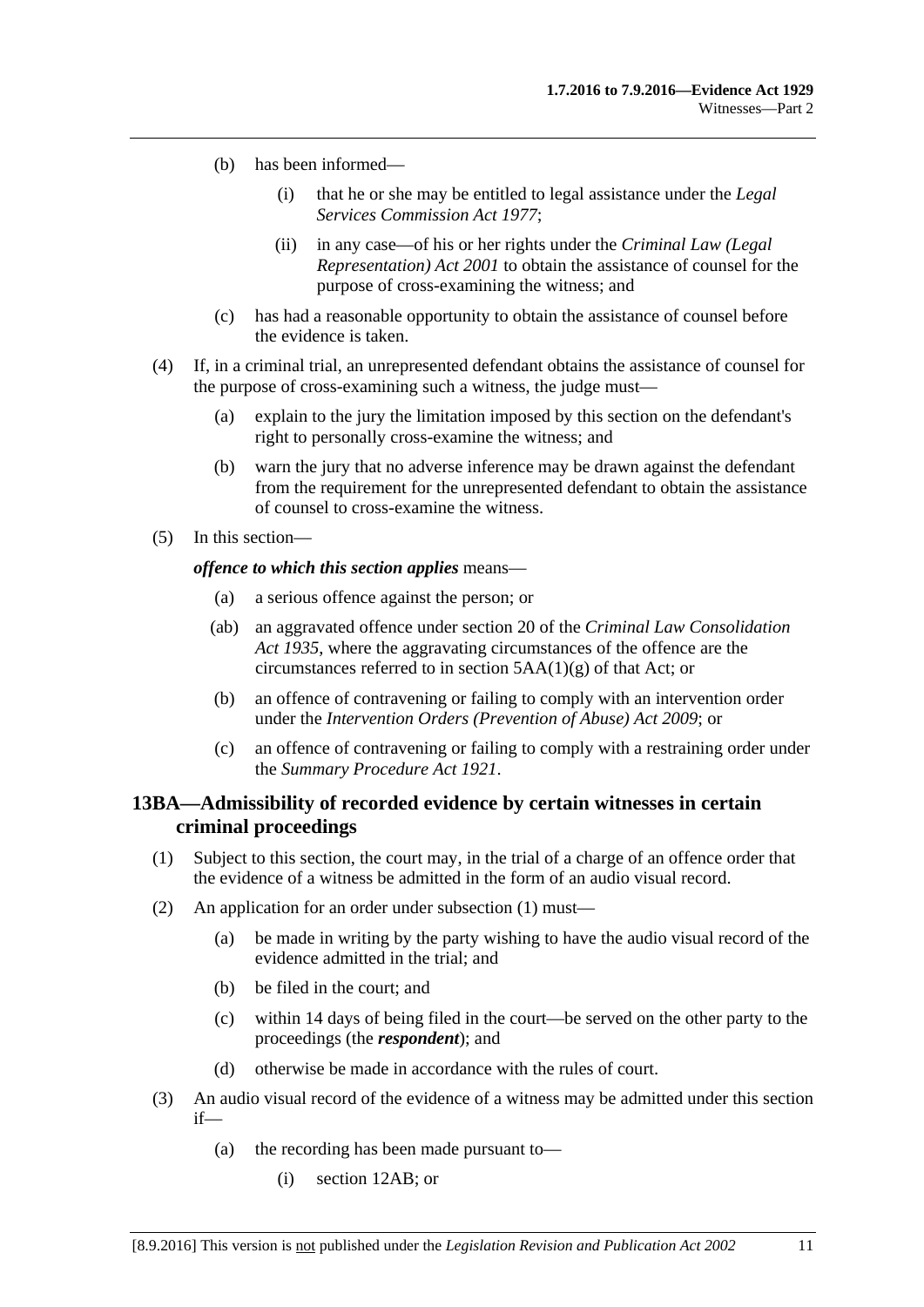(ii) Part 17 Division 3 of the *[Summary Offences Act](http://www.legislation.sa.gov.au/index.aspx?action=legref&type=act&legtitle=Summary%20Offences%20Act%201953) 1953*; and

- (b) the court is satisfied as to the witness's capacity to give sworn or unsworn evidence at the time the recording was made; and
- (c) the court is satisfied that the respondent has been given a reasonable opportunity to view the recording; and
- (d) during the course of the trial, the witness is available, if required, for further examination, cross-examination or re-examination.
- <span id="page-21-1"></span>(4) The court's discretion to exclude evidence is not affected by [subsection](#page-20-2) (3) and the court may—
	- (a) rule as inadmissible the whole or any part of the recording; or
	- (b) before admitting the recording, order that it be edited so as to exclude evidence that is inadmissible for any reason.
- (5) Despite [subsection](#page-21-1) (3)(d), the witness cannot be further examined, cross-examined or re-examined on the evidence admitted in the trial without the permission of the court which may only be given, on application by a party to the proceedings—
	- (a) if the court is satisfied that a party to the proceedings has, since the making of the audio visual record, become aware of a matter of which the party could not reasonably have been aware at the time the record was made; or
	- (b) if the witness gives evidence in the trial apart from or in addition to evidence admitted under this section in the form of an audio visual record and the court is satisfied that it is in the interests of justice that the witness be further examined, cross-examined or re-examined; or
	- (c) if the court is satisfied that it is otherwise in the interests of justice to permit the witness to be further examined, cross-examined or re-examined.
- (6) If a court admits evidence in the form of an audio visual record under this section, the judge must-
	- (a) explain to the jury that the law allows the court to admit evidence in this form; and
	- (b) warn the jury—
		- (i) not to draw from the admission of evidence in that form any inference adverse to the defendant; and
		- (ii) not to allow the admission of evidence in that form to influence the weight to be given to the evidence.

### <span id="page-21-0"></span>**13C—Court's power to make audio visual record of evidence of vulnerable witnesses in criminal proceedings**

- (1) If a vulnerable witness is to give evidence in criminal proceedings, the following provisions apply:
	- (a) in the case of a vulnerable witness who is a child of or under the age of 16 years and who is the alleged victim of a sexual offence—the court must order that an audio visual record be made of the witness's evidence before the court (unless an order has already been made in respect of the witness's evidence under section  $12AB(2)(a)$  or  $13A(2)(b)$ ;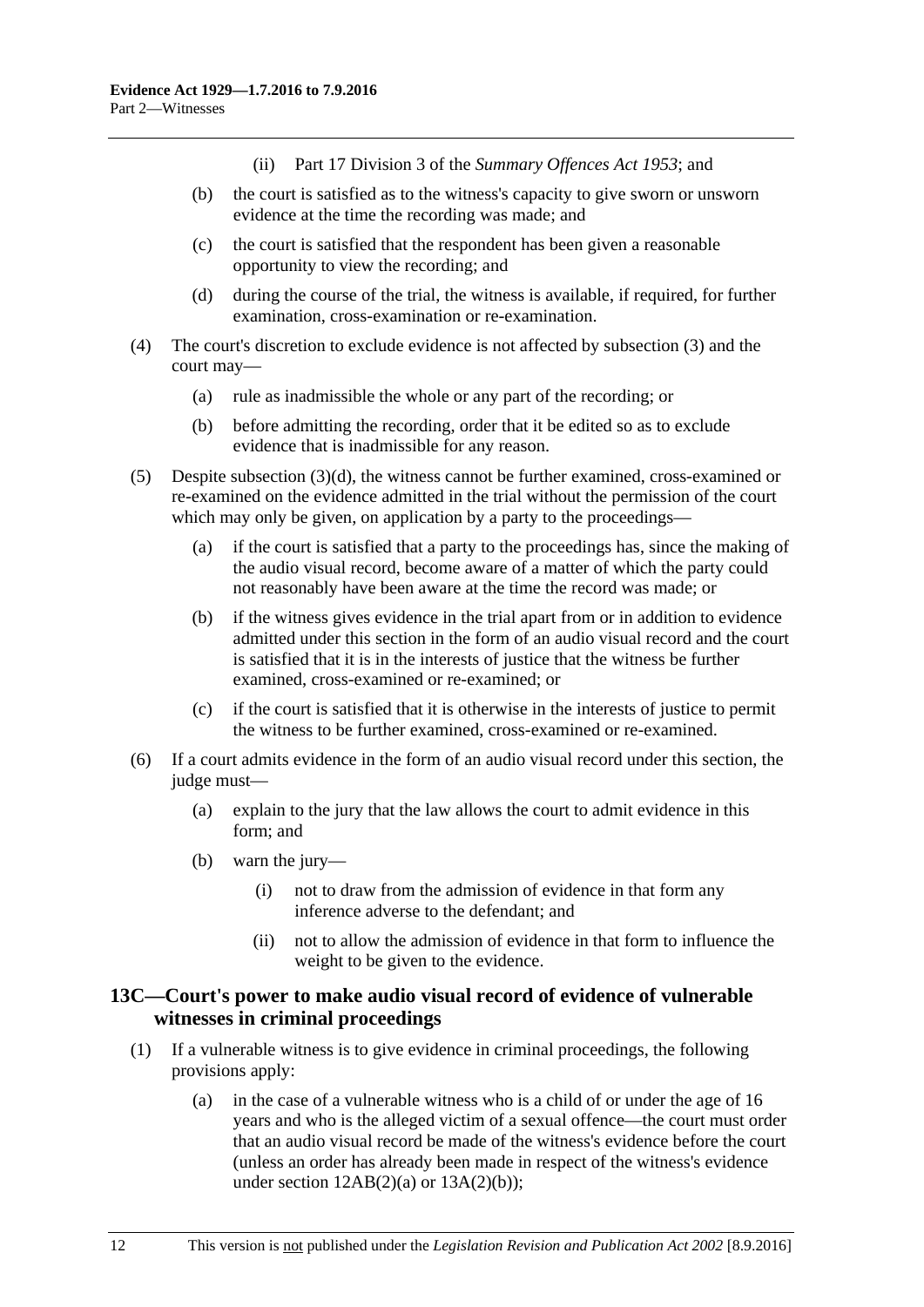- (b) in the case of any other vulnerable witness—the court may, on application by the prosecution, order that an audio visual record be made of the witness's evidence before the court if—
	- (i) the facilities necessary for making an audio visual record of the evidence are readily available to the court; and
	- (ii) it is otherwise practicable to make such a record.
- (2) Subject to [subsection](#page-22-1) (3), an audio visual record of evidence (whether made by order under this section, section  $12AB(2)(a)$  or  $13A(2)(b)$  is to be kept in the custody of the court.
- (2a) Rules of court may be made regulating access to, and responsibility for, an audio visual record in the custody of the court.
- <span id="page-22-1"></span>(3) The court (or a superior court) may authorise a person to take custody of the audio visual record of evidence, or to have some other form of access to it, if satisfied that the custody or access is reasonably necessary for the purposes of related proceedings that have been commenced or are in contemplation.
- (4) Despite any other law, access to an audio visual record of evidence is not to be allowed except as provided by this section.

### <span id="page-22-0"></span>**13D—Court's power to admit evidence taken in earlier proceedings**

- (1) If, on application by a party to civil or criminal proceedings before a court, the court is satisfied that—
	- (a) evidence given by a witness in earlier criminal proceedings is relevant to the proceedings before the court; and
	- (b) the witness—
		- (i) has died; or
		- (ii) has become too ill or infirm to give evidence; or
		- (iii) has not, after diligent search, been found; or
		- (iv) is a vulnerable witness,

the court in the later proceedings has a discretion to admit an official record of the evidence.

- (2) An *official record* of evidence is a record made at the direction or with the approval of the court before which the evidence was taken and, if an audio or audio visual record of the evidence was taken at the direction or with the approval of the court, in addition to a written transcript, the official record of evidence includes the audio or audio visual record.
- (3) Before the court admits an official record into evidence in proceedings under this section, the record must be edited—
	- (a) as agreed between the parties to those proceedings so as to exclude material that is not relevant to those proceedings; and
	- (b) so as to exclude evidence that is inadmissible in those proceedings for any other reason.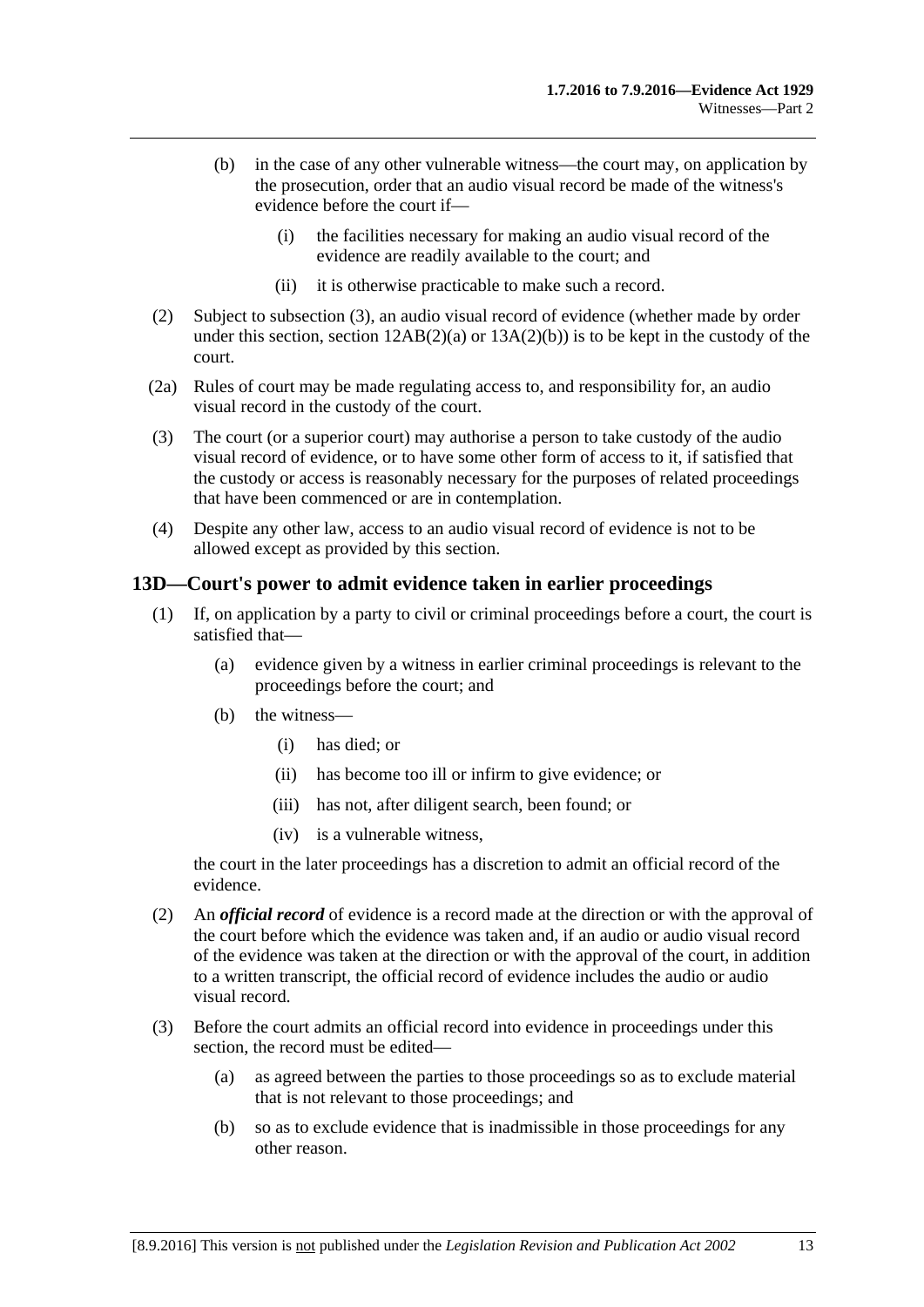(4) If the court admits an official record into evidence under this section, it may relieve the witness, wholly or in part, from an obligation to give evidence in the later proceedings.

### <span id="page-23-0"></span>**14—Entitlement of a witness to be assisted by an interpreter**

- (1) Where—
	- (a) the native language of a witness who is to give oral evidence in any proceedings is not English; and
	- (b) the witness is not reasonably fluent in English,

the witness is entitled to give that evidence through an interpreter.

- (1a) A person may only act as an interpreter—
	- (a) if the person takes an oath or makes an affirmation to interpret accurately; and
	- (b) in a case where a party to the proceeding disputes the person's ability or impartiality as an interpreter, if the judge is satisfied as to the person's ability and impartiality.
- (2) An affidavit or other written deposition in a language other than English shall be received in evidence in the same circumstances as an affidavit or other written deposition in English if it has annexed to it—
	- (a) a translation of its contents into English; and
	- (b) an affidavit by the translator to the effect that the translation accurately reproduces in English the contents of the original.

### <span id="page-23-1"></span>**14A—Entitlement of witness to be given communication assistance in certain circumstances**

- (1) Subject to this section, if—
	- (a) a witness in proceedings is a person with complex communication needs; and
	- (b) assistance of a kind to meet the needs of the witness with understanding and communicating with the court during proceedings is readily available and it is otherwise practicable to make the assistance available,

the court may, on application under this section or on its own initiative, order that the evidence be given by the witness using assistance of a kind specified in the order (*communication assistance*).

- (2) An order under this section need not be made in respect of a witness if the court is satisfied that the witness is able to understand and communicate with the court during the proceedings, including the ability to answer questions put orally and respond to them.
- (3) Without limiting the kind of order that may be made under this section, the court may make 1 or more of the following orders:
	- (a) an order that the witness be accompanied by a communication partner;
	- (b) an order that the witness use a device or device of a kind, approved by the court, for the purpose of facilitating the taking of evidence from the witness;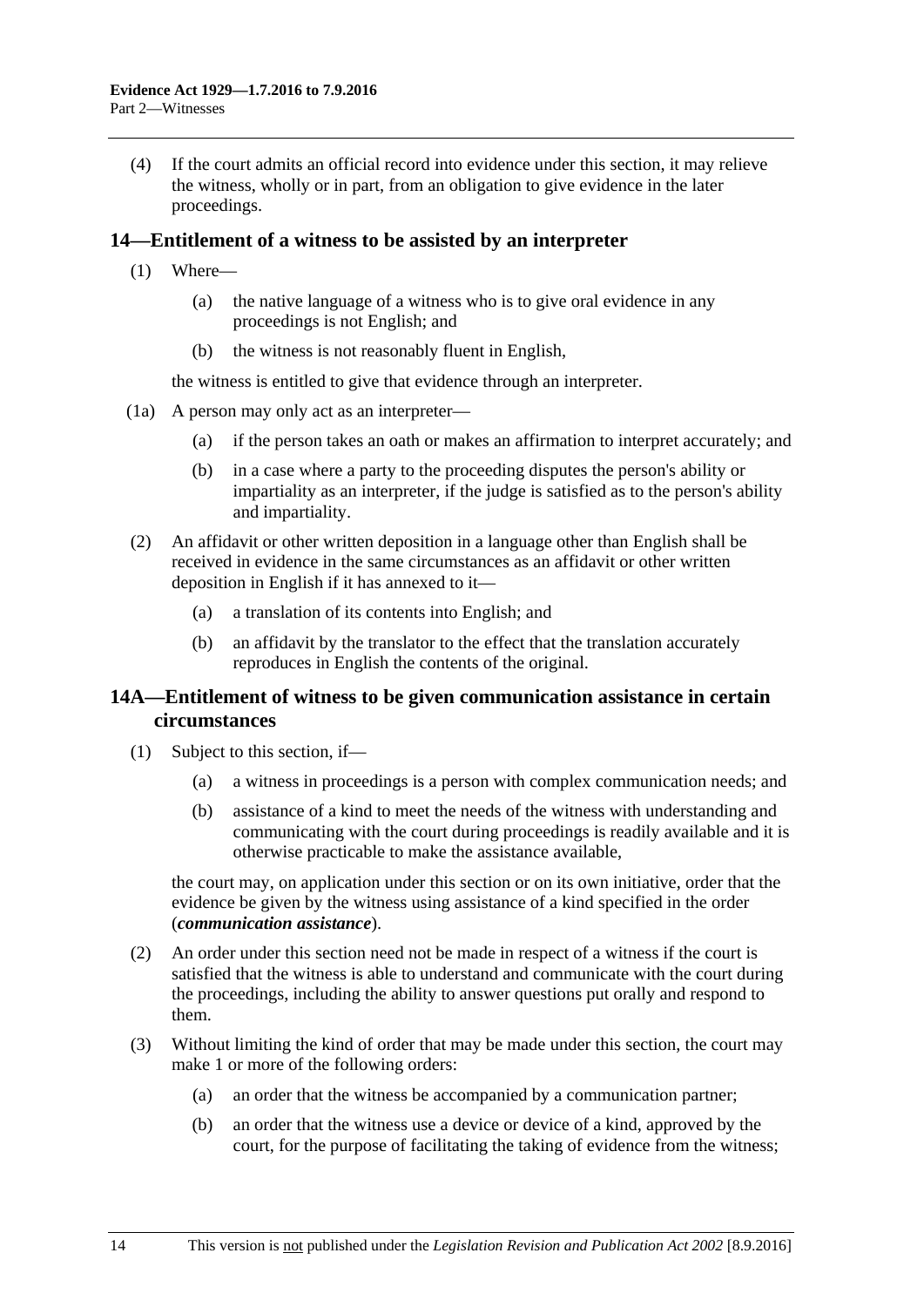- (c) an order that the evidence be taken in some other particular way (to be specified by the court) that will, in the court's opinion, facilitate the taking of evidence from the witness.
- (4) A person may only provide communication assistance to a witness—
	- (a) if the person—
		- (i) is a communication partner or has been approved by the court to provide such assistance to the witness; and
		- (ii) takes an oath or makes an affirmation that he or she will communicate accurately with both the witness and the court; and
	- (b) in a case where a party to the proceeding disputes the person's ability or impartiality in providing communication assistance—if the judge is satisfied as to the person's ability and impartiality.

### <span id="page-24-0"></span>**15—Witness not disqualified by interest or crime**

No person shall be excluded from giving evidence on the ground—

- (a) that he has or may have an interest in the matter in question or in the event of the proceeding, or
- (b) that he has previously been convicted of any crime or offence.

### <span id="page-24-1"></span>**16—Parties, their wives and husbands competent and compellable in civil proceedings**

In any proceeding not being a criminal proceeding the parties thereto and the persons on whose behalf such proceeding is brought or defended, and the husbands and wives of such parties or persons respectively, shall, subject to the provisions of this Act, be competent and compellable to give evidence on behalf of either or any of the parties to such proceeding.

#### <span id="page-24-2"></span>**18—Accused persons competent to give evidence**

- <span id="page-24-3"></span>(1) Every person charged with an offence shall be a competent witness for the defence at every stage of the proceedings, whether the person so charged is charged solely or jointly with any other person: Provided as follows:
	- (a) a person so charged shall not be called as a witness in pursuance of this Act except upon his own application;
	- (b) the failure of any person charged with an offence to give evidence shall not be made the subject of any comment by the prosecution;
	- (c) a person charged and being a witness in pursuance of this Act may be asked any question in cross-examination notwithstanding that it would tend to criminate him as to the offence charged;
	- (d) a person charged and called as a witness in pursuance of this Act shall not be asked, and if asked, shall not be required to answer, any question tending to show that he has committed or been convicted of or been charged with any offence other than that wherewith he is then charged, or is of bad character, unless—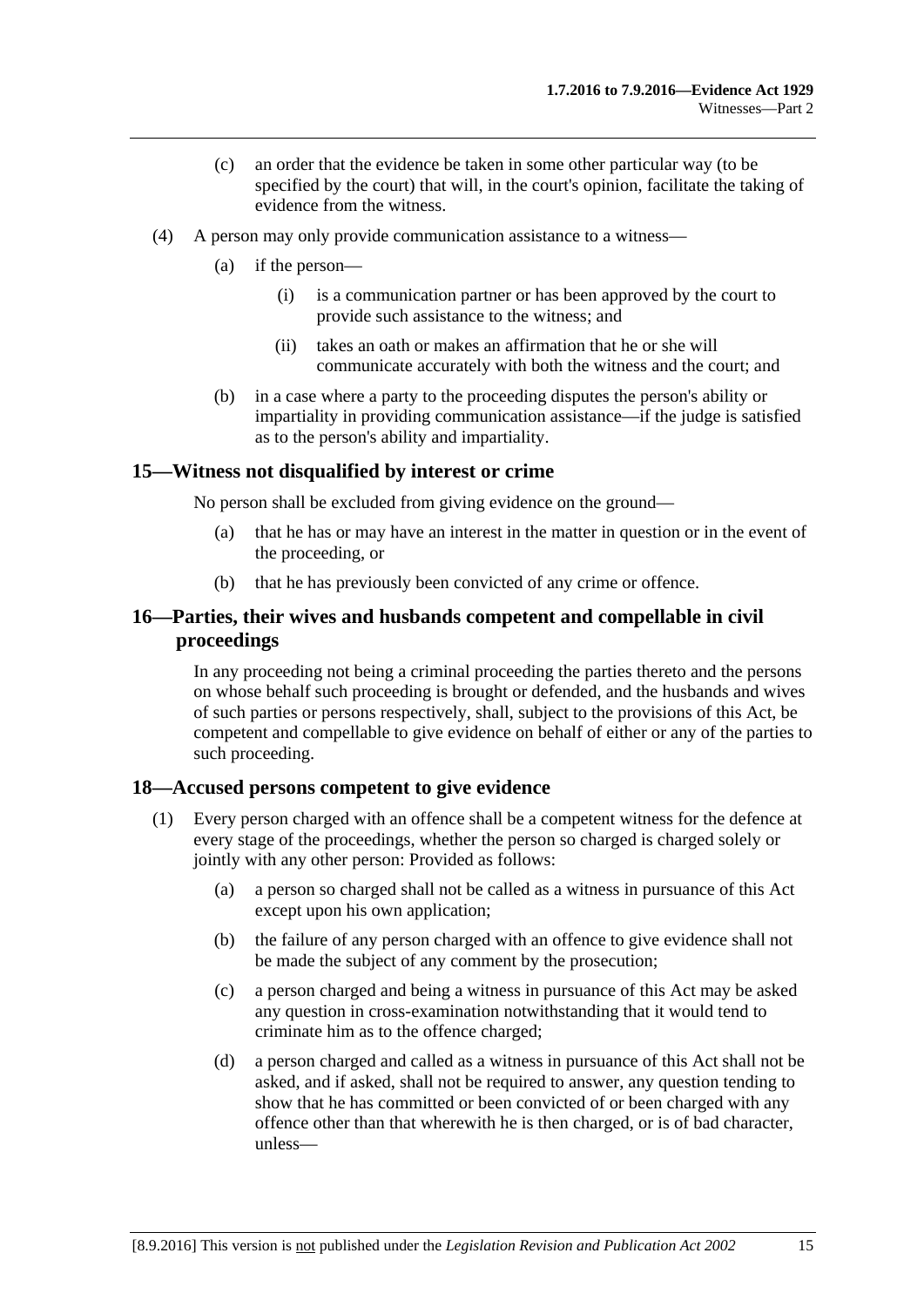- (i) the evidence to be elicited by the question is admissible as tending to show that he is guilty or not guilty of the offence with which he is charged; or
- (ii) he has personally or by his advocate asked questions of the witnesses for the prosecution with a view to establish his own good character or has given evidence of his good character; or
- (iii) he forfeits the protection of this paragraph by virtue of [subsection](#page-25-2) (2); or
- (iv) he has given evidence against any other person charged with the same offence;
- (e) every person called as a witness in pursuance of this Act shall, unless otherwise ordered by the court, give his evidence from the witness box or other place from which the other witnesses give their evidence;
- (f) nothing herein contained shall affect the provisions of section 110 of the *[Justices Act](http://www.legislation.sa.gov.au/index.aspx?action=legref&type=act&legtitle=Justices%20Act%201921) 1921*.
- <span id="page-25-2"></span>(2) A defendant forfeits the protection of [subsection](#page-24-3)  $(1)(d)$  if—
	- (a) the nature or conduct of the defence is such as to involve imputations on the character of the prosecutor or a witness for the prosecution; and
	- (b) the imputations are not such as would necessarily arise from a proper presentation of the defence.
- (3) Notwithstanding the provisions of [subsection](#page-25-2) (2), a defendant does not forfeit the protection of [subsection](#page-24-3) (1)(d) by reason of imputations on the character of the prosecutor or a witness for the prosecution arising from evidence of the conduct of the prosecutor or witness—
	- (a) in the events or circumstances on which the charge is based; or
	- (b) in the investigation of those events or circumstances, or in assembling evidence in support of the charge; or
	- (c) in the course of the trial, or proceedings preliminary to the trial.

#### <span id="page-25-0"></span>**18A—Abolition of right to make unsworn statement**

A person charged with an offence is not entitled to make at the trial for the offence any unsworn statement of fact in defence of the charge (except in the course of giving unsworn evidence under [section](#page-10-3) 9).

#### <span id="page-25-1"></span>**21—Competence and compellability of witnesses**

- (1) A close relative of a person charged with an offence is competent and compellable to give evidence for the defence and, subject to this section, is competent and compellable to give evidence for the prosecution.
- <span id="page-25-3"></span>(2) If a person is charged with an offence and a close relative of the accused is required by law (whether by subpoena or other process) to give evidence against the accused in any proceedings related to the charge (including proceedings for the grant, variation or revocation of bail, or an appeal at which fresh evidence is to be taken), the prospective witness may apply to the court for an exemption from the requirement to give evidence against the accused in the proceedings.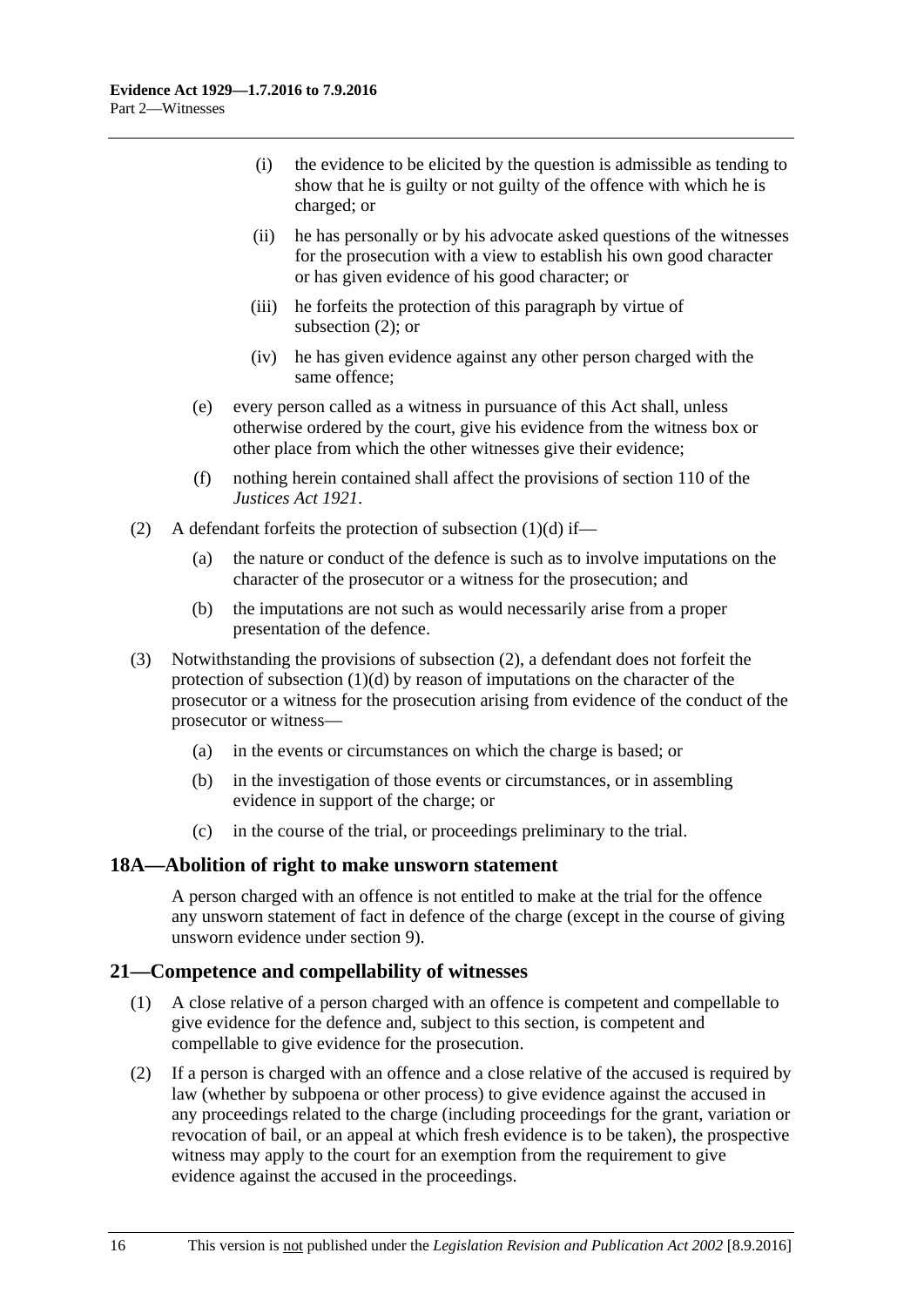- <span id="page-26-0"></span>(3) If, on an application under [subsection](#page-25-3) (2), the court considers that—
	- (a) if the prospective witness were to give evidence, or evidence of a particular kind, against the accused, there would be a substantial risk of—
		- (i) serious harm to the relationship between the prospective witness and the accused; or
		- (ii) serious harm of a material, emotional or psychological nature to the prospective witness; and
	- (b) having regard to the nature and gravity of the alleged offence and the importance to the proceedings of the evidence that the prospective witness is in a position to give, there is insufficient justification for exposing the prospective witness to that risk,

the court may exempt the prospective witness (wholly or in part) from the requirement to give evidence against the accused in the proceedings before the court.

- <span id="page-26-1"></span>(4) A court may, on its own initiative, grant an exemption under [subsection](#page-26-0) (3) where no application has been made under [subsection](#page-25-3) (2) if—
	- (a) the prospective witness who is required by law to give evidence against the accused is a young child or is cognitively impaired; and
	- (b) the court is of the opinion that such an exemption should be granted.
- <span id="page-26-2"></span>(5) Despite [subsection](#page-26-1) (4), in proceedings in which a close relative of an accused person is called as a witness against the accused, the court is not required to make any inquiry about whether the prospective witness—
	- (a) is aware of his or her right to apply for an exemption under this section; or
	- (b) is incapable (whether by reason of age or some other reason) of understanding his or her right to apply for an exemption under this section.
- (6) If a court is constituted of a judge and jury—
	- (a) an application for an exemption under this section must be heard and determined by the judge in the absence of the jury; and
	- (b) the following matters may not be made the subject of a question put to a witness in the presence of the jury or of any comment to the jury by counsel or the judge:
		- (i) whether or not a person applied for an exemption under this section;
		- (ii) whether or not the court considered granting an exemption under this section;
		- (iii) whether a person has been granted or refused an exemption under this section.
- (7) A decision or order of a court made under this section, or the failure of a court to make an inquiry under [subsection](#page-26-2) (5), does not give rise to a ground of appeal under section 352(1)(a)(i) or (ii) of the *[Criminal Law Consolidation Act](http://www.legislation.sa.gov.au/index.aspx?action=legref&type=act&legtitle=Criminal%20Law%20Consolidation%20Act%201935) 1935*.
- (8) This section does not operate to make a person who has been charged with an offence compellable to give evidence in proceedings related to that charge.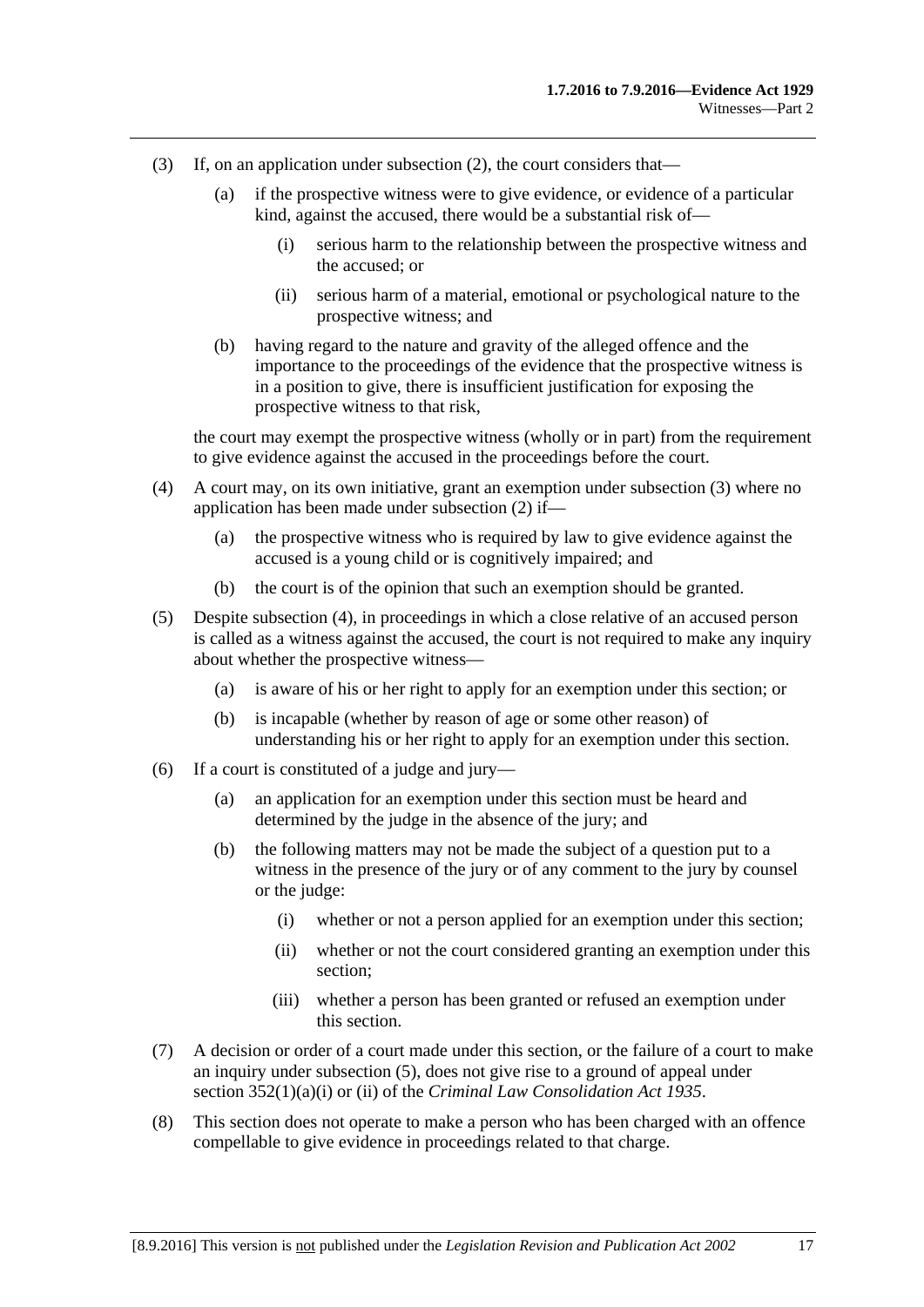(9) In this section—

*close relative* of an accused person means a spouse, domestic partner, parent or child.

#### <span id="page-27-0"></span>**22—Certain questions may be disallowed**

In any proceeding in any court, whether civil or criminal, the judge may disallow any questions put in cross-examination of any party or other witness which may appear to him to be vexatious and not relevant to any matter proper to be inquired into in the proceeding.

### <span id="page-27-1"></span>**23—Rules as to relevancy**

In deciding whether a question affecting the credibility of a witness is relevant, or ought to be allowed, the judge shall have regard to the following considerations:

- (a) such questions are proper if they are of such a nature that the truth of the imputation conveyed by them would seriously affect the opinion of the court as to the credibility of the witness on the matter to which he testifies;
- (b) such questions are improper if the imputation which they convey relates to matters so remote in time, or of such a character, that the truth of the imputation would not affect, or would affect only in a slight degree, the opinion of the court as to the credibility of the witness on the matter to which he testifies;
- (c) such questions are improper if there is a great disproportion between the importance of the imputation made against the witness's character and the importance of his evidence.

#### <span id="page-27-2"></span>**24—Disallowance of certain questions in cross-examination**

- (1) If any question put to a witness upon cross-examination relates to a matter not relevant to the proceeding, except in so far as it affects the credit of the witness by injuring his character, it shall be the duty of the court to decide whether or not the witness shall be compelled to answer it, and the court may, if it thinks fit, inform the witness that he is not obliged to answer it.
- (2) In exercising this discretion the court shall have regard to the considerations referred to in [section](#page-27-1) 23.

### <span id="page-27-3"></span>**25—Disallowance of inappropriate questions**

- (1) A question is an *inappropriate question* if—
	- (a) the question is misleading or confusing; or
	- (ab) the question is expressed in language that is unnecessarily complicated; or
	- (b) the question is apparently based on a stereotype, including a sexual, racial, ethnic or cultural stereotype or a stereotype based on age or physical or mental disability; or
	- (c) the question is unnecessarily repetitive, offensive or oppressive, or is 1 of a series of questions that is unnecessarily repetitive, offensive or oppressive; or
	- (d) the question is put in a humiliating, insulting or otherwise inappropriate manner or tone.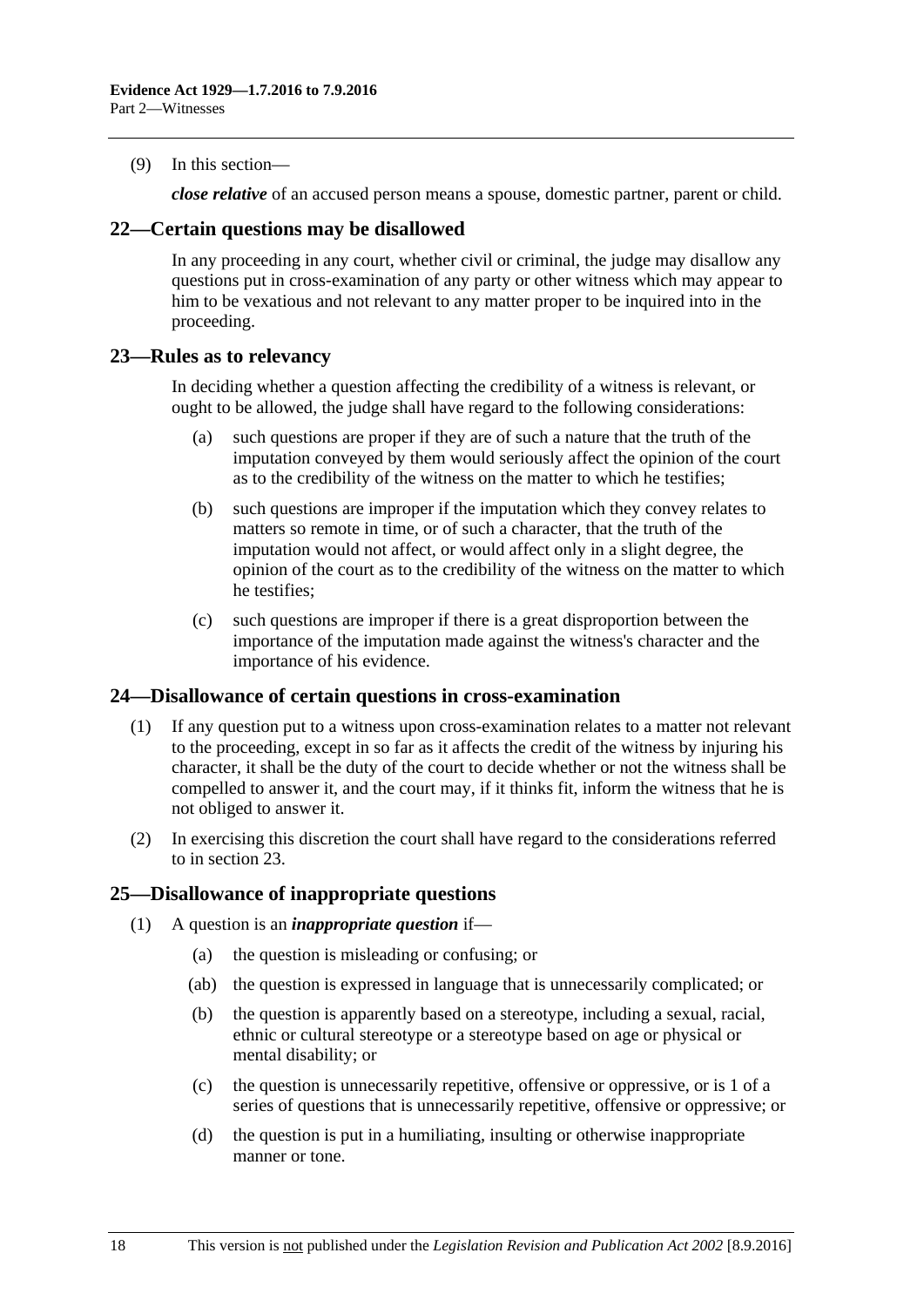- (2) A question is not, however, inappropriate only because—
	- (a) it challenges the truthfulness of the witness, or the consistency or accuracy of statements made by the witness; or
	- (b) it deals with matters the witness would find distasteful or intrudes on the witness's privacy.
- (3) If an inappropriate question is put to a witness in cross-examination, the court must—
	- (a) disallow the question; and
	- (b) inform the witness that the question need not be answered.
- (4) In determining whether a question is inappropriate, the court may take into account—
	- (a) the age, personality and educational level of the witness; and
	- (b) any physical disability or cognitive impairment of the witness; and
	- (c) the witness's ethnic and cultural background; and
	- (d) any other characteristics of the witness that may be relevant; and
	- (e) the context in which the question is put, including—
		- (i) the nature of the proceedings and, if the proceedings are criminal proceedings, the nature of the offence to which they relate; and
		- (ii) the relationship (if any) between the witness and a party to the proceedings; and
	- (f) any other relevant factor.
- (5) The failure to exercise the discretion in relation to a question does not affect the admissibility of any answer given in response to the question.

#### <span id="page-28-0"></span>**26—Proof of previous conviction of witness may be given**

A witness may, subject to any other provisions of this Act, be questioned as to whether he has been convicted of any offence, and upon being so questioned, if he either denies or does not admit the fact, or refuses to answer, it shall be lawful for the cross-examining party to prove such conviction.

#### <span id="page-28-1"></span>**27—How far a party may discredit his or her own witness**

A party producing a witness shall not be allowed to impeach his credit by general evidence of bad character; but if the judge is of opinion that the witness is adverse, the party may—

- (a) contradict the witness by other evidence; or
- (b) with the permission of the judge, prove that the witness has made, at any other time, a statement inconsistent with his present testimony: Provided that, before giving such last-mentioned proof, the circumstances of the supposed statement sufficient to designate the particular occasion, must be mentioned to the witness, and he must be asked whether or not he has made the statement.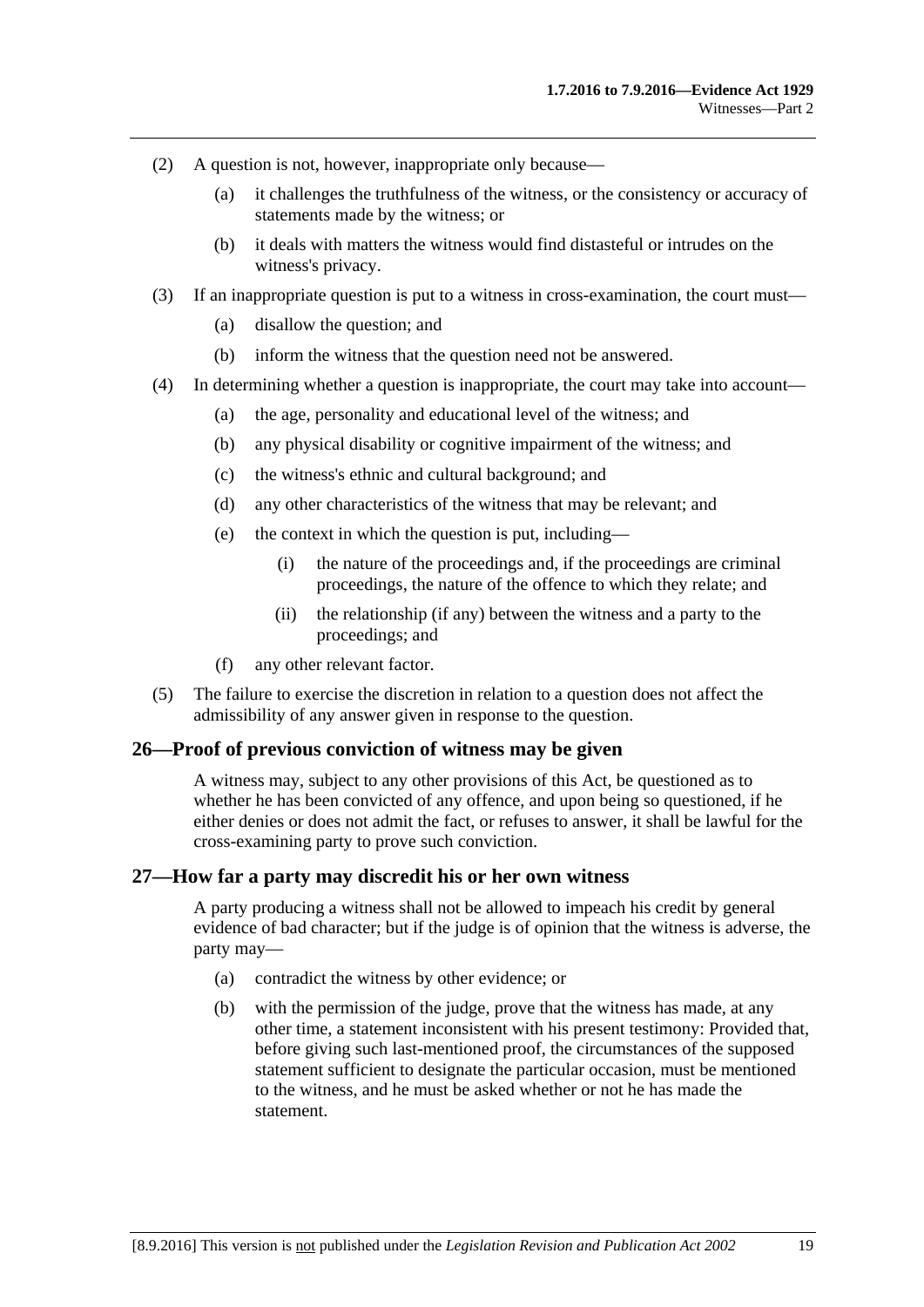### <span id="page-29-0"></span>**28—Proof of contradictory statements of adverse witness**

If any witness, upon cross-examination as to a former statement made by him, relative to the subject matter of the cause, and inconsistent with his present testimony, does not distinctly admit that he has made the statement, proof may be given that he did in fact make it; but before such proof can be given, the circumstances of the supposed statement, sufficient to designate the particular occasion, must be mentioned to the witness, and he must be asked whether or not he has made the statement.

#### <span id="page-29-1"></span>**29—Cross-examination as to previous statements in writing**

A witness may be cross-examined as to previous statements made by him in writing, or reduced into writing, relative to the subject matter of the cause, without the writing being shown to him; but if it is intended to contradict the witness by the writing, his attention must, before such contradictory proof can be given, be called to those parts of the writing which are to be used for the purpose of so contradicting him: Provided always, that the judge, at any time during the trial, may require the production of the writing for his inspection; and may thereupon make such use of it, for the purposes of the trial, as he thinks fit.

### <span id="page-29-2"></span>**29A—Victim who is a witness entitled to be present in court unless court orders otherwise**

- (1) A court in a criminal proceeding may only order a victim of the offence who is a witness in the proceeding to leave the courtroom until required to give evidence if the court considers it appropriate to do so, whether to ensure a fair trial or for any other reason.
- (2) Nothing in this section prevents a court from ordering a victim who is a witness in the proceeding to leave the courtroom at any time after giving evidence if the court considers it appropriate to do so.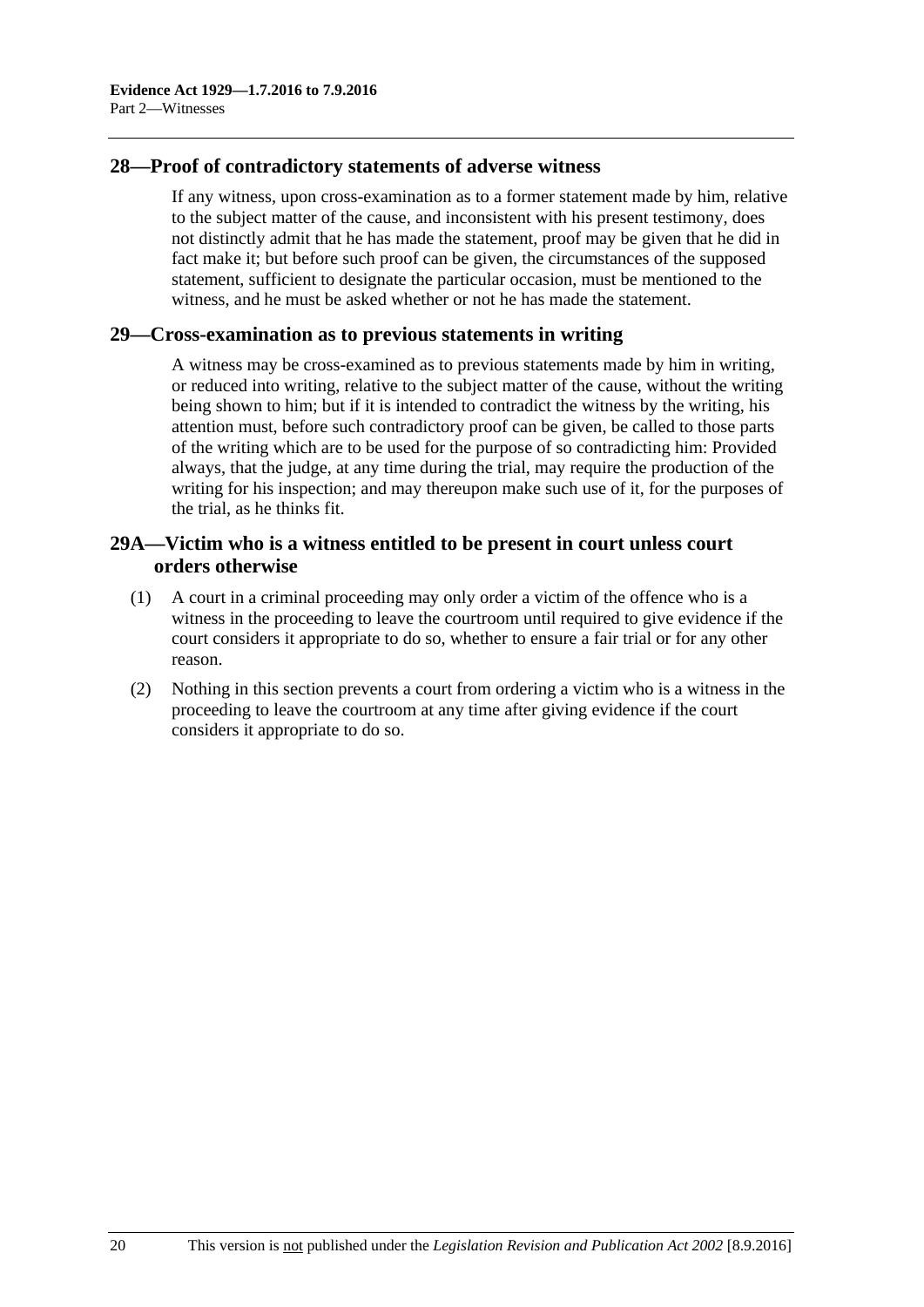## <span id="page-30-0"></span>**Part 3—Miscellaneous rules of evidence**

### <span id="page-30-1"></span>**Division 1—Miscellaneous rules of evidence in general cases**

### <span id="page-30-2"></span>**30—As to comparison of disputed writing**

Comparison of a disputed writing with any writing proved to the satisfaction of the judge to be genuine shall be permitted to be made by witnesses; and such writings, and the evidence of witnesses respecting the same, may be submitted to the court as evidence of the genuineness or otherwise of the writing in dispute.

### <span id="page-30-3"></span>**31—Attesting witness need not be called in certain cases**

It shall not be necessary to prove, by the attesting witness, any instrument to the validity of which attestation is not requisite; and such instrument may be proved by admission or otherwise, as if there had been no attesting witness thereto.

### <span id="page-30-4"></span>**33—Disclosure in action for defamation**

- (1) A person who is required to answer a question, or to disclose or produce a document or thing, in civil proceedings for defamation is not excused from answering the question or disclosing or producing the document or thing on the ground that the answer to the question or the disclosure or production of the document or thing might tend to incriminate the person of an offence.
- (2) However, any answer given to a question, or document or thing disclosed or produced, by a natural person in compliance with the requirement is not admissible in evidence against the person in any other action or proceedings.

### <span id="page-30-5"></span>**34—Admissions by accused persons**

A person may admit on his trial any fact alleged or sought to be proved against him, and such admission shall be sufficient proof of the fact without other evidence: Provided that the admission shall be made by the accused either personally or by his counsel or solicitor in his presence, or, in the case of a body corporate, by its counsel or solicitor.

### <span id="page-30-6"></span>**34A—Proof of commission of offence**

Where a person has been convicted of an offence or found by a court exercising criminal jurisdiction to have committed an offence and the commission of the offence is in issue or relevant to an issue in a civil proceeding, the conviction or finding is evidence of the commission of the offence and admissible in the proceeding against the person or a party claiming through or under the person.

### <span id="page-30-7"></span>**34AB—Identification evidence**

- (1) In a criminal trial, evidence of the identity of a person alleged to have committed an offence is not inadmissible, and is not to be excluded, merely because it was obtained other than by means of an identity parade involving a physical line-up of persons.
- <span id="page-30-8"></span>(2) In a criminal trial, evidence of the identity of a person alleged to have committed an offence obtained by means of an identity parade is to be excluded unless—
	- $(a)$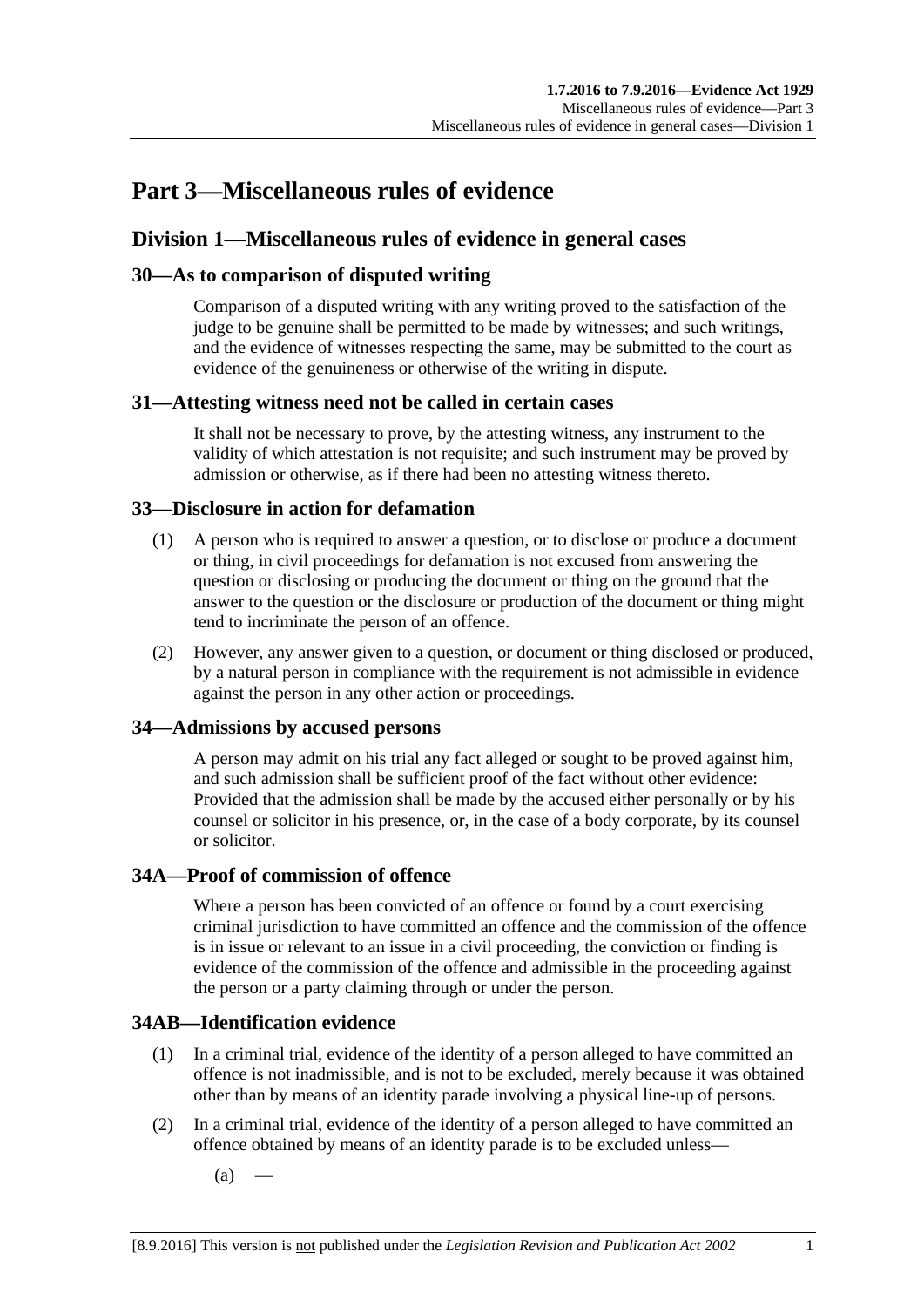- (i) an audio visual record of the identity parade is made and kept in accordance with the regulations; and
- (ii) if the regulations prescribe procedures for the conduct of an identity parade—the identity parade is conducted in accordance with the prescribed procedures; or
- (b) the judge is satisfied that the interests of justice require the admission of the evidence despite the failure to comply with [paragraph](#page-30-8) (a).
- (3) In a criminal trial where the identity of a person alleged to have committed an offence is in issue, the judge must, if evidence of the identity of the person is admitted, inform the jury—
	- (a) of the need for caution before accepting identification evidence; and
	- (b) of the reasons for the need for caution, both generally and in the circumstances of the case.
- (4) In giving any such information, the judge is not required to use any particular form of words but may not suggest that identification evidence obtained from an identity parade by any means other than by a physical line-up of persons is inherently or intrinsically less reliable than evidence obtained from an identity parade by such means.
- (5) To avoid doubt, this section does not—
	- (a) make evidence admissible that would otherwise be inadmissible; or
	- (b) affect the court's discretion to exclude evidence.
- (6) In this section—

*identity parade* means a contemporaneous presentation (whether by a physical line-up or by means of images) of a number of persons to a witness for the purpose of identifying a person.

### <span id="page-31-1"></span><span id="page-31-0"></span>**34C—Admissibility of documentary evidence as to facts in issue**

- (1) In any civil proceedings where direct oral evidence of a fact would be admissible, any statement made by a person in a document and tending to establish that fact shall, on production of the original document, be admissible as evidence of that fact if the following conditions are satisfied, that is to say—
	- (a) if the maker of the statement either—
		- (i) had personal knowledge of the matters dealt with by the statement; or
		- (ii) where the document in question is or forms part of a record purporting to be a continuous record, made the statement (in so far as the matters dealt with thereby are not within his personal knowledge) in the performance of a duty to record information supplied to him by a person who had, or might reasonably be supposed to have, personal knowledge of those matters; and
	- (b) if the maker of the statement is called as a witness in the proceedings.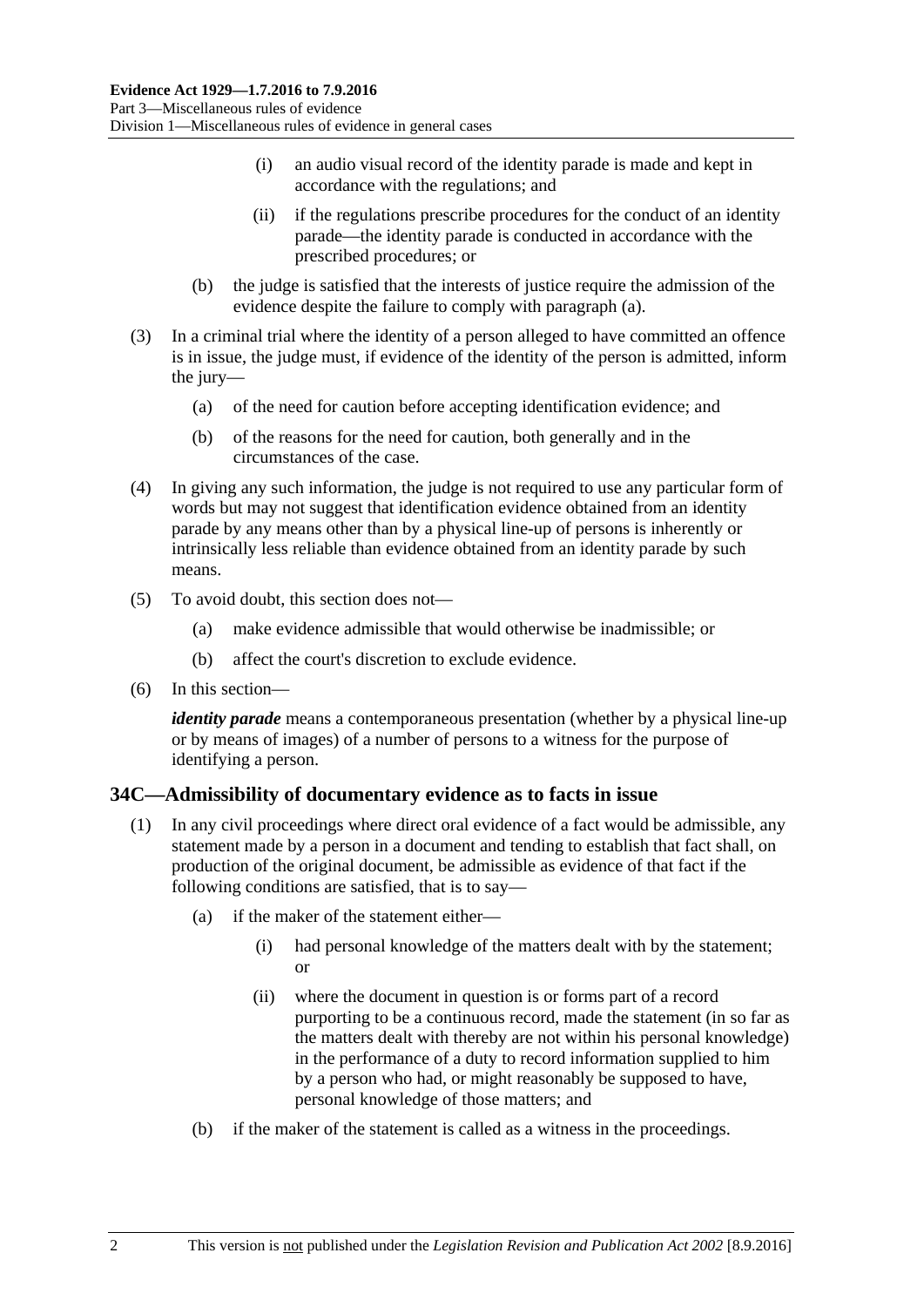- (1a) However, the condition that the maker of the statement shall be called as a witness need not be satisfied if he is dead, or unfit by reason of his bodily or mental condition to attend as a witness, or if he is beyond the seas and it is not reasonably practicable to secure his attendance, or if all reasonable efforts to find him have been made without success.
- (2) In any civil proceedings, the court may at any stage of the proceedings, if having regard to all the circumstances of the case it is satisfied that undue delay or expense would otherwise be caused, order that such a statement as is mentioned in [subsection](#page-31-1) (1) of this section shall be admissible as evidence or may, without any such order having been made, admit such a statement in evidence—
	- (a) notwithstanding that the maker of the statement is available but is not called as a witness;
	- (b) notwithstanding that the original document is not produced, if in lieu thereof there is produced a copy of the original document or of the material part thereof certified to be a true copy in such manner as may be specified in the order or as the court may approve, as the case may be.
- (3) Nothing in this section shall render admissible as evidence any statement made by a person interested at a time when proceedings were pending or anticipated involving a dispute as to any fact which the statement might tend to establish.
- (4) For the purposes of this section, a statement in a document shall not be deemed to have been made by a person unless the document or the material part thereof was written, made or produced by him with his own hand, or was signed or initialled by him or otherwise recognised by him in writing as one for the accuracy of which he is responsible.
- (5) For the purpose of deciding whether or not a statement is admissible as evidence by virtue of the foregoing provisions, the court may draw any reasonable inference from the form or contents of the document in which the statement is contained, or from any other circumstances, and may, in deciding whether or not a person is fit to attend as a witness, act on a certificate purporting to be the certificate of a legally qualified medical practitioner and where the proceedings are with a jury, the court may in its discretion reject the statement notwithstanding that the requirements of this section are satisfied with respect thereto, if for any reason it appears to it to be inexpedient in the interests of justice that the statement should be admitted.

### <span id="page-32-0"></span>**34CB—Direction relating to delay where defendant forensically disadvantaged**

(1) A rule of law or practice obliging a judge in a trial of a charge of an offence to give a warning of a kind known as a *Longman* warning is abolished.

**Note—**

#### See *Longman v The Queen* (1989) 168 CLR 79

- <span id="page-32-1"></span>(2) If, in a trial of a charge of an offence, the court is of the opinion that the period of time that has elapsed between the alleged offending and the trial has resulted in a significant forensic disadvantage to the defendant, the judge must—
	- (a) explain to the jury the nature of the forensic disadvantage; and
	- (b) direct that the jury must take the forensic disadvantage into account when scrutinising the evidence.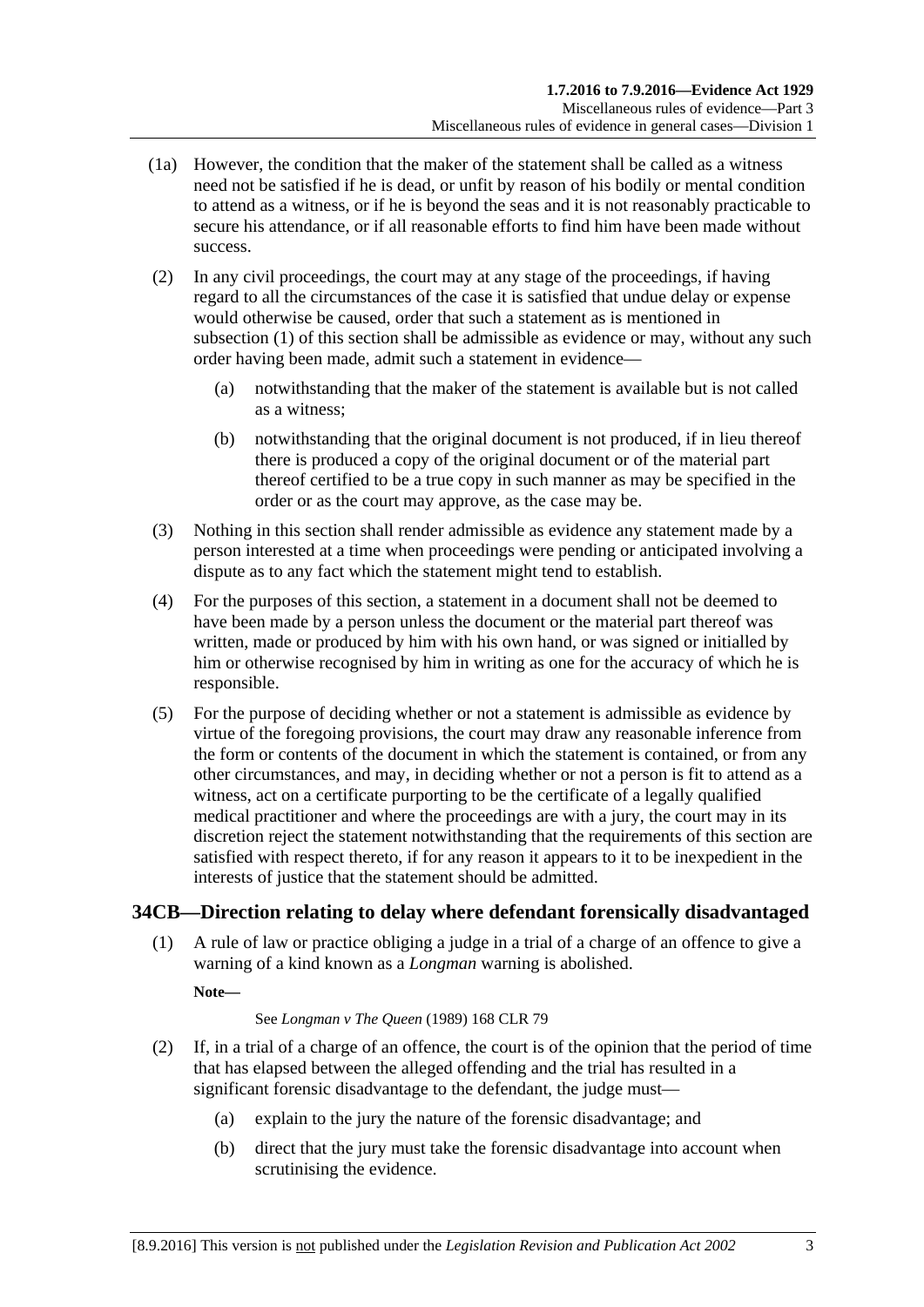- (3) An explanation or direction under [subsection](#page-32-1) (2) may not take the form of a warning and—
	- (a) must be specific to the circumstances of the particular case; and
	- (b) must not include the phrase "dangerous or unsafe to convict" or similar words or phrases.

### <span id="page-33-0"></span>**34D—Weight to be attached to evidence**

- (1) In estimating the weight, if any, to be attached to a statement rendered admissible as evidence by this Act, regard shall be had to all the circumstances from which any inference can reasonably be drawn as to the accuracy or otherwise of the statement, and in particular to the question whether or not the statement was made contemporaneously with the occurrence or existence of the facts stated, and to the question whether or not the maker of the statement had any incentive to conceal or misrepresent facts.
- (2) For the purpose of any rule of law or practice requiring evidence to be corroborated or regulating the manner in which uncorroborated evidence is to be treated, a statement rendered admissible as evidence by this Act shall not be treated as corroboration of evidence given by the maker of the statement.

### <span id="page-33-1"></span>**34E—Proof of instrument to validity of which attestation is necessary**

Subject as hereinafter provided, in any proceedings, whether civil or criminal, an instrument to the validity of which attestation is requisite may, instead of being proved by an attesting witness, be proved in the manner in which it might be proved if no attesting witness were alive: Provided that nothing in this section shall apply to the proof of wills or other testamentary documents.

#### <span id="page-33-2"></span>**34F—Presumptions as to documents twenty years old**

In any proceedings, whether civil or criminal, there shall, in the case of a document proved, or purporting, to be not less than twenty years old, be made any presumption which immediately before the commencement of this Act would have been made in the case of a document of like character proved, or purporting, to be not less than thirty years old.

#### <span id="page-33-3"></span>**34G—Interpretation and savings**

(1) In [sections](#page-31-0) 34C to [34F](#page-33-2) (inclusive) of this Act—

*document* includes books, maps, plans, drawings and photographs;

*statement* includes any representation of fact, whether made in words or otherwise;

*proceedings* includes arbitrations and references, and *court* shall be construed accordingly.

- (2) Nothing in [sections](#page-31-0) 34C to [34F](#page-33-2) (inclusive) of this Act shall—
	- (a) prejudice the admissibility of any evidence which would apart from the provisions of those sections be admissible; or
	- (b) enable documentary evidence to be given as to any declaration relating to a matter of pedigree, if that declaration would not have been admissible as evidence if those sections had not been enacted.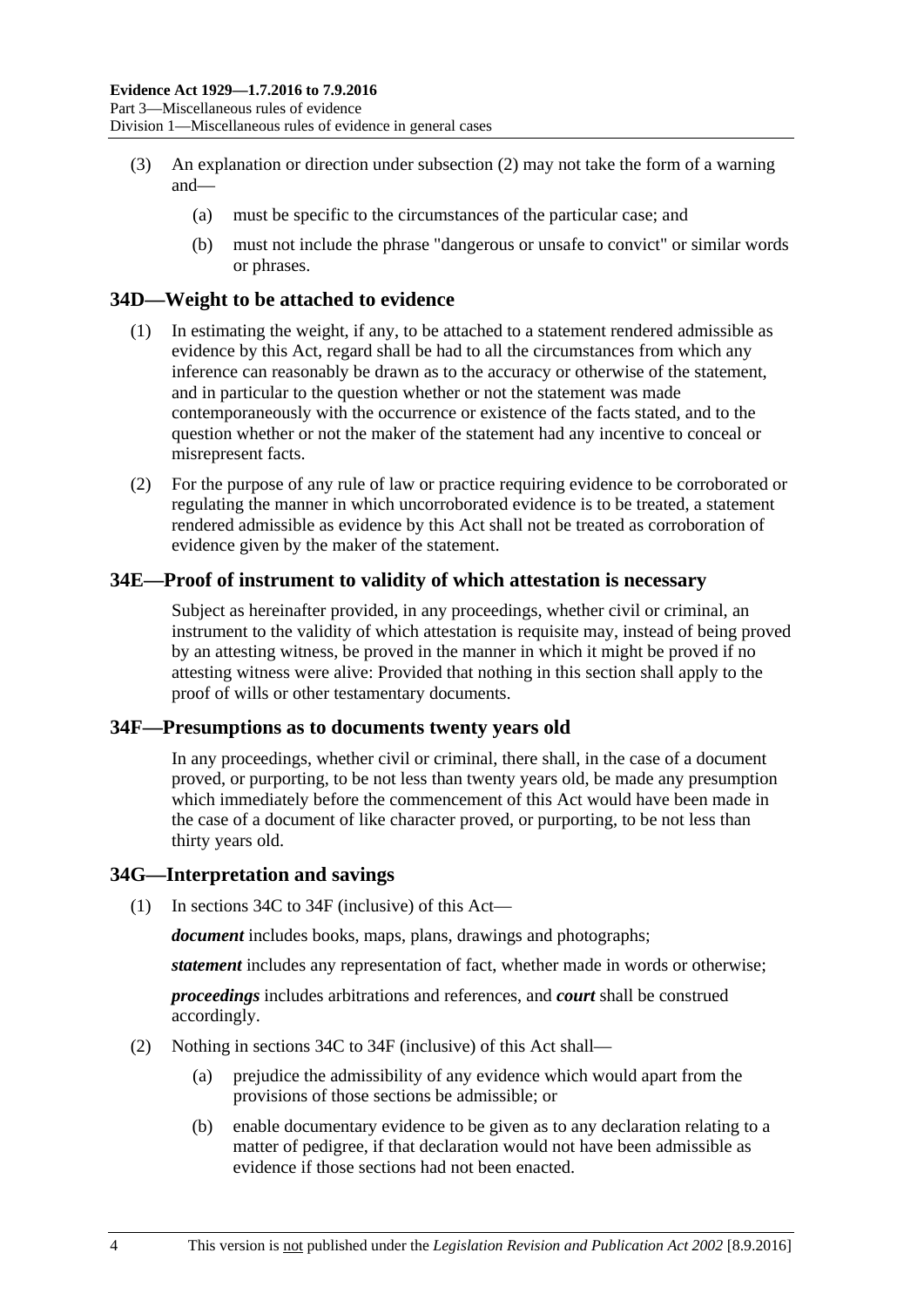### <span id="page-34-0"></span>**34H—Evidence of access or non-access**

In any proceedings a husband or wife may give evidence proving or tending to prove that he or she did or did not have sexual relations with his or her spouse, notwithstanding that any such evidence would prove or tend to prove that any child born to the wife during marriage was illegitimate.

### <span id="page-34-1"></span>**34J—Special provision for taking evidence where witness is seriously ill**

- (1) Where a person who may be in a position to give information in relation to an indictable offence is dangerously ill and, in the opinion of a medical practitioner, unlikely to recover from the illness, a magistrate or justice may take a statement from that person.
- (2) The statement is to be a sworn statement unless the magistrate or justice determines that the person making the statement does not have sufficient understanding of the obligation to be truthful entailed in giving sworn evidence.
- (3) Where a person is subsequently charged with an indictable offence to which the statement is relevant, the statement is admissible in evidence at the preliminary examination or trial of the charge if it is established—
	- (a) that the person from whom the statement was taken is dead or unable to give evidence because of illness or infirmity; and
	- (b) that the prosecutor or defendant (as the case requires) had reasonable notice of the proposal to take evidence and a reasonable opportunity to attend and cross-examine the person.

### <span id="page-34-2"></span>**34K—Admissibility of depositions at trial**

- (1) Where—
	- (a) a statement from a witness is filed or tendered for the purpose of the preliminary examination of a charge of an indictable offence or oral evidence is taken from a witness at a preliminary examination; and
	- (b) the witness subsequently dies or becomes so ill or infirm that he or she cannot give evidence at the trial,

the record of the witness's evidence at the preliminary examination may, with the permission of the court of trial, be read as evidence at the trial.

(2) Permission to admit evidence for the prosecution under this section will not be granted if the court considers that admission of the evidence without the opportunity of cross-examination would, in the circumstances of the case, be unfair to the defendant.

### <span id="page-34-3"></span>**34KA—Admissibility of evidence of out of court statements by unavailable witnesses**

- (1) Subject to this section, in prescribed proceedings, a statement not made in oral evidence in the proceedings (an *out of court statement*) is admissible as evidence of any matter stated if—
	- (a) oral evidence given in the proceedings by the person who made the out of court statement would be admissible as evidence of that matter; and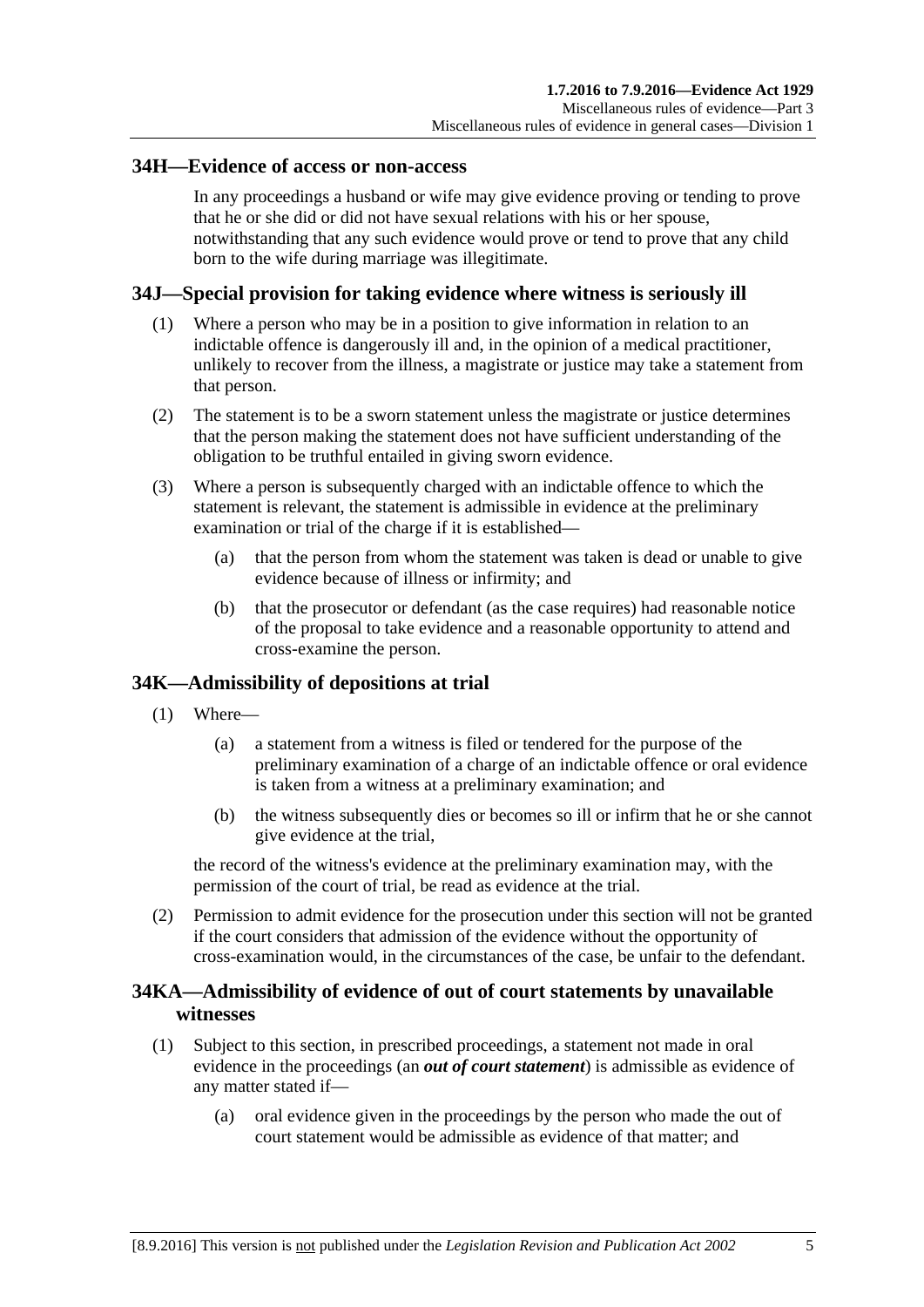- (b) the person who made the out of court statement (the *relevant person*) is identified to the court's satisfaction; and
- (c) any 1 of the conditions specified in [subsection](#page-35-0) (2) is satisfied.
- <span id="page-35-0"></span>(2) The conditions are as follows:
	- (a) that the relevant person is dead;
	- (b) that the relevant person is unfit to be a witness because of a bodily or mental condition;
	- (c) that the relevant person is outside of the State and it is not reasonably practicable to secure his or her attendance;
	- (d) that the relevant person cannot be found although such steps as it is reasonably practicable to take to find him or her have been taken;
	- (e) that through fear the relevant person does not give (or does not continue to give) oral evidence in the proceedings, either at all or in connection with the subject matter of the out of court statement, and the court gives leave for the out of court statement to be given in evidence.
- <span id="page-35-1"></span>(3) For the purposes of [subsection](#page-35-1) (2)(e) *fear* is to be widely construed and includes, for example, fear of the death or injury of another person or of financial loss.
- (4) Leave may be given under [subsection](#page-35-1) (2)(e) only if the court considers that the out of court statement ought to be admitted in the interests of justice, having regard to—
	- (a) any information (whether or not given in evidence, or of a kind that could be given in evidence) suggesting threats have been made to the witness, whether directly or indirectly; and
	- (b) the statement's contents; and
	- (c) any risk that its admission or exclusion will result in unfairness to a defendant in the proceedings (and in particular to how difficult it will be to challenge the statement if the relevant person does not give oral evidence and the defendant is not able to cross-examine the person); and
	- (d) any other measures that could be taken by the court in relation to the relevant person; and
	- (e) any other relevant circumstances.
- (5) A condition set out in any paragraph of [subsection](#page-35-0) (2) which is in fact satisfied is to be treated as not satisfied if it is shown that the circumstances described in that paragraph are caused—
	- (a) by the person in support of whose case it is sought to give the out of court statement in evidence; or
	- (b) by a person acting on his or her behalf, in order to prevent the relevant person giving oral evidence in the proceedings (whether at all or in connection with the subject matter of the out of court statement).
- (6) Nothing in this section makes an out of court statement admissible as evidence if it was made by a person who was not competent at the time when he or she made the statement.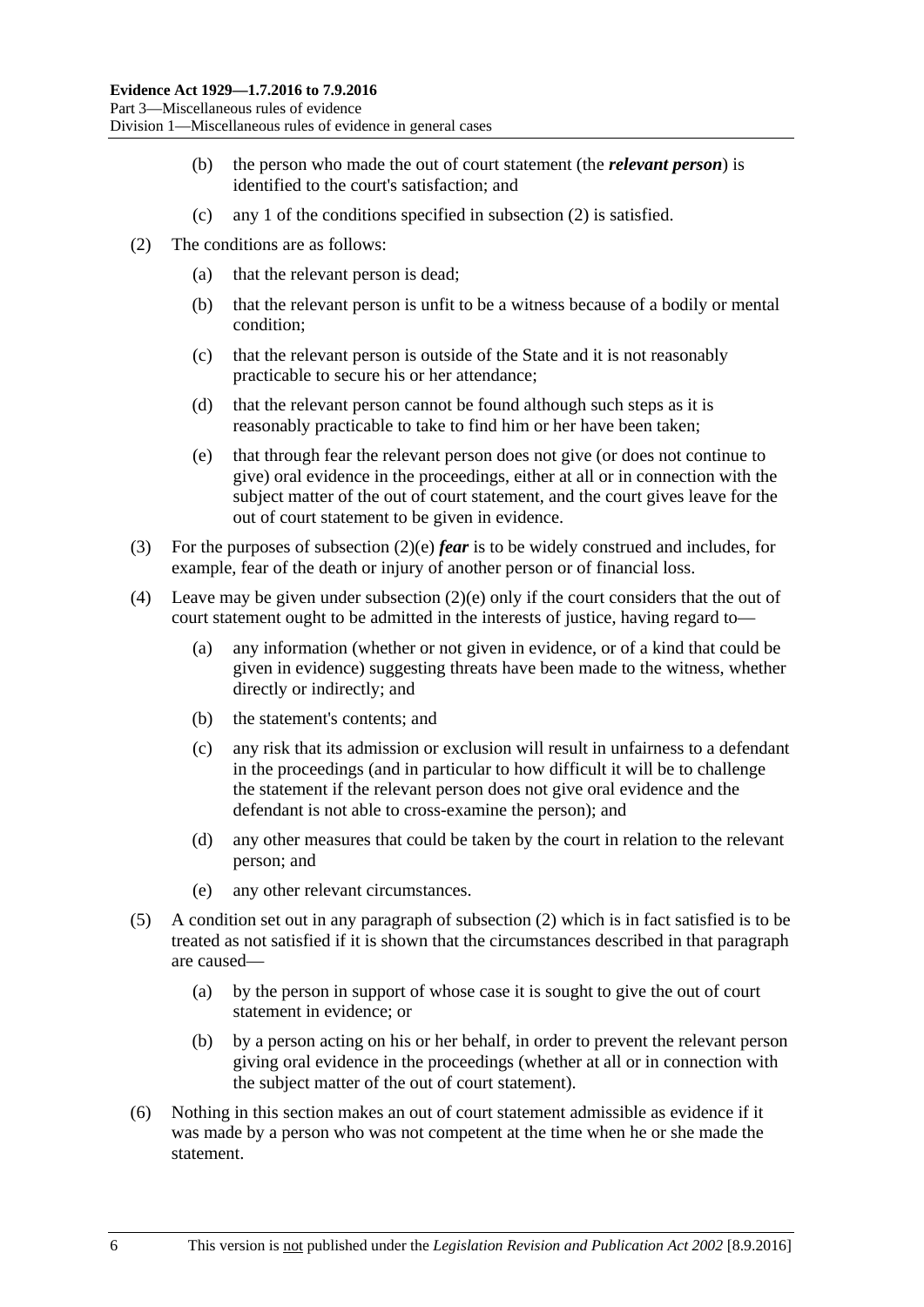- (7) This section is in addition to, and does not derogate from, any other power of a court to admit an out of court statement into evidence.
- (8) In this section—

*prescribed proceedings* means—

- (a) proceedings for a criminal offence; or
- (b) proceedings under the *[Serious and Organised Crime \(Control\) Act](http://www.legislation.sa.gov.au/index.aspx?action=legref&type=act&legtitle=Serious%20and%20Organised%20Crime%20(Control)%20Act%202008) 2008*.

# **34KB—Credibility**

- (1) This section applies if in prescribed proceedings—
	- (a) a statement not made in oral evidence in the proceedings (an *out of court statement*) is admitted as evidence of a matter stated; and
	- (b) the maker of the out of court statement does not give oral evidence in connection with the subject matter of the statement.
- (2) In a case to which this section applies—
	- (a) any evidence which (if the person who made the out of court statement had given such evidence) would have been admissible as relevant to the reliability of the statement and the person's credibility as a witness is so admissible in the proceedings; and
	- (b) evidence may, with the court's leave, be given of any matter which (if the person who made the out of court statement had given such evidence) could have been put to the person in cross-examination as relevant to the reliability of the statement and the person's credibility as a witness but of which evidence could not have been adduced by the cross-examining party; and
	- (c) evidence tending to prove that the person who made the out of court statement made (at whatever time) any other statement inconsistent with the statement admitted as evidence is admissible for the purpose of showing that the person contradicted himself or herself.
- (3) If as a result of evidence admitted under this section an allegation is made against the maker of a statement, the court may permit a party to lead additional evidence of such description as the court may specify for the purposes of denying or answering the allegation.
- (4) In this section—

*prescribed proceedings* means—

- (a) proceedings for a criminal offence; or
- (b) proceedings under the *[Serious and Organised Crime \(Control\) Act](http://www.legislation.sa.gov.au/index.aspx?action=legref&type=act&legtitle=Serious%20and%20Organised%20Crime%20(Control)%20Act%202008) 2008*.

### <span id="page-36-0"></span>**34KC—Stopping the case where evidence is unconvincing**

- (1) If on a defendant's trial before a judge and jury for an offence the judge is satisfied at any time after the close of the case for the prosecution that—
	- (a) the case against the defendant is based wholly or partly on a statement not made in oral evidence in the proceedings (an *out of court statement*); and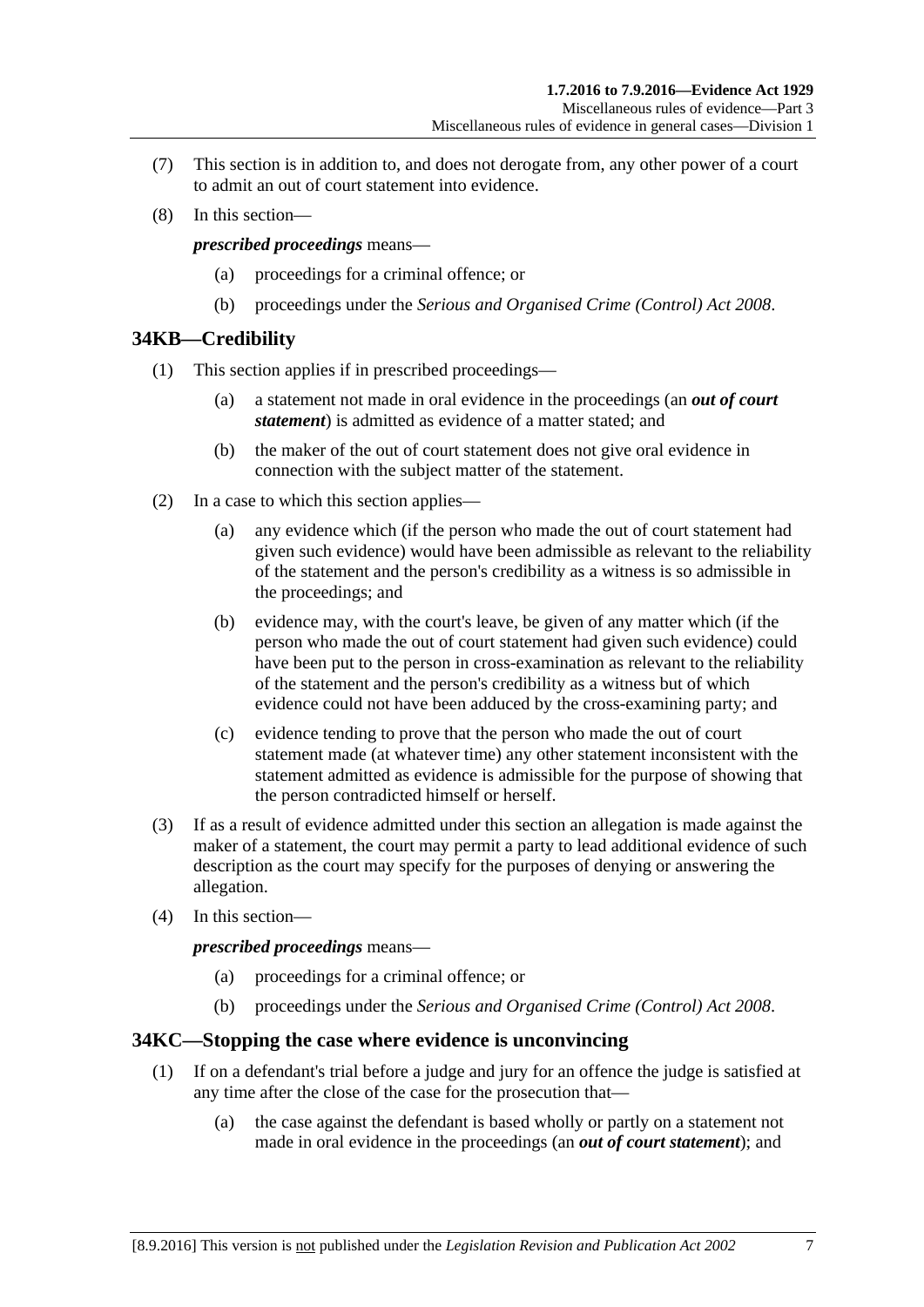(b) the evidence provided by the out of court statement is so unconvincing that, considering its importance to the case against the defendant, a conviction of the offence would be unsafe,

the judge must either direct the jury to acquit the defendant of the offence or, if it considers that there ought to be a retrial, discharge the jury.

- (2) Where—
	- (a) a jury is directed under [subsection](#page-36-0) (1) to acquit a defendant of an offence; and
	- (b) the circumstances are such that, apart from this subsection, the defendant could if acquitted of that offence be found guilty of another offence,

the defendant may not be found guilty of that other offence if the judge is satisfied as mentioned in [subsection](#page-36-0) (1) in respect of it.

(3) This section does not prejudice any other power a judge may have to direct a jury to acquit a person of an offence or to discharge a jury.

### **34KD—Court's general discretion to exclude evidence**

- (1) In prescribed proceedings the court may refuse to admit a statement as evidence of a matter stated if—
	- (a) the statement was made otherwise than in oral evidence in the proceedings; and
	- (b) the court is satisfied that the case for excluding the statement, taking account of the danger that to admit it would result in undue waste of time, substantially outweighs the case for admitting it, taking account of the value of the evidence.
- (2) Nothing in this section derogates from any other power of a court to exclude evidence at its discretion (whether by preventing questions from being put or otherwise).
- (3) In this section—

### *prescribed proceedings* means—

- (a) proceedings for a criminal offence; or
- (b) proceedings under the *[Serious and Organised Crime \(Control\) Act](http://www.legislation.sa.gov.au/index.aspx?action=legref&type=act&legtitle=Serious%20and%20Organised%20Crime%20(Control)%20Act%202008) 2008*.

# **Division 2—Miscellaneous rules of evidence in sexual cases**

### **34L—Evidence in sexual cases generally**

- <span id="page-37-0"></span>(1) In proceedings in which a person is charged with a sexual offence, no question may be asked or evidence admitted—
	- (a) as to the sexual reputation of the alleged victim of the offence; or
	- (b) except with the permission of the judge—as to the alleged victim's sexual activities before or after the events of and surrounding the alleged offence (other than recent sexual activities with the accused).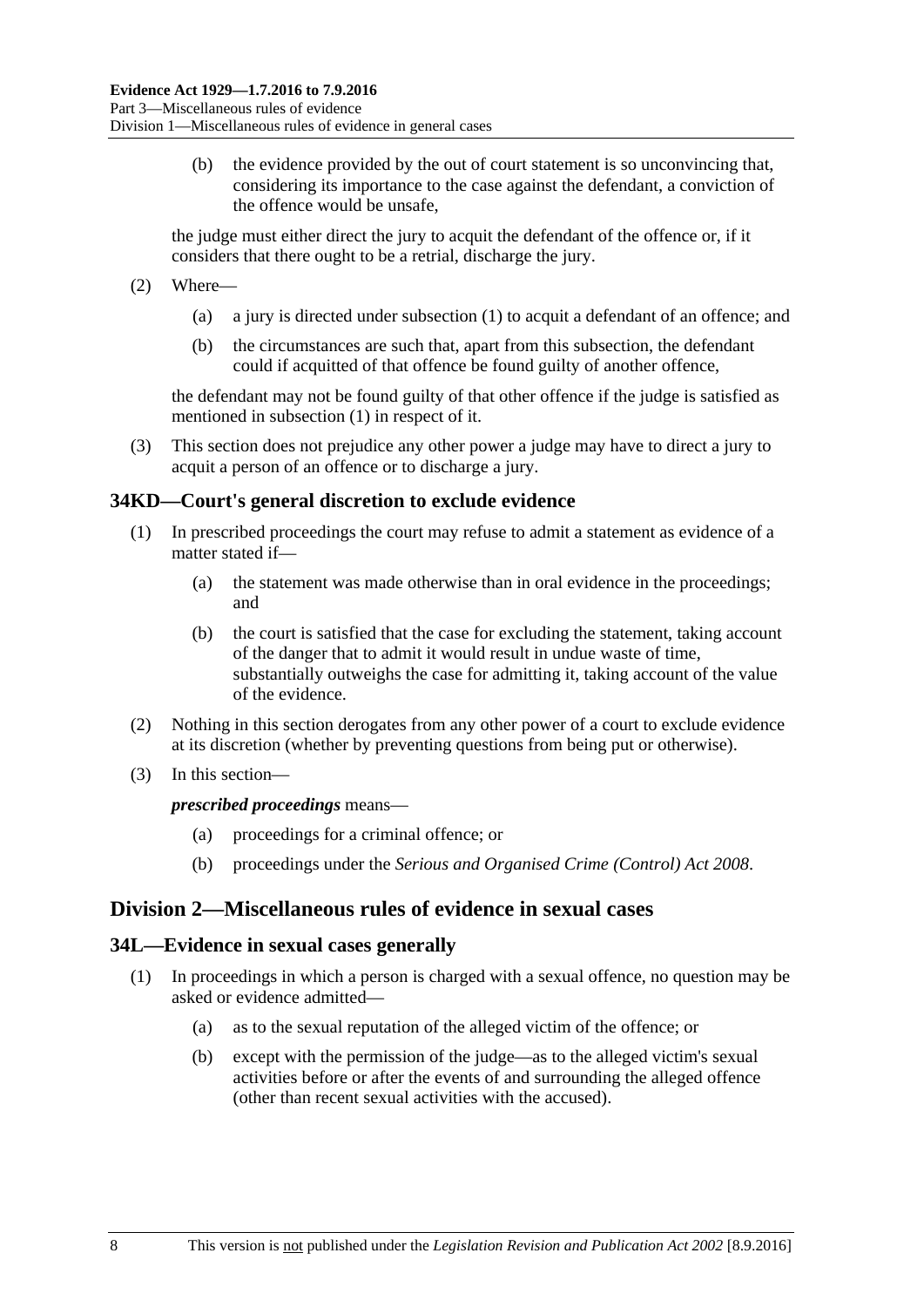- (2) In deciding whether permission should be granted under [subsection](#page-37-0)  $(1)(b)$ , the judge must give effect to the principle that alleged victims of sexual offences should not be subjected to unnecessary distress, humiliation or embarrassment through the asking of questions or admission of evidence of the kind referred to in that subsection, and must not grant permission unless satisfied that the evidence in respect of which permission is sought—
	- (a) is of substantial probative value; or
	- (b) would, in the circumstances, be likely materially to impair confidence in the reliability of the evidence of the alleged victim,

and that its admission is required in the interests of justice.

- (3) Permission must not be granted under [subsection](#page-37-0) (1)(b) authorising the asking of questions or the admission of evidence the purpose of which is only to raise inferences from some general disposition of the alleged victim.
- (4) An application for permission under [subsection](#page-37-0) (1)(b) must be heard and determined in the absence of the jury (if any).
- <span id="page-38-0"></span>(5) In a trial of a charge of a sexual offence, the judge is not required by any rule of law or practice to warn the jury that it is unsafe to convict the accused on the uncorroborated evidence of the alleged victim of the offence.
- (6) [Subsection](#page-38-0) (5) does not affect the operation of any provision of this or any other Act requiring that the evidence of a witness be corroborated.
- (7) In this section—

*evidence* includes an allegation or statement made by way of an unsworn statement;

*sexual activities* includes sexual experience or lack of sexual experience.

### **34LA—Admissibility of evidence of out of court statements by certain alleged victims of sexual offences**

- (1) In proceedings in which a person is charged with a sexual offence, a statement not made in oral evidence in the proceedings (an *out of court statement*) is admissible as evidence of any matter stated if—
	- (a) oral evidence given in the proceedings by the person who made the out of court statement would be admissible as evidence of that matter; and
	- (b) the person who made the out of court statement is identified to the court's satisfaction; and
	- (c) each of the conditions specified in [subsection](#page-38-1) (2) is satisfied.
- <span id="page-38-2"></span><span id="page-38-1"></span>(2) The conditions are as follows:
	- (a) the person who made the out of court statement is the alleged victim of the sexual offence;
	- (b) the person will not be called as a witness in the proceedings because the judge is satisfied that, at the time the person made the out of court statement, the person was—
		- (i) a young child; or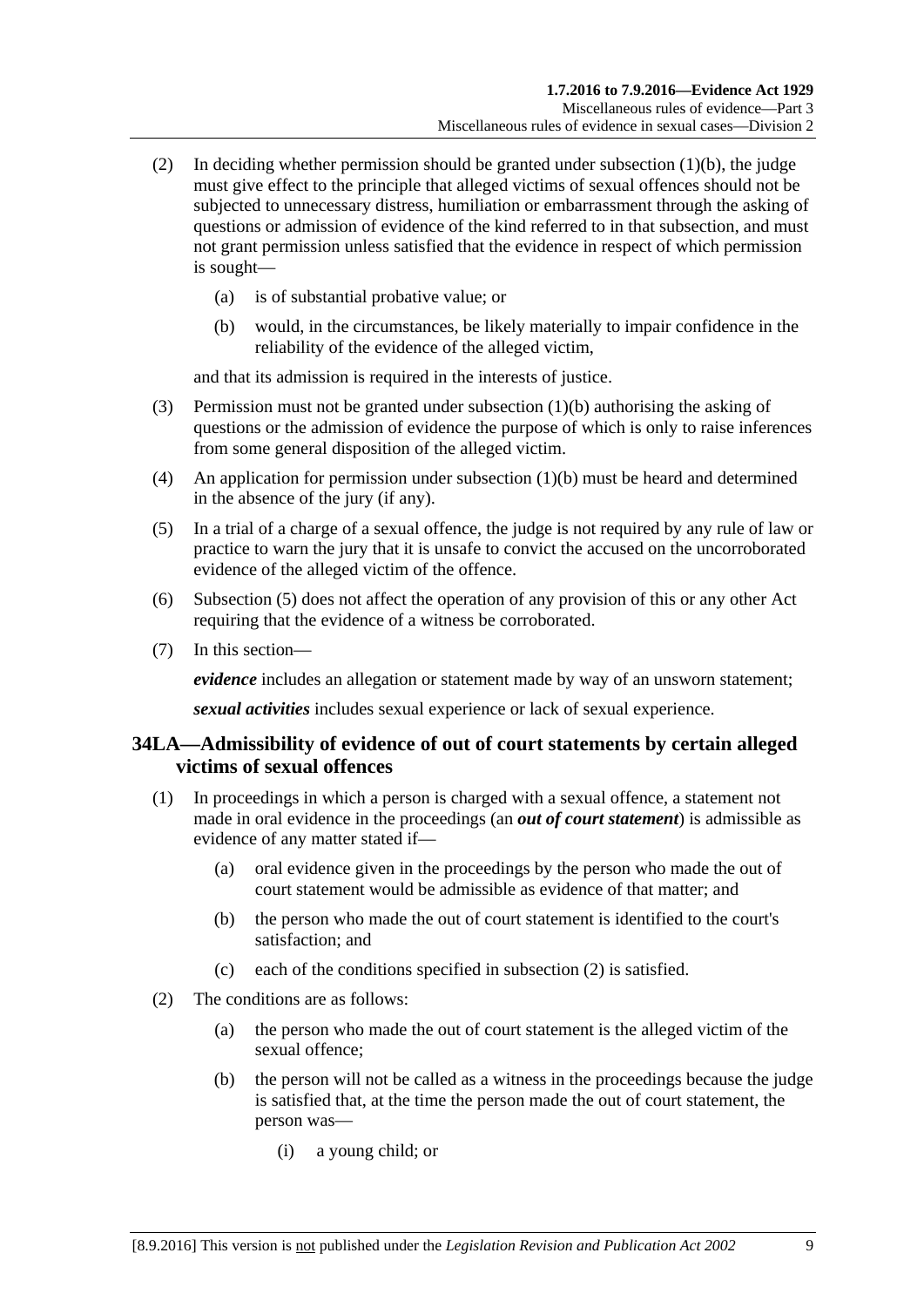- (ii) a person with a disability that adversely affects the person's capacity to give a coherent account of the person's experiences or to respond rationally to questions;
- (c) the out of court statement was not made by the person to an investigating or other authority as part of a formal interview process conducted in relation to the alleged offence;
- (d) after considering the out of court statement, the circumstances in which it was made and any other relevant factor, the judge is of the opinion that the evidence has sufficient probative value to justify its admission.
- (3) [Subsection \(2\)\(b\)](#page-38-2) applies regardless of the age of the person or the person's capacity at the time the judge is considering whether to admit the evidence of the out of court statement in the proceedings.
- (4) Evidence of an out of court statement admitted under this section may be used to prove the truth of the facts asserted in the statement.
- (5) If evidence of an out of court statement is admitted under this section, the judge must warn the jury to treat the evidence of the out of court statement with particular care because it has not been tested by way of examination or cross-examination of the alleged victim.

# **34M—Evidence relating to complaint in sexual cases**

(1) This section abolishes the common law relating to recent complaint in sexual cases. **Note—**

See *Kilby v The Queen* (1973) 129 CLR 460; *Crofts v The Queen* (1996) 186 CLR 427

- (2) In a trial of a charge of a sexual offence, no suggestion or statement may be made to the jury that a failure to make, or a delay in making, a complaint of a sexual offence is of itself of probative value in relation to the alleged victim's credibility or consistency of conduct.
- <span id="page-39-0"></span>(3) Despite any other rule of law or practice, evidence related to the making of an initial complaint of an alleged sexual offence is admissible in a trial of a charge of the sexual offence.

#### **Examples—**

Evidence may be given by any person about—

- when the complaint was made and to whom;
- the content of the complaint;
- how the complaint was solicited;
- why the complaint was made to a particular person at a particular time;
- why the alleged victim did not make the complaint at an earlier time.
- <span id="page-39-1"></span>(4) If evidence referred to in [subsection](#page-39-0) (3) is admitted in a trial, the judge must direct the jury that—
	- (a) it is admitted—
		- (i) to inform the jury as to how the allegation first came to light; and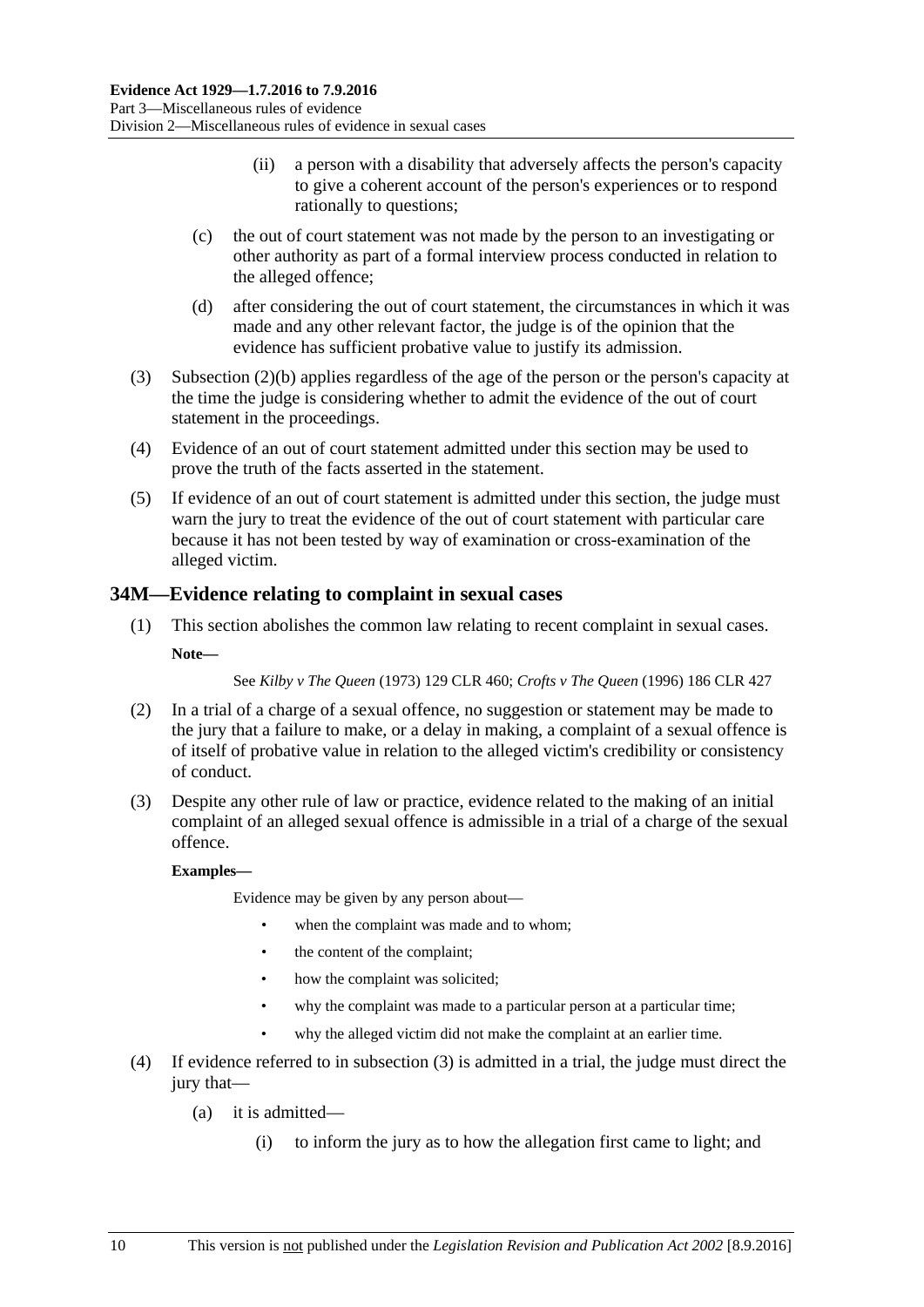- (ii) as evidence of the degree of consistency of conduct of the alleged victim; and
- (b) it is not admitted as evidence of the truth of what was alleged; and
- (c) there may be varied reasons why the alleged victim of a sexual offence has made a complaint of the offence at a particular time or to a particular person,

but that, otherwise, it is a matter for the jury to determine the significance (if any) of the evidence in the circumstances of the particular case.

- (5) It is not necessary that a particular form of words be used in giving the direction under [subsection](#page-39-1) (4).
- (6) In this section—

*complaint*, in relation to a sexual offence, includes a report or any other disclosure (whether to a police officer or otherwise);

*initial complaint*, in relation to a sexual offence, includes information provided by way of elaboration of the initial complaint (whether provided at the time of the initial complaint or at a later time).

### <span id="page-40-0"></span>**34N—Directions relating to consent in certain sexual cases**

- (1) In a trial of a charge of a sexual offence where a lack of consent of a person in relation to a particular sexual activity is in issue, the judge must direct the jury that the person is not to be regarded as having consented to the sexual activity the subject of the charge merely because—
	- (a) the person did not say or do anything to indicate that he or she did not freely and voluntarily agree to the sexual activity; or
	- (b) the person did not protest to or physically resist the sexual activity; or
	- (c) the person was not physically injured in the course of, or in connection with, the sexual activity; or
	- (d) 1 or more of the following circumstances apply:
		- (i) the person freely and voluntarily agreed to sexual activity of a different kind with the defendant;
		- (ii) the person had freely and voluntarily agreed to sexual activity (whether or not of the same kind) with the defendant on an earlier occasion;
		- (iii) the person had, on that or some other occasion, freely and voluntarily agreed to sexual activity (whether or not of the same kind) with another person.
- (2) The judge must, in a trial referred to in [subsection](#page-40-0) (1), give each of the directions referred to in that subsection as may be applicable in the circumstances of the particular case.
- (3) In this section—

*consent*, in relation to a sexual activity, has the same meaning as in the *[Criminal Law](http://www.legislation.sa.gov.au/index.aspx?action=legref&type=act&legtitle=Criminal%20Law%20Consolidation%20Act%201935)  [Consolidation Act](http://www.legislation.sa.gov.au/index.aspx?action=legref&type=act&legtitle=Criminal%20Law%20Consolidation%20Act%201935) 1935*;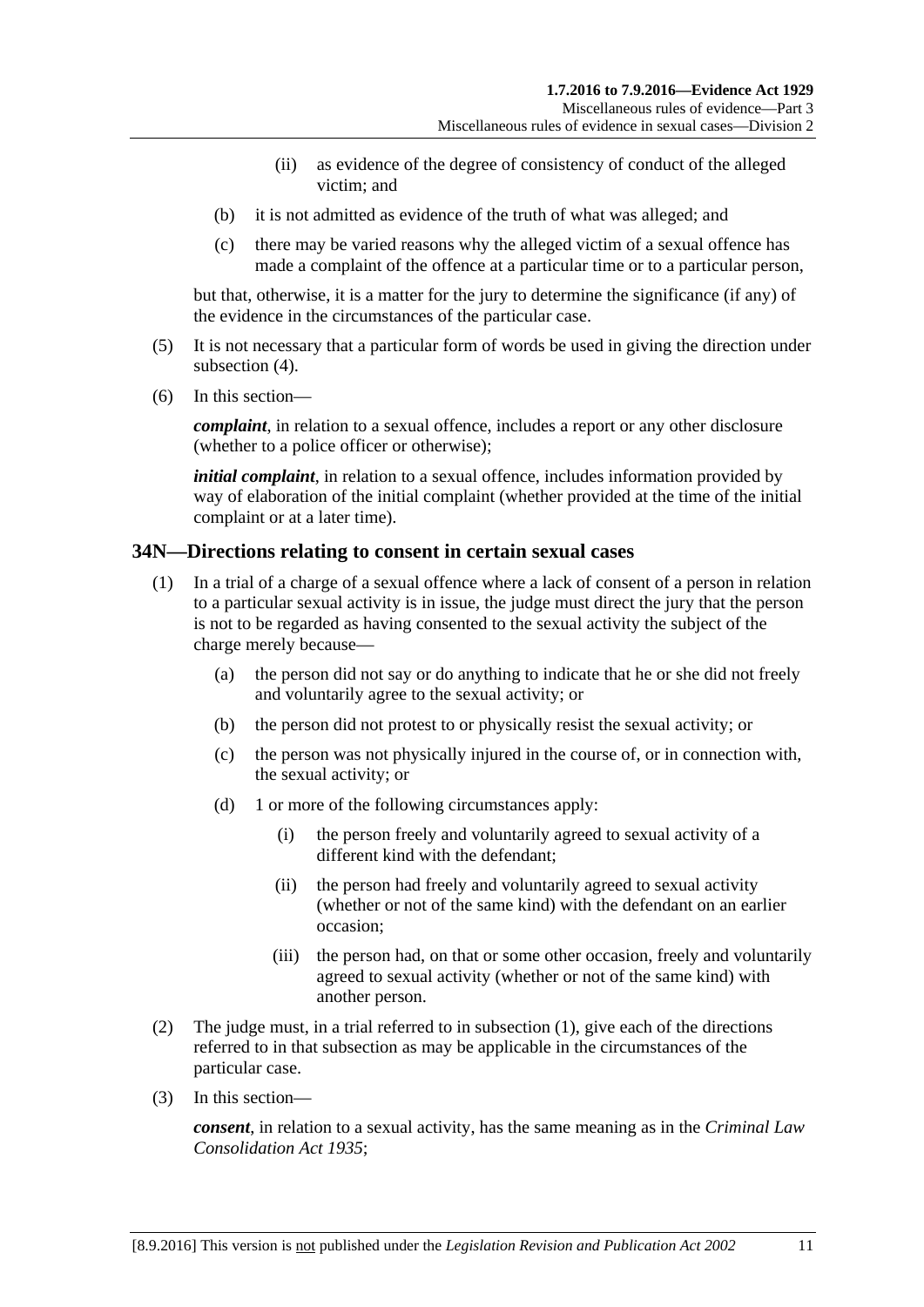*sexual activity* includes sexual intercourse (within the meaning of the *[Criminal Law](http://www.legislation.sa.gov.au/index.aspx?action=legref&type=act&legtitle=Criminal%20Law%20Consolidation%20Act%201935)  [Consolidation Act](http://www.legislation.sa.gov.au/index.aspx?action=legref&type=act&legtitle=Criminal%20Law%20Consolidation%20Act%201935) 1935*).

# **Division 3—Admissibility of evidence showing discreditable conduct or disposition**

# **34O—Application of Division**

- (1) This Division applies to the trial of a charge of an offence and prevails over any relevant common law rule of admissibility of evidence to the extent of any inconsistency.
- (2) This Division does not apply to—
	- (a) evidence adduced pursuant to [section](#page-24-0) 18; or
	- (b) evidence of the character, reputation, conduct or disposition of a person as a fact in issue.

# <span id="page-41-4"></span>**34P—Evidence of discreditable conduct**

- (1) In the trial of a charge of an offence, evidence tending to suggest that a defendant has engaged in discreditable conduct, whether or not constituting an offence, other than conduct constituting the offence (*discreditable conduct evidence*)—
	- (a) cannot be used to suggest that the defendant is more likely to have committed the offence because he or she has engaged in discreditable conduct; and
	- (b) is inadmissible for that purpose (*impermissible use*); and
	- (c) subject to [subsection](#page-41-0) (2), is inadmissible for any other purpose.
- <span id="page-41-1"></span><span id="page-41-0"></span>(2) Discreditable conduct evidence may be admitted for a use (the *permissible use*) other than the impermissible use if, and only if—
	- (a) the judge is satisfied that the probative value of the evidence admitted for a permissible use substantially outweighs any prejudicial effect it may have on the defendant; and
	- (b) in the case of evidence admitted for a permissible use that relies on a particular propensity or disposition of the defendant as circumstantial evidence of a fact in issue—the evidence has strong probative value having regard to the particular issue or issues arising at trial.
- (3) In the determination of the question in [subsection](#page-41-1) (2)(a), the judge must have regard to whether the permissible use is, and can be kept, sufficiently separate and distinct from the impermissible use so as to remove any appreciable risk of the evidence being used for that purpose.
- <span id="page-41-3"></span>(4) Subject to [subsection](#page-41-2) (5), a party seeking to adduce evidence that relies on a particular propensity or disposition of the defendant as circumstantial evidence of a fact in issue under this section must give reasonable notice in writing to each other party in the proceedings in accordance with the rules of court.
- <span id="page-41-2"></span>(5) The court may, if it thinks fit, dispense with the requirement in [subsection](#page-41-3) (4).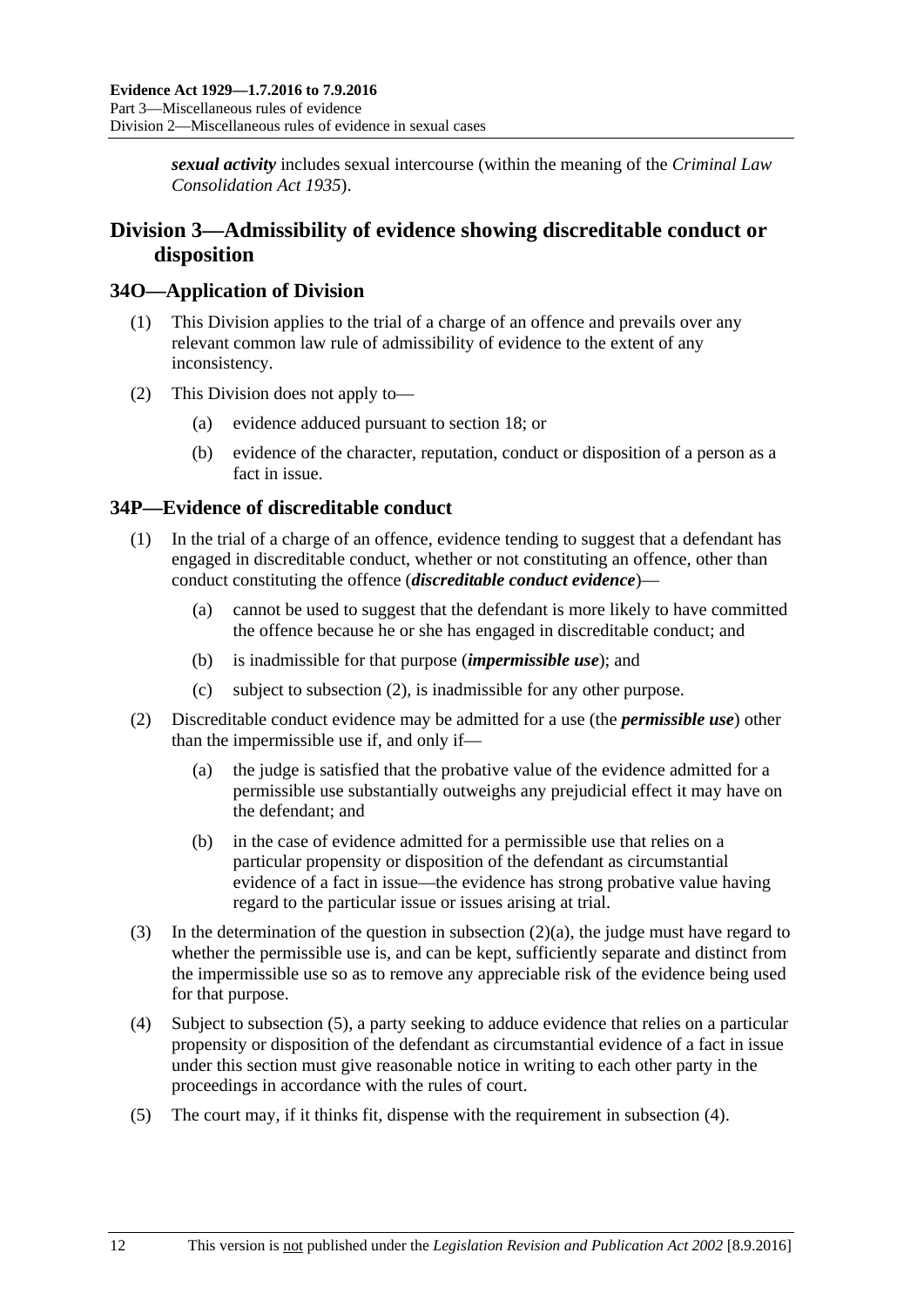# **34Q—Use of evidence for other purposes**

Evidence that under this Division is not admissible for 1 use must not be used in that way even if it is relevant and admissible for another use.

# **34R—Trial directions**

- (1) If evidence is admitted under [section](#page-41-4) 34P, the judge must (whether or not sitting with a jury) identify and explain the purpose for which the evidence may, and may not, be used.
- (2) If evidence is admitted under [section](#page-41-4) 34P and that evidence is essential to the process of reasoning leading to a finding of guilt, the evidence cannot be used unless on the whole of the evidence, the facts in proof of which the evidence was admitted are established beyond reasonable doubt, and the judge must (whether or not sitting with a jury) give a direction accordingly.

# **34S—Certain matters excluded from consideration of admissibility**

Evidence may not be excluded under this Division if the only grounds for excluding the evidence would be either (or both) of the following:

- (a) there is a reasonable explanation in relation to the evidence consistent with the innocence of the defendant;
- (b) the evidence may be the result of collusion or concoction.

# **34T—Severance**

Where—

- (a) 2 or more defendants are charged in the same information; and
- (b) a party proposes to adduce discreditable conduct evidence; and
- (c) a defendant (the *applicant*) applies prior to or during a trial for a separate trial or for a charge to be severed from the information,

the court, when considering the application, must give strong weight to a real possibility that the applicant may be prejudiced by—

- (d) evidence proposed to be adduced by the prosecutor against another defendant which is not admissible against the applicant; or
- (e) evidence proposed to be adduced by another defendant which is not admissible against the applicant; or
- (f) the applicant's inability to adduce with respect to another defendant relevant evidence that would be admissible but for the operation of [section](#page-41-4) 34P.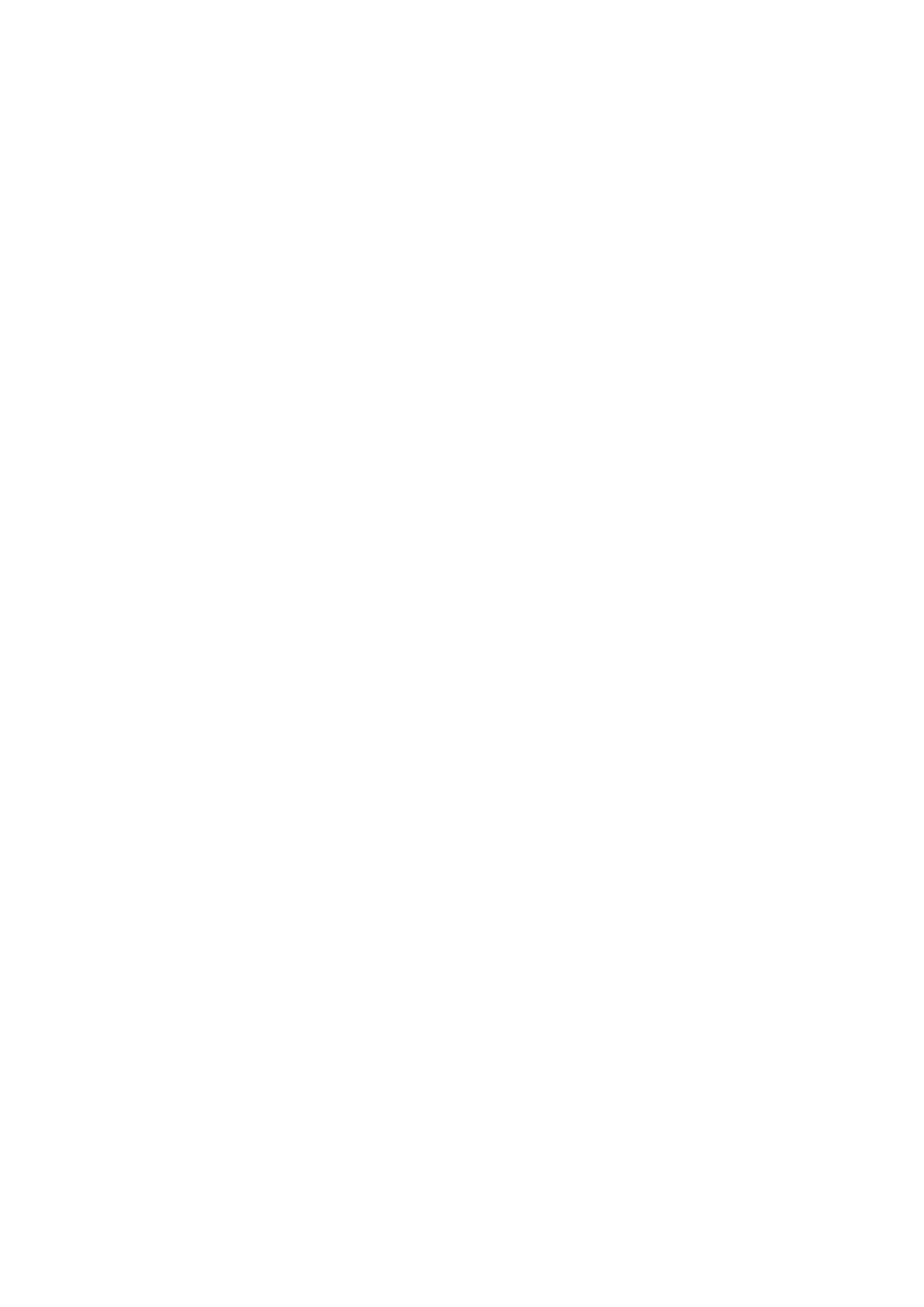# **Part 4—Documents and other records**

# **Division 1—Public Acts and documents**

# **35—Judicial notice of legislative instruments**

- (1) A court must take judicial notice of a legislative instrument.
- (2) In this section—

### *legislative instrument* means—

- (a) an Act of this State, or an Act or ordinance of any other State or a Territory of the Commonwealth;
- (b) an Act of the Imperial Parliament that forms part of the law of this State or of any other State or a Territory of the Commonwealth;
- (c) a regulation, rule, by-law or other form of subordinate legislation made under the law of this State or of any other State or a Territory of the Commonwealth;
- (d) a proclamation, order or notice published in the Gazette or the corresponding official publication of some other State or a Territory of the Commonwealth;
- (e) an Act or other instrument of a kind referred to in a preceding paragraph as published or republished under—
	- (i) the *[Legislation Revision and Publication Act](http://www.legislation.sa.gov.au/index.aspx?action=legref&type=act&legtitle=Legislation%20Revision%20and%20Publication%20Act%202002) 2002*; or
	- (ii) a former Act, or provision of an Act, of this State that provided for the reprinting or consolidation of any such instruments; or
	- (iii) a corresponding Act or ordinance of any other State or a Territory of the Commonwealth.

# **36—Proof of votes and proceedings of Parliament**

All documents purporting to be copies of the votes and proceedings or journals or minutes of either House of Parliament, or of papers presented to either House of Parliament, if purporting to be printed by the Government Printer, shall on their mere production be admitted as evidence thereof.

# **37—Evidentiary value of official publications**

The Gazette or the corresponding official publication of some other State or a Territory of the Commonwealth is admissible in any legal proceedings as evidence of any legislative, judicial or administrative acts published or notified in it.

# **37A—Proof of Gazette**

The mere production of a paper purporting to be the Gazette shall in all courts be evidence that the paper is the Gazette and was published on the day on which it bears date.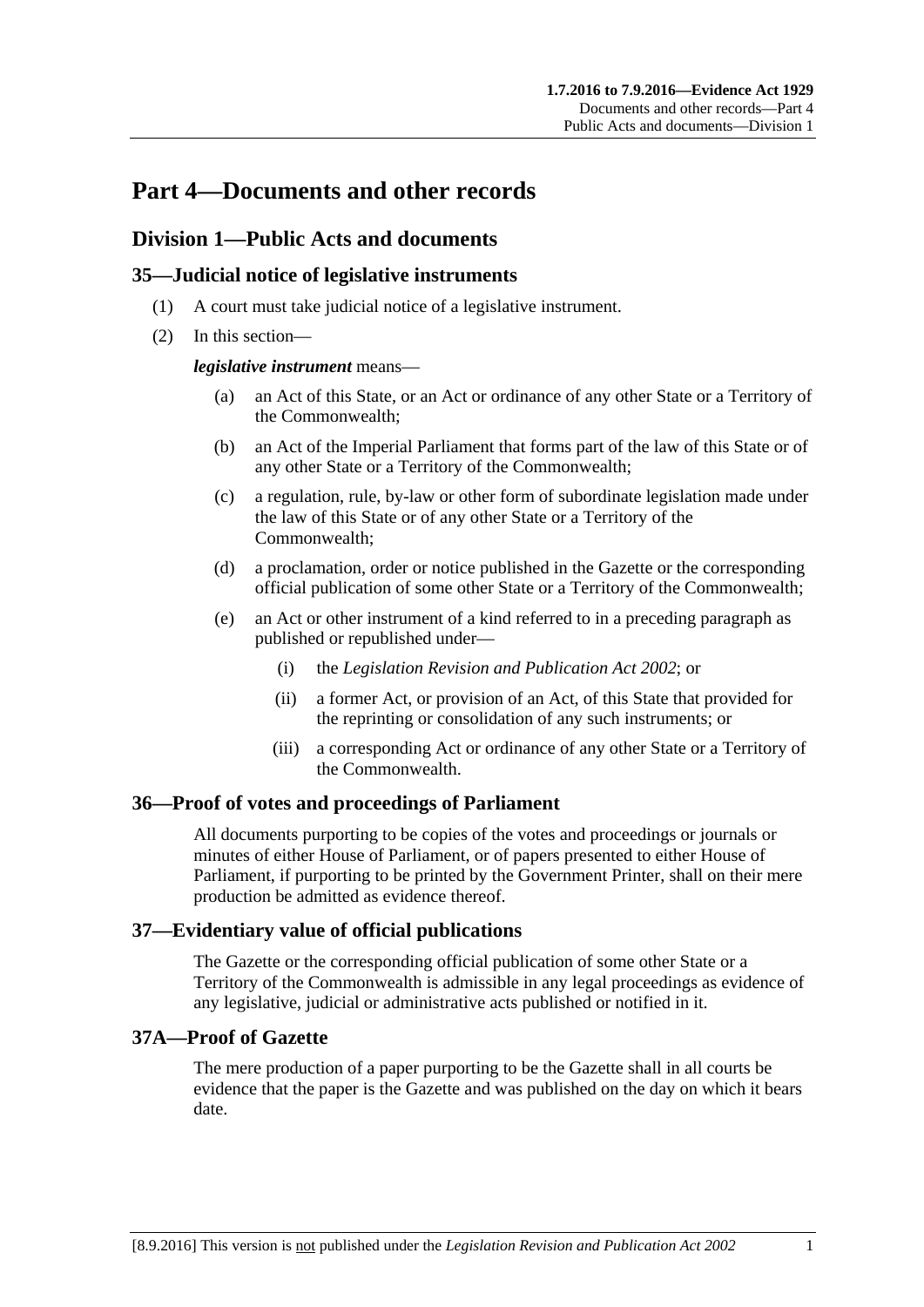# **37B—Proof of printing by Government Printer**

The mere production of a paper purporting to be printed by the Government Printer or by the authority of the Government of the State shall in all courts be evidence that the paper was printed by the Government Printer or by such authority.

### **37C—Proof of Imperial orders-in-Council**

(1) In this section—

*Imperial order-in-Council* means—

- (a) any letters patent or Imperial order-in-Council; or
- (b) any admiralty map or chart issued by, or under the authority of, the Government of Great Britain, or the United Kingdom.
- <span id="page-45-0"></span>(2) Evidence of the making and contents of an Imperial order-in-Council may be given by production of a document purporting to be certified by the Secretary to the Attorney-General as a true copy of the Imperial order-in-Council.
- (3) A statement in a document produced in evidence under [subsection](#page-45-0) (2) of this section as to the date of publication of the Imperial order-in-Council shall be evidence that the Imperial order-in-Council was published on that date.

### **38—Foreign and Colonial Acts of State, judgments etc provable by copies**

- (1) Evidence of any proclamation, treaty, or other act of State, of any foreign State, or in any part of His Majesty's Dominions outside the Commonwealth and other than the United Kingdom, may be given by the production of a document, purporting to be a copy thereof and—
	- (a) proved to be an examined copy thereof; or
	- (b) purporting to be sealed with the seal of the foreign State or of the said part of His Majesty's Dominions.
- (2) Evidence of any judgment, decree, order or other judicial proceeding of any court of justice in the United Kingdom or in any foreign State or part of His Majesty's Dominions outside the Commonwealth and other than the United Kingdom (including any affidavit, pleading, or other legal document filed or deposited in the court) may be given by the production of a document purporting to be a copy thereof; and
	- (a) proved to be an examined copy thereof; or
	- (b) purporting to be sealed with the seal of such court; or
	- (c) purporting to be signed by a judge of such court with a statement in writing attached by him to his signature that such court has no seal, and without proof of his judicial character, or of the truth of such statement.
- (3) If any such document as aforesaid purports to be sealed or signed as aforesaid it shall be admissible without proof of the seal or of the signature as the case may be.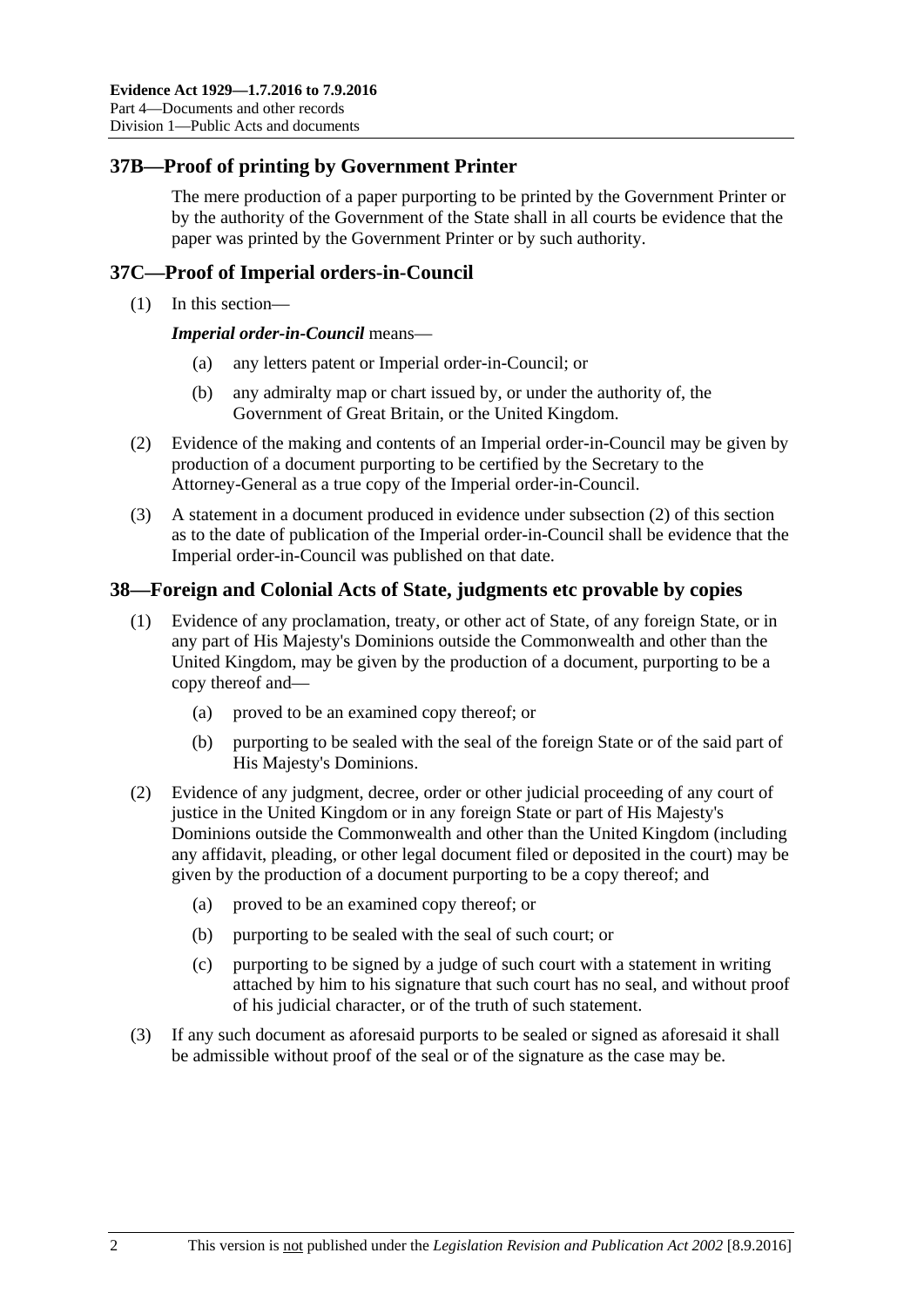# **39—Public documents provable by examined or certified copy**

- (1) Whenever any book or other document is of such a public nature as to be admissible in evidence on its mere production from the proper custody, and no Act exists which renders its contents provable by means of a copy, any copy thereof or extract therefrom shall be admissible in evidence,
	- (a) if it is proved to be an examined copy or extract; or
	- (b) it purports to be signed and certified as a true copy or extract by the officer to whose custody the original is entrusted.
- (2) Every such officer is hereby required to furnish such certified copy or extract to any person applying for the same at a reasonable time, upon payment of a reasonable sum for the same, not exceeding five cents for every folio of ninety words.

# **40—Proof of documents by examined or certified copies**

Whenever any book, or other document, in the United Kingdom, or in any part of His Majesty's Dominions outside the Commonwealth and other than the United Kingdom, is provable (according to the law of England, or of the said part of His Majesty's Dominions) by means of a copy, any copy thereof or extract therefrom shall be admissible in evidence if it—

- (a) is proved to be an examined copy or extract; or
- (b) purports to be signed and certified as a true copy or extract by some officer who shall further certify that he is the officer to whose custody the original is entrusted.

# **41—Certifying a false document**

If any officer authorised or required by this Act to furnish any certified copy or extract shall wilfully certify any document as being a true copy or extract, knowing that the same is not a true copy or extract, as the case may be, he shall be guilty of an offence, and be liable, on conviction, to imprisonment for any term not less than eighteen months or more than three years.

# **Division 2—Proof of convictions, acquittals etc**

# **42—Proof of conviction or acquittal of an indictable offence**

- (1) The information, trial, and conviction, or acquittal of any person for an indictable offence may be proved by a certificate purporting to be under the hand of the Registrar of the Supreme Court or the District Court or the associate or other officer having the custody of the records of the court where such conviction, or acquittal took place, or of the deputy of such associate or other officer.
- (2) The certificate may set forth the substance and effect of the record omitting the formal parts thereof.
- (3) A conviction for any offence committed in any other State or any Territory of the Commonwealth may be proved by a like certificate.
- (4) No proof shall be required of the handwriting or official position of any person certifying in pursuance of this section.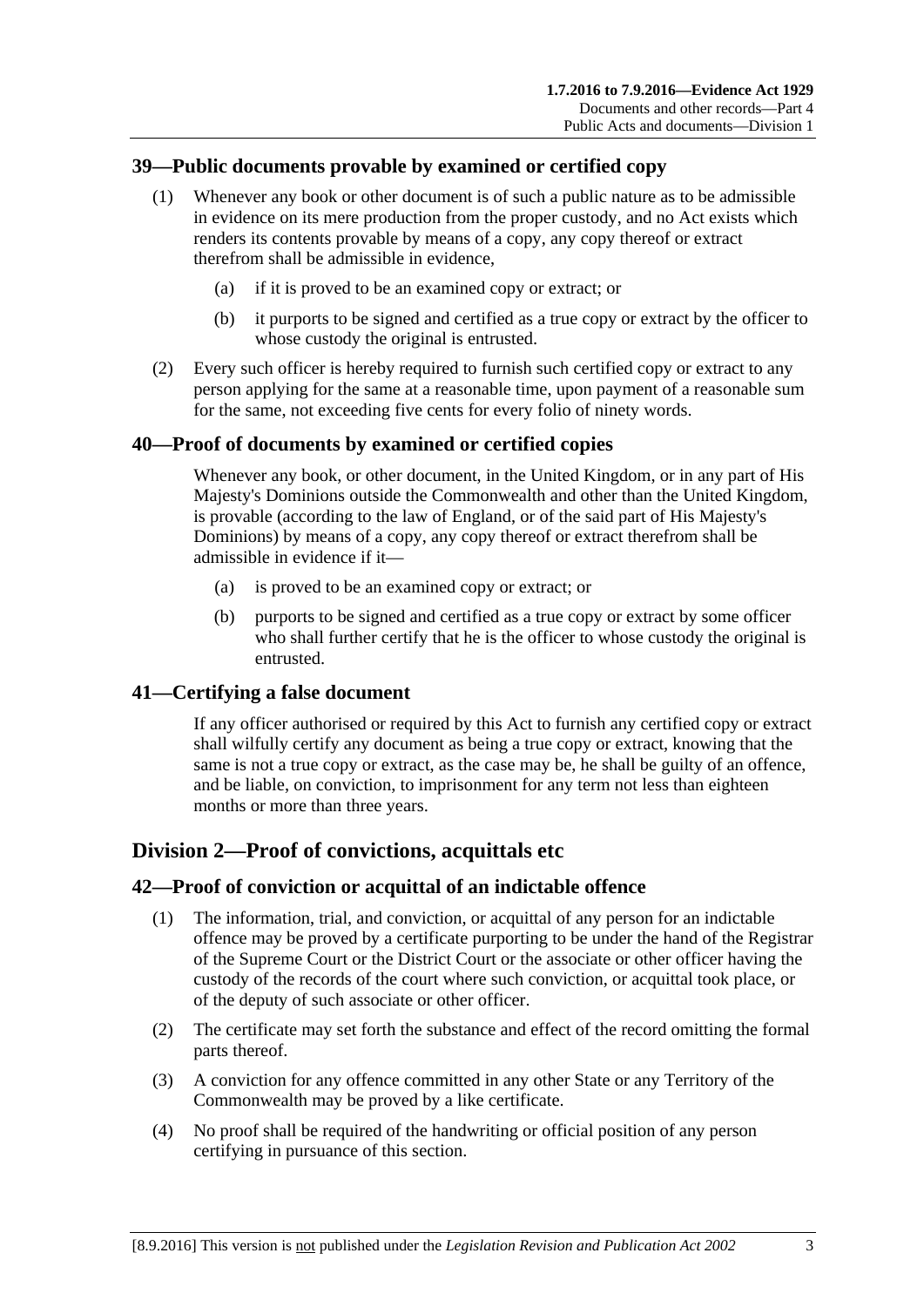(5) The mode of proof authorised by this section shall be in addition to and not to the exclusion of any other authorised mode of proof.

# **43—Proof of convictions and orders of courts of summary jurisdiction**

- (1) Any conviction, order of dismissal or other order made by a court of summary jurisdiction may be proved in any court whatever by the production of a copy of such conviction, order of dismissal or other order, purporting to be certified by the clerk of the court by which such conviction, order of dismissal or other order was made, or by the deputy of such clerk.
- (2) No proof shall be required of the signature or official character of the person appearing to have signed any such copy as aforesaid.
- (3) This section shall apply to any conviction, order of dismissal or other order made before or after the commencement of this Act.
- (4) In this section the expression *court of summary jurisdiction* shall mean any court, by whatever name called, which in any State or Territory of the Commonwealth has jurisdiction to try offences summarily.

# **43A—Proof of identity of person convicted in another State**

For the purpose of proving the identity of any person alleged to have been convicted in any other State, or any Territory of the Commonwealth, an affidavit substantially in the form of [Schedule 4](#page-95-0) shall be admissible in evidence in all courts and shall be *prima facie* evidence that the person whose finger-prints are exhibited thereto—

- (a) is the person who in any document exhibited to the said affidavit and purporting to be a certificate of conviction or a certified copy of conviction, is referred to as having been convicted;
- (b) has been convicted of the offences mentioned in the said affidavit.

# **Division 3—Documents relating to ships or transport**

# **44—Registers of British vessels and certificates of registry admissible as** *prima facie* **evidence of their contents**

- (1) Every register of vessels kept under any of the Acts of the Imperial Parliament relating to the registry of British vessels, may be proved either by the production of the original or by an examined copy thereof, or by a copy thereof purporting to be certified under the hand of the person having the charge of the original.
- (2) Every such register, or such copy of a register, and also every certificate of registry granted under any of the said Acts relating to the registry of British vessels, and purporting to be signed as required by law, shall be received in evidence as *prima facie* proof of all the matters contained or recited in such register when the register or such copy thereof as aforesaid is produced, and of all matters contained or recited in or endorsed on such certificate of registry when the said certificate is produced.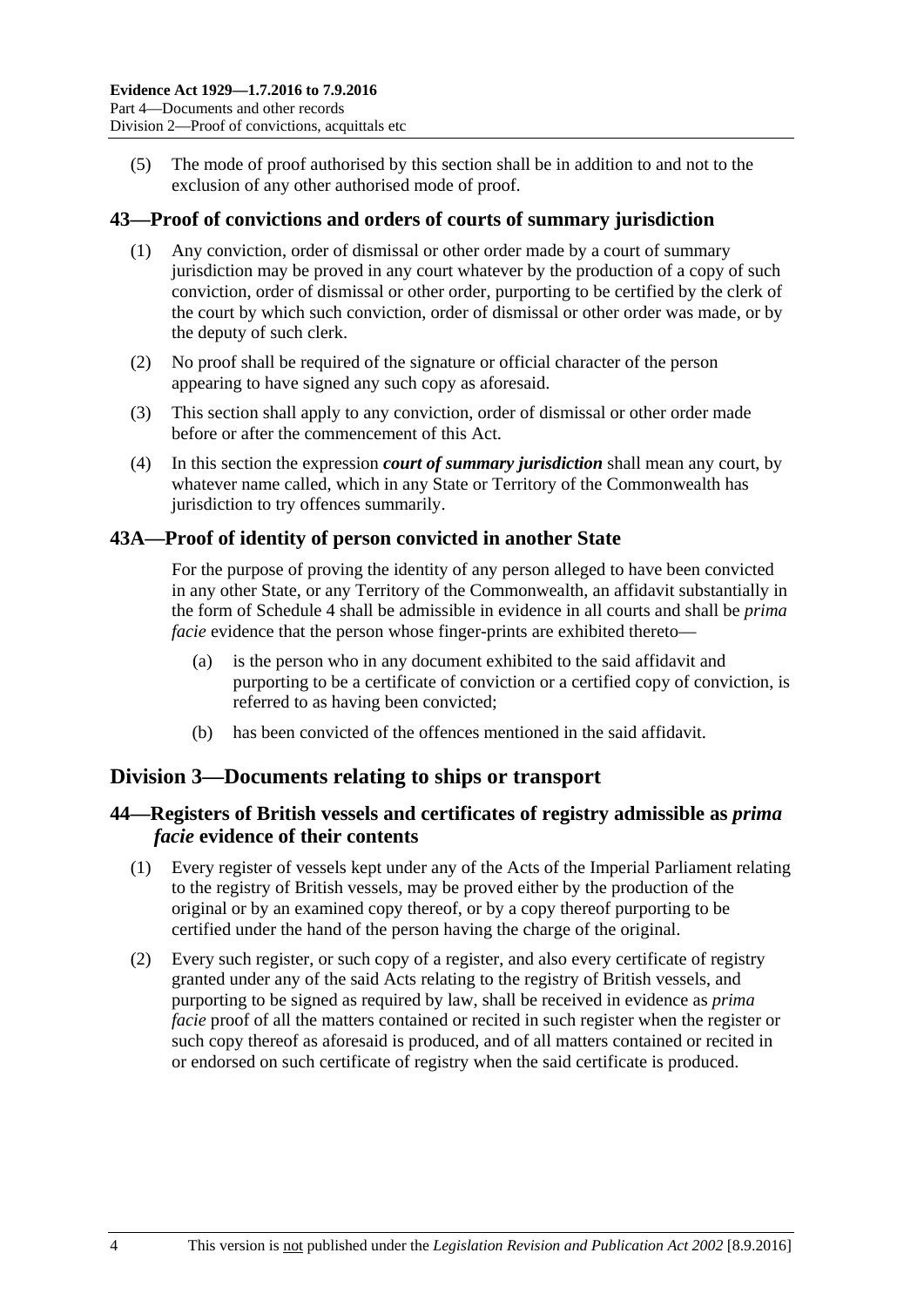# **45—Documents relating to transportation of persons or goods**

- (1) An apparently genuine document purporting to be a document of a prescribed nature and to relate to the transportation or shipment of any person or goods, from one place to another—
	- (a) shall be admissible in evidence on production without further proof; and
	- (b) shall be evidence of any fact stated, or referred to, in the document, or to be inferred from the document, and where the document relates to the shipment of goods, shall be evidence that the ownership of goods referred to in the document is in the consignee named in the document or his assignee.
- (2) Evidence of the description of any package or property, or of any inscription or mark upon any package or property shall be admissible (without production of the original inscription or mark) for the purpose of raising an inference as to the identity of the package or property with that referred to in a document admissible in evidence under this section.
- (3) For the purpose of determining the evidentiary weight, if any, of a document admitted in evidence under this section, consideration shall be given to the source from which the document is produced, the safeguards (if any) that have been taken to ensure its accuracy and any other relevant matters.
- (4) In this section—

### *document of a prescribed nature* means—

- (a) bill of lading, manifest, shipping receipt, consignment note, way-bill, delivery sheet, register or order, invoice, ticket, passenger list or register, and any document of a like nature; or
- (b) any reproduction of any such document by photographic, photostatic, lithographic or other like process;

*shipment* means carriage by any means by air, land or water.

# **Division 4—Banking records**

# **46—Interpretation**

In this Division—

*bank* means—

- (a) a body corporate carrying on the business of banking in a State or Territory of the Commonwealth; or
- (d) any other body that accepts money on deposit from the public;

### *banking records* means—

- (a) books of account, accounts, and accounting records (including working papers and other documents necessary to explain the methods and calculations by which accounts are made up); and
- (b) books, diaries, or other records used in the course of carrying on the business of a bank; and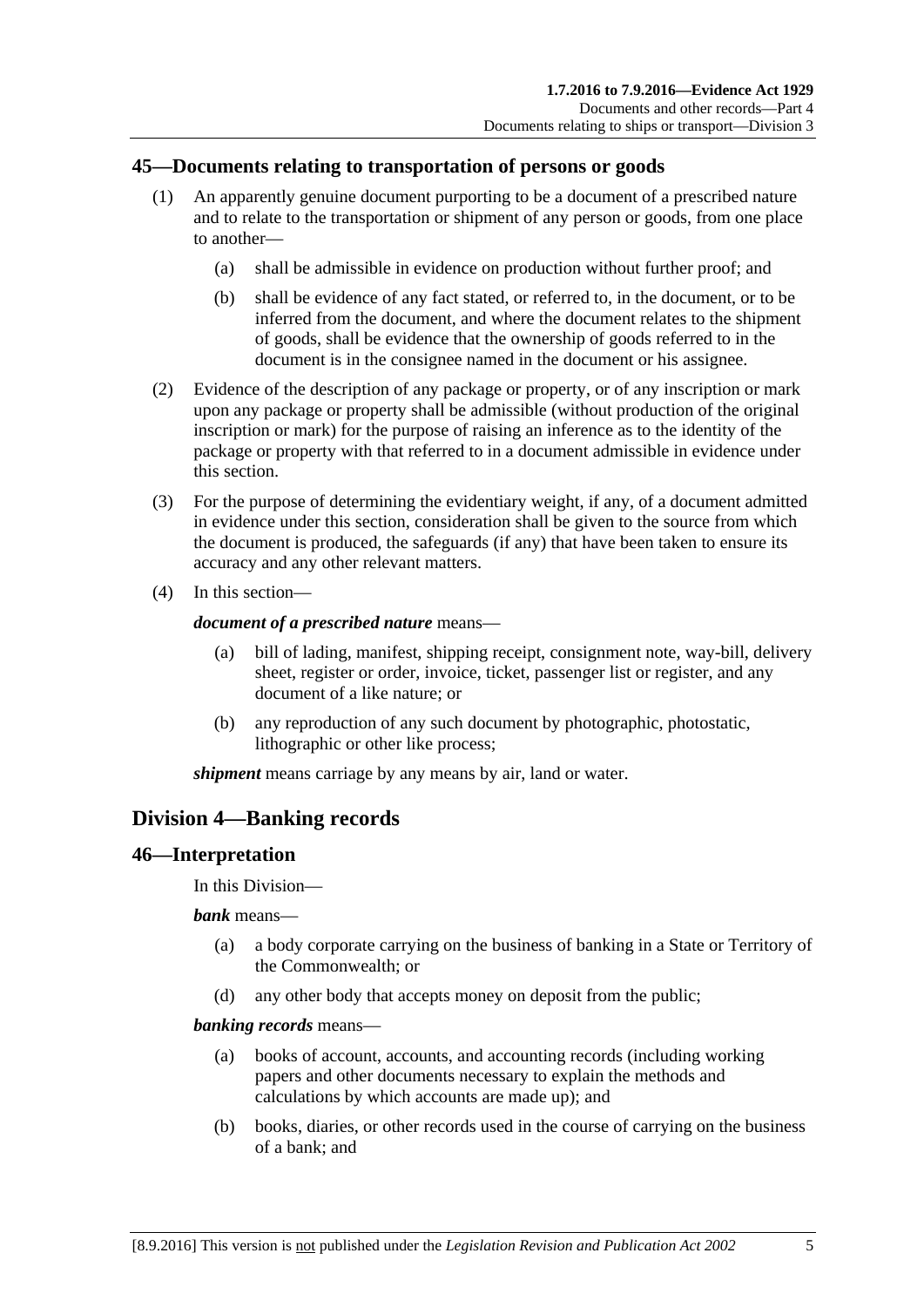- (c) cheques, bills of exchange, promissory notes, deposit slips, orders for the payment of money, invoices, receipts and vouchers; and
- (d) securities, and documents of title to securities,

in the possession or control of a bank;

*copy*, in relation to a banking record made by microfilming or by a mechanical or electronic process, means a document produced from the record containing, in an intelligible form, the information stored in the record.

### **47—Admission of banking record in evidence**

- (1) Subject to [subsection](#page-49-0) (2), a copy of a banking record is admissible in legal proceedings as evidence—
	- (a) of the record; and
	- (b) of the transactions or matters to which the record relates.
- <span id="page-49-0"></span>(2) The copy shall not be admitted in evidence unless it is first proved—
	- (a) that the record was compiled in the ordinary course of business; and
	- (b) that the record is in the custody or control of the bank; and
	- (c) that reasonable steps have been taken to ensure that the copy is an accurate copy of the record, or accurately reproduces information stored in the record.
- (3) Evidence may be given orally or by affidavit by an officer of the bank for the purpose of proving the matters referred to in [subsection](#page-49-0) (2).

### **48—Evidence of non-existence of account may be given by affidavit**

An affidavit made by an officer of a bank stating that a person named in the affidavit had at a time, or over a period, specified in the affidavit no account at the bank, or at a specified branch, is admissible in legal proceedings as evidence of the fact stated.

### **49—Power to order inspection of banking records etc**

- (1) On the application of any party to a legal proceeding a judge may order that such party be at liberty to inspect and take copies of a banking record for any of the purposes of such proceedings.
- <span id="page-49-1"></span>(1a) Where—
	- (a) a Judge of the Supreme Court; or
	- (b) a District Court Judge; or
	- (c) a Magistrate,

is satisfied on the application of a member of the police force or an officer of the Corporate Affairs Commission that it would be in the interests of the administration of justice to permit the applicant to inspect and take copies of banking records, the Judge may order that the applicant be at liberty to inspect and take copies of those banking records.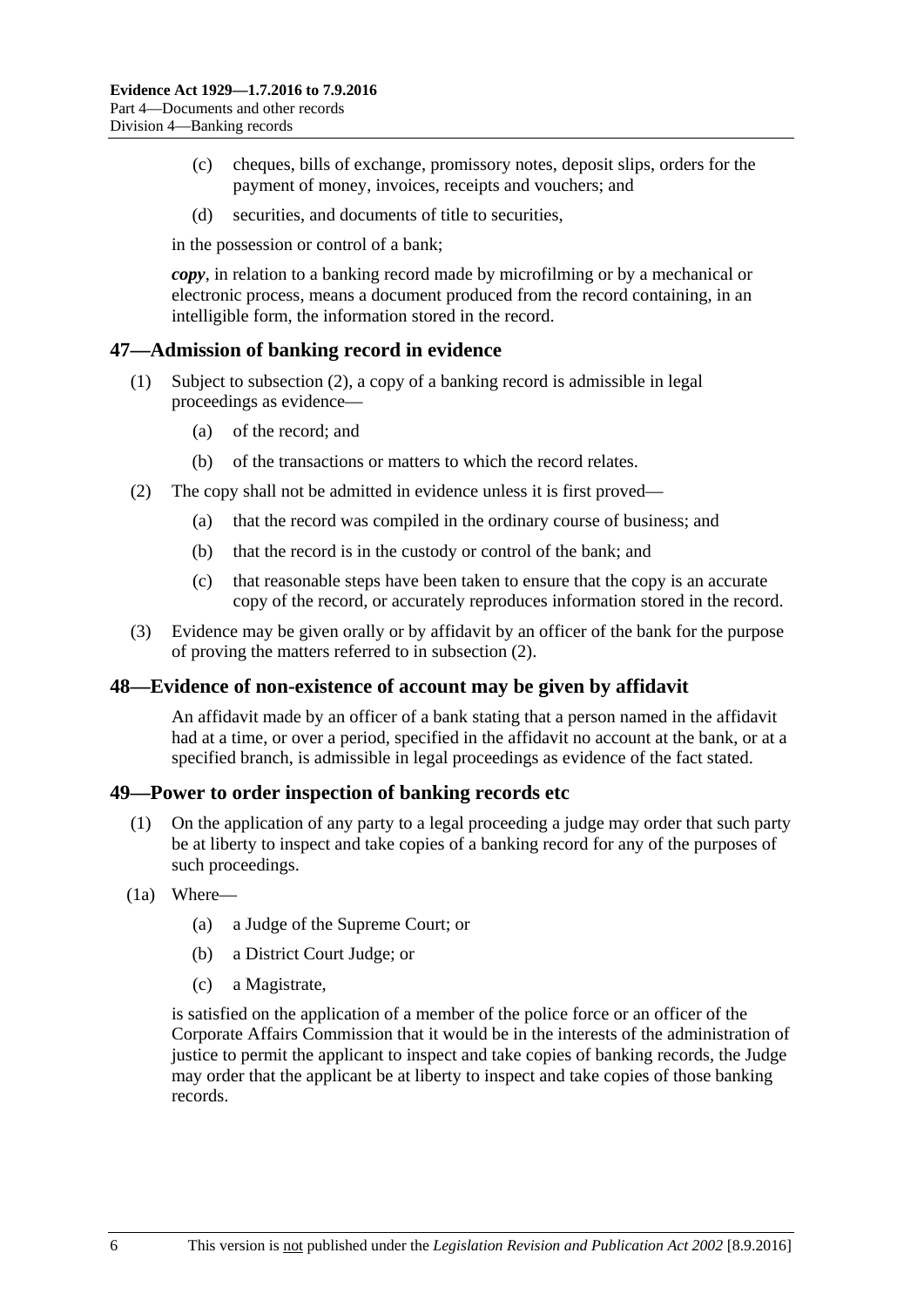- (2) An order under this section may be made either with or without summoning the bank or any other person, and shall be served on the bank three clear days before the same is to be obeyed, unless the judge otherwise directs. Any Sunday or public holiday shall be excluded from the computation of time under this section.
- <span id="page-50-1"></span>(3) Subject to [subsection](#page-50-0) (4), where an order is made under [subsection](#page-49-1) (1a), the applicant shall cause a copy of the order to be served personally or by post on the person subject to investigation within six months of the date of the order or such further period as may be allowed by a Judge.

Maximum penalty: \$1 000.

- <span id="page-50-0"></span>(4) Service of a copy of an order is not required under [subsection](#page-50-1) (3)—
	- (a) if evidence of the commission of an offence was obtained in pursuance of the order and, within the period allowed under [subsection](#page-50-1) (3) for service of a copy of the order, the person subject to investigation is charged with that offence; or
	- (b) if the whereabouts of the person on whom the copy is to be served is unknown and not ascertainable by reasonable inquiry.
- (5) A reference in [subsection](#page-50-1) (3) or [\(4\)](#page-50-0) to the person subject to investigation shall be construed as a reference to the person to whose financial transactions the banking records subject to inspection in pursuance of an order under [subsection](#page-49-1) (1a) relate.
- (6) Copies of applications made under [subsection](#page-49-1) (1a) shall be retained for a period of six years—
	- (a) in the case of applications made by members of the police force—by the Commissioner of Police; and
	- (b) in the case of applications made by officers of the Corporate Affairs Commission—by the Corporate Affairs Commission.
- <span id="page-50-2"></span>(7) The Commissioner of Police shall in each calendar year report to the Minister responsible for the police force the number of applications made under [subsection](#page-49-1) (1a) by members of the police force during the previous calendar year, and the Corporate Affairs Commission shall in each calendar year report to the Minister to whom it is responsible the number of applications made under [subsection](#page-49-1) (1a) by officers of the Commission during the previous calendar year.
- (8) A report under [subsection](#page-50-2) (7) may be incorporated in any other annual report that the Commissioner of Police or the Corporate Affairs Commission (as the case may be) is required by or under statute to make to the Minister to whom the report under that subsection is to be submitted.
- (9) A person who divulges, otherwise than in the course of his official duties, information obtained by him by virtue of an order under [subsection](#page-49-1) (1a) shall be guilty of an offence and liable to a penalty not exceeding \$5 000.

### **50—Bank not compellable to produce records except under order**

A bank or officer of a bank shall not in any legal proceeding to which the bank is not a party be compellable—

(a) to produce any banking record, the contents of which can be proved under this Act; or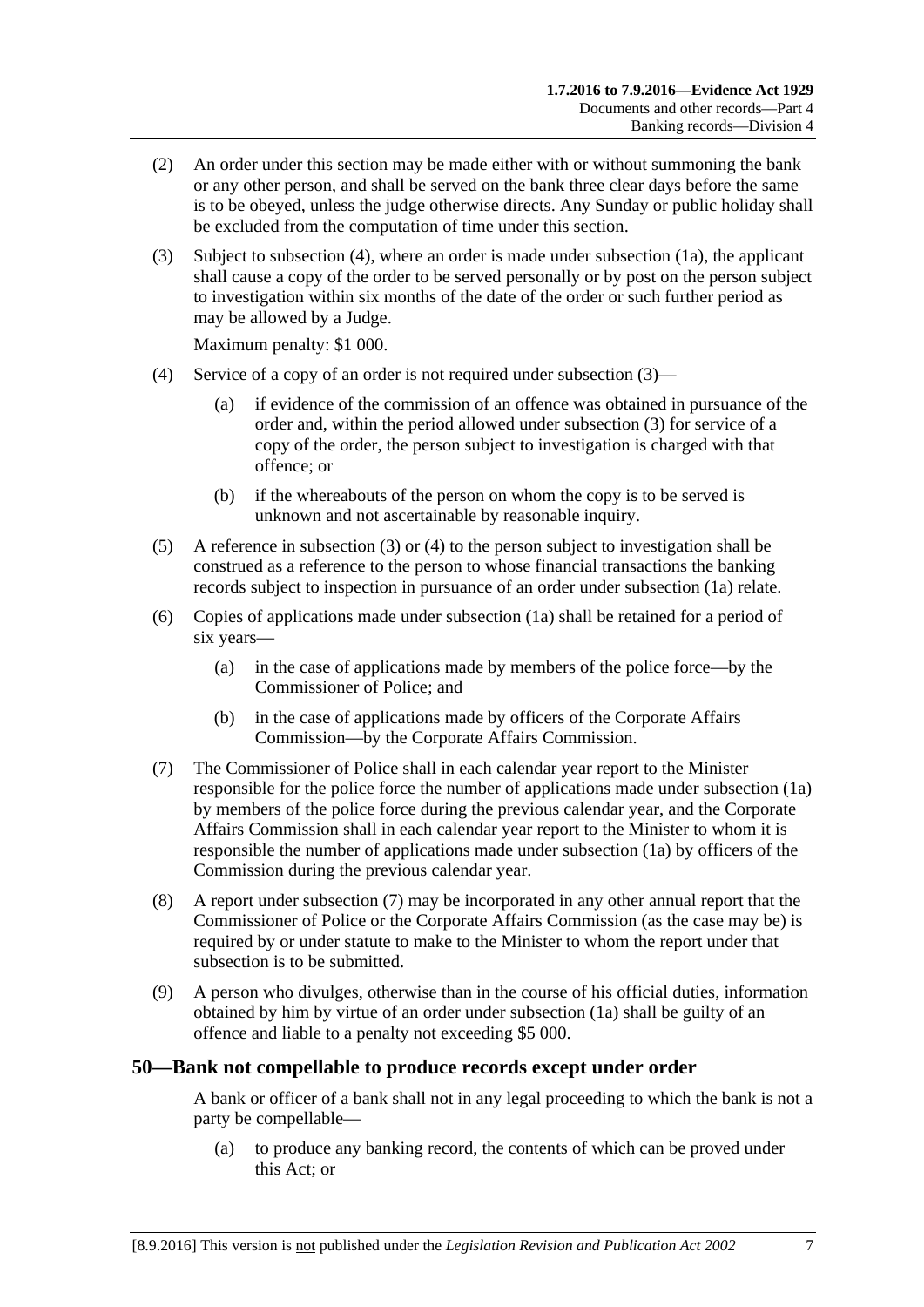(b) to appear as a witness to prove the matters, transactions, and accounts recorded in a banking record,

unless by order of a judge made for special cause.

### **51—Costs occasioned by default of bank**

- (1) Costs occasioned by a default or delay by a bank in complying with an order under this Part (not being an order under [section](#page-49-1) 49(1a)) may be awarded by the judge against the bank.
- (2) Any such order against a bank may be enforced as if the bank were a party to the proceedings in aid of which the application is made.

# **Division 5—Other documents and records**

### <span id="page-51-0"></span>**52—Admission of certain documents in evidence**

- (1) An apparently genuine document purporting to contain a statement of fact, or written, graphical or pictorial matter in which a statement of fact is implicit, or from which a statement of fact may be inferred is, subject to this section, admissible in evidence.
- (2) A document must not be admitted in evidence under [subsection](#page-51-0) (1) if the court is not satisfied that the person by whom, or at whose direction, the document was prepared could, at the time of the preparation of the document have deposed of his or her own knowledge to the statement that is contained or implicit in, or may be inferred from, the contents of the document.
- (3) A document must not be admitted in evidence under [subsection](#page-51-0) (1) if the court is of the opinion—
	- (a) that the person by whom, or at whose direction, the document was prepared can and should be called by the party tendering the document to give evidence of the matters contained in the document; or
	- (b) that the evidentiary weight of the document is slight and is outweighed by the prejudice that might result to any of the parties from the admission of the document in evidence; or
	- (c) that it would be otherwise contrary to the interests of justice to admit the document in evidence.
- (4) In determining whether to admit a document in evidence under this section, the court may receive evidence by affidavit of any matter pertaining to the admission of that document in evidence.
- (5) For the purpose of determining the evidentiary weight (if any) of a document admitted in evidence under this section, consideration must be given to the source from which the document was produced, the safeguards (if any) that have been taken to ensure its accuracy, and any other relevant matters.

# <span id="page-51-1"></span>**53—Admission of business records in evidence**

- (1) An apparently genuine document purporting to be a business record—
	- (a) is admissible in evidence without further proof; and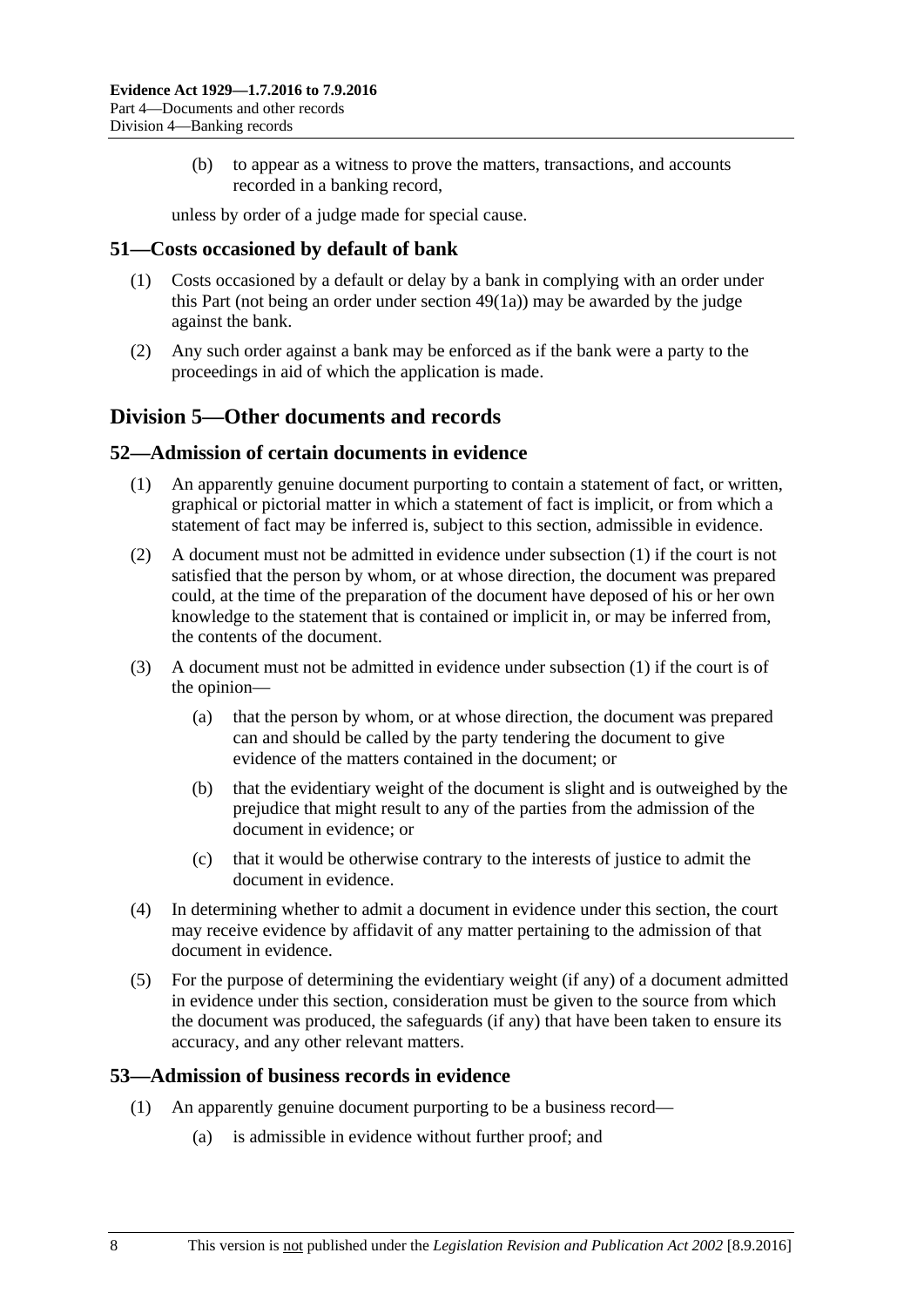- (b) is evidence of a fact stated in the record, or any fact that may be inferred from the record (whether the inference arises wholly from the matter contained in the record, or from that matter in conjunction with other evidence).
- (2) A document must not be admitted in evidence under [subsection](#page-51-1) (1) if the court is of the opinion—
	- (a) that the person by whom, or at whose direction, the document was prepared can and should be called by the party tendering the document to give evidence of the matters contained in the document; or
	- (b) that the evidentiary weight of the document is slight and is outweighed by the prejudice that might result to any of the parties from the admission of the document in evidence; or
	- (c) that it would be otherwise contrary to the interests of justice to admit the document in evidence.
- (3) For the purpose of determining the evidentiary weight (if any) of a document admitted in evidence under [subsection](#page-51-1) (1), consideration must be given to the source from which the document is produced, the safeguards (if any) that have been taken to ensure its accuracy, and any other relevant matters.
- (4) In this section—

*business* means business, occupation, trade or calling and includes the business of any governmental or local governmental body or instrumentality;

#### *business record* means—

- (a) any book of account or other document prepared or used in the ordinary course of a business for the purpose of recording any matter relating to the business; or
- (b) any reproduction of any such record by photographic, photostatic, lithographic or other like process.

# **Division 6—Matters relating to communications**

### <span id="page-52-0"></span>**54—Electronic communications**

- (1) If an apparently genuine document purports to contain a record of an electronic communication (other than one referred to in [section](#page-53-0) 55), it will be presumed in the absence of evidence to the contrary, that the communication—
	- (a) was sent or made in the form of electronic communication that appears from the document to have been the form by which it was sent or made; and
	- (b) was sent or made by or on behalf of the person by or on whose behalf it appears from the document to have been sent or made; and
	- (c) was sent or made on the day on which, at the time at which and from the place from which it appears from the document to have been sent or made; and
	- (d) was received at the destination to which it appears from the document to have been sent; and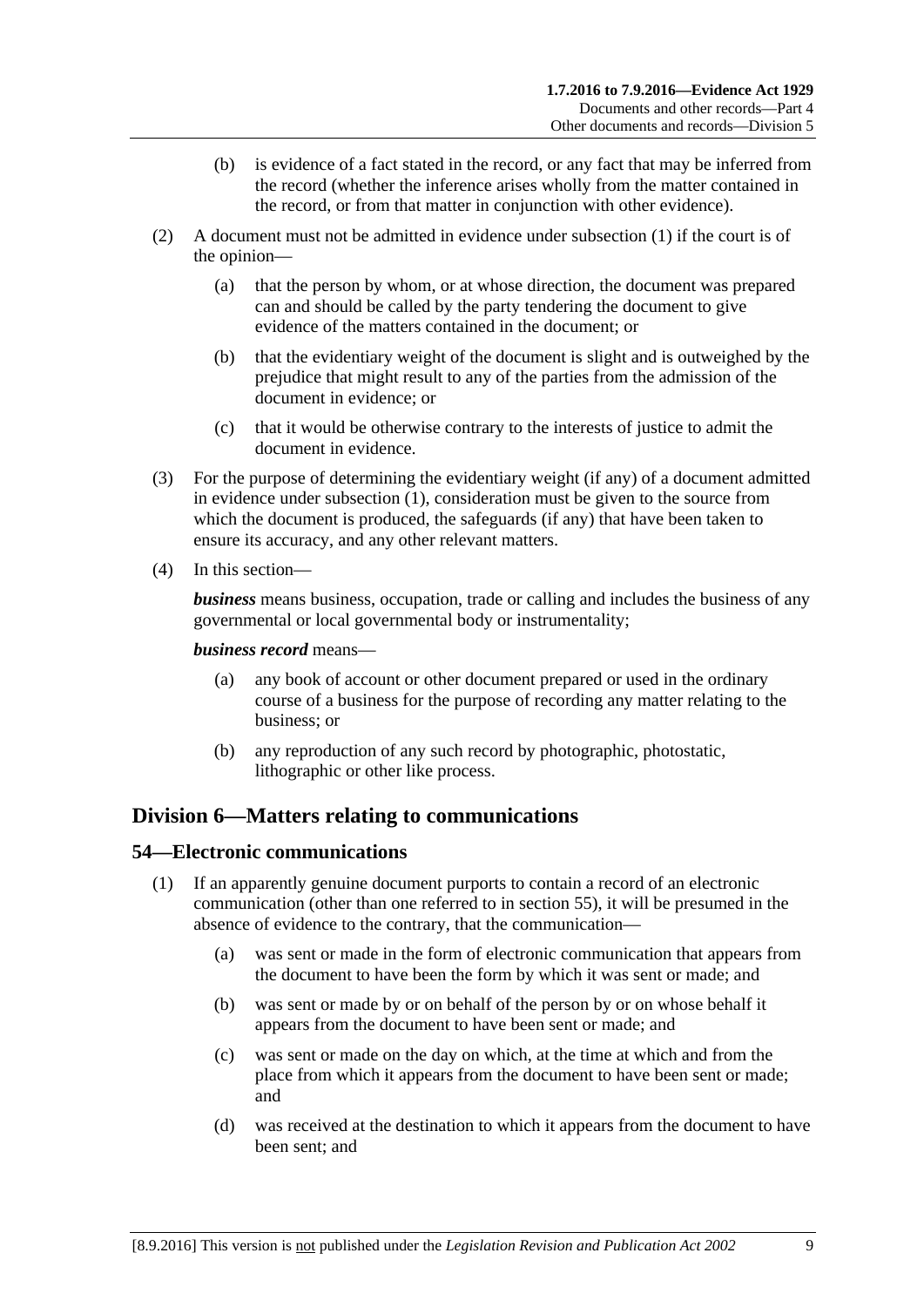- (e) if it appears from the document that the sending of the communication concluded at a particular time—was received at that destination at that time.
- (2) A provision of [subsection](#page-52-0) (1) does not apply in proceedings if—
	- (a) the proceedings relate to a contract; and
	- (b) all parties to the proceedings are parties to the contract; and
	- (c) the provision is inconsistent with a term of the contract.
- (3) A document referred to in [subsection](#page-52-0) (1) may be admitted in proceedings as evidence of any of the following representations contained in the document:
	- (a) the identity of the person from whom or on whose behalf the electronic communication was sent;
	- (b) the date on which or the time at which the communication was sent;
	- (c) the destination of the communication or the identity of the person to whom the communication was addressed.
- (4) In this section—

*electronic communication* has the same meaning as in the *[Electronic Transactions](http://www.legislation.sa.gov.au/index.aspx?action=legref&type=act&legtitle=Electronic%20Transactions%20Act%202000)  Act [2000](http://www.legislation.sa.gov.au/index.aspx?action=legref&type=act&legtitle=Electronic%20Transactions%20Act%202000)*.

### <span id="page-53-1"></span><span id="page-53-0"></span>**55—Telegrams and lettergrams**

- (1) If a document purporting to contain a record of a message is transmitted by means of a lettergram or telegram, it will be presumed, in the absence of evidence to the contrary, that the message was received by the person to whom the message is addressed no later than 24 hours after the message was delivered to a post office for transmission as a lettergram or telegram.
- (2) This section does not apply in proceedings if—
	- (a) the proceedings relate to a contract; and
	- (b) all parties to the proceedings are parties to the contract; and
	- (c) [subsection \(1\)](#page-53-1) is inconsistent with a term of the contract.

# **Division 7—Miscellaneous**

### **56—Evidence produced by processes, machines and other devices**

- (1) This section applies to a document or thing—
	- (a) that is produced wholly or partly by a device or process; and
	- (b) that is tendered by a party to proceedings who asserts that, in producing the document or thing, the device or process has produced a particular outcome.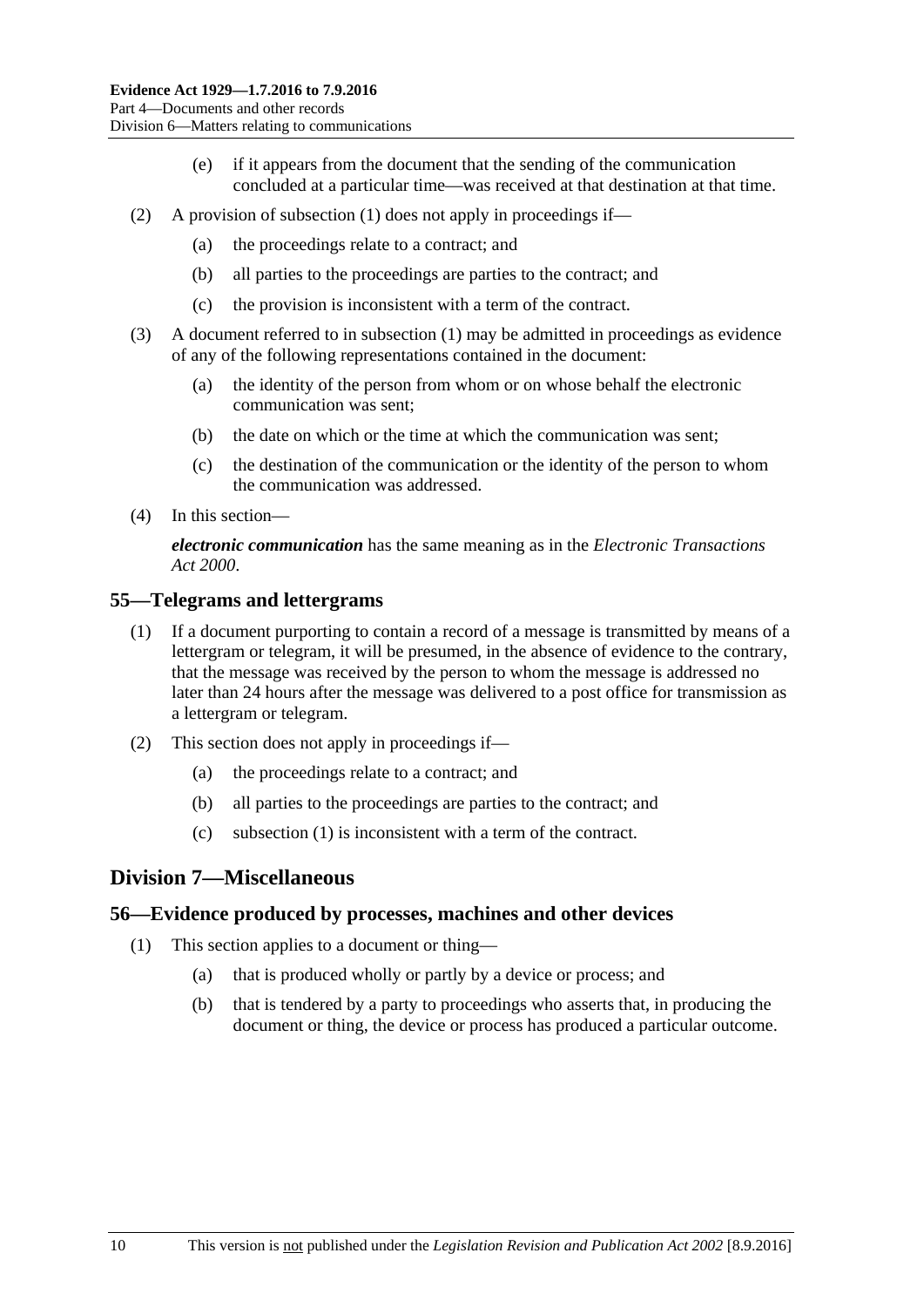(2) If a device or process is one that, or is of a kind that, if properly used, will ordinarily produce that outcome, it will be presumed, in the absence of evidence to the contrary, that, in producing the document or thing on the occasion in question, the device or process produced that outcome.

#### **Example—**

It would not be necessary to call evidence to prove that a photocopier normally produced complete copies of documents and that it was working properly when it was used to photocopy a particular document.

### **57—Modification of best evidence rule**

- (1) A document that reproduces the contents of another document is admissible in evidence before a court in the same circumstances, and for the same purposes, as that other document (whether or not that other document still exists).
- (2) This section applies to a reproduction made—
	- (a) by an instantaneous process; or
	- (b) by a process in which the contents of a document—
		- (i) recorded by photographic, electronic or other means; or
		- (ii) stored on a data storage device,

are reproduced, whether in the same form or in some other form; or

- (c) in any other way.
- (3) If a court admits or refuses to admit a document under this section, the court must, if so requested by a party to the proceedings, state the reason for its decision.
- (4) In determining whether a particular document accurately reproduces the contents of another, a court is not bound by the rules of evidence and, in particular, the court may rely on its own knowledge of the nature and reliability of the processes by which the reproduction was made.

#### **Example—**

A photograph displaying the contents of an image on a computer screen, or a transcript of sounds or words captured on an audio recording, may be admissible as a reproduction of the contents of the image or recording (as the case may be).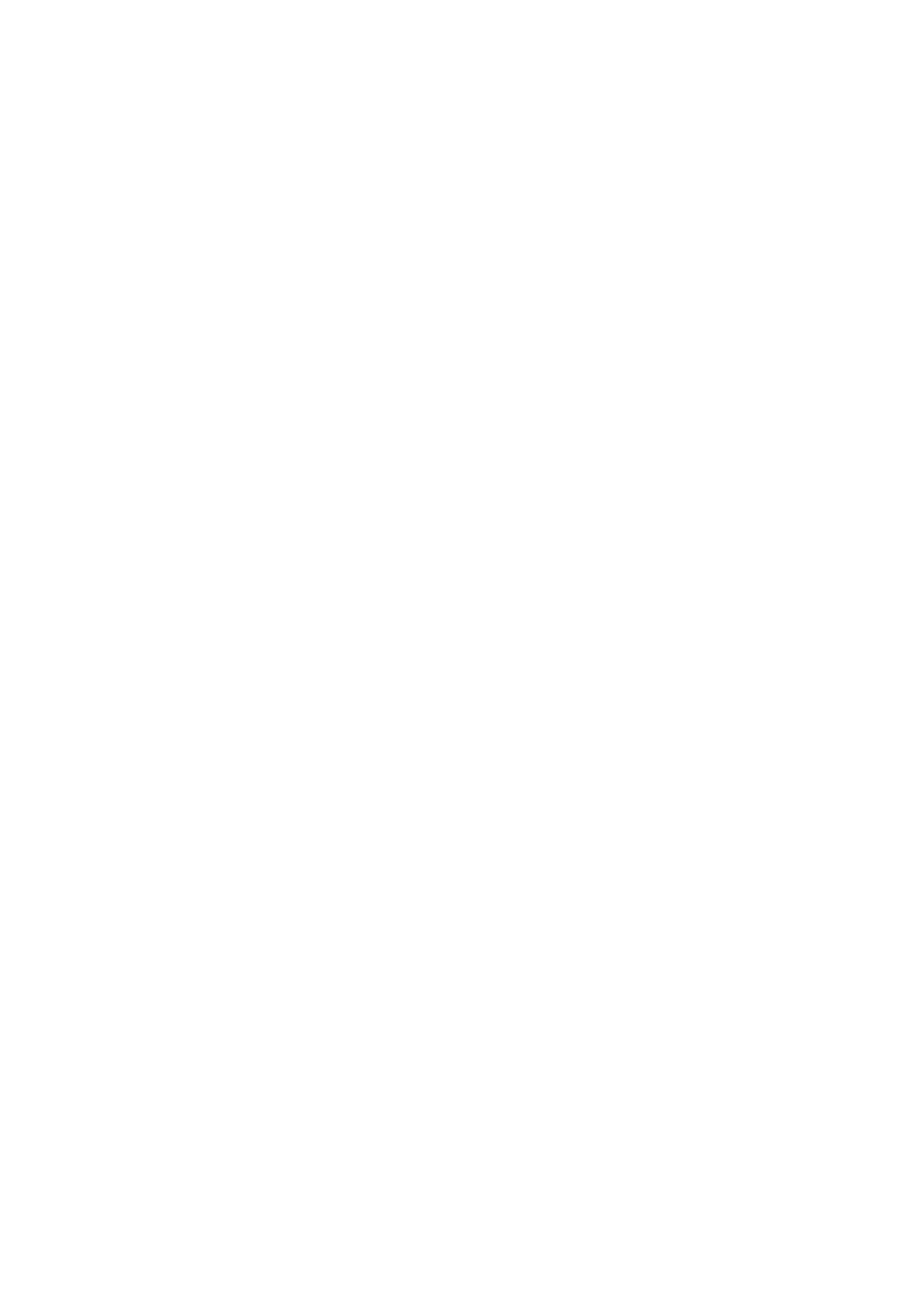# **Part 6B—Obtaining evidence from outside a court's territorial jurisdiction**

# **59D—Interpretation**

(1) In this Part—

### *authorised South Australian court* means—

- (a) the Supreme Court;
- (b) the District Court;
- (c) the Magistrates Court;
- (e) a court or tribunal declared by the Attorney-General, by notice in the Gazette, to be an authorised South Australian court for the purposes of this Part;

*foreign court* means a court established under the law of some country, state or territory other than this State.

- (2) This Part applies in respect of—
	- (a) civil proceedings originating in courts within or outside Australia;
	- (b) criminal proceedings originating in Australian courts.

# **59E—Taking of evidence outside the State**

- (1) Where, in the opinion of an authorised South Australian court, it is necessary or expedient that evidence relating to proceedings before it be taken outside the State, the court may—
	- (a) sit outside the State for the purpose of taking the evidence; or
	- (b) issue a commission to an officer of the court or some other appropriate person to take the evidence; or
	- (c) request a foreign court to take the evidence.
- (2) Subject to any just exception—
	- (a) any depositions taken on commission or by a foreign court that takes evidence in pursuance of a request under this Part may be put in as evidence at the hearing of the proceedings to which they relate; and
	- (b) any documents produced to a commissioner or a foreign court that takes evidence in pursuance of a request under this Part are admissible at the hearing of the proceedings to which they relate as if produced at the hearing.
- (3) Any documents appearing to be depositions or documents so taken or produced, will, in the absence of evidence to the contrary, be accepted as such.
- (4) An authorised South Australian court may take evidence from a place outside the State by video link or any other form of telecommunication that the court thinks appropriate in the circumstances.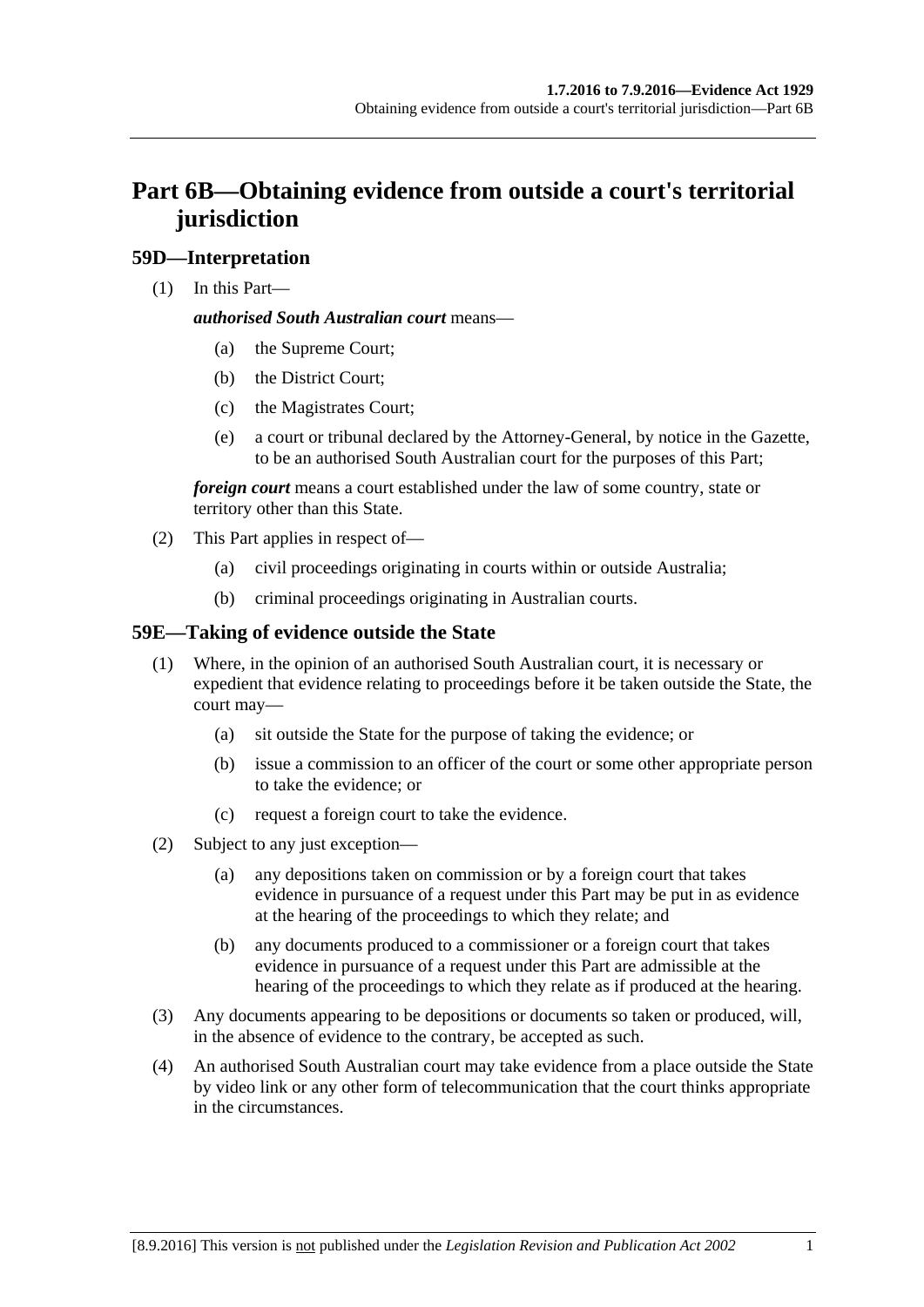Part 6B—Obtaining evidence from outside a court's territorial jurisdiction

### **59F—Power of South Australian Court to take evidence on request**

- (1) Where a foreign court requests an authorised South Australian court to take evidence in this State for the purpose of proceedings before that foreign court the South Australian court may summon any person to appear before it for the purpose of giving evidence or for the purpose of producing documents.
- (2) A witness summoned to appear before an authorised South Australian court under this section may be examined, cross-examined or re-examined before that court.
- (3) Subject to this Part, the South Australian court in taking evidence under this section shall have the same powers as if the proceedings originated in that court.
- (4) If, while any person is being examined before an authorised South Australian court, objection is taken to any question, or to answering any question, the ground of the objection and the answer (if any) to the question shall be set out in the deposition of that person.
- (5) Subject to [subsections](#page-57-0) (6) and [\(7\),](#page-57-1) the validity of the ground of any such objection shall not be determined by the authorised South Australian court but by the foreign court at whose request the examination is being conducted.
- <span id="page-57-0"></span>(6) The authorised South Australian court may permit a witness to decline to answer a question where in the opinion of the court the answer to that question might incriminate him or where it would in the opinion of the court be unfair to the witness, or to any other person, that the answer should be given and recorded.
- <span id="page-57-1"></span>(7) A witness cannot be compelled to give evidence on a particular subject if he or she could not be compelled to give evidence on that subject in the foreign court from which the request to take evidence originated.

### **59G—Depositions to be signed**

Where pursuant to this Part—

- (a) a witness has given evidence before an authorised South Australian court, his deposition shall be signed by him and by the person presiding over the court; or
- (b) a document has been produced before an authorised South Australian court, the person presiding over the court shall attach to that document a certificate signed by him stating the name of the person by whom the document was produced.

### **59H—Transmission of request**

Where an authorised South Australian court receives a request from a foreign court for the examination of a witness, or the production of documents, and it appears to the court that the witness or person by whom the evidence is to be given, or the documents produced, is not in South Australia and is not proceeding to South Australia, but is in, or proceeding to, some other country or State, the South Australian court—

(a) may transmit the request to a foreign court in that other country or State together with such information as it possesses concerning the whereabouts of that person; and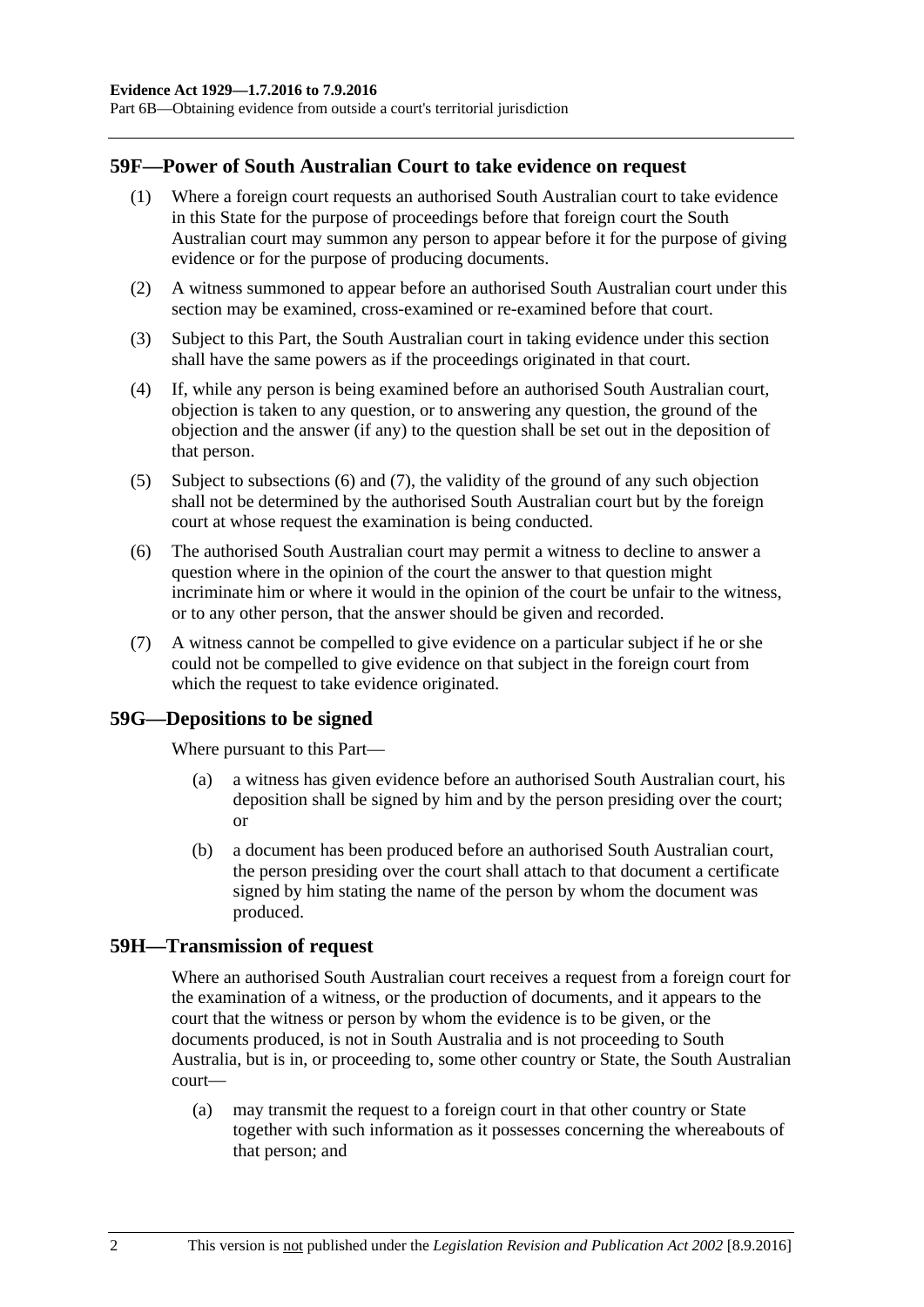(b) shall give notice to the foreign court from which it received the request of the fact that the request has been so transmitted.

# **59I—Saving provision**

- (1) Nothing in this Part limits the power of a court to require a witness to attend in person before the court.
- (2) The provisions of this Part are supplementary to, and do not derogate from, the provisions of any other Act or law.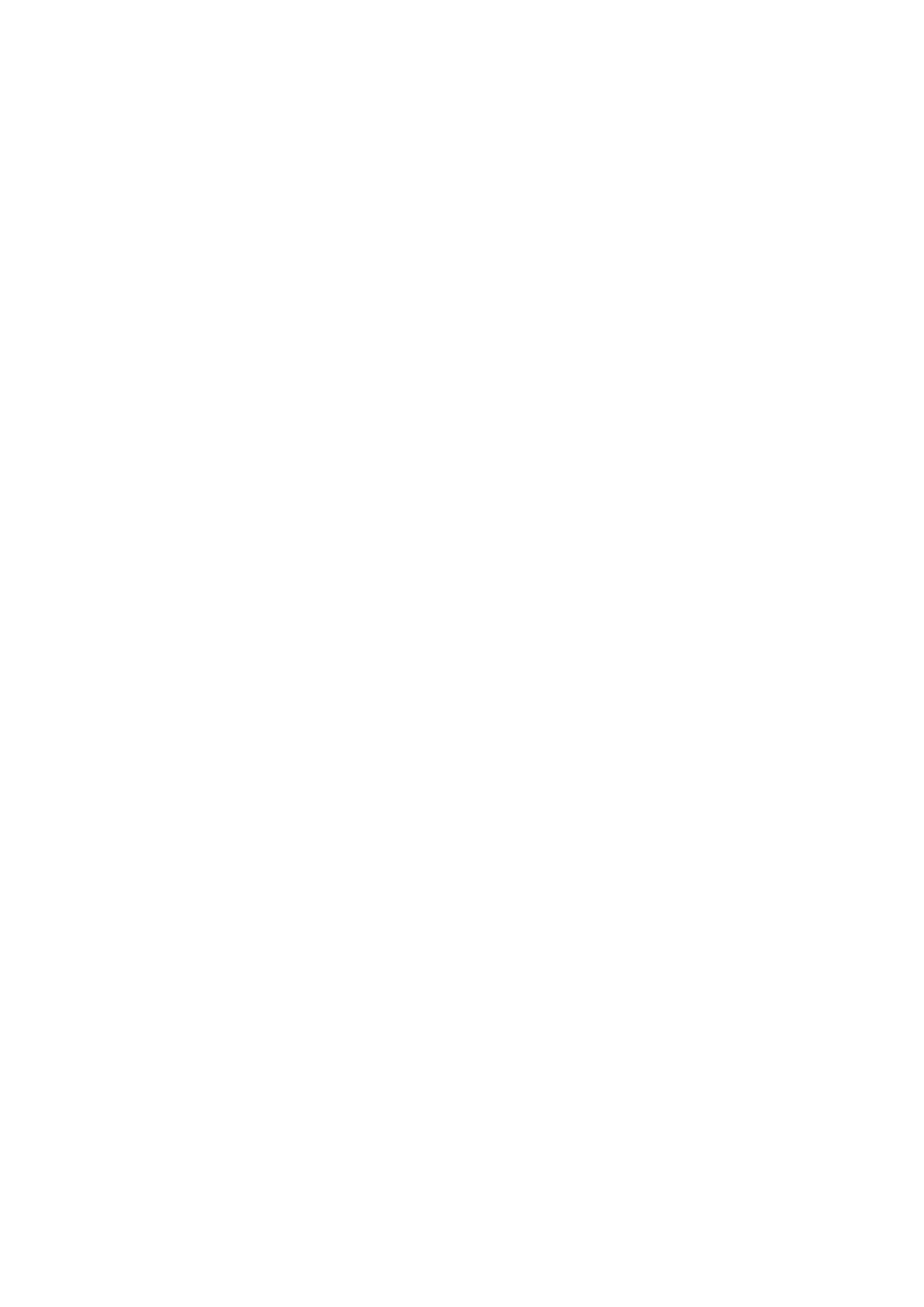# **Part 6C—Use of audio and audio visual links**

# **Division 1—Preliminary**

### **59IA—Interpretation**

In this Part—

*audio link* means a system of two-way communication linking different places so that a person speaking at any one of the places can be heard at the other;

#### **Example—**

An audio link may be established by facilities such as a two-way radio or telephone.

*audio visual link* means a system of two-way communication linking different places so that a person speaking at any one of the places can be seen and heard at the other;

#### **Example—**

An audio visual link may be established by facilities such as a closed-circuit television.

*participating State* means another State in which statutory provisions substantially corresponding to this Part are in force;

*recognised court* means a court or tribunal of a participating State that is authorised by the provisions of an Act of that State in terms substantially corresponding to this Part to direct that evidence be taken or submissions made by audio, or audio visual, link from South Australia;

*South Australian court* means—

- (a) the Supreme Court;
- (b) the District Court;
- (c) the Magistrates Court;
- (d) the Coroner's Court;
- (e) a court or tribunal prescribed by regulation to be a South Australian court for the purposes of this Part;

*State* includes Territory;

*tribunal* of a State means a person or body authorised by or under a law of the State to take evidence on oath or affirmation.

### **59IB—Transitional**

This Part extends to proceedings whether the proceedings were commenced, or the cause of action arose, before or after the commencement of this Part.

### **59IC—Application of Part**

This Part is in addition to, and does not derogate from, other provisions of this Act or of any other law authorising the taking of evidence, or the conduct of proceedings, outside this State.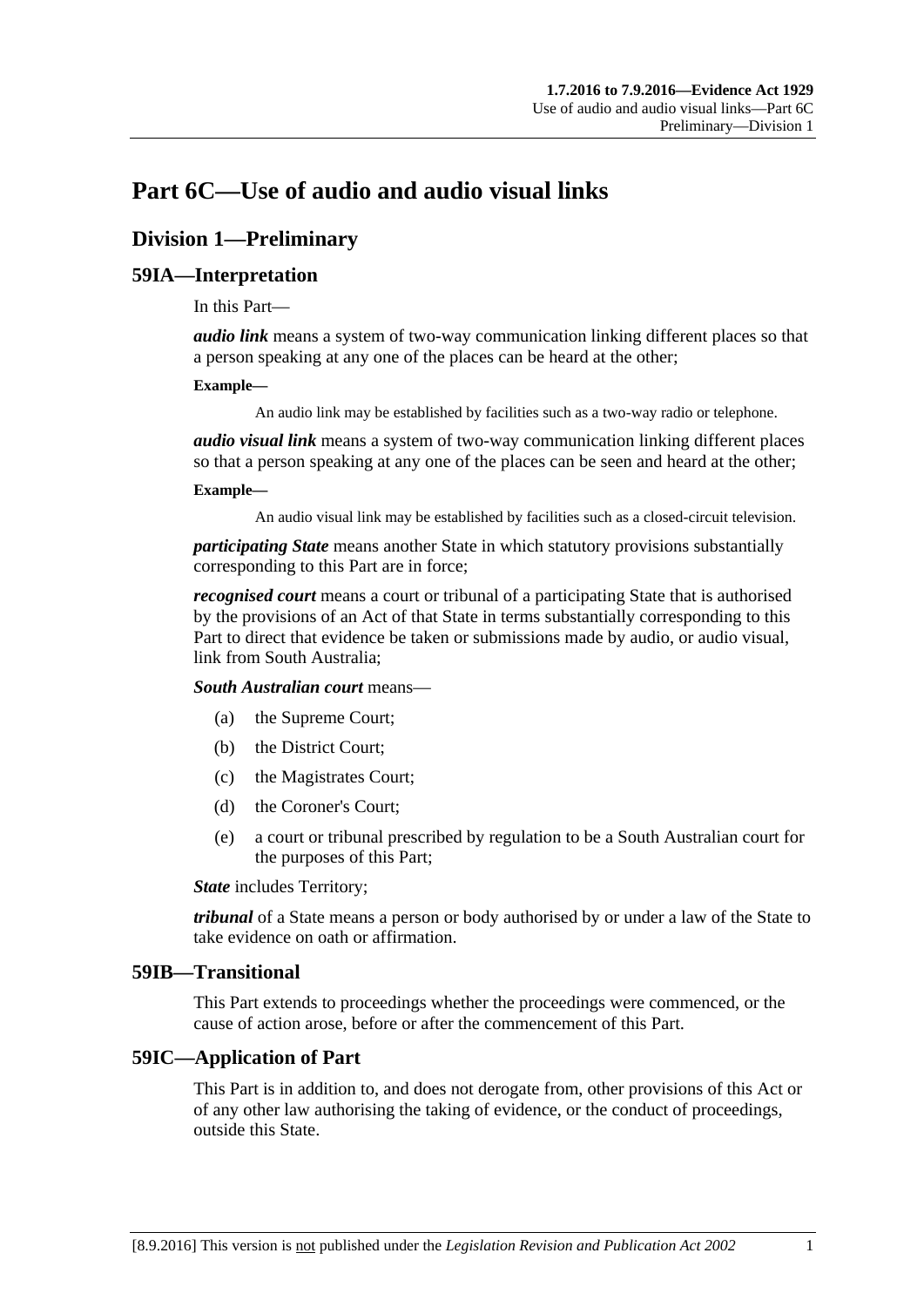# **Division 2—Use of interstate audio or audio visual link in proceedings before South Australian courts**

### **59ID—Application of this Division**

This Division applies to any proceeding (including a criminal proceeding) before a South Australian court.

### **59IE—State courts may take evidence and submissions from outside State**

- (1) A South Australian court may, on the application of a party to a proceeding before the court, direct that evidence be taken or submissions made by audio, or audio visual, link from a participating State.
- (2) The court must not make such a direction if—
	- (a) the necessary facilities are unavailable or cannot reasonably be made available; or
	- (b) the court is satisfied that the evidence or submission can be more conveniently given or made in this State; or
	- (c) the court is satisfied by a party opposing the making of the direction that the direction would be unfair to the party.
- (3) The court may exercise in the participating State in connection with taking evidence or receiving submissions by audio, or audio visual, link any of its powers that the court is permitted, under the law of the participating State, to exercise in the participating State.

### **59IF—Expenses**

If a South Australian court directs evidence to be taken, or submissions to be made, by audio, or audio visual, link from a person in a participating State, the court may make such orders as it considers just for payment of expenses incurred in connection with—

- (a) taking the evidence or making the submissions; or
- (b) providing the audio, or audio visual, link.

# **59IG—Counsel entitled to practise**

A person who is entitled to practise as a legal practitioner in a participating State is entitled to practise as a barrister, solicitor or both—

- (a) in relation to the examination-in-chief, cross-examination or re-examination of a witness in the participating State whose evidence is being given by audio, or audio visual, link in a proceeding before a South Australian court; and
- (b) in relation to the making of submissions by audio, or audio visual, link from the participating State in a proceeding before a South Australian court.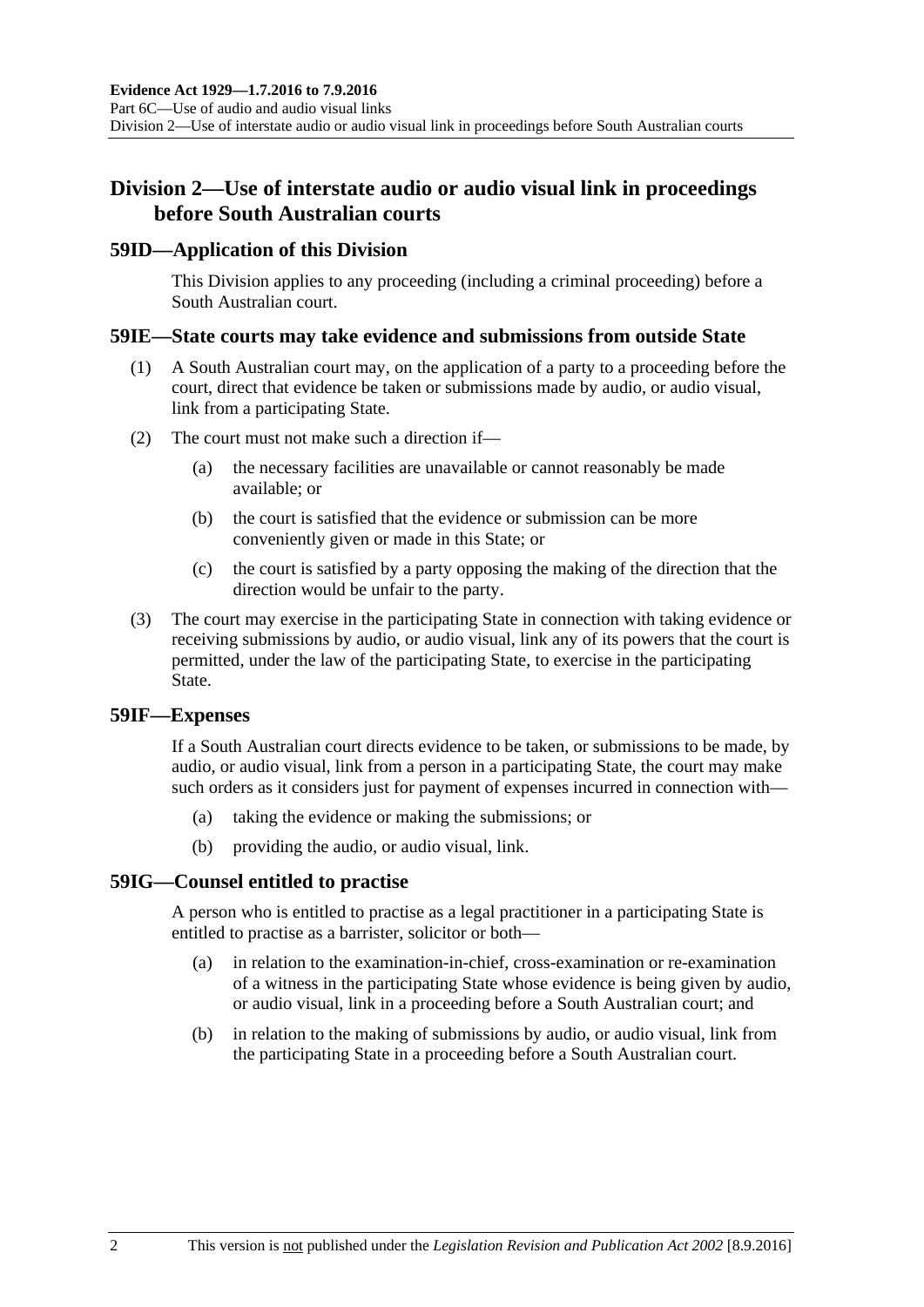# **Division 3—Use of interstate audio or audio visual link in proceedings in participating States**

# **59IH—Application of Division**

This Division applies to any proceeding (including a criminal proceeding) before a recognised court.

# **59II—Recognised courts may take evidence or receive submissions from persons in South Australia**

A recognised court may, for the purposes of a proceeding before it, take evidence or receive submissions by audio, or audio visual, link from a person in South Australia.

# <span id="page-62-0"></span>**59IJ—Powers of recognised courts**

- (1) The recognised court may, for the purposes of the proceeding, exercise in South Australia, in connection with taking evidence or receiving submissions by audio, or audio visual, link any of its powers, except its powers—
	- (a) to punish for contempt; and
	- (b) to enforce or execute its judgments or process.
- (2) The laws of the participating State (including rules of court) that apply to the proceeding in that State also apply, by force of this subsection, to the practice and procedure of the recognised court in taking evidence or receiving submissions by audio, or audio visual, link from a person in South Australia.
- (3) For the purposes of the recognised court exercising its powers, the place in South Australia where evidence is given or submissions are made is taken to be part of the court.

# **59IK—Orders made by recognised court**

Without limiting [section](#page-62-0) 59IJ, the recognised court may, by order—

- (a) direct that the proceeding, or a part of the proceeding, be conducted in private; or
- (b) require a person to leave a place in South Australia where the giving of evidence or the making of submissions is taking place or is going to take place; or
- (c) prohibit or restrict the publication of evidence given in the proceeding or of the name of a party to, or a witness in, the proceeding.

# **59IL—Enforcement of order**

- (1) An order of a recognised court under this Division must be complied with.
- <span id="page-62-1"></span>(2) Subject to rules of court, the order may be enforced by the Supreme Court as if the order were an order of the Supreme Court.
- (3) Without limiting [subsection](#page-62-1) (2), a person who contravenes the order—
	- (a) is taken to be in contempt of the Supreme Court; and
	- (b) is punishable accordingly,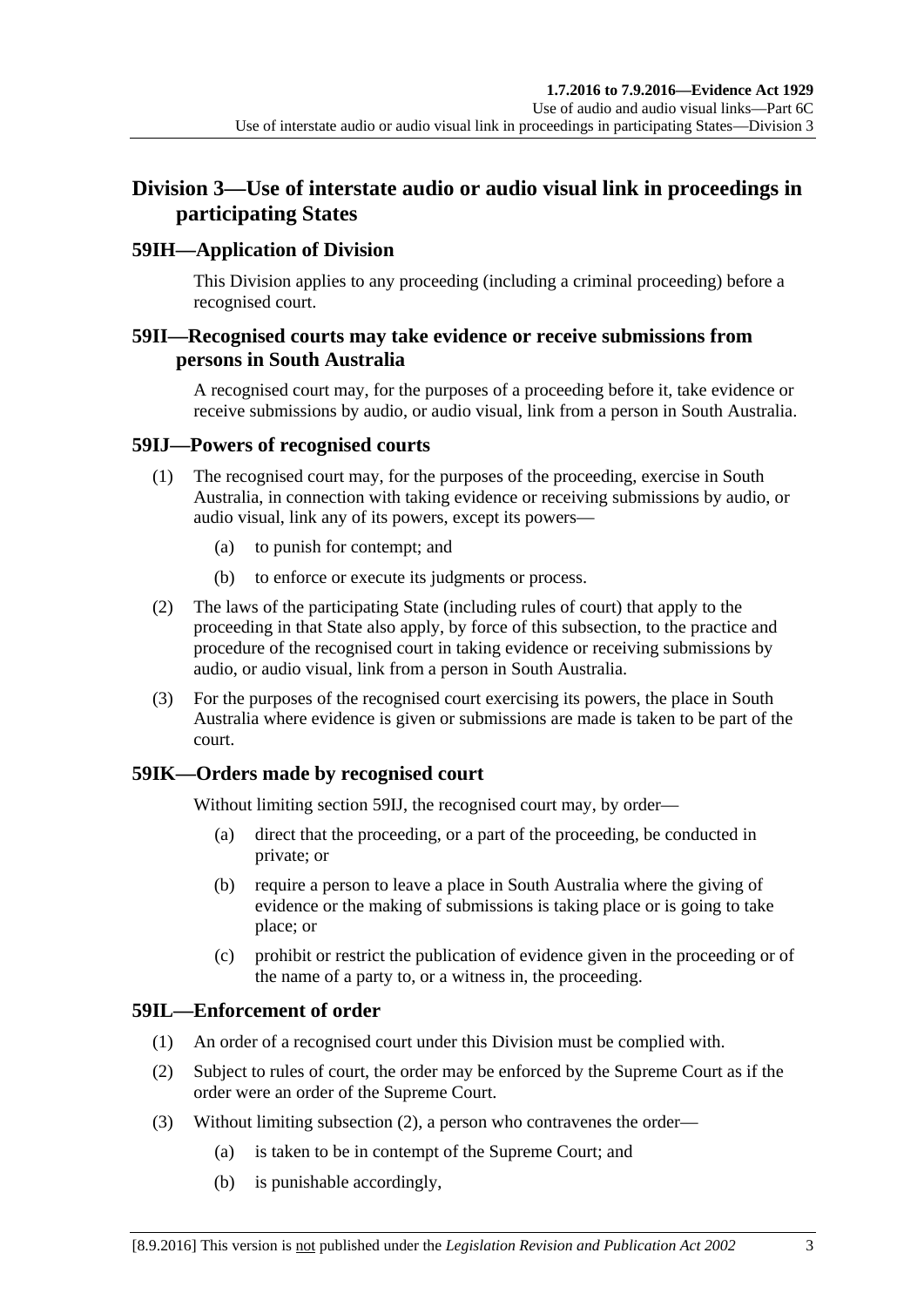unless the person establishes that the contravention should be excused.

# **59IM—Privileges, protection and immunity of participants in proceedings in courts of participating States**

- (1) A judge or other person presiding at a proceeding before a recognised court has, in connection with evidence taken or submissions received by audio, or audio visual, link from a person in South Australia, the same privileges, protection and immunity as a judge of the Supreme Court.
- (2) A person appearing as a legal practitioner in a proceeding before a recognised court has, in connection with evidence taken or submissions received by audio, or audio visual, link from a person in South Australia, the same protection and immunity as a legal practitioner has in appearing for a party in a proceeding before the Supreme Court.
- (3) A person appearing as a witness in a proceeding before a recognised court by audio, or audio visual, link from South Australia has the same protection as a witness in a proceeding before the Supreme Court.

# **59IN—Recognised court may administer oath in South Australia**

- (1) A recognised court may, for the purpose of obtaining in the proceeding by audio, or audio visual, link the testimony of a person in South Australia, administer an oath or affirmation in accordance with the practice and procedure of the recognised court.
- (2) Evidence given by a person on oath or affirmation so administered is, for the purposes of the law of South Australia, testimony given in a judicial proceeding.

# **59IO—Assistance to recognised court**

An officer of a South Australian court may, at the request of a recognised court—

- (a) attend at the place in the State where evidence is to be or is being taken, or submissions are to be or are being made, in the proceeding; and
- (b) take such action as the recognised court directs to facilitate the proceeding; and
- (c) assist with the administering by the recognised court of an oath or affirmation.

### <span id="page-63-0"></span>**59IP—Contempt of recognised courts**

- (1) A person must not, in relation to proceedings in South Australia for the purpose of taking of evidence or the receiving of submissions by a recognised court by audio, or audio visual, link, engage in conduct that would, if the proceeding were before the Supreme Court, constitute—
	- (a) an offence; or
	- (b) a contempt of the Supreme Court.
- (2) A person who contravenes [subsection](#page-63-0) (1) is liable to—
	- (a) if the conduct would have constituted an offence—the same penalty as if the offence had been committed in relation to proceedings before the Supreme Court; or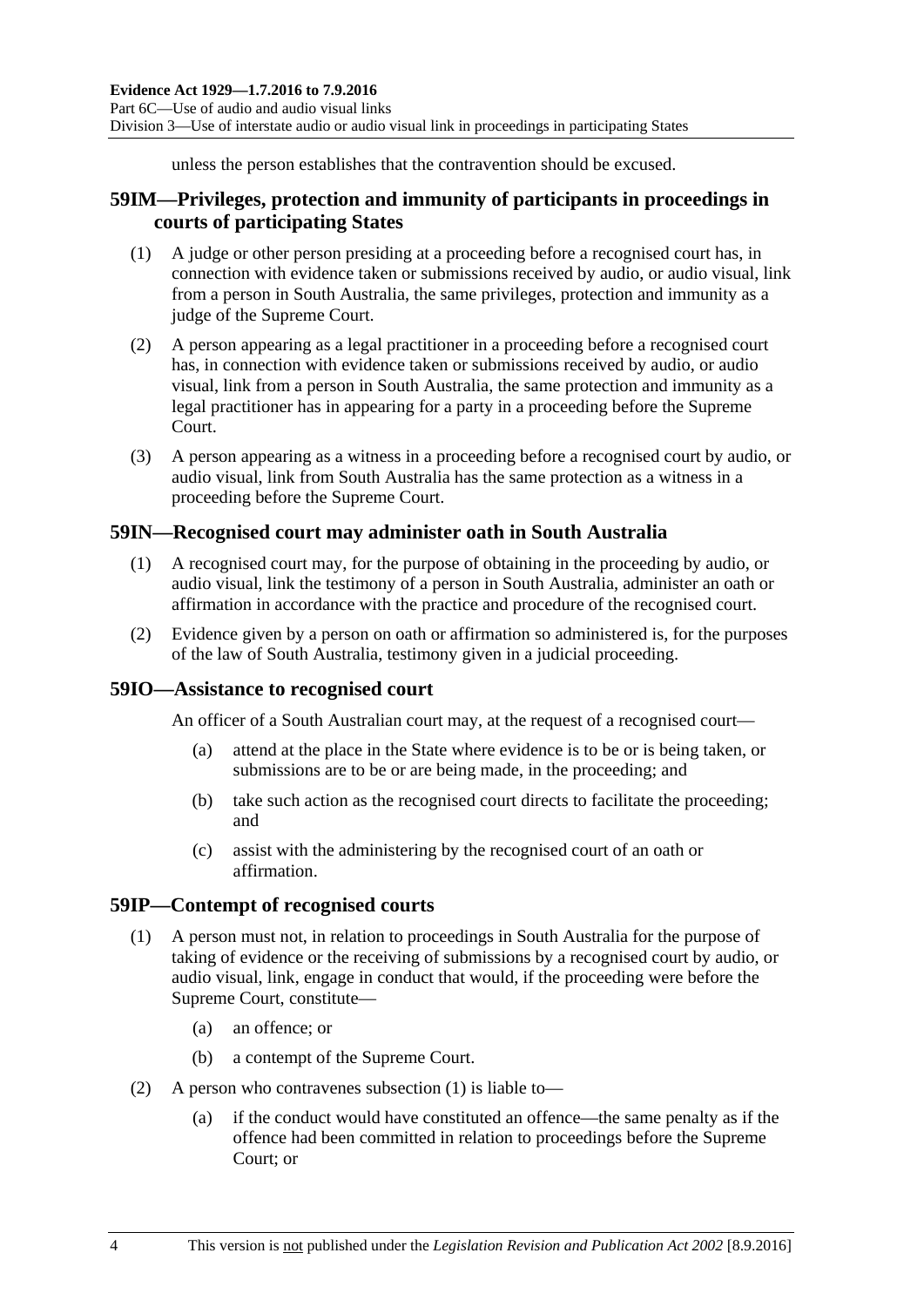(b) if the conduct would have constituted a contempt—imprisonment for 3 months.

# **Division 4—Use of audio visual link or audio link generally**

# **59IQ—Appearance etc by audio visual link or audio link**

- (1) A court may, subject to this Division and any relevant rules of court, receive evidence or submissions from a person who is in the State but not physically present in the courtroom by means of an audio visual link or an audio link.
- (2) The court may administer an oath or affirmation by means of the link for the purpose of taking evidence (and may adapt its normal practice in that regard to the extent necessary in the circumstances).
- (3) While the link is in operation the person from whom evidence or submissions are taken, and anyone else present in the place from which that person gives evidence or makes submissions, is taken to be before the court.

Any law or rule of practice relevant to contempt of the court applies accordingly.

Any law or rule of practice requiring the personal appearance of a person before the court is taken to be satisfied while the link between the court and the person remains in operation.

- <span id="page-64-1"></span> $(4)$  If—
	- (a) a defendant is in custody prior to trial and is to be dealt with by a court to which the provisions of this subsection are extended by regulation; and
	- (b) facilities exist for dealing with the proceedings by audio visual link,

the court should, subject to [subsection](#page-64-0) (5) and relevant rules of court, deal with the proceedings by audio visual link and without requiring the personal attendance of the defendant.

- <span id="page-64-0"></span>(5) The personal attendance of a defendant who is in custody is, however, required if—
	- (a) the proceeding is—
		- (i) the defendant's first appearance before a court in connection with the charge or charges for which the defendant is in custody; or
		- (ii) a preliminary examination of an indictable offence that involves the taking of oral evidence (but this subparagraph does not prevent the use of an audio visual link for parts of the proceeding that do not involve the taking of oral evidence or for incidental proceedings such as an adjournment or an application for bail or further remand in custody that do involve the taking of oral evidence); or
		- (iii) a proceeding for which the defendant's personal attendance is required by regulation,

(but in any of the above cases, the defendant may ask the court to be allowed to use an audio visual link and, if the court agrees, the defendant need not attend personally before the court); or

(b) the proceeding is an investigation into the defendant's fitness to stand trial; or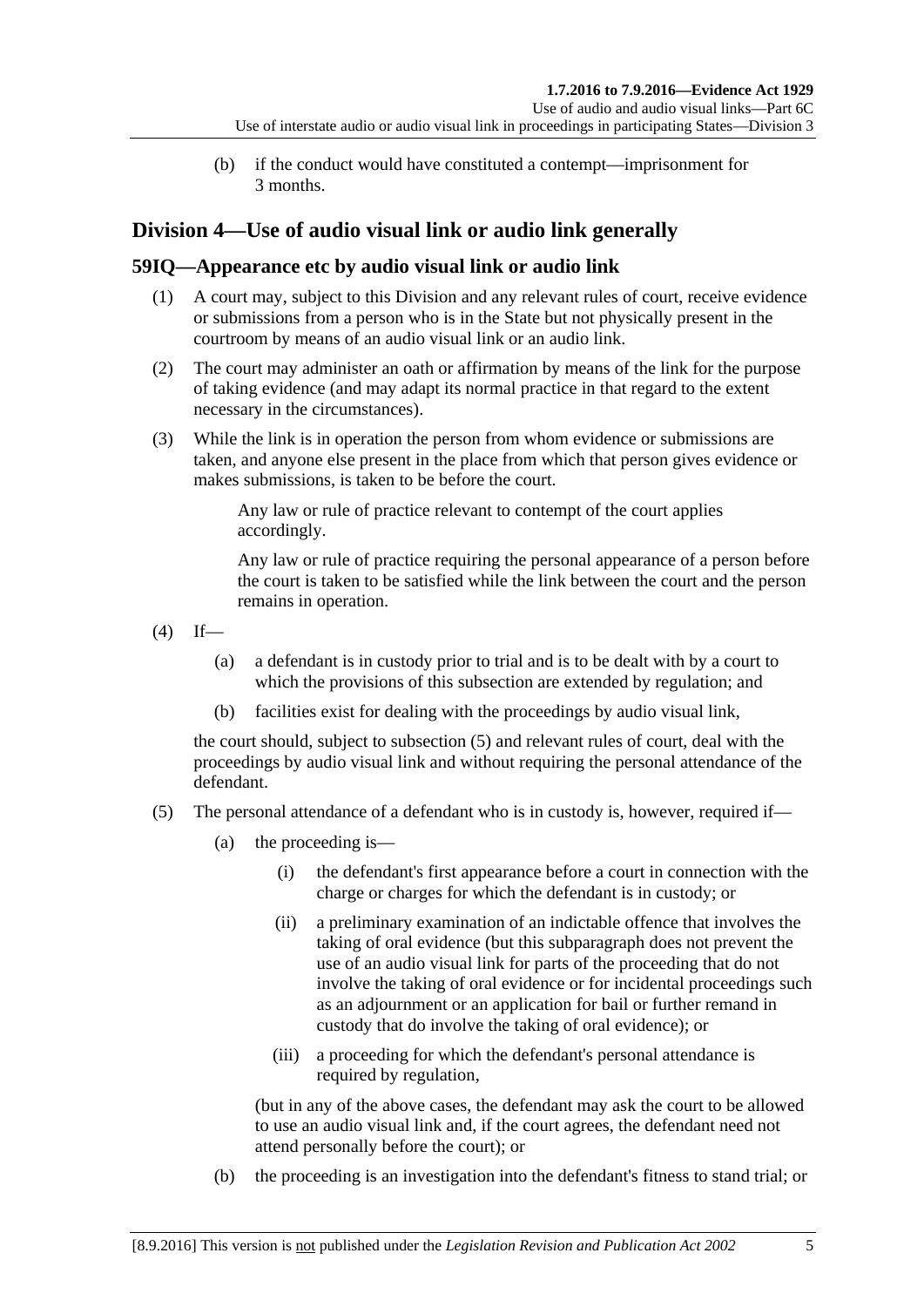- (c) the court is of the opinion that there are good reasons in the circumstances of the particular case for requiring the defendant's personal attendance and directs accordingly; or
- (d) there are other matters to be dealt with on the same occasion for which the defendant's personal attendance is necessary or desirable.
- (6) The court should give the parties a reasonable opportunity to object to the use of an audio visual link or an audio link under this Division (but may, if it is convenient to do so, use the link for the purpose of hearing the objection).
- <span id="page-65-0"></span>(7) In proceedings relating to an offence (other than proceedings to which [subsection](#page-64-1) (4) applies), the prosecuting authority must object to the use by the court of an audio visual link or an audio link if requested to do so by—
	- (a) an alleged victim of the offence; or
	- (b) if an alleged victim of the offence—
		- (i) is a child—a parent or guardian of the alleged victim; or
		- (ii) is deceased or unable to represent himself or herself because of some physical or medical condition—a member of the alleged victim's immediate family.

### (8) In [subsection](#page-65-0) (7)—

*immediate family* of an alleged victim means—

- (a) a spouse or domestic partner; or
- (b) a parent or guardian; or
- (c) a grandparent; or
- (d) an adult child; or
- (e) an adult grandchild; or
- (f) a brother or sister;

*victim*, in relation to an offence, means—

- (a) a person who suffers physical or mental injury, damage or loss as a result of the commission of the offence;
- (b) a person who suffers psychological injury as a result of being directly involved in the circumstances of the offence or in operations in the immediate aftermath of the offence to deal with its consequences.

### **59IR—Communication between lawyer and client**

- (1) This section applies where—
	- (a) a person who is to give evidence or make submissions (or on whose behalf submissions are to be made) is represented by a lawyer; and
	- (b) the lawyer and the client are physically separated—the lawyer being in the courtroom and the client in the remote location.
- (2) Evidence or submissions are not to be taken by audio visual link or by audio link if facilities do not exist to enable private oral communication between the lawyer and the client.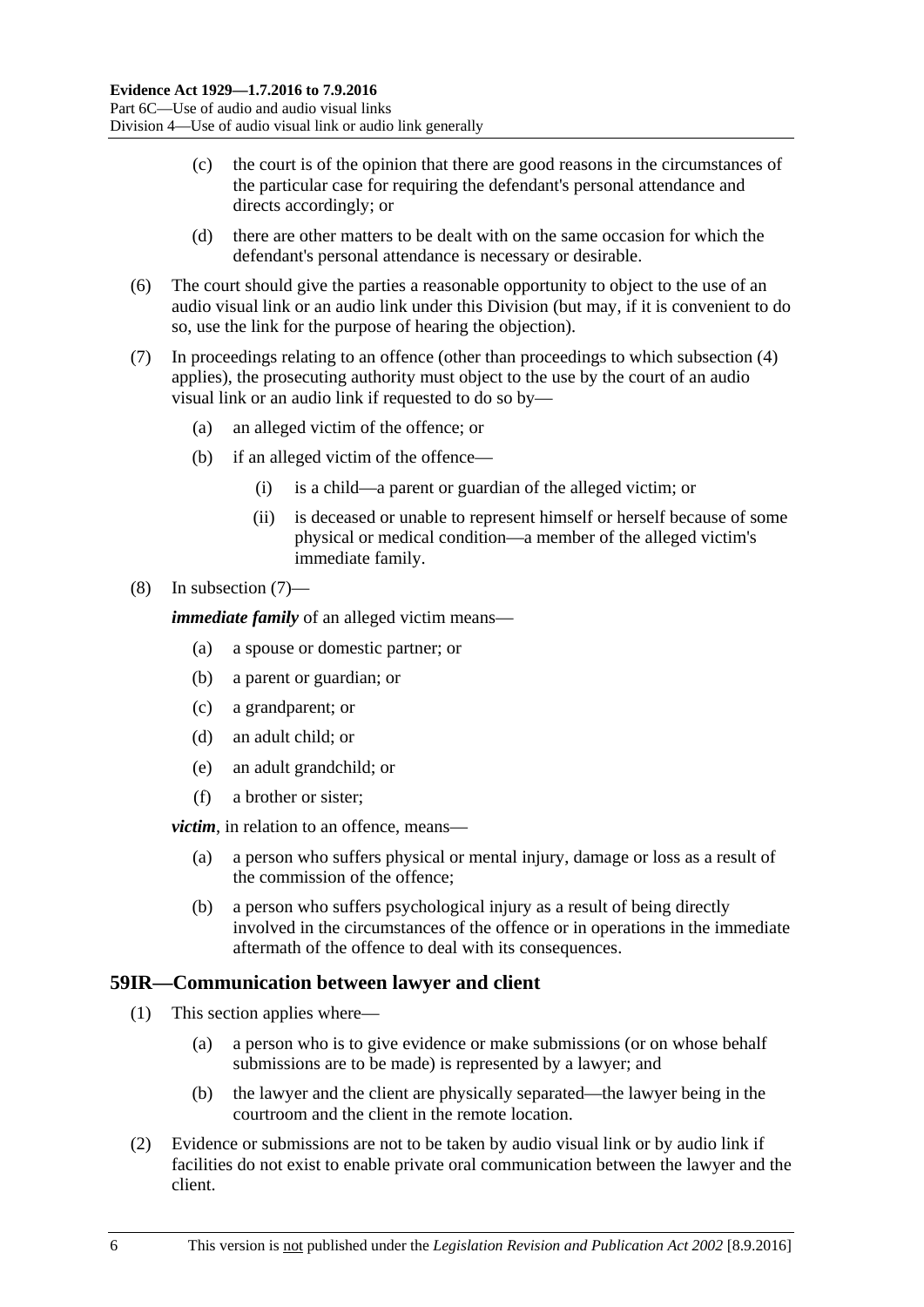- (3) The court must, at the lawyer's request, make appropriate arrangements for the private communication of a document between the lawyer and the client.
- (4) Any communication between lawyer and client is absolutely privileged.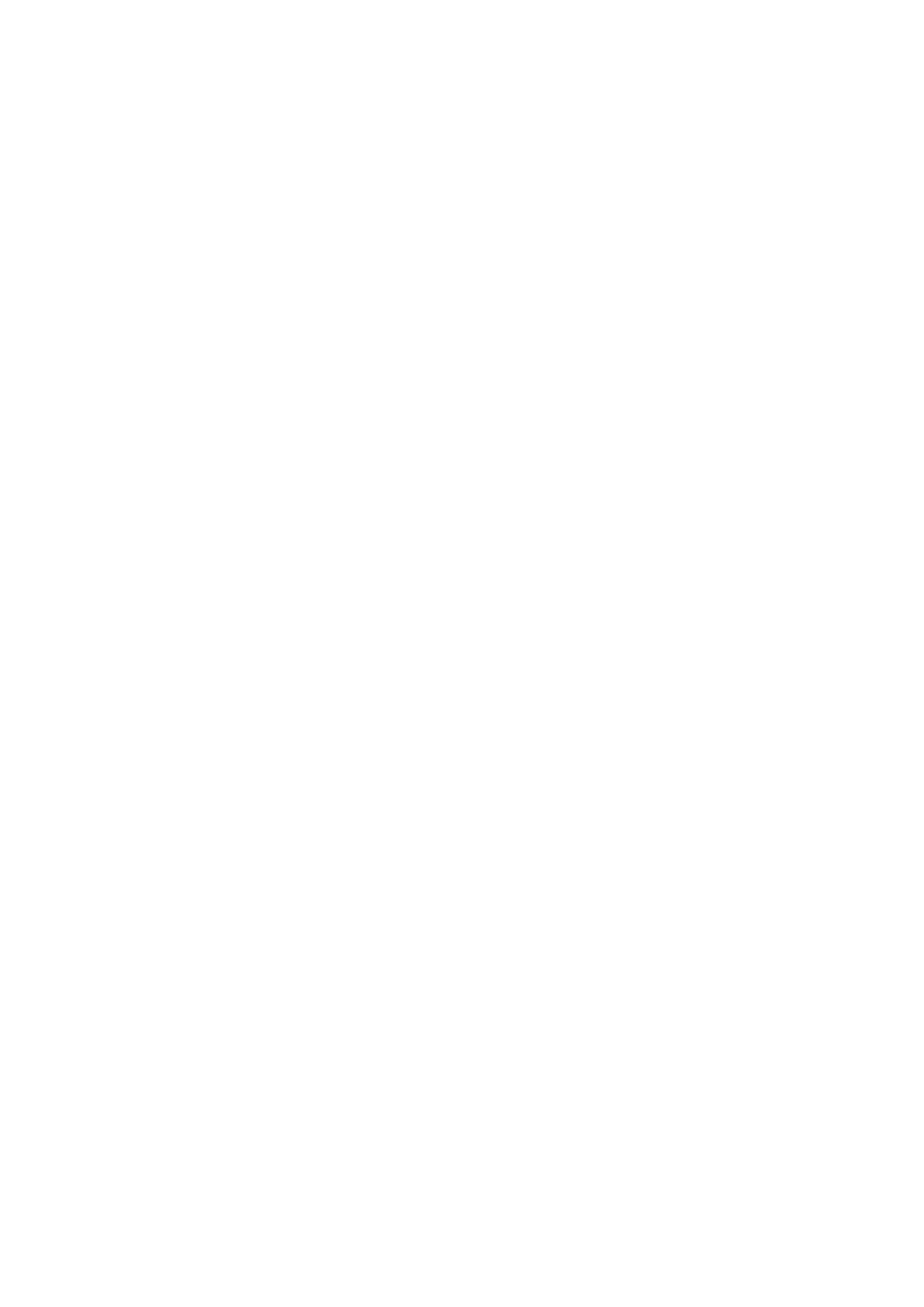# **Part 7—General provisions**

# **Division 1—Power to dispense with formal proof**

# <span id="page-68-0"></span>**59J—Court's power to dispense with formal proof**

- (1) A court may at any stage of civil or criminal proceedings—
	- (a) dispense with compliance with the rules of evidence for proving any matter that is not genuinely in dispute; or
	- (b) dispense with compliance with the rules of evidence where compliance might involve unreasonable expense or delay.
- (2) In exercising its power under [subsection](#page-68-0) (1) the court may, for example, dispense with proof of—
	- (a) a document or the execution of a document;
	- (b) handwriting;
	- (c) the identity of a party;
	- (d) the conferral of an authority to do a particular act.
- (3) A court is not bound by the rules of evidence in informing itself on any matter relevant to the exercise of its discretion under this section.

# **Division 2—Notice of action**

# **60—Sufficiency of notice of action**

In any action or other proceeding in any court of justice in which notice of action is required, such notice shall be deemed sufficient if, in the opinion of the person presiding, such notice shall have given the defendant reasonable notice of the cause of such action, and the sufficiency of such notice shall be a question of fact and not of law; and no notice of action shall be held insufficient merely for want of form.

# **Division 3—Facilitation of proof of certain matters**

# **62—Proof of "public place" in certain cases**

Whenever in any proceedings before justices, in respect of any offence, it is an essential ingredient of the offence that the place (where any fact or matter occurred or was done) should be a public place, an allegation, in the complaint or information, that the place (specified as that in which the fact or matter charged occurred or was done) was a public place, shall be *prima facie* evidence of that fact, but the court may, if it thinks fit, and at any stage of the proceedings, permit evidence to be called with respect to the said fact.

# **62A—Proof of place being within municipality etc**

(1) In any complaint or information an allegation that any place is within a municipality, district council district, town or township, shall be *prima facie* evidence of the fact so alleged.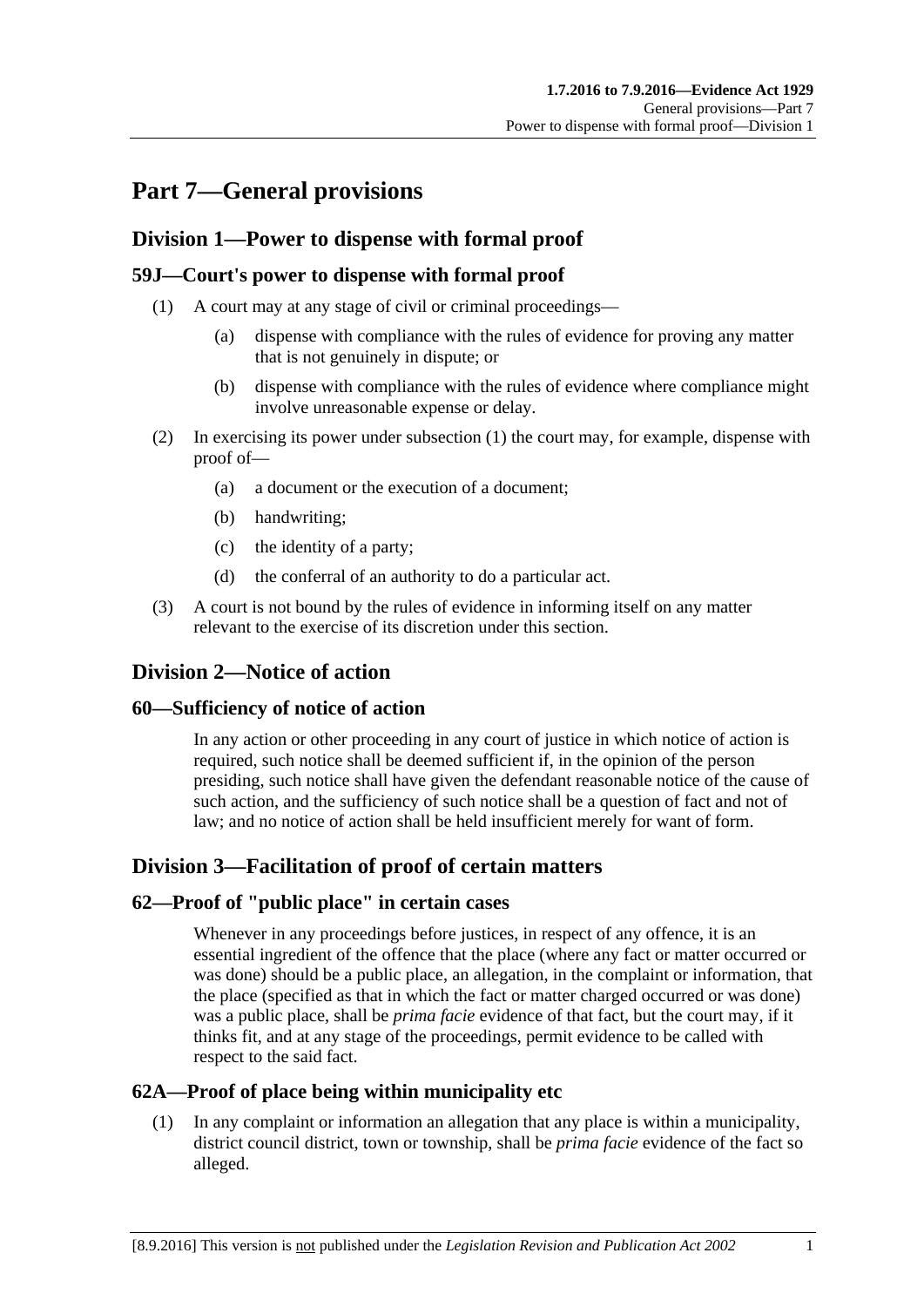(2) In this section the word *place* shall include any place, public or private, however described in the complaint or information, including any street road or other thoroughfare, or part thereof, and any building or structure or part thereof.

# **63—Proof of foreign law**

Printed books purporting to contain statutes, ordinances or other written laws in force in any country, although not purporting to have been printed or published by authority, and books purporting to contain reports of decisions of courts or judges in such country, and text books treating of the laws of such country, may be referred to by all courts for the purpose of ascertaining the laws in force in such country; but such courts shall not be bound to accept or act on the statements in any such books as evidence of such laws.

# **63A—Evidence as to foreign law**

Where upon trial of any proceedings by judge and jury it is necessary to ascertain the law of any other country or state applicable to the proceedings, any question as to the effect of evidence given with respect to that law shall, instead of being submitted to the jury, be decided by the judge.

# **64—Proof of matters of history, science etc**

All courts may, in matters of public history, literature, science, or art, refer, for the purposes of evidence, to such published books, calendars, maps, or charts as such courts consider to be of authority on the subjects to which they respectively relate: Provided that nothing herein contained shall be deemed to require any such court to accept or act upon any such evidence when tendered, unless it thinks fit.

# **65—Reference by court to books, official certificates etc**

- (1) In any matter relating to—
	- (a) the ordinary course of the post between any place within the Commonwealth and any other place, whether within or without the Commonwealth, or to the public business and transactions of the Australian Postal Commission; or
	- (b) the territorial limits of the area controlled by any municipal or district council or other local governing body, or of any other area designated or proclaimed or appointed by or under any statute or to the inclusion in any such area or the exclusion therefrom of any particular place; or
	- (c) the distance between any two places in the State;

every court may refer to—

- (d) any such published book, map, chart, or document as the court considers to be of authority upon the subject to which it relates; or
- (e) any certificate purporting to be signed by some person occupying any official position which, in the opinion of the court, qualifies him to certify to the fact in question.
- (2) However nothing herein contained shall be deemed to require any such court to accept or act upon any such evidence when tendered unless it thinks fit.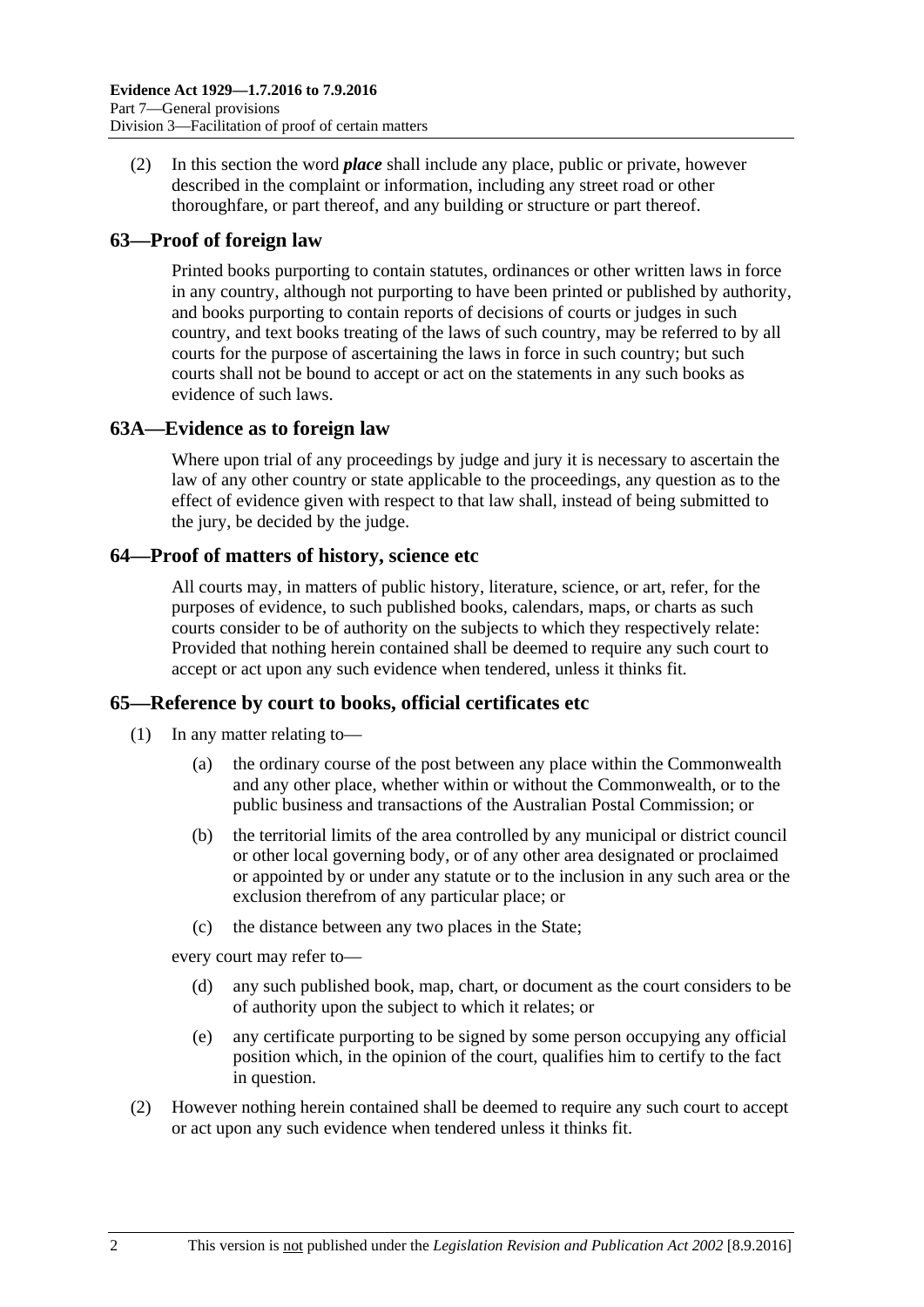# **65A—Proof of age**

If—

- (a) the age of a person is relevant to proceedings before a court; and
- (b) a document that appears to be a certified copy of, or extract from, a register of births kept under an Australian law, or under the law of the country in which the person was born, is produced to the court; and
- (c) the name of the person to whom the document relates is the name or a former name of the person whose age is to be established,

it will be presumed, in the absence of evidence to the contrary, that the person whose age is to be established is the person named in the document produced to the court and that the date of his or her birth is the date of birth shown in that document.

# **Division 4—Taking affidavits etc outside the State**

# <span id="page-70-3"></span>**66—Taking of affidavits out of the State**

- <span id="page-70-2"></span><span id="page-70-1"></span><span id="page-70-0"></span>(1) Any oath or affidavit required for the purpose of any court or matter in the State may be taken or made, in any place out of the State, before—
	- (a) a commissioner for taking affidavits in the Supreme Court empowered and authorised to act in that place; or
	- (b) a British diplomatic or consular agent exercising his function in that place; or
	- (ba) any person appointed to hold or act in any of the following offices of the Commonwealth in that place:
		- (i) ambassador;
		- (ii) high commissioner;
		- (iii) minister;
		- (iv) head of mission;
		- (v) commissioner;
		- (vi) charge d'affaires;
		- (vii) counsellor or secretary at an embassy, high commissioner's office, legation or other post;
		- (viii) consul-general;
		- (ix) consul;
		- (x) vice-consul;
		- (xi) trade commissioner;
		- (xii) consular agent; or
	- (bb) an employee of the Commonwealth, or the Australian Trade Commission, authorised under section 3 of the *Consular Fees Act 1955* (Commonwealth) and exercising his or her function in that place; or
	- (c) any person having authority to administer an oath in that place.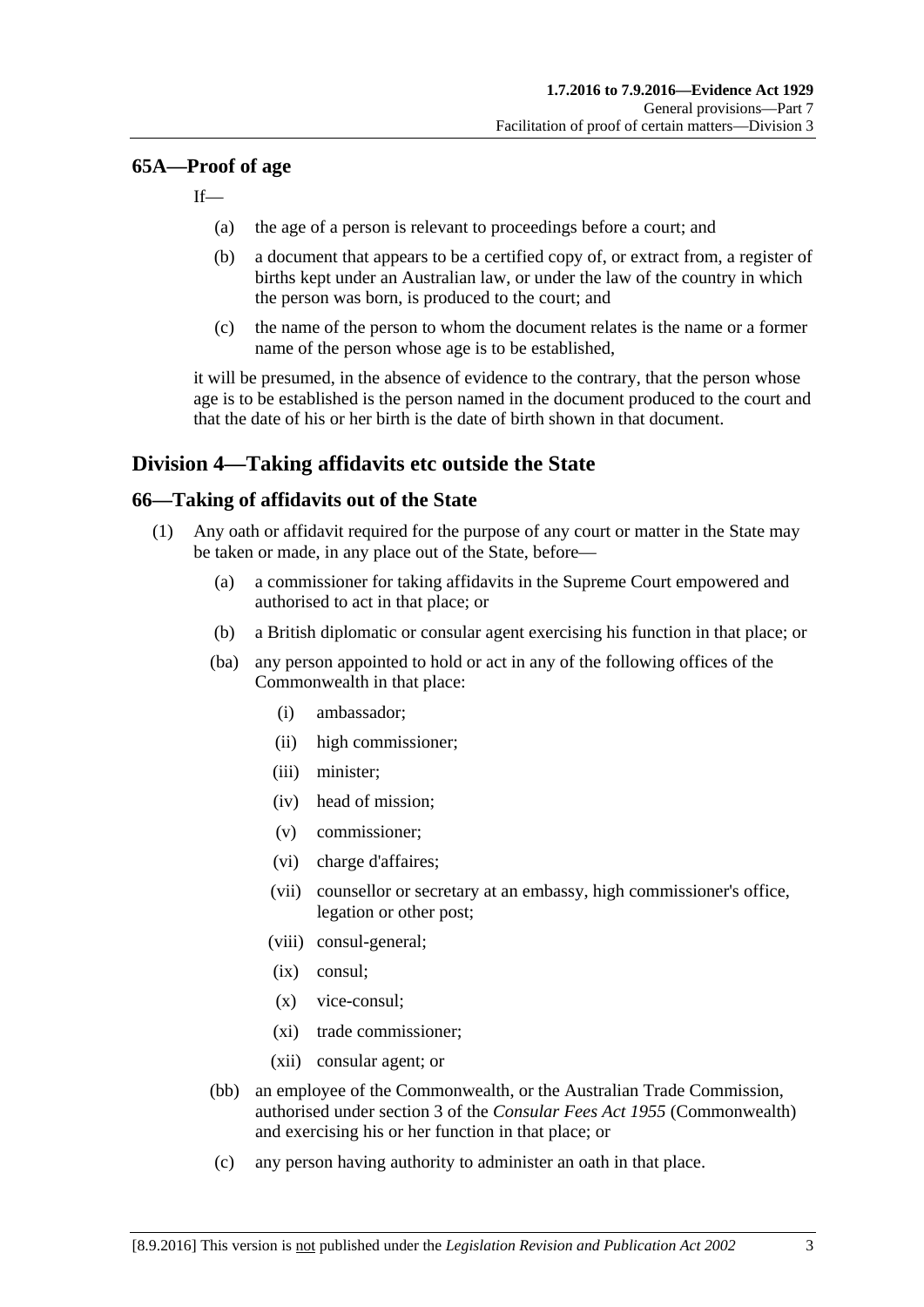- (2) Judicial and official notice may be taken—
	- (a) of the signature or seal of any such commissioner or agent or of any person appointed as aforesaid, or of any person having authority as aforesaid if he purports to have such authority, otherwise than by the law of a foreign country not under the dominion of His Majesty; and
	- (b) of the fact that any particular place is under the dominion of His Majesty.
- (3) In the case of a person purporting to have such authority by the law of a foreign country not under the dominion of His Majesty, such authority may be verified by any of the persons mentioned in [paragraphs](#page-70-0) (a), [\(b\)](#page-70-1) and [\(ba\)](#page-70-2) of [subsection](#page-70-3) (1) hereof, or by the certificate of the superior court of such place, and if such authority purports to be so verified the oath or affidavit may be admitted or received without further proof of the signature or seal, or of the judicial, official, or other character of such first mentioned person.
- (4) In this section—

*oath* includes affirmation and declaration;

*affidavit* includes any statutory or other declaration, acknowledgment, or examination;

*diplomatic agent* means ambassador, envoy, minister, charge d'affaires, or secretary of embassy or legation;

*consular agent* means consul-general, consul, vice-consul, or consular agent, or acting consul-general, acting consul, acting vice-consul, or acting consular agent.

### <span id="page-71-0"></span>**66A—Taking of affidavits out of the State by sailors, soldiers and airmen**

- (1) Any oath or affidavit required to be made by any member of a fighting force, for the purpose of any court or matter in the State, may be taken or made in any place out of the State before any officer of any naval, military or air force of any part of His Majesty's dominions who holds a rank not below the following, namely:
	- (a) in the case of a naval officer, lieutenant;
	- (b) in the case of a military officer, captain;
	- (c) in the case of an officer of an air force, flight-lieutenant,

or before any person having authority to administer an oath in the State.

- (2) An officer administering an oath or taking an affidavit by virtue of the powers conferred by this section shall state in the jurat or attestation to the oath or affidavit the following matters, namely:
	- (a) the date on which the oath or affidavit is taken or sworn;
	- (b) the full name and rank of the officer.
- (3) An apparently genuine signature purporting to be the signature of a person administering an oath or taking an affidavit, and purporting to be the signature of an officer of a naval, military or air force of any part of His Majesty's dominions who holds a rank not below that specified in [subsection](#page-71-0) (1) of this section, may be deemed to be the signature of such an officer unless the contrary is shown.
- (5) In this section—

*affidavit* includes any statutory or other declaration, acknowledgment, or examination;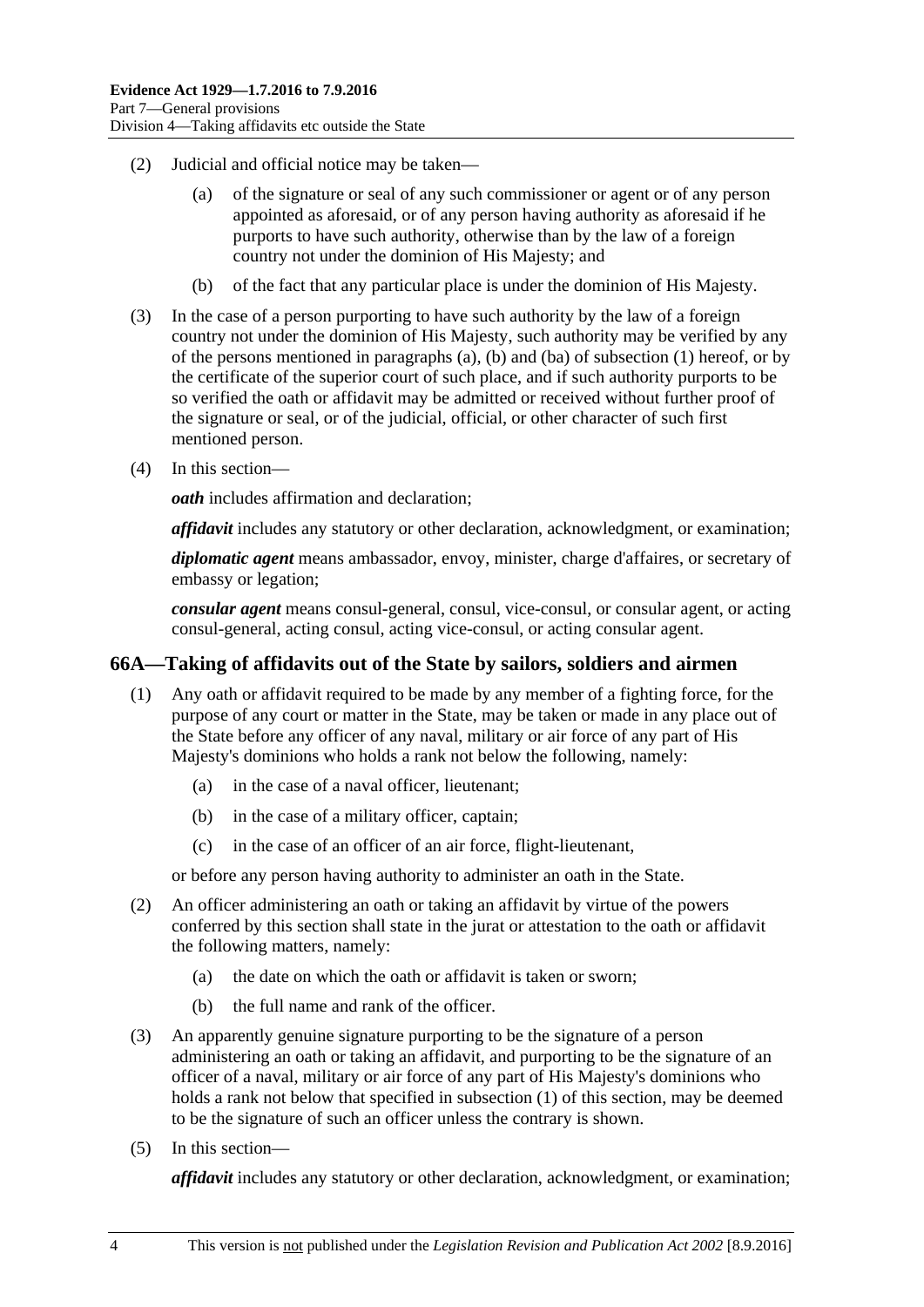*His Majesty's dominions* includes the United Kingdom of Great Britain and Northern Ireland, and all self-governing dominions, dependencies, colonies, protectorates, protected states, and mandated territories of His Majesty;

*member of a fighting force* includes any man or woman who is a member of a naval, military or air force of any country, and any person who, as a representative or employee of any charitable, religious or other organisation for promoting the welfare of members of any such force, is attached to any such force;

*oath* includes affirmation and declaration.

## **67—Extension of provisions relating to affidavits to attestation etc of other documents**

- <span id="page-72-0"></span>(1) The provisions of [section](#page-70-0) 66 and [66A](#page-71-0) shall, as far as applicable, extend to every attestation, verification, acknowledgment, or signature in relation to any document required, authorised, or permitted by or under any statute or by custom or otherwise to be attested, verified, acknowledged, or signed, and to the doing of all notarial acts as if such provisions had been re-enacted in this section, excluding words relating to the administration of oaths or affirmations and the taking of affidavits and substituting therefor words relating to attestation, verification, acknowledgment, or signature, as the case may be.
- <span id="page-72-2"></span>(1a) Notwithstanding the provisions of [section](#page-70-0) 66 of this Act as affected by [subsection](#page-72-0) (1) of this section, judicial and official notice may be taken of the signature or seal of a person who, in connection with any of the matters to which those provisions so extend, appears to have signed that signature or affixed that seal while acting in the capacity of a notary public under the law for the time being in force in any country state or territory that is declared by proclamation to be a place within the Commonwealth of Nations to which this subsection applies, whether or not his authority for so acting has been verified in accordance with the provisions of [subsection](#page-72-1) (3) of [section](#page-70-0) 66 as so extended.
- (1b) A proclamation referred to in [subsection](#page-72-2) (1a) of this section may be made, and may be varied or cancelled by subsequent proclamation, as the Governor thinks fit.
- (2) *Notarial act* includes any act, matter, or thing which in South Australia or elsewhere a notary public can attest or verify or otherwise do by or under any Act of Parliament or custom or otherwise for the purpose of being used in the State.
- <span id="page-72-1"></span>(3) The provisions of this section apply to documents required, authorised, or permitted by or under the *[Real Property Act](http://www.legislation.sa.gov.au/index.aspx?action=legref&type=act&legtitle=Real%20Property%20Act%201886) 1886*.

# **Division 5—Admission of official documents in evidence**

### **67A—Admissibility of documents without proof of seal etc**

Every document admissible in evidence for any purpose in any court of justice in England or Wales without proof of the seal, or stamp, or signature authenticating the document, or of the judicial or official character of the person appearing to have signed it, shall be admissible in evidence for the like purpose in any court of the State or before any person acting judicially under any law of the State, without proof of the seal, or stamp, or signature authenticating the document, or of the judicial or official character of the person appearing to have signed it.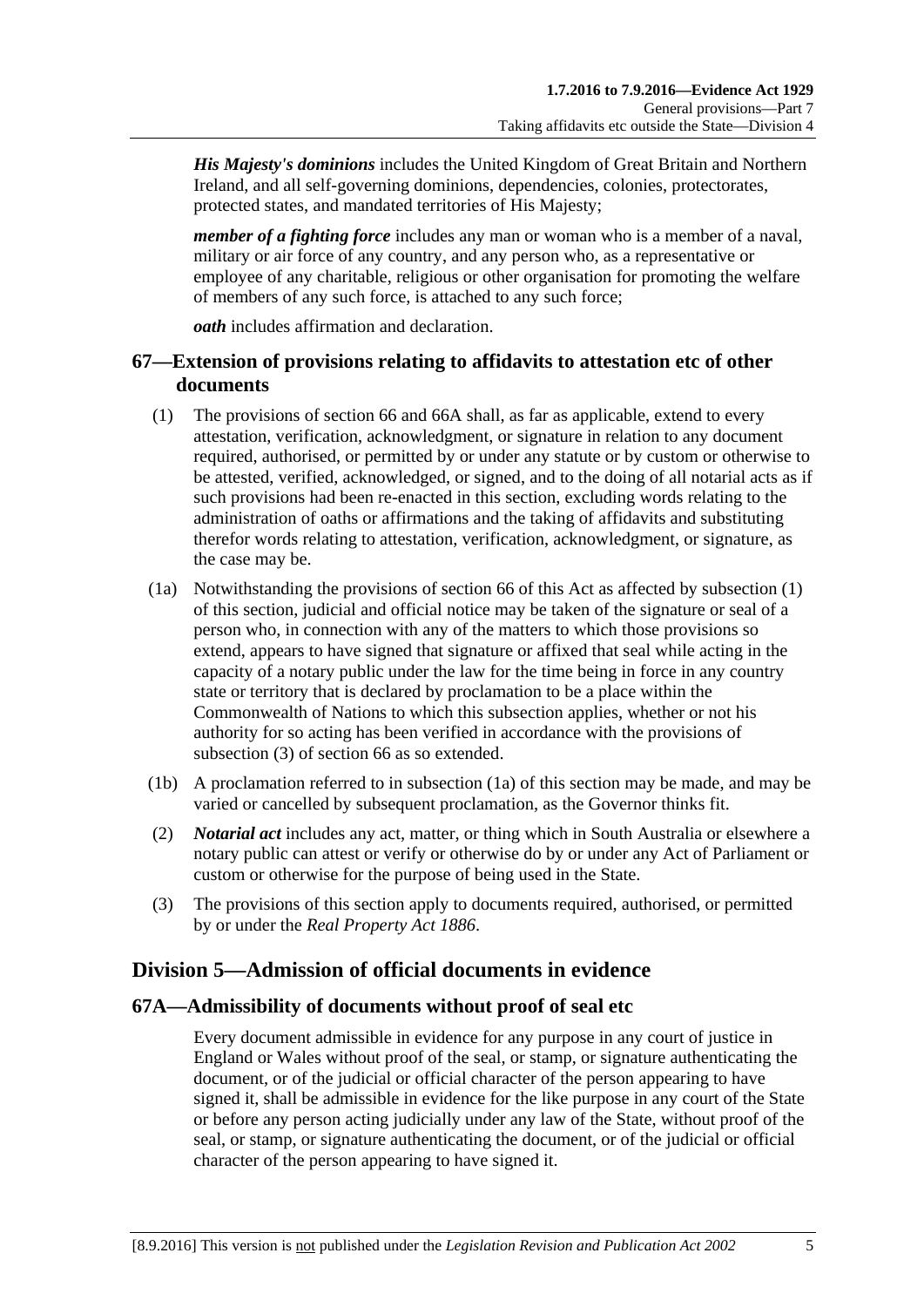# **Division 6—Power of foreign authority to take evidence**

## **67AB—Taking of evidence in this State by foreign authorities**

- (1) Subject to [subsection](#page-73-0) (2) of this section, a foreign authority may—
	- (a) take evidence; and
	- (b) administer an oath or affirmation to any witness for the purpose of taking evidence,

in this State.

- <span id="page-73-0"></span>(2) Where—
	- (a) the foreign authority is not a court constituted of a person who holds judicial office under the laws of the place in which the court is established; or
	- (b) the evidence to be taken by the foreign authority relates to criminal proceedings,

it shall not be lawful for the foreign authority to take evidence, or to administer an oath or affirmation, in this State without the authority of the Attorney-General.

(3) In this section—

*foreign authority* means—

- (a) a court established under the law of a place outside this State; or
- (b) any body or person authorised under the law of a place outside this State to take evidence; or
- (c) any person commissioned or otherwise authorised by any such court, body or person to act on its behalf in taking evidence in this State.

## **Division 7—Select Committee evidence**

## **67B—Evidence before the Parliamentary Select Committee of Inquiry into Prostitution**

- <span id="page-73-1"></span>(1) Where a person in evidence, or in a submission, to the Select Committee makes a statement tending to incriminate himself of an offence, no proceedings in respect of that offence shall be commenced against him in respect of that offence except upon the authorisation of the Attorney-General.
- (2) Notwithstanding any law to the contrary no Minister or other person shall have power to give an authorisation under [subsection](#page-73-1) (1) of this section on behalf of or in place of the Attorney-General.
- (3) An apparently genuine document purporting to be under the hand of the Attorney-General and to authorise the commencement of proceedings in respect of an offence shall be accepted, in the absence of proof to the contrary, as proof of the authorisation required by [subsection](#page-73-1) (1) of this section.
- (4) A person who, without the authority of the Select Committee, publishes—
	- (a) the name of any person who gives evidence, or makes a submission, to the Select Committee; or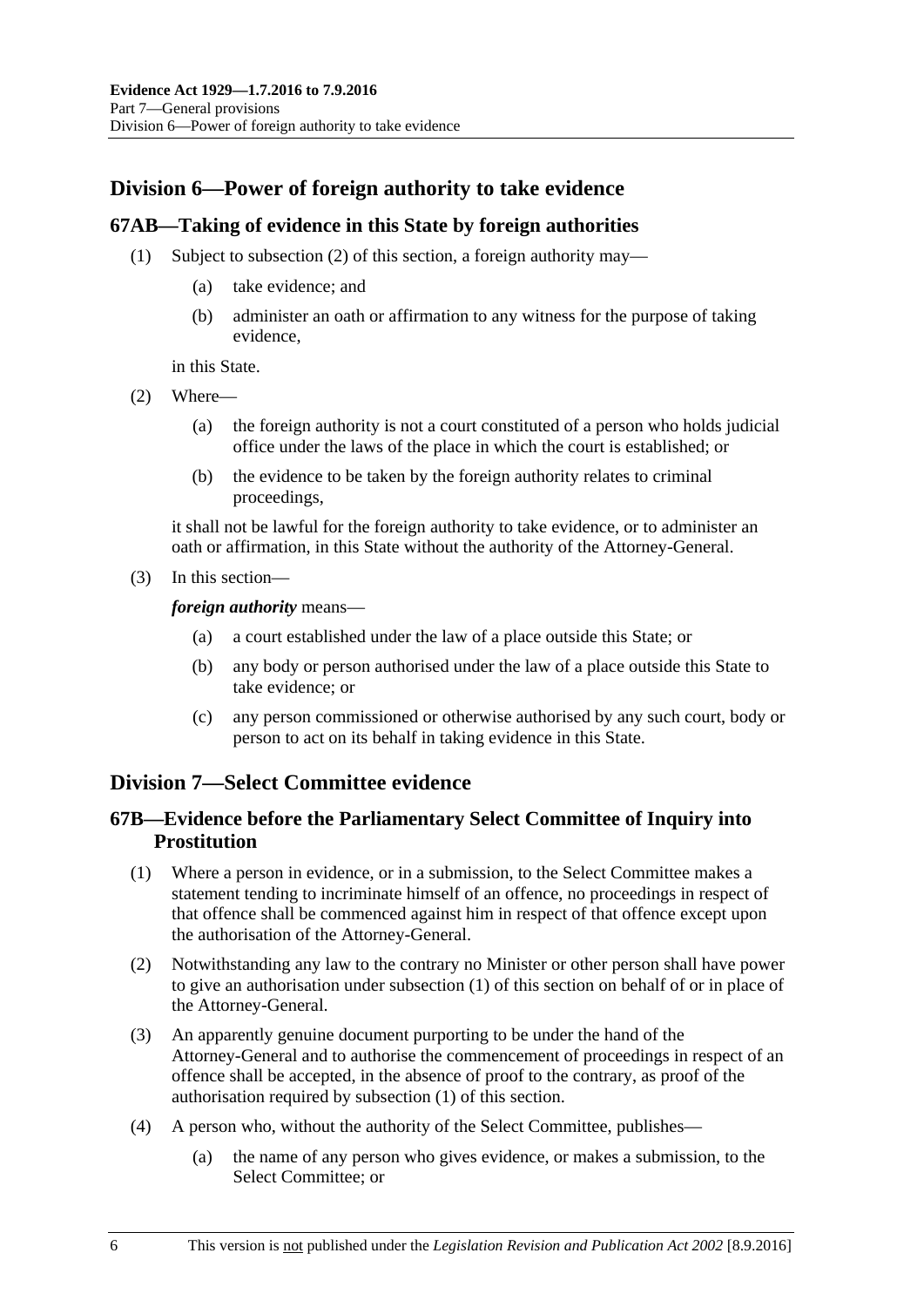(b) any information or material tending to identify any person who gives evidence, or makes a submission, to the Select Committee,

shall be guilty of an offence and liable, upon summary conviction, to a penalty not exceeding \$5 000.

(5) In this section—

*the Select Committee* means the Parliamentary Select Committee of Inquiry into Prostitution.

## **Division 8—Evidence of settlement negotiations**

#### <span id="page-74-0"></span>**67C—Exclusion of evidence of settlement negotiations**

- (1) Subject to this section, evidence of a communication made in connection with an attempt to negotiate the settlement of a civil dispute, or of a document prepared in connection with such an attempt, is not admissible in any civil or criminal proceedings.
- (2) Such evidence is, however, admissible if—
	- (a) the parties to the dispute consent; or
	- (b) the substance of the evidence has been disclosed with the express or implied consent of the parties to the dispute; or
	- (c) the substance of the evidence has been partly disclosed with the express or implied consent of the parties to the dispute, and full disclosure of the evidence is reasonably necessary to—
		- (i) enable a proper understanding of the other evidence that has already been adduced; or
		- (ii) avoid unfairness to any of the parties to the dispute; or
	- (d) the communication or document included a statement to the effect that it was not to be treated as confidential; or
	- (e) the proceeding in which the evidence is to be adduced is a proceeding to enforce an agreement for the settlement of the dispute or a proceeding in which the making of such an agreement is in issue; or
	- (f) the evidence tends to contradict or to qualify evidence that has already been admitted about the course of an attempt to settle the dispute; or
	- (g) the making of the communication, or the preparation of the document, affects the rights of a party to the dispute; or
	- (h) the communication was made, or the document was prepared, in furtherance of—
		- (i) the commission of a fraud or an offence; or
		- (ii) the doing of an act that renders a person liable to a civil penalty; or
		- (iii) the abuse of a statutory power.
- (3) [Subsection](#page-74-0) (1) does not apply to parts of a document that do not concern attempts to negotiate a settlement of a dispute, if it would not be misleading to adduce evidence of only those parts of the document.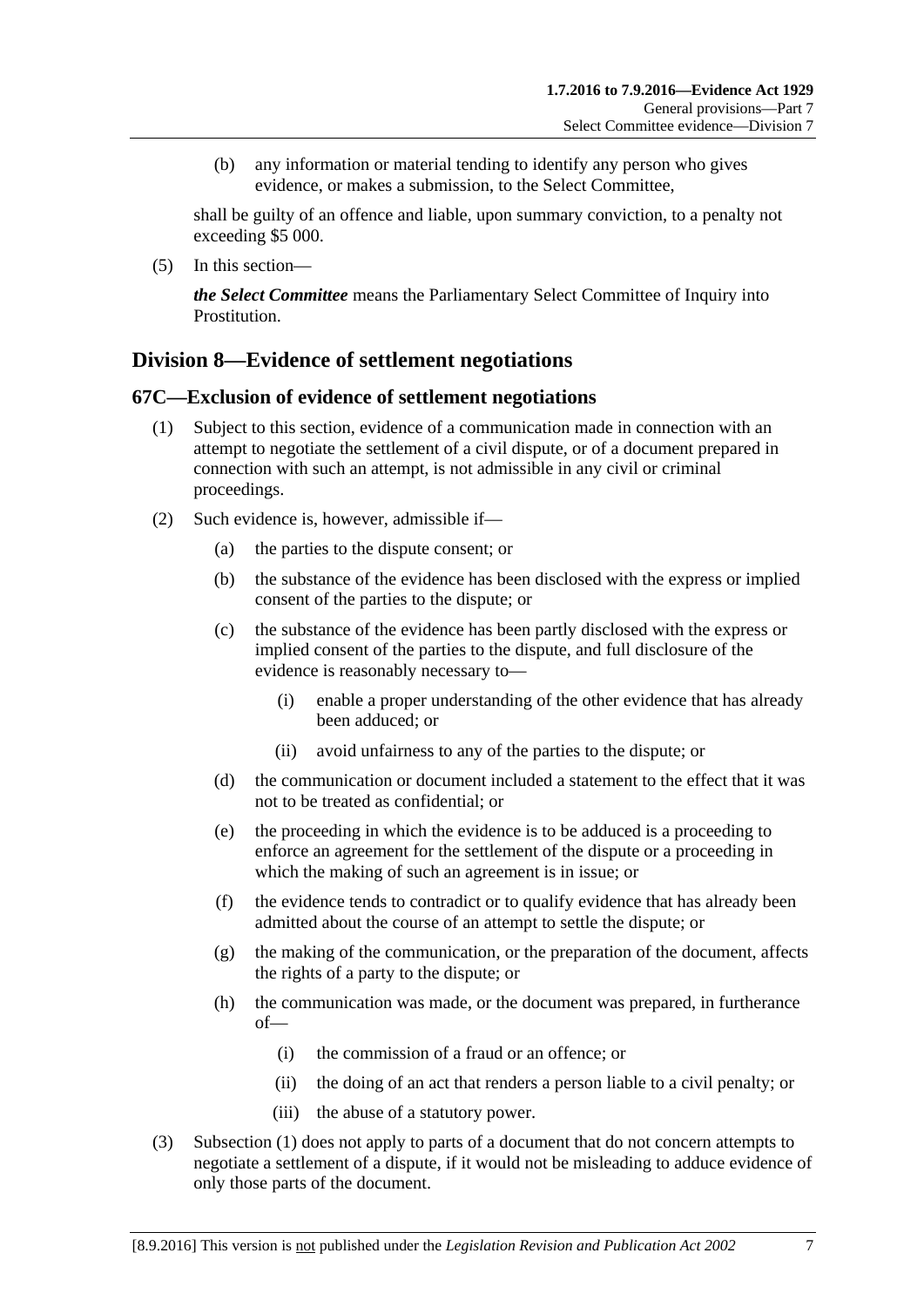# **Division 9—Protected communications**

#### **67D—Interpretation**

In this Division—

*committal proceedings* means proceedings for the preliminary examination of a charge of an indictable offence;

*counsellor or therapist* means a person whose profession or work consists of, or includes, providing psychiatric or psychological therapy to victims of trauma (and includes a person who works voluntarily in that field);

*protected communication* means a communication that is protected by public interest immunity under [section](#page-75-0) 67E;

*psychiatric or psychological therapy* includes counselling;

*therapeutic context*—a communication relating to a victim or alleged victim of a sexual offence is made in a therapeutic context if—

- (a) the communication is made—
	- (i) to enable a counsellor or therapist to assess the nature and severity of the trauma suffered by the victim or alleged victim, or consequent psychiatric, psychological or emotional harm; or
	- (ii) for the purposes, or in the course, of psychiatric or psychological therapy provided to the victim or alleged victim; and
- (b) the communication is made in circumstances that give rise to a duty of confidentiality or a reasonable expectation of confidentiality.

### <span id="page-75-0"></span>**67E—Certain communications to be protected by public interest immunity**

- (1) A communication relating to a victim or alleged victim of a sexual offence is, if made in a therapeutic context, protected from disclosure in legal proceedings by public interest immunity.
- (2) However, the following communications are not subject to public interest immunity:
	- (a) a communication made for the purposes of, or in the course of, a physical examination of the victim or alleged victim of a sexual offence by a registered medical practitioner or registered nurse; or
	- (b) a communication made for the purposes of legal proceedings arising from the commission of the alleged offence or for commencing such legal proceedings; or
	- (c) a communication as to which reasonable grounds exist to suspect that the communication evidences a criminal fraud, an attempt to pervert the administration of justice, perjury or another offence.
- (3) A public interest immunity arising under this section cannot be waived by—
	- (a) the counsellor or therapist; or
	- (b) a party to the protected communication; or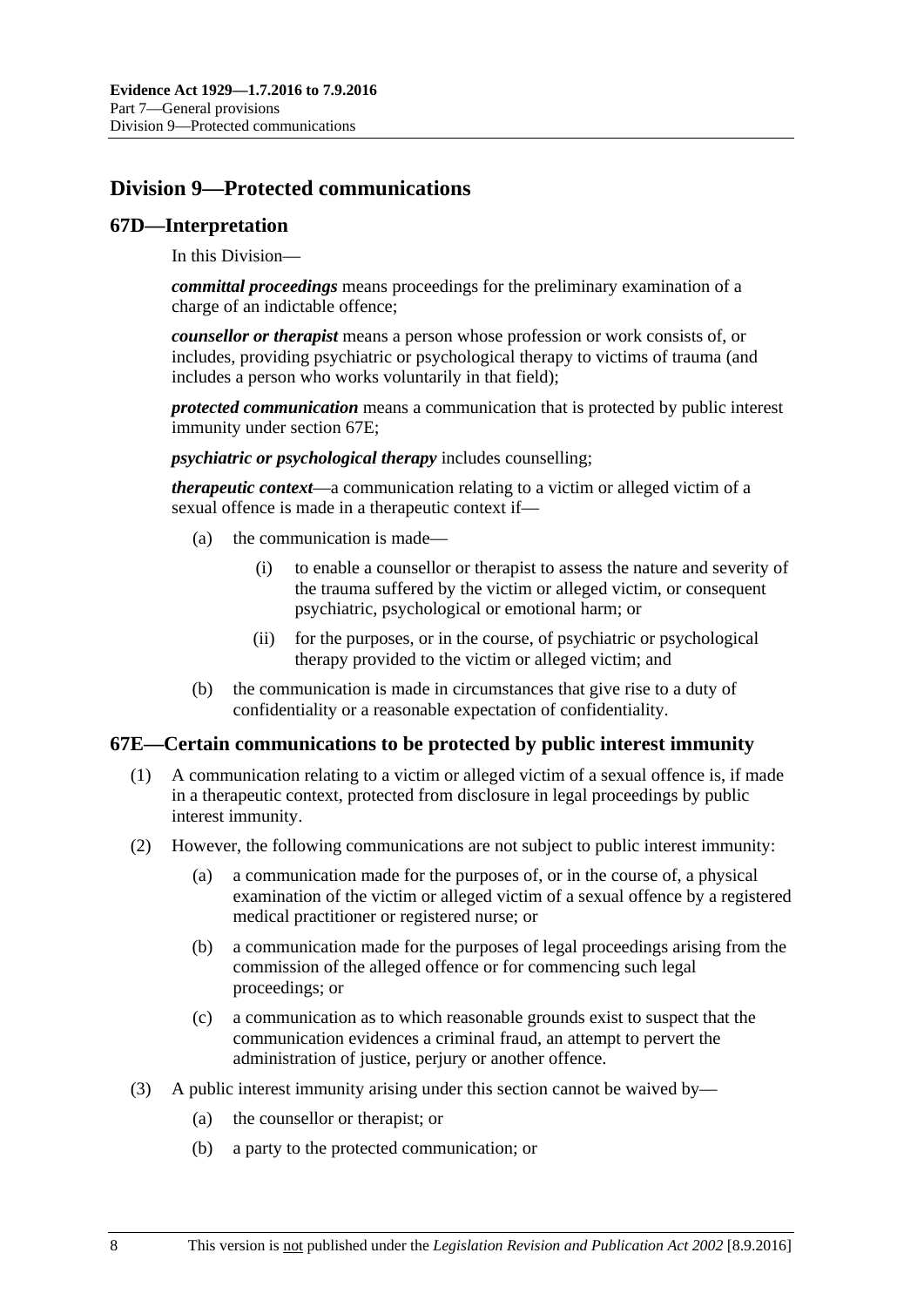(c) the victim or alleged victim of the sexual offence or the guardian of the victim or alleged victim.

## **67F—Evidence of protected communications**

- (1) Evidence of a protected communication—
	- (a) is entirely inadmissible in committal proceedings; and
	- (b) cannot be admitted in other legal proceedings unless—
		- (i) the court gives permission to a party to the proceedings to adduce the evidence; and
		- (ii) the admission of the evidence is consistent with any limitations or restrictions fixed by the court; and
	- (c) is not liable to discovery or any other form of pre-trial disclosure.
- (2) On an application for permission to adduce evidence of a protected communication, the judge may make a preliminary examination of the relevant evidence if satisfied that—
	- (a) the applicant has a legitimate forensic purpose for seeking permission to adduce the evidence; and
	- (b) there is an arguable case that the evidence would materially assist the applicant in the presentation or furtherance of his or her case.
- (3) For the purposes of a preliminary examination of evidence, the court may order the counsellor or therapist to do one or more of the following:
	- (a) to provide written answers to questions;
	- (b) to produce written materials relating to the relevant protected communications;
	- (c) to appear for oral examination.

#### **Exceptions—**

- 1 If the counsellor or therapist who provided the counselling or therapy is an employee, answerable to another (the *principal*) in the organisation in which the counsellor or therapist is employed, an order under this subsection is to be addressed to the principal unless the court is satisfied that there are good reasons for not taking that course in the circumstances of the particular case.
- 2 An order requiring a person to appear for oral examination is not to be made unless the court is satisfied that the examination cannot otherwise be effectively conducted.
- (4) The following provisions govern the conduct of a preliminary examination:
	- (a) the preliminary examination is to be conducted—
		- (i) in the absence of the jury (if any); and
		- (ii) in a room closed to the public; and
	- (b) the evidence taken at the preliminary examination is not to be disclosed to the parties or their legal representatives except to the extent determined by the court; and
	- (c) no record of the preliminary examination is to be available for public access.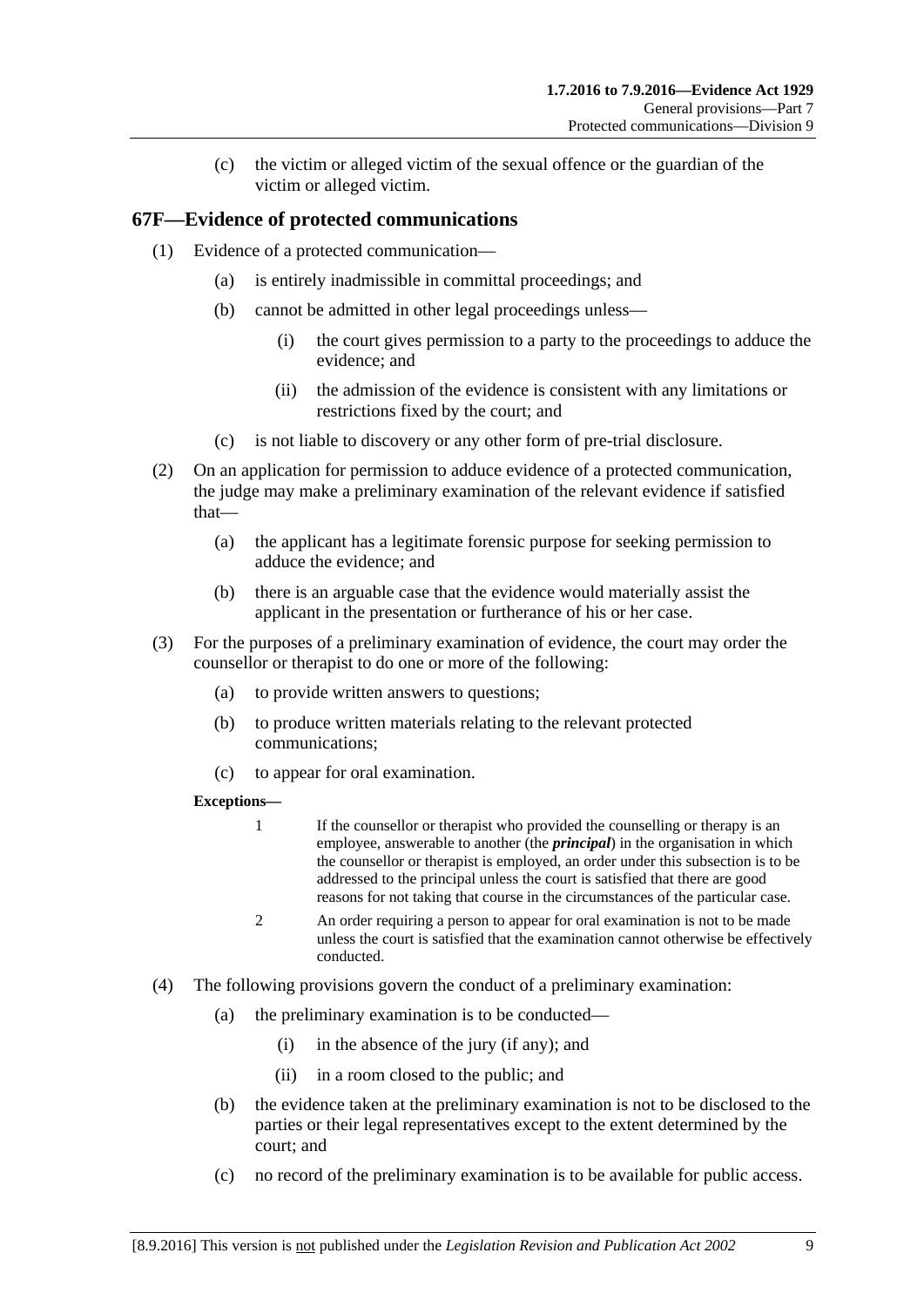- (5) In deciding whether to grant permission to adduce evidence of a protected communication, the court is to weigh—
	- (a) the public interest in preserving the confidentiality of protected communications;

against—

- (b) the public interest in preventing a miscarriage of justice that might arise from suppression of relevant evidence.
- (6) In weighing the above considerations, the court is to have regard to—
	- (a) the need to encourage victims of sexual offences to seek psychiatric or psychological therapy and the extent to which the effectiveness of such therapy is dependent on the maintenance of confidentiality between the counsellor or therapist and the victim;
	- (b) the probative value of the evidence and whether its exclusion may lead to a miscarriage of justice;
	- (c) the attitude of the victim or alleged victim to whom the communication relates (or the guardian of the victim or alleged victim) to the admission of the evidence;
	- (d) whether admission of the evidence is being sought on the basis of a discriminatory belief or bias;
	- (e) the extent to which admission of the evidence would infringe a reasonable expectation of privacy and the potential prejudice to any person who would otherwise be protected by public interest immunity.
- (7) The court is not to grant permission to adduce evidence of a protected communication unless satisfied that the public interest in preserving the confidentiality of protected communications is outweighed, in the circumstances of the case, by the public interest in preventing a miscarriage of justice that might arise from suppression of relevant evidence.
- (8) If the court decides to grant permission to adduce evidence of a protected communication, it may make ancillary orders—
	- (a) to prevent further publication or dissemination of the evidence; or
	- (b) for any other purpose the court considers appropriate.

## **Division 10—Sensitive material**

#### **67G—Interpretation and application**

- (1) In this Division
	- *access*—a person gives another person access to sensitive material if the person—
		- (a) allows the other to view the material; or
		- (b) gives the other a copy of the material; or
		- (c) gives the other a tape, disk or device from which the material may be produced or reproduced; or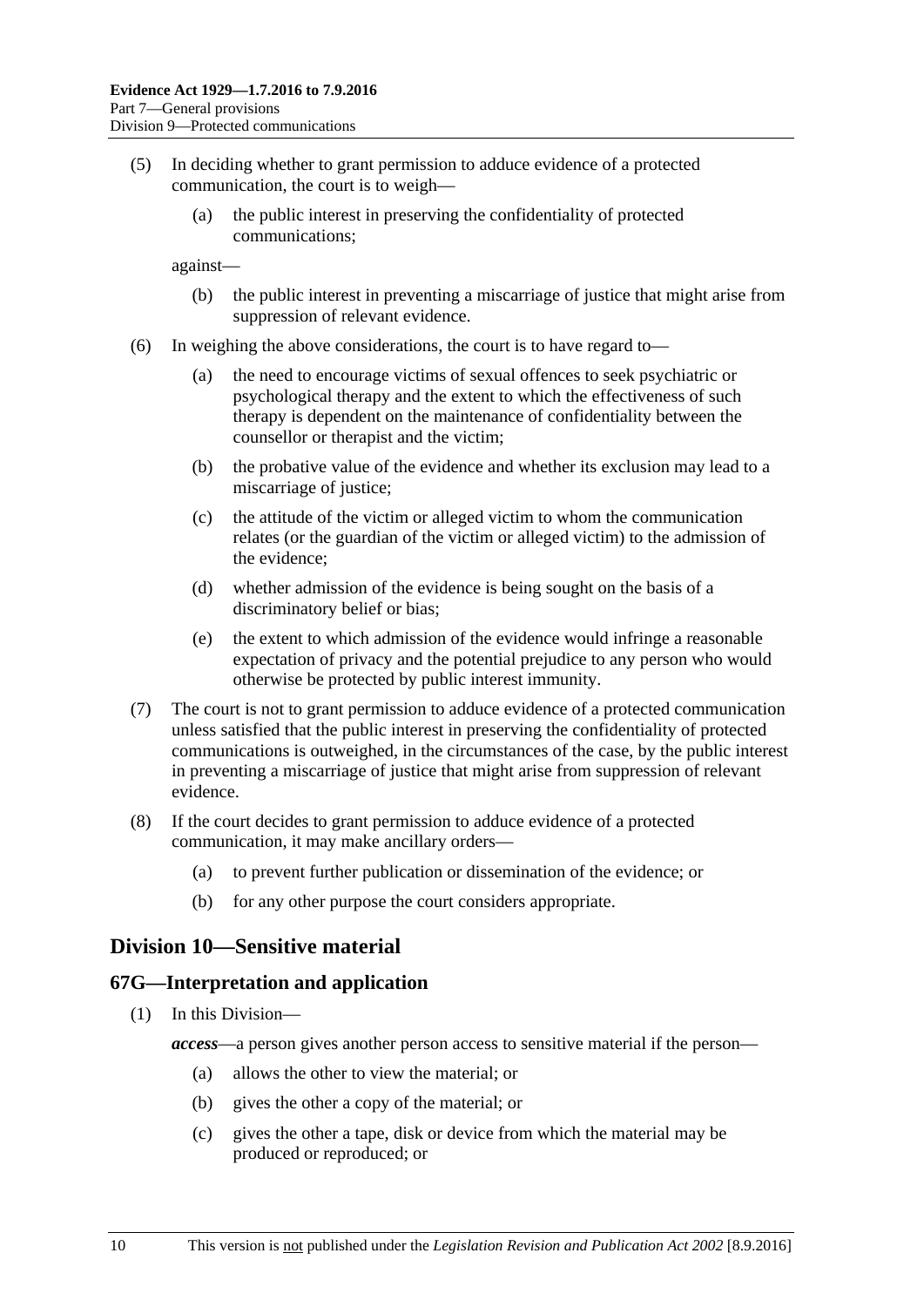(d) transmits the material, or a copy of the material, to the other in the form of computer data;

*conditions of access*—see [section](#page-80-0) 67I(4);

*criminal investigation* means the investigation of an offence, or alleged offence;

*criminal proceedings* means proceedings against a person for an offence (whether summary or indictable), including the following:

- (a) proceedings for the preliminary examination of an indictable offence;
- (b) proceedings relating to bail;
- (c) proceedings for the trial of an offence;
- (d) proceedings relating to sentencing;
- (e) proceedings on an appeal against conviction or sentence;

*private act* means—

- (a) a sexual act; or
- (b) an act involving an intimate bodily function such as using a toilet; or
- (c) an activity involving nudity or exposure or partial exposure of sexual organs, pubic area, buttocks or female breasts;

*prosecuting authority* means—

- (a) in relation to criminal proceedings—the Director of Public Prosecutions, a delegate of the Director of Public Prosecutions, a police officer, or any other person acting in a public official capacity, who is responsible for commencing or conducting a prosecution; and
- (b) in relation to a criminal investigation—a police officer or any other person acting in a public official capacity who is responsible for conducting a criminal investigation;

*public official* means—

- (a) a police officer; or
- (b) a person who holds an office or position in the employment of the State or an instrumentality or agency of the State; or
- (c) any person classified by regulation as a public official;

*restricted access* to sensitive material means access subject to conditions imposed under this Division;

*sensitive material* has the meaning given by [section](#page-79-0) 67H;

*sensitive material notice*—see [section](#page-79-1) 67I;

*unrestricted access* to sensitive material means access that is not subject to conditions imposed under this Division.

(2) In this Division, a reference to a *prosecuting authority* includes a reference to a legal practitioner representing the prosecuting authority.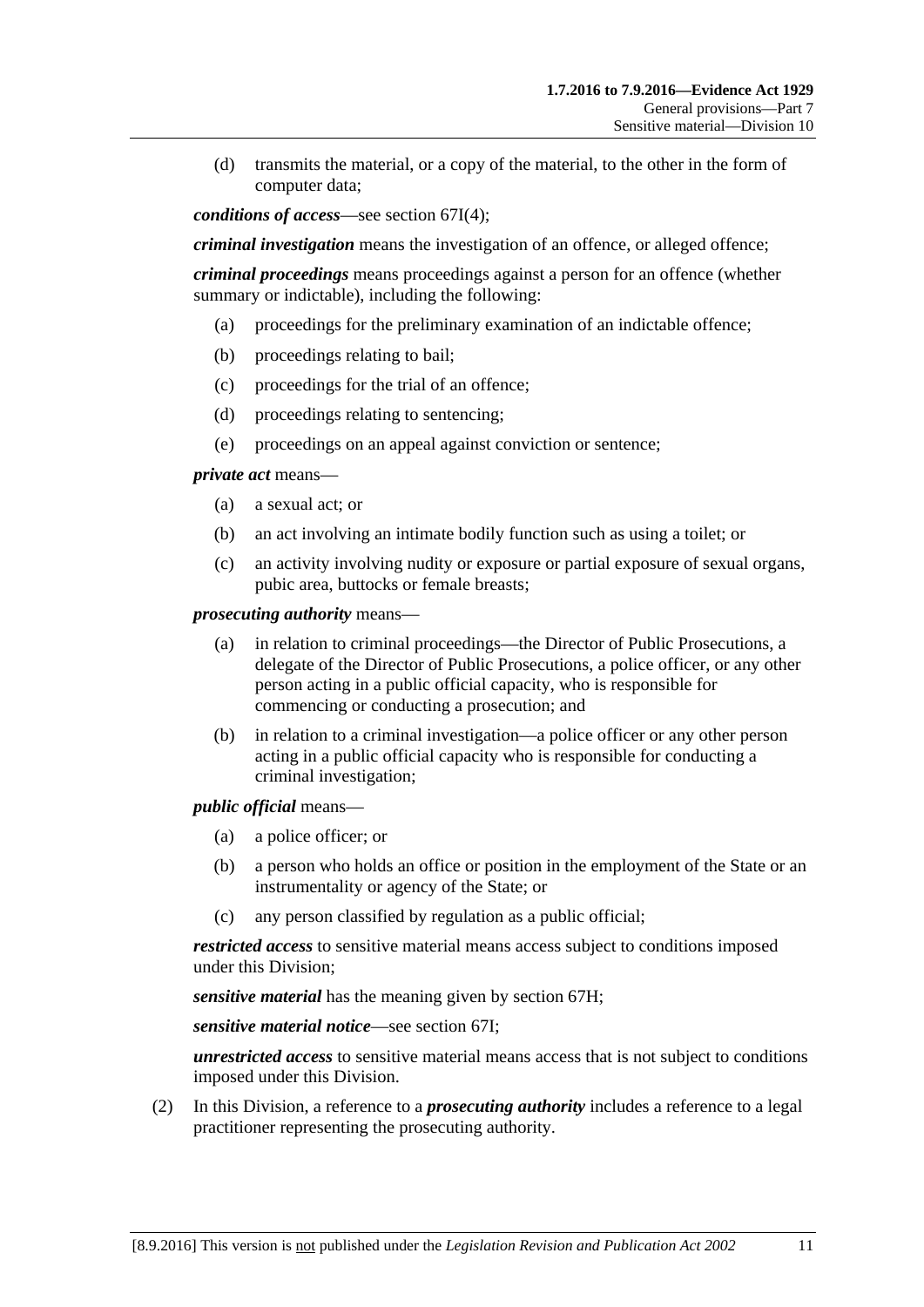### <span id="page-79-3"></span><span id="page-79-0"></span>**67H—Meaning of sensitive material**

- <span id="page-79-2"></span>(1) For the purposes of this Division, *sensitive material* includes—
	- (a) the whole or a part of—
		- (i) an audio visual record; or
		- (ii) the transcript of any such record,

of the interview of a witness to whom this paragraph applies that has been made pursuant to—

- (iii) [section](#page-12-0) 12AB; or
- (iv) Part 17 Division 3 of the *[Summary Offences Act](http://www.legislation.sa.gov.au/index.aspx?action=legref&type=act&legtitle=Summary%20Offences%20Act%201953) 1953*; and
- (b) anything that contains or displays an image of a person if—
	- (i) the image is of the person engaged or apparently engaged in a private act; or
	- (ii) the image is of the victim, or alleged victim, of a sexual offence or an offence of stalking under section 19AA of the *[Criminal Law](http://www.legislation.sa.gov.au/index.aspx?action=legref&type=act&legtitle=Criminal%20Law%20Consolidation%20Act%201935)  [Consolidation Act](http://www.legislation.sa.gov.au/index.aspx?action=legref&type=act&legtitle=Criminal%20Law%20Consolidation%20Act%201935) 1935*; or
	- (iii) the image is of the person taken or made after the person's death.
- (2) A reference to *sensitive material* extends to anything in a prosecuting authority's possession that the prosecuting authority reasonably considers to be sensitive material.
- (3) [Paragraph](#page-79-2) (a) of [subsection](#page-79-3) (1) applies to a witness—
	- (a) who is—
		- (i) a young child; or
		- (ii) a person with a disability that adversely affects the person's capacity to give a coherent account of the person's experiences or to respond rationally to questions; and
	- (b) who is the victim of a sexual offence.

## **67HA—Court may give access to certain sensitive material in certain circumstances**

A court may, if of the opinion that giving access to sensitive material of a kind referred to in section [67H\(1\)\(a\)](#page-79-2) that has been, or may be, admitted as evidence in proceedings before the court would assist a medical practitioner or psychologist—

- (a) to prepare an expert report for the court; or
- (b) to provide treatment or therapy to the witness,

make the sensitive material available to the medical practitioner or psychologist (as the case may be) subject to such conditions as the court thinks fit.

### <span id="page-79-1"></span>**67I—Procedures for giving restricted access to sensitive material**

(1) If, but for this Division, a prosecuting authority would be required to give unrestricted access to sensitive material, the prosecuting authority has a discretion to give either unrestricted or restricted access to the sensitive material.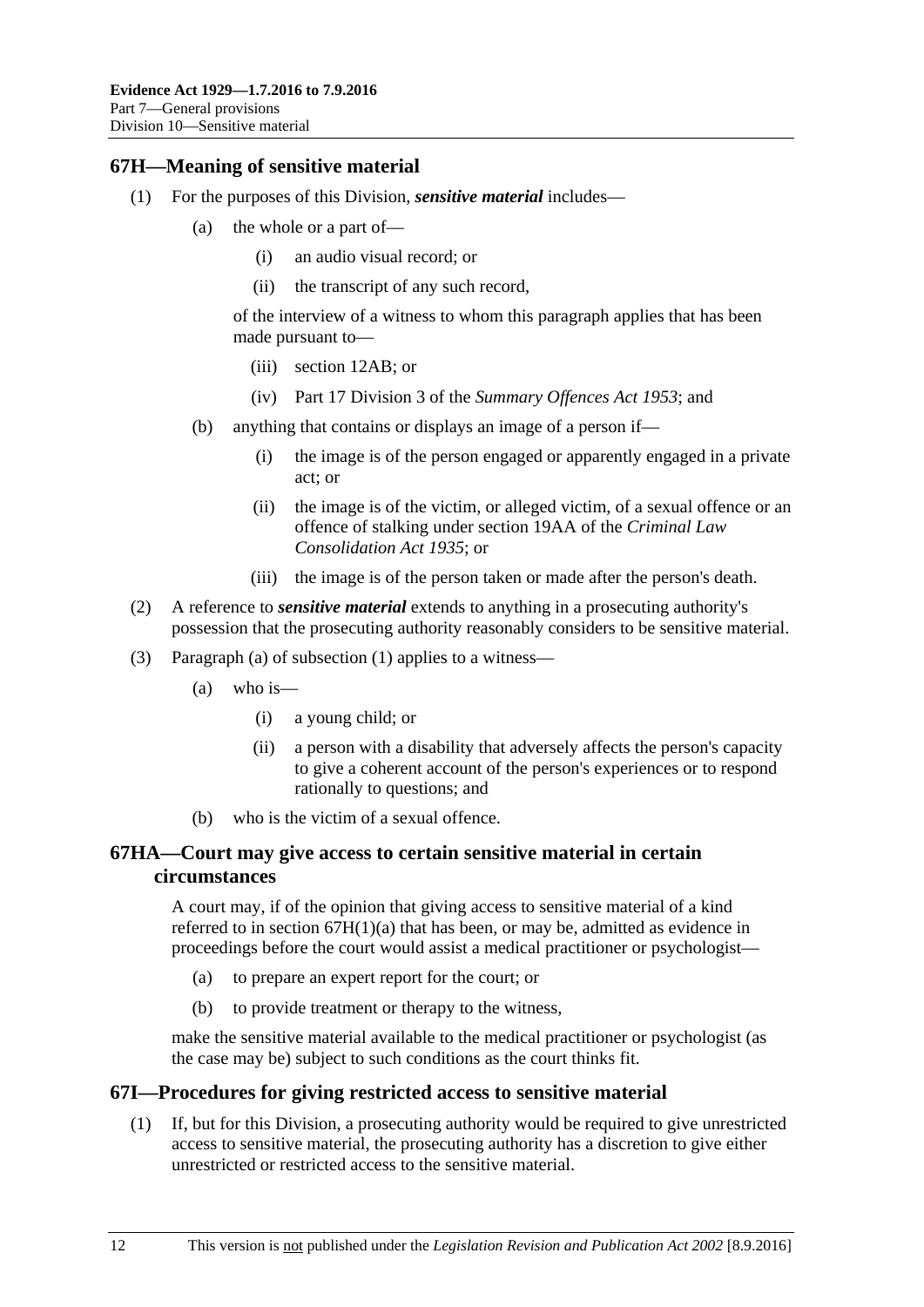- (2) A prosecuting authority cannot, however, exercise its powers under this Division to restrict access to sensitive material by—
	- (a) a court; or
	- (b) a public official who reasonably requires access to the sensitive material for purposes connected with his or her official functions.
- (3) If the prosecuting authority decides to give restricted access, the authority must give the person entitled to access a notice (a *sensitive material notice*) that complies with this section.
- <span id="page-80-0"></span>(4) The sensitive material notice must—
	- (a) describe the sensitive material; and
	- (b) indicate that the prosecuting authority has decided to exercise its powers under this section to restrict the person's access to the sensitive material; and
	- (c) state that the restricted access to the sensitive material is subject to the following conditions:
		- (i) the condition that the material will be available for examination by the person under the supervision of the prosecuting authority at a place specified in the notice and at a time to be arranged at the request of the person;
		- (ii) any other condition the prosecuting authority considers necessary or desirable to protect the integrity of the material and to prevent unauthorised reproduction or dissemination; and
	- (d) set out the name and contact details of the person who is responsible for arranging restricted access to the material on behalf of the prosecuting authority.
- (5) After receiving a sensitive material notice, the person entitled to restricted access may ask the prosecuting authority to give the person access to the sensitive material.
- (6) The prosecuting authority must, as soon as practicable after receiving such a request, give the person entitled to restricted access such opportunity or opportunities as may be reasonable in the circumstances to access the sensitive material under the conditions of access.
- (7) A decision by a prosecuting authority under this section to restrict access to sensitive material is administrative and final and not subject to any form of review.
- (8) A person who is given restricted access to sensitive material by a prosecuting authority under this section must not contravene a condition of access.

Maximum penalty: \$8 000 or imprisonment for 2 years or both.

### <span id="page-80-1"></span>**67J—Improper dissemination of sensitive material**

- (1) A person who creates sensitive material for a prosecuting authority, or who obtains possession of sensitive material on behalf of or from a prosecuting authority, in connection with a criminal investigation, or criminal or civil proceedings, must not allow access to the material except—
	- (a) for the legitimate purposes of the investigation or proceedings; or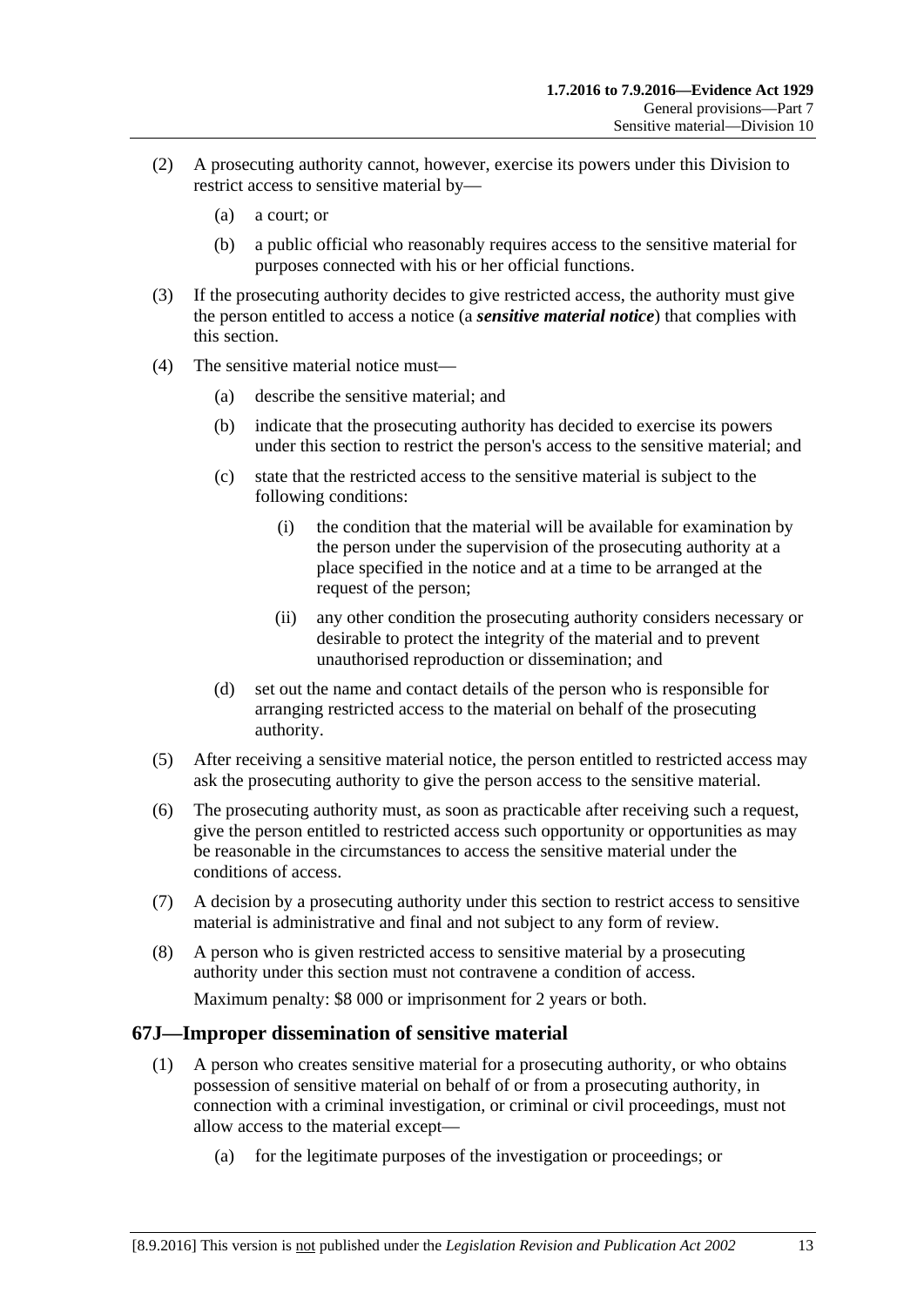(b) as may be authorised by the prosecuting authority.

Maximum penalty: \$8 000 or imprisonment for 2 years or both.

<span id="page-81-0"></span>(2) A public official who creates, or obtains possession of, sensitive material in connection with official functions must not allow access to the material except as reasonably required for purposes connected with his or her official functions (which may include functions relating to education or training).

Maximum penalty: \$8 000 or imprisonment for 2 years or both.

(3) In proceedings for an offence against [subsection](#page-80-1) (1) or [\(2\),](#page-81-0) it is a defence to prove that the act or omission constituting the offence was attributable to an honest and reasonable mistake on the defendant's part.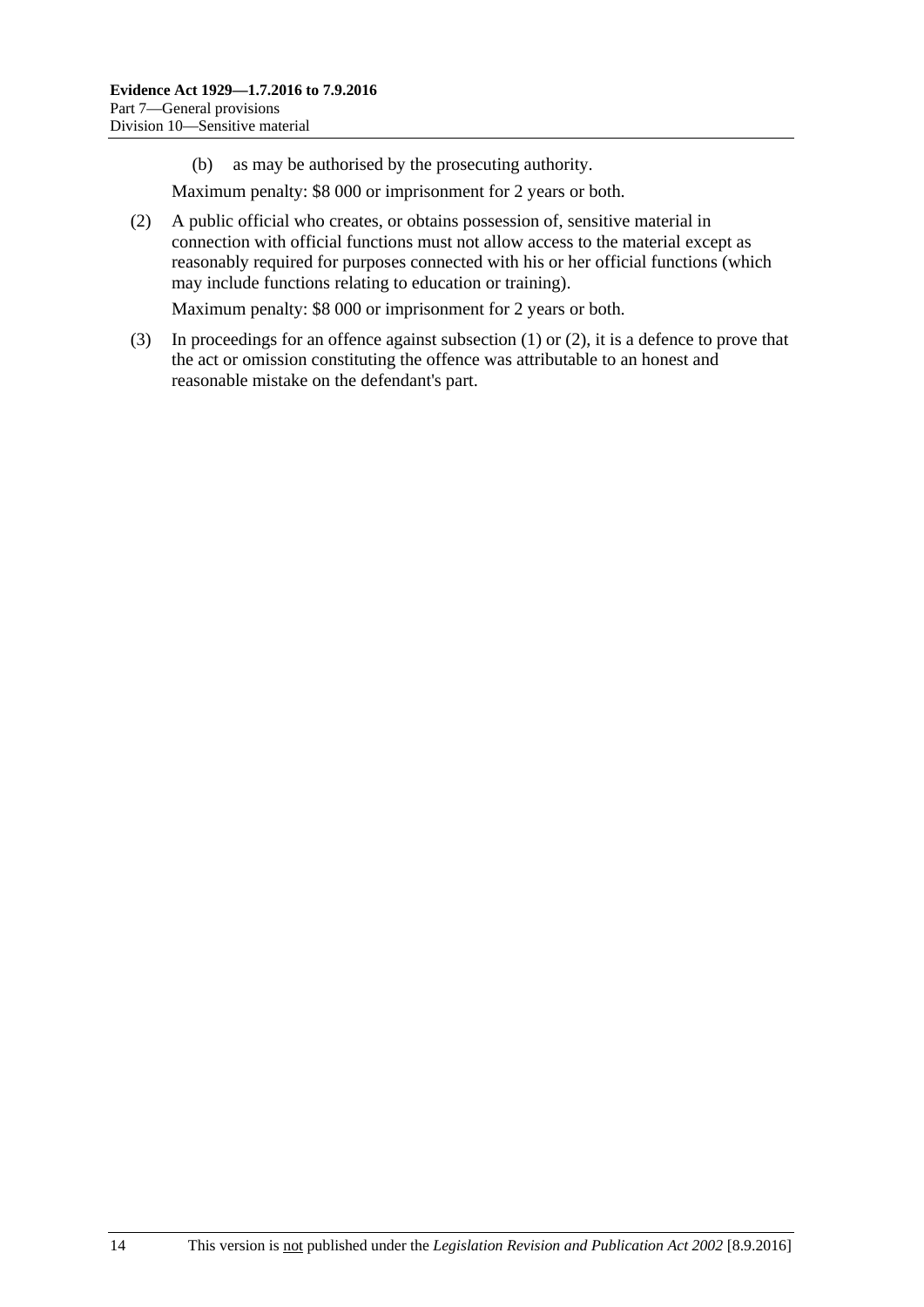# **Part 8—Publication of evidence**

# **Division 1—Preliminary**

## **68—Interpretation**

In this Part—

*court* includes any person acting judicially;

*evidence* includes any statement made before a court whether or not the statement constitutes evidence for the purposes of the proceedings before the court;

*interim suppression order* means a suppression order under section [69A\(3\);](#page-83-0)

*news media* means those who carry on the business of publishing;

*newspaper* means a newspaper, journal, magazine or other publication that is published at periodic intervals;

*primary court*, in relation to an appeal, means the court by which the decision or order subject to appeal was made;

*publish* means publish by newspaper, radio or television, or on the internet, or by other similar means of communication to the public;

*suppression order* means an order—

- (a) forbidding the publication of specified evidence or of any account or report of specified evidence; or
- (b) forbidding the publication of the name of—
	- (i) a party or witness; or
	- (ii) a person alluded to in the course of proceedings before the court,

and of any other material tending to identify any such person.

# **Division 2—Orders for clearing court or suppressing publication of evidence etc**

### <span id="page-82-0"></span>**69—Order for clearing court**

- (1) Where a court considers it desirable in the interests of the administration of justice, or in order to prevent hardship or embarrassment to any person, to exercise the powers conferred by this section, it may order specified persons, or all persons except those specified, to absent themselves from the place in which the court is being held during the whole or any part of the proceedings before the court.
- (1a) Where the alleged victim of a sexual offence is a child and is to give evidence (including evidence admitted in the form of an audio visual record) in proceedings related to the offence, an order must be made under [subsection](#page-82-0) (1) requiring all persons except—
	- (a) those whose presence is required for the purposes of the proceedings; and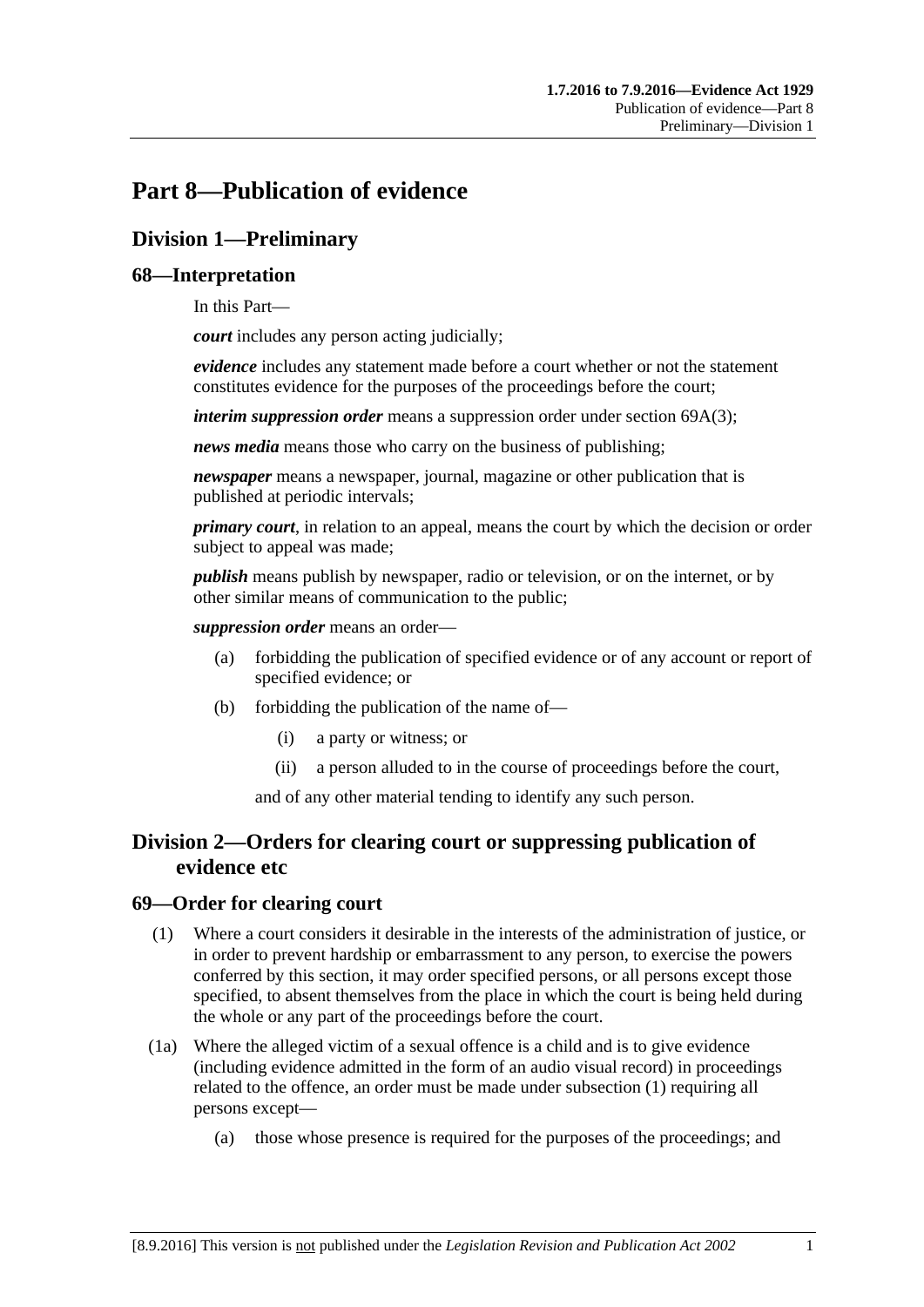- (b) a person who is present at the request or with the consent of the child to provide emotional support for the child; and
- (c) any other person who, in the opinion of the court, should be allowed to be present,

to absent themselves from the place in which the court is being held while the child is giving evidence.

- <span id="page-83-1"></span>(2) The court may, on the application of a person against whom an order under [subsection](#page-82-0) (1) operates, make available to him a transcript of evidence, and a record of proceedings, taken before the court during the operation of the order.
- (3) Where a court refuses an application under [subsection](#page-83-1) (2), the applicant may appeal against the refusal.

#### **69A—Suppression orders**

- (1) Where a court is satisfied that a suppression order should be made—
	- (a) to prevent prejudice to the proper administration of justice; or
	- (b) to prevent undue hardship—
		- (i) to an alleged victim of crime; or
		- (ii) to a witness or potential witness in civil or criminal proceedings who is not a party to those proceedings; or
		- (iii) to a child,

the court may, subject to this section, make such an order.

- (2) If a court is considering whether to make a suppression order (other than an interim suppression order), the court—
	- (a) must recognise that a primary objective in the administration of justice is to safeguard the public interest in open justice and the consequential right of the news media to publish information relating to court proceedings; and
	- (b) may only make a suppression order if satisfied that special circumstances exist giving rise to a sufficiently serious threat of prejudice to the proper administration of justice, or undue hardship, to justify the making of the order in the particular case.
- <span id="page-83-0"></span>(3) Where an application is made to a court for a suppression order, the court may, without inquiring into the merits of the application, make such an order (an *interim suppression order*) to have effect, subject to revocation by the court, until the application is determined; but if such an order is made the court must determine the application as a matter of urgency and, wherever practicable, within 72 hours after making the interim suppression order.
- (4) A suppression order may be made subject to such exceptions and conditions as the court thinks fit and specifies in the order.
- <span id="page-83-2"></span>(5) Where an application is made to a court for a suppression order—
	- (a) any of the following persons, namely:
		- (i) the applicant for the suppression order;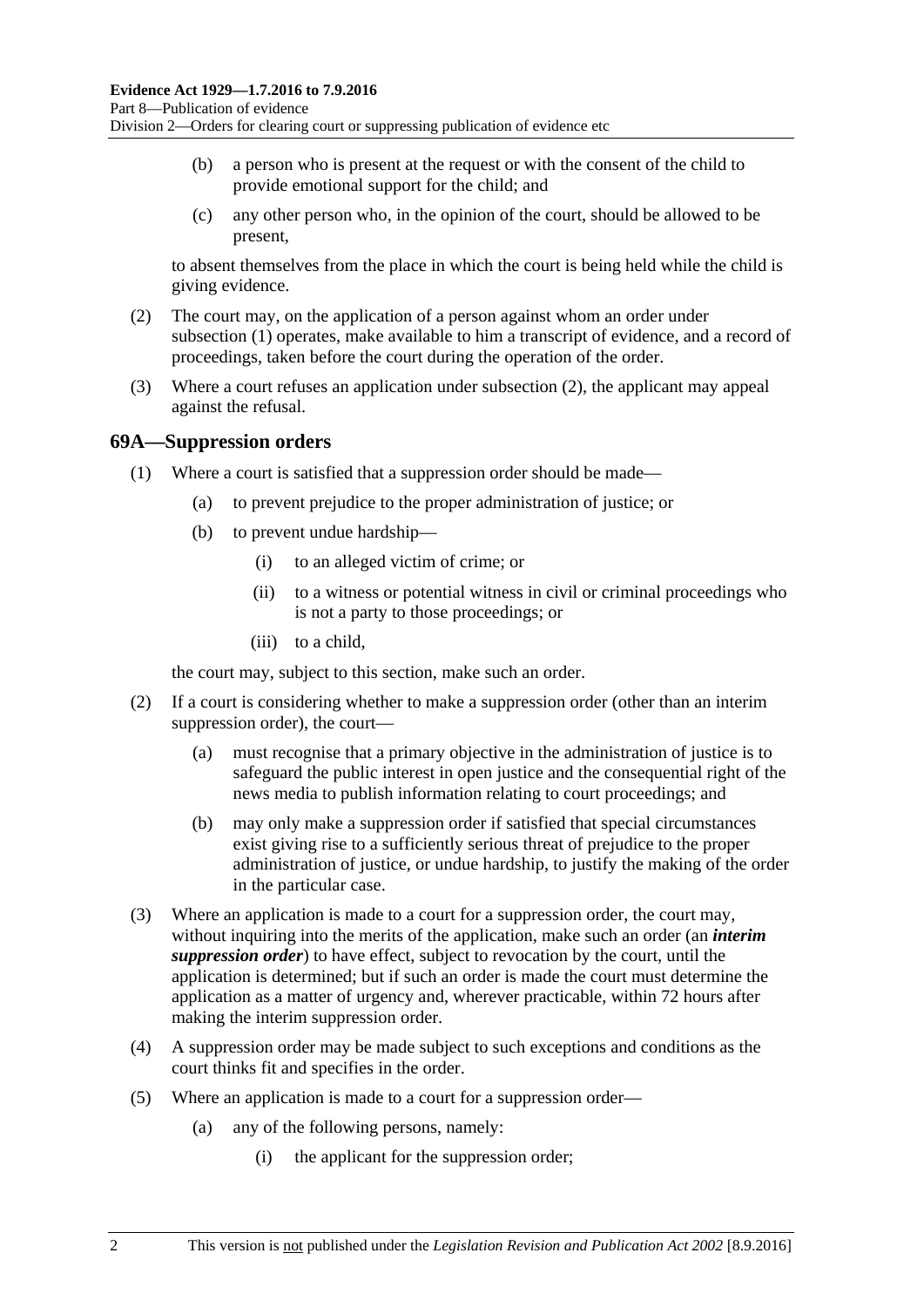- (ii) a party to the proceedings in which the suppression order is sought;
- <span id="page-84-0"></span>(iii) a representative of a newspaper or a radio or television station;
- (iv) any person who has, in the opinion of the court, a proper interest in the question of whether a suppression order should be made,

<span id="page-84-1"></span>is entitled to make submissions to the court on the application and may, with the permission of the court, call or give evidence in support of those submissions;

- (b) the court may (but is not obliged to) delay determining the application to make possible or facilitate non-party intervention in the proceedings under [paragraph](#page-84-0) (a)(iii) or [\(iv\).](#page-84-1)
- (6) A suppression order may be varied or revoked by the court by which it was made, on the application of any of the persons entitled to make submissions by virtue of [subsection](#page-83-2) (5)(a).
- (7) On an application for the making, variation or revocation of a suppression order—
	- (a) a matter of fact is sufficiently proved if proved on the balance of probabilities;
	- (b) if there appears to be no serious dispute as to a particular matter of fact, the court (having regard to the desirability of dealing expeditiously with the application) may—
		- (i) dispense with the taking of evidence on that matter; and
		- (ii) accept the relevant fact as proved.
- (8) If a court makes a suppression order, the court must—
	- (a) as soon as reasonably practicable forward to the Registrar a copy of the order; and
	- (b) except in the case of an interim suppression order—within 30 days, forward to the Attorney-General a report setting out—
		- (i) the terms of the order; and
		- (ii) the name of any person whose name is suppressed from publication; and
		- (iii) a transcript or other record of any evidence suppressed from publication; and
		- (iv) full particulars of the reasons for which the order was made.
- (9) If a court orders the variation or revocation of a suppression order, the court must as soon as reasonably practicable forward a copy of the order to the Registrar.
- (10) The Registrar—
	- (a) will establish and maintain a register of all suppression orders; and
	- (b) will, immediately after receiving a copy of a suppression order, or an order for the variation or revocation of a suppression order, enter the order in the register; and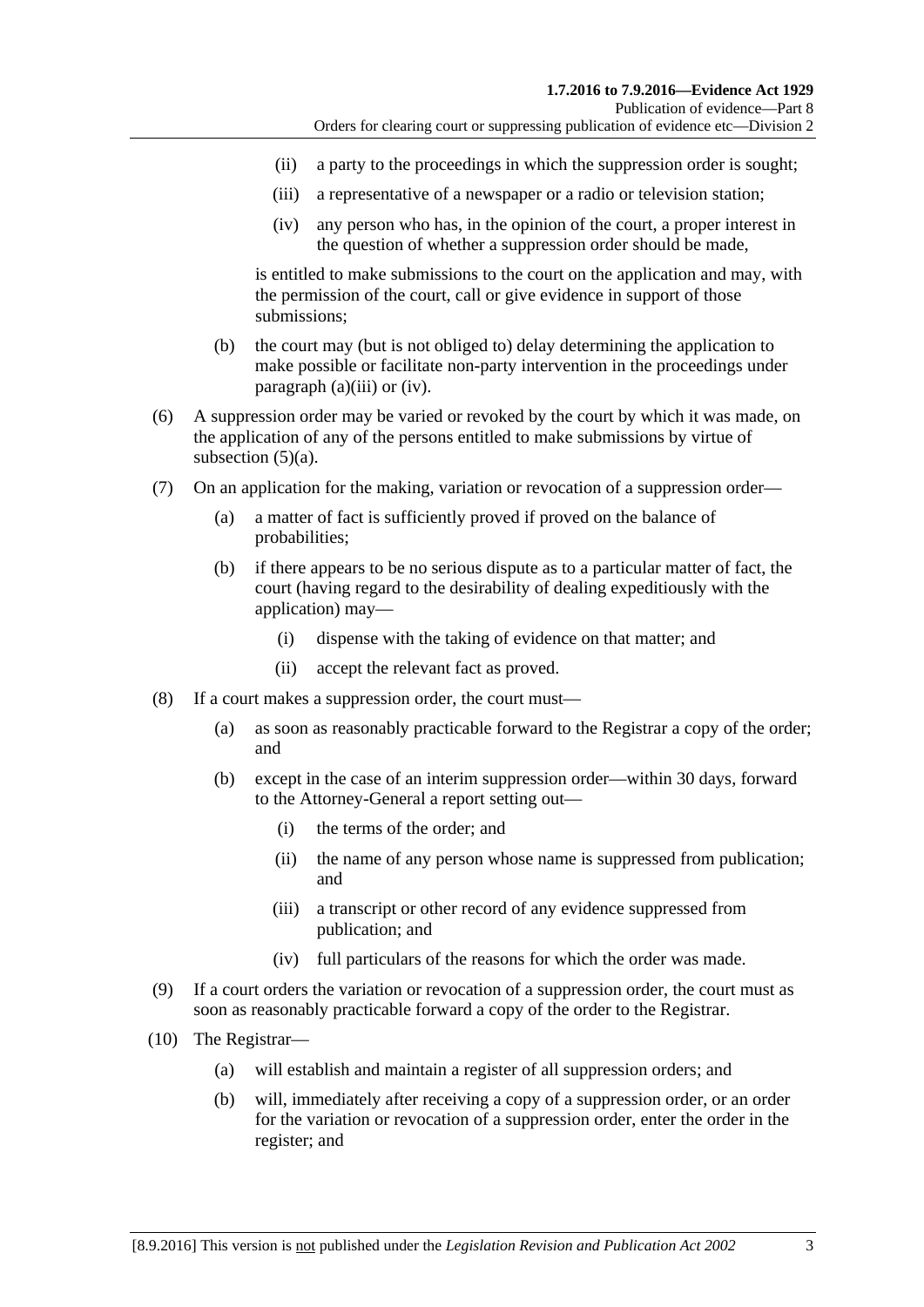- (c) will, when an order is entered in the register, immediately transmit by fax, email or other electronic means notice of the order to the nominated address of each authorised news media representative.
- <span id="page-85-0"></span>(11) The register will be made available for inspection by members of the public free of charge during ordinary office hours.
- (12) Without limiting the ways in which notice of a suppression order, or an order varying or revoking a suppression order, may be given, the entry of such an order in the register is notice to the news media and the public generally (within and outside the State) of the making and terms of the order.
- (13) In this section—

#### *authorised news media representative* means a person—

- (a) who is nominated by a member of the news media to be the member's authorised representative for the purpose of receiving notices under [subsection](#page-85-0)  $(10)(c)$ ; and
- (b) who has given the Registrar a notice specifying the representative's nominated address for the receipt of notices under [subsection](#page-85-0) (10)(c); and
- (c) who has paid the relevant fee or fees (which may consist of, or include, periodic fees) fixed by the regulations;

*nominated address* of a nominated representative means the fax number, email address or other address for the receipt of electronic communications nominated by the representative as the address to which notices may be sent to the representative by the Registrar under [subsection](#page-85-0)  $(10)(c)$ ;

*Registrar* means a person to whom the functions of the Registrar under this section are assigned by the Attorney-General.

### **69AB—Review of suppression orders**

- (1) Subject to the regulations, a suppression order becomes liable to review as follows:
	- (a) if the order relates to criminal proceedings and is in force at the time, the order becomes liable to review as follows:
		- (i) on the completion or termination of a preliminary examination;
		- (ii) on the withdrawal of a charge after the completion of a preliminary examination;
		- (iii) on the acquittal of the defendant;
		- (iv) when an appeal against conviction or sentence has been determined or all rights to appeal against conviction or sentence have been exhausted or expired;
		- (v) on the defendant being declared under Part 8A of the *[Criminal Law](http://www.legislation.sa.gov.au/index.aspx?action=legref&type=act&legtitle=Criminal%20Law%20Consolidation%20Act%201935)  [Consolidation Act](http://www.legislation.sa.gov.au/index.aspx?action=legref&type=act&legtitle=Criminal%20Law%20Consolidation%20Act%201935) 1935* to be liable to supervision;
		- (vi) in any other case—when the proceedings are otherwise concluded or terminated,

(and, if more than 1 such occasion for review occurs in the course of the same proceedings, the order becomes liable to review on each such occasion);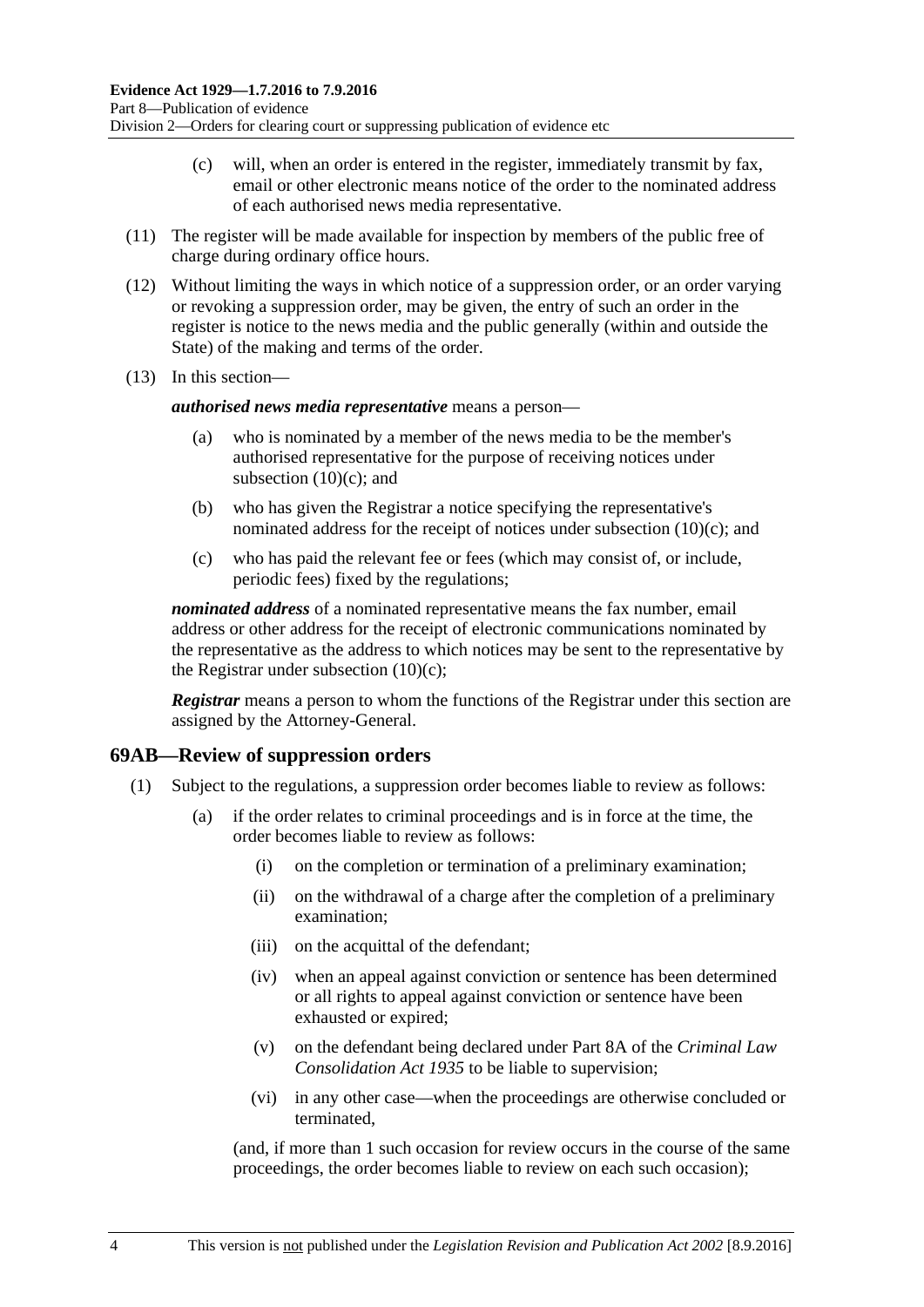- (b) if the order relates to a coronial inquest, the order becomes liable to review when the coroner gives his or her findings on the inquest;
- (c) if the order relates to civil proceedings, the order becomes liable to review when the court gives its judgment in the proceedings or the proceedings are settled or withdrawn.
- (2) When a suppression order becomes liable to review, the court that made the order must conduct a review as soon as practicable.
- (3) The following persons are entitled to be heard on a review:
	- (a) the applicant for the suppression order;
	- (b) a party to the proceedings in which the suppression order was made;
	- (c) a representative of a newspaper or a radio or television station;
	- (d) any other person who has, in the opinion of the court, a proper interest in the matters to be considered on the review.
- (4) On a review, the court may confirm, vary or revoke the suppression order.

#### **69AC—Appeal against suppression order etc**

- (1) An appeal lies against—
	- (a) a suppression order or a decision by a court not to make a suppression order; or
	- (b) the variation or revocation of a suppression order or a decision by a court not to vary or revoke a suppression order; or
	- (c) a decision by a court on the review of a suppression order.
- (2) Any of the following persons is entitled to bring, or to be heard on, an appeal under this section:
	- (a) the applicant for the suppression order;
	- (b) a party to the proceedings in which the order or decision subject to appeal was made;
	- (c) a representative of a newspaper or a radio or television station;
	- (d) a person who appeared in proceedings before the primary court related to the making or review of the suppression order;
	- (e) a person who—
		- (i) did not appear in proceedings before the primary court related to the making or review of the suppression order but has, in the opinion of the appellate court, a proper interest in the subject matter of the appeal or proposed appeal; and
		- (ii) satisfies the appellate court that the failure to appear in the proceedings before the primary court is not attributable to a lack of proper diligence.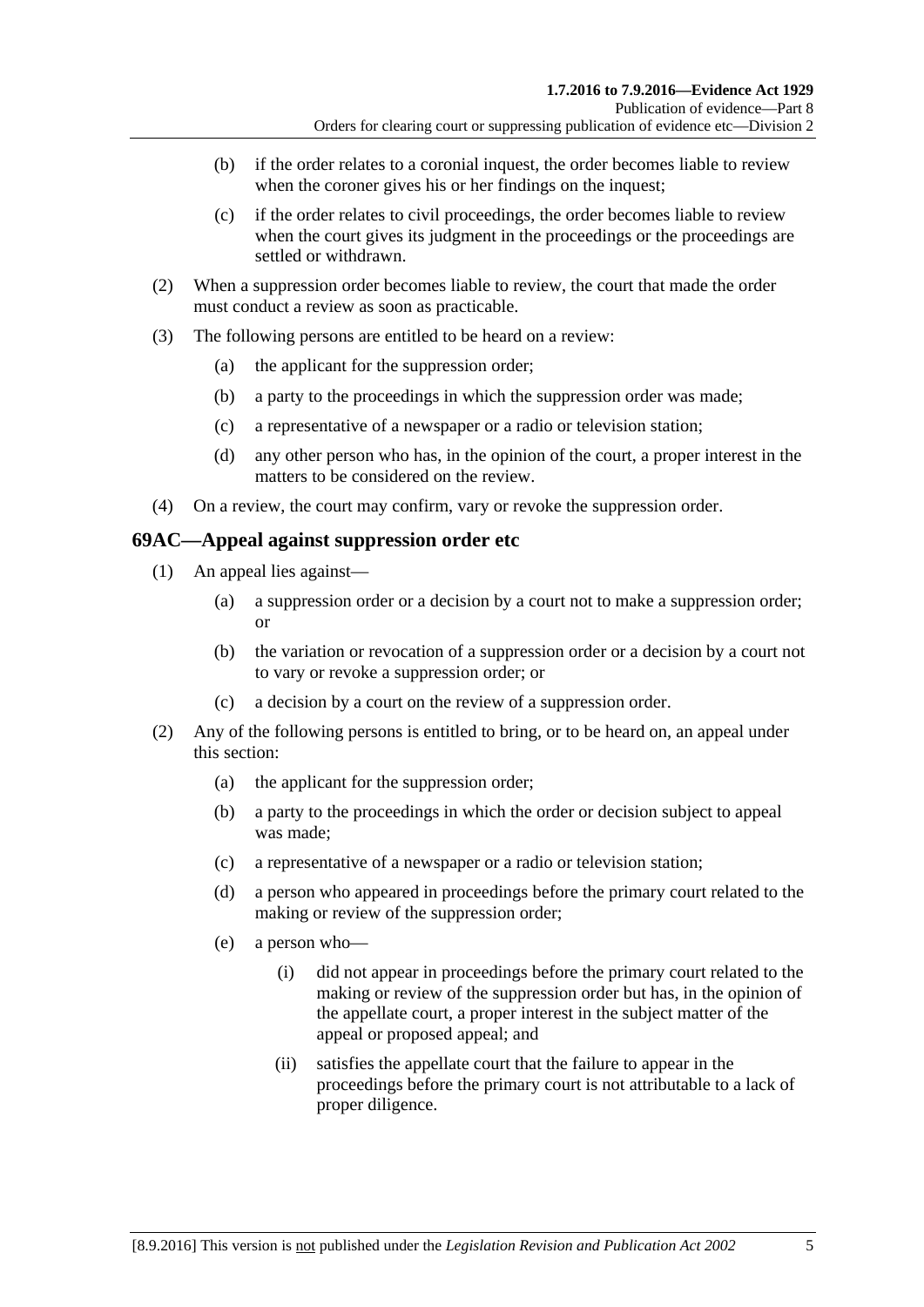### **69B—Appeals**

- (1) An appeal under this Division lies to
	- the court to which appeals lie against final judgments or orders of the primary court; and
	- (b) where there is no such court—the Supreme Court constituted of a single judge,

and where the appeal lies in accordance with the above principles to some court other than the Full Court, a further appeal lies to the Full Court from a judgment or order of the primary appellate court.

- (2) An appeal under this Division shall be heard and determined as expeditiously as possible.
- (3) Upon an appeal under this Division, the appellate court—
	- (a) may confirm, vary or revoke the order or decision subject to the appeal; and
	- (b) may make any order or decision under this Division that could have been made in the first instance; and
	- (c) may make orders for costs and orders dealing with any other incidental or ancillary matters.
- (4) Except as provided in this Division, no appeal lies against a decision or order of a court made under this Division.

### **70—Disobedience to orders under this Division**

- (1) If a person disobeys an order under this Division and the court by which the order was made has power to punish for contempt, the person is guilty of a contempt of the court.
- (1a) If a person disobeys an order under this Division, whether or not the court by which the order was made has power to punish for contempt, the person is guilty of an offence.

Maximum penalty:

- (a) in the case of a natural person—\$10 000 or imprisonment for 2 years;
- (b) in the case of a body corporate—\$120 000.
- (2) A person shall not, in respect of the same act or default, be proceeded against under this section both for a contempt of court and a summary offence.

#### **71—Attorney-General to provide annual report**

- (1) The Attorney-General shall, on or before the thirty-first day of October in each year, prepare a report relating to the preceding financial year specifying—
	- (a) the total number of orders made under this Division or a corresponding previous enactment; and
	- (b) the number of such orders made by each of the various courts; and
	- (c) a summary of the reasons assigned by the courts for making such orders.
- (2) The Attorney-General shall, as soon as practicable after the report is prepared, cause a copy of the report to be laid before each House of Parliament.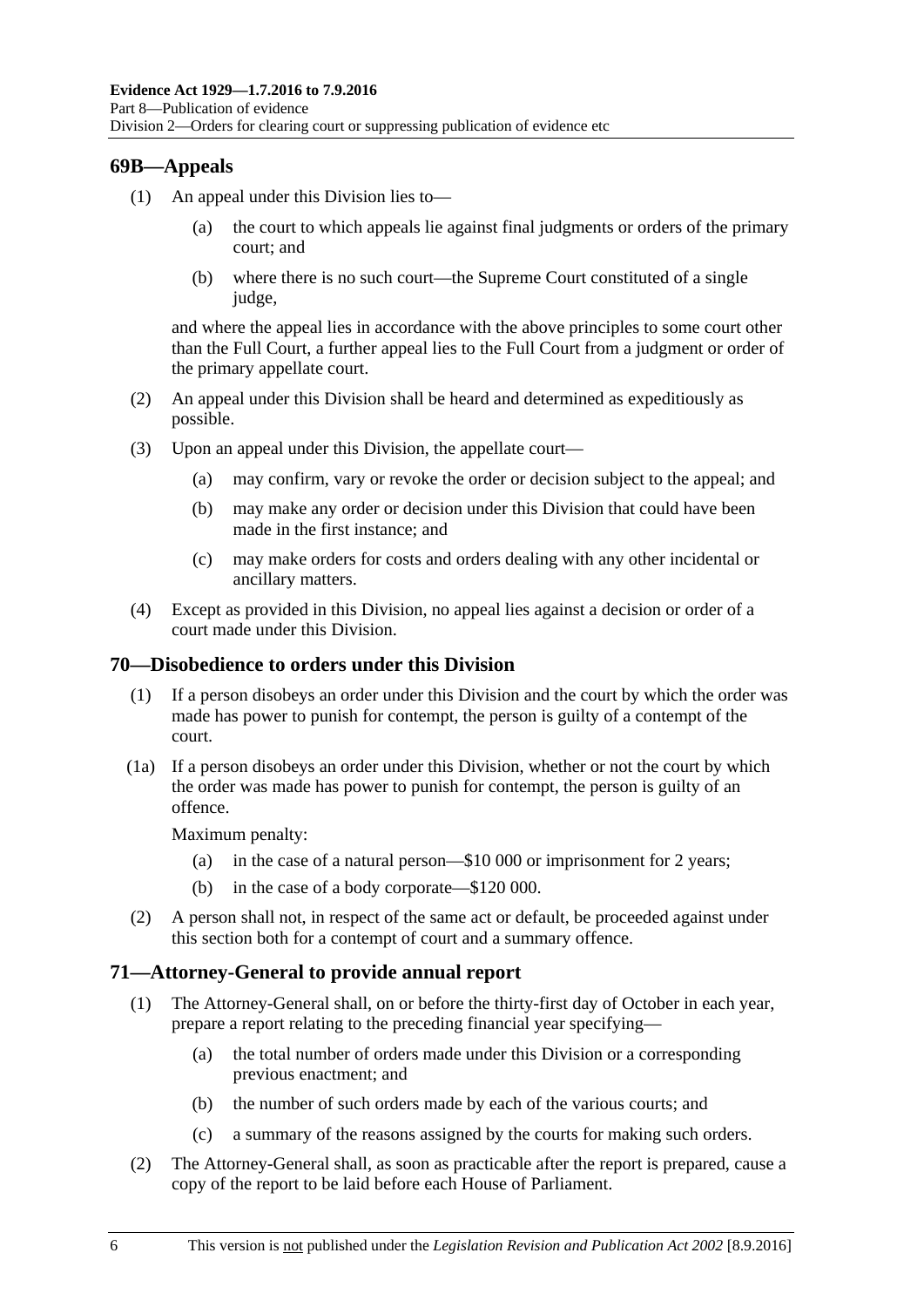# **Division 3—Sexual cases**

#### <span id="page-88-0"></span>**71A—Restriction on reporting on sexual offences**

- (1) Subject to this section, a person must not, before the relevant date, publish—
	- (a) any evidence given in proceedings against a person charged with a sexual offence (whether the evidence is given in the course of proceedings for a summary or minor indictable offence or in a preliminary examination of an indictable offence); or
	- (b) any report on such proceedings; or
	- (c) any evidence given in, or report of, related proceedings in which the accused person is involved after the accused person is charged but before the relevant date,

unless the accused person consents to the publication.

Maximum penalty:

- (a) in the case of a natural person—\$10 000;
- (b) in the case of a body corporate—\$120 000.
- <span id="page-88-1"></span>(2) Subject to this section, a person must not, before the relevant date, publish any statement or representation—
	- (a) by which the identity of a person who has been, or is about to be, charged with a sexual offence is revealed; or
	- (b) from which the identity of a person who has been, or is about to be, charged with a sexual offence, might reasonably be inferred,

unless the accused person consents to the publication.

Maximum penalty:

- (a) in the case of a natural person—\$10 000;
- (b) in the case of a body corporate—\$120 000.
- (3) If an accused person has not consented to the publication of material under [subsection](#page-88-0) (1) or [\(2\),](#page-88-1) the court may, on application, make an order (a *publication order*) that the restriction on publication under the relevant subsection be varied or removed altogether, if satisfied that to do so—
	- (a) may assist in the investigation of an offence; or
	- (b) is otherwise in the public interest.
- (3a) A publication order may be subject to such exceptions and conditions as the court thinks fit and specifies in the order.
- (3b) An application for a publication order may be made, with the permission of the court, by any person who has, in the opinion of the court, a proper interest in the question of whether an order should be made.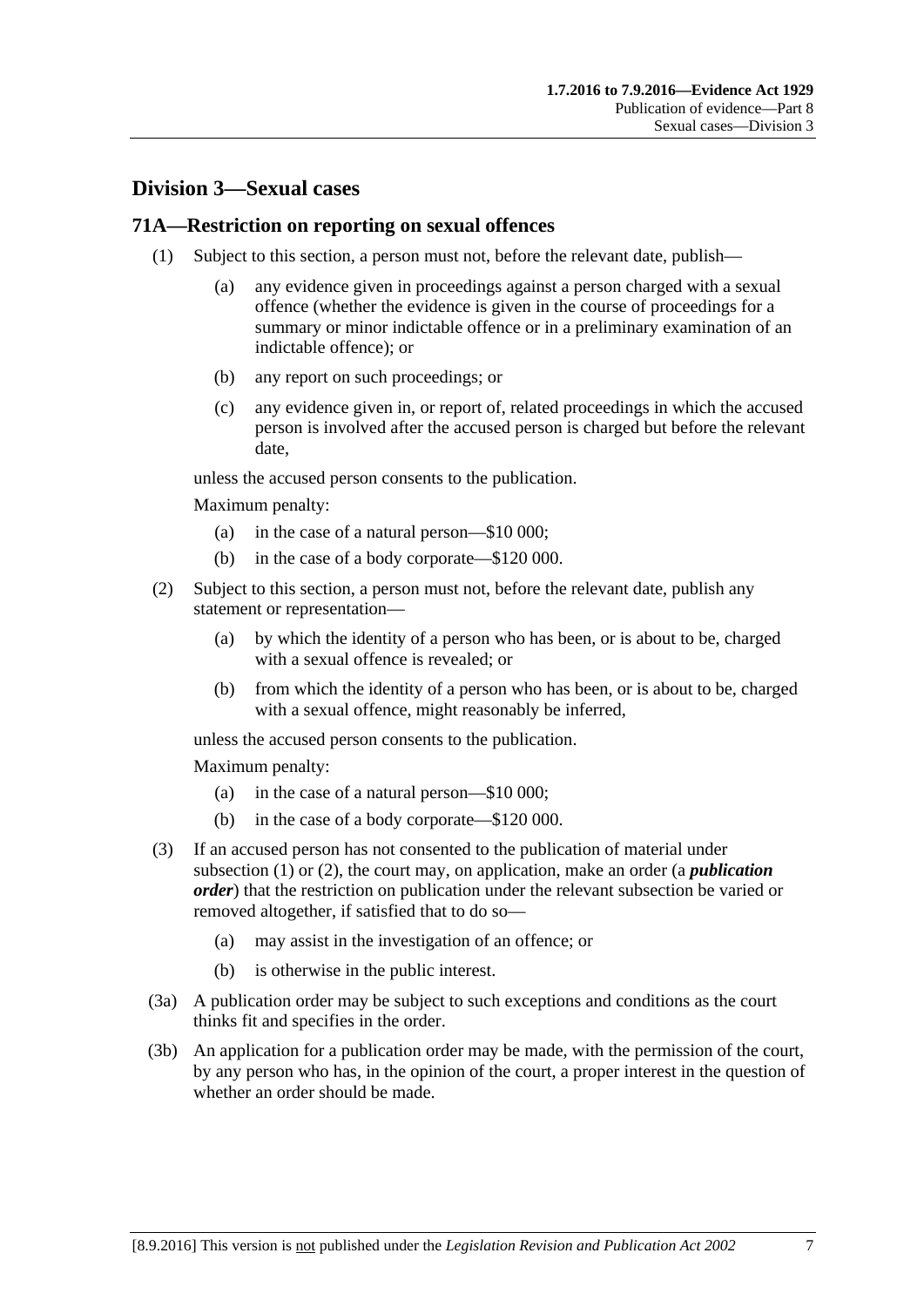- <span id="page-89-0"></span>(3c) If the court permits an application for a publication order to be made, any of the following persons may make submissions to the court on the application and, with the permission of the court, call or give evidence in support of those submissions:
	- (a) the applicant for the publication order;
	- (b) a party to the proceedings in which the order is sought;
	- (c) a representative of a newspaper or a radio or television station;
	- (d) any other person who has, in the opinion of the court, a proper interest in the question of whether an order should be made.
- (3d) A publication order may be varied or revoked by the court by which it was made, on the application of any of the persons entitled to make submissions by virtue of [subsection](#page-89-0) (3c).
- (3e) On an application for the making, variation or revocation of a publication order—
	- (a) a matter of fact is sufficiently proved if proved on the balance of probabilities; and
	- (b) if there appears to be no serious dispute as to a particular matter of fact, the court (having regard to the desirability of dealing expeditiously with the application) may—
		- (i) dispense with the taking of evidence on that matter; and
		- (ii) accept the relevant fact as proved.
- (4) A person must not publish any statement or representation—
	- (a) by which the identity of a person alleged in any legal proceedings to be the victim of a sexual offence is revealed; or
	- (b) from which the identity of a person alleged in any legal proceedings to be the victim of a sexual offence might reasonably be inferred,

unless the judge authorises, or the alleged victim consents to, the publication (but no such authorisation or consent can be given where the alleged victim is a child).

Maximum penalty:

- (a) in the case of a natural person—\$10 000;
- (b) in the case of a body corporate—\$120 000.
- (5) In this section—

#### *relevant date* means—

- (aa) in relation to a charge of a major indictable offence for which the Magistrates Court is to determine and impose sentence—the date on which a plea of guilty is entered by the accused person; or
- (a) in relation to a charge of any other major indictable offence or a charge of a minor indictable offence for which the accused person has elected to be tried by a superior court—the date on which the accused person is committed for trial or sentence; or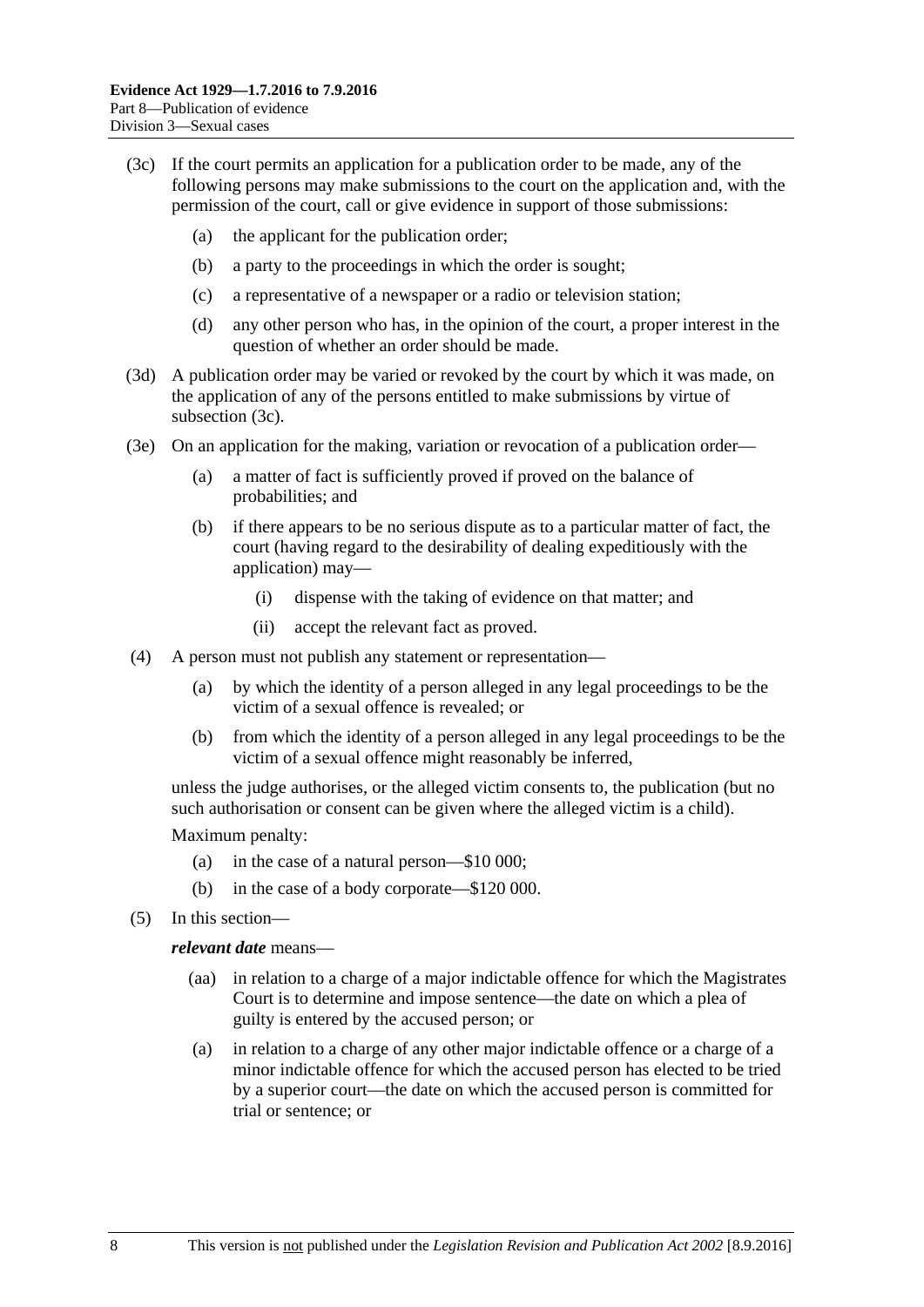- (b) in relation to a charge of any other minor indictable offence or a charge of a summary offence—the date on which a plea of guilty is entered by the accused person or the date on which the accused person is found guilty following a trial; or
- (c) in any case—the date on which the charge is dismissed or the proceedings lapse by reason of the death of the accused person, for want of prosecution, or for any other reason.

# **Division 4—Cases generally**

### <span id="page-90-0"></span>**71B—Publishers required to report result of certain proceedings**

- (1) Where—
	- (a) a report of proceedings taken against a person for an offence is published;
	- (b) the report identifies the person against whom the proceedings have been taken or contains information tending to identify that person;
	- (c) the report is published before the result of the proceedings is known;
	- (d) those proceedings do not result in conviction of the person to whom the report relates of the offence with which he was charged,

the person by whom the publication is made shall, as soon as practicable after the determination of the proceedings, publish a fair and accurate report of the result of the proceedings with reasonable prominence having regard to the prominence given to the earlier report.

Maximum penalty:

- (a) in the case of a natural person—\$10 000;
- (b) in the case of a body corporate—\$120 000.
- (2) A person required under [subsection](#page-90-0) (1) to publish a report of the result of proceedings may apply to the Supreme Court for directions in relation to the manner in which he should comply with that subsection.
- (3) Where—
	- (a) a report of proceedings taken against a person for an offence is published;
	- (b) the report identifies the person against whom the proceedings have been taken or contains information tending to identify that person;
	- (c) the report is published after the result of the proceedings is known;
	- (d) those proceedings did not result in conviction of the person to whom the report relates of the offence with which he was charged,

the person by whom the publication is made shall include prominently in the report a statement of the result of the proceedings.

Maximum penalty:

- (a) in the case of a natural person—\$10 000;
- (b) in the case of a body corporate—\$120 000.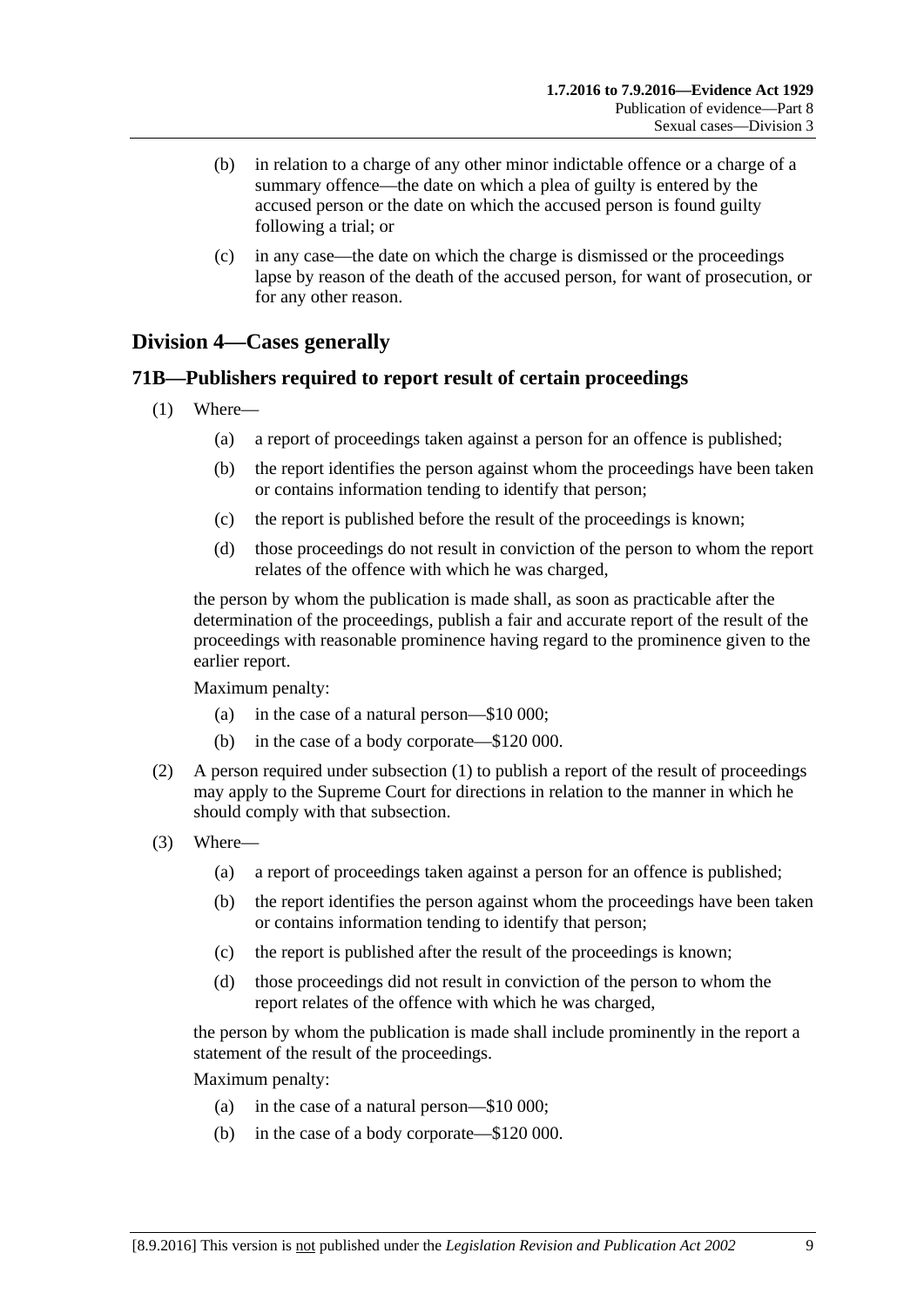(4) In this section—

*proceedings* includes, in relation to an offence, the laying of a charge of the offence.

## **71C—Restriction on reporting of proceedings following acquittals**

- (1) Where an application has been made for the reservation of a question of law arising at the trial of a person who was tried on information and acquitted, a person must not publish any report, statement or representation in relation to the application or any consequent proceedings—
	- (a) by which the identity of the acquitted person is revealed; or
	- (b) from which the identity of the acquitted person might reasonably be inferred,

unless the acquitted person consents to the publication.

Maximum penalty:

- (a) in the case of a natural person—\$10 000;
- (b) in the case of a body corporate—\$120 000.
- (2) This section does not apply to the publication in printed or electronic form of material that—
	- (a) consists solely or primarily of the reported judgements or decisions of a court or courts; or
	- (b) is of a technical nature designed primarily for use by legal practitioners.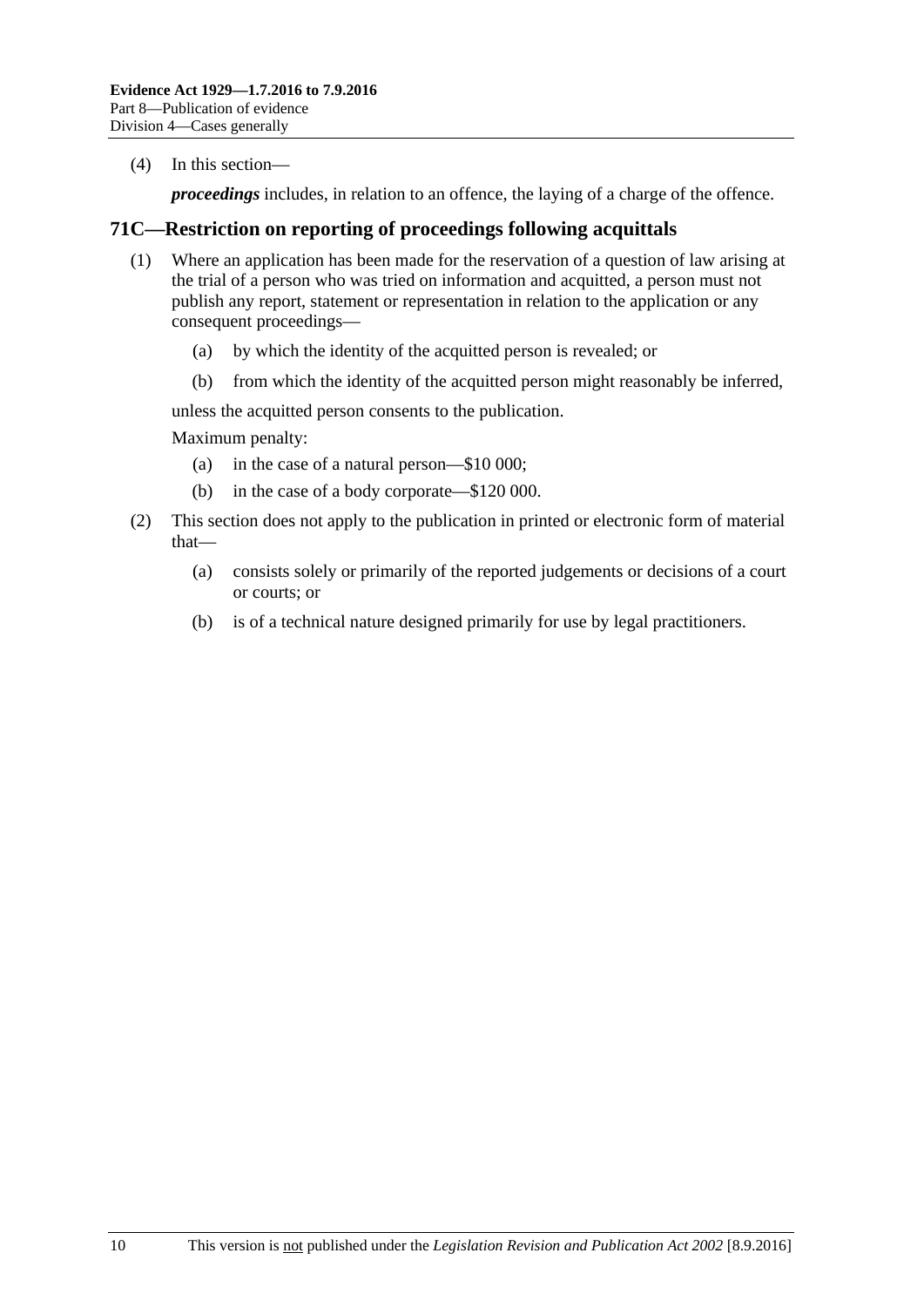# **Part 9—Miscellaneous**

# **73—Regulations**

The Governor may make such regulations as are necessary or expedient for the purposes of, or as are contemplated by, this Act.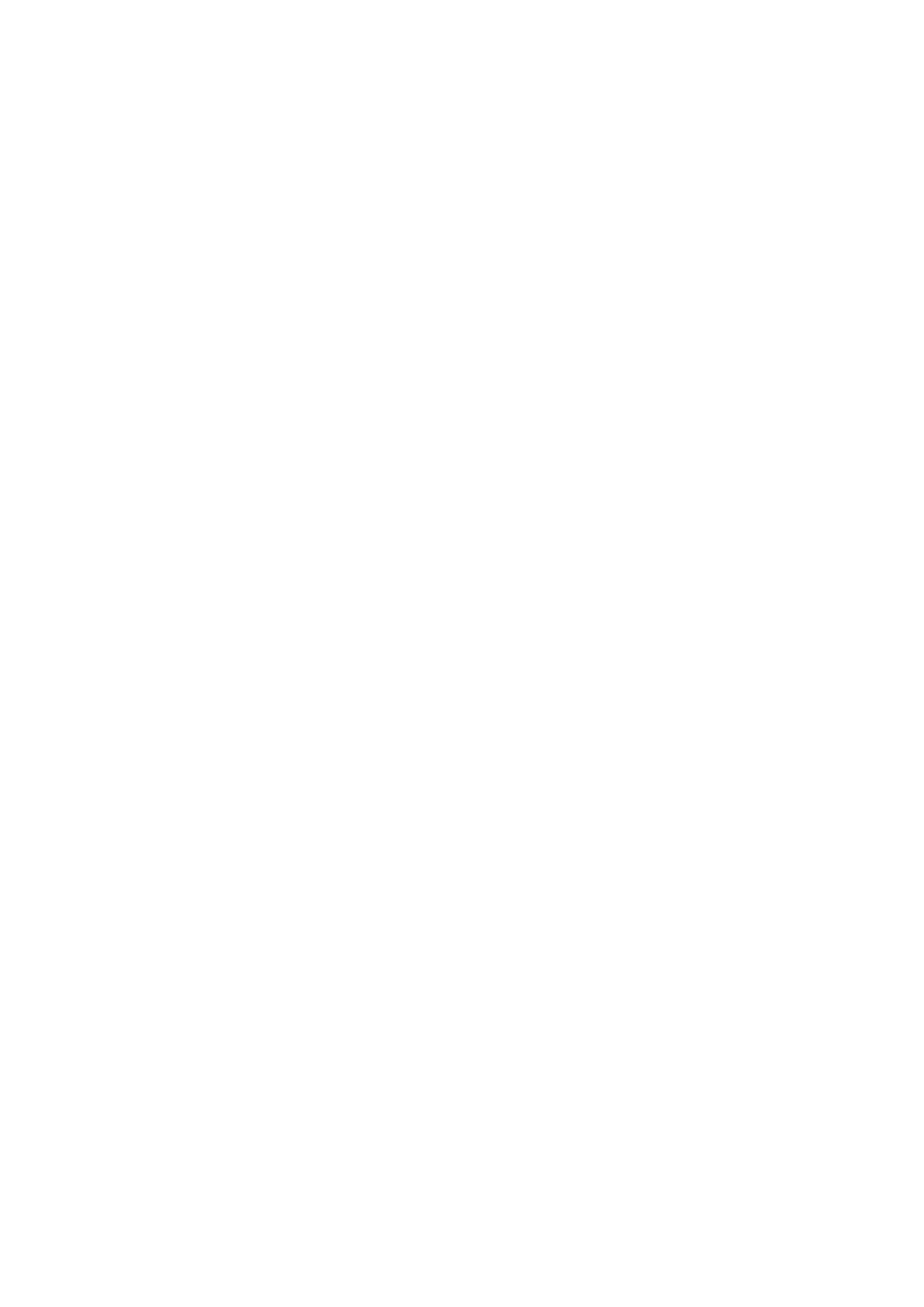# **Schedule 1—Review of identity parade evidence**

#### **1—Review and report on section 34AB**

- (1) The Minister must, within 12 months after the commencement of this clause, cause a review to be carried out of any orders and directions issued by the Commissioner of Police to support the operation of section 34AB of this Act (as inserted by the *[Evidence \(Identification Evidence\) Amendment Bill](http://www.legislation.sa.gov.au/index.aspx?action=legref&type=act&legtitle=Evidence%20(Identification%20Evidence)%20Amendment%20Bill%202013) 2013*), including the extent to which any such orders and directions—
	- (a) reflect scientific best practice; and
	- (b) make provision for the following:
		- (i) persons with disability;
		- (ii) persons of cultural and linguistic diversity.

#### <span id="page-94-0"></span>**Example—**

Ensuring that the procedures to be followed are accessible to persons referred to in [paragraph](#page-94-0) (b).

- (2) A report on the review must be provided to the Minister within 3 months after the commencement of the review.
- (3) The Minister must, within 12 sitting days after receipt of the report under this clause, cause a copy of the report to be laid before each House of Parliament.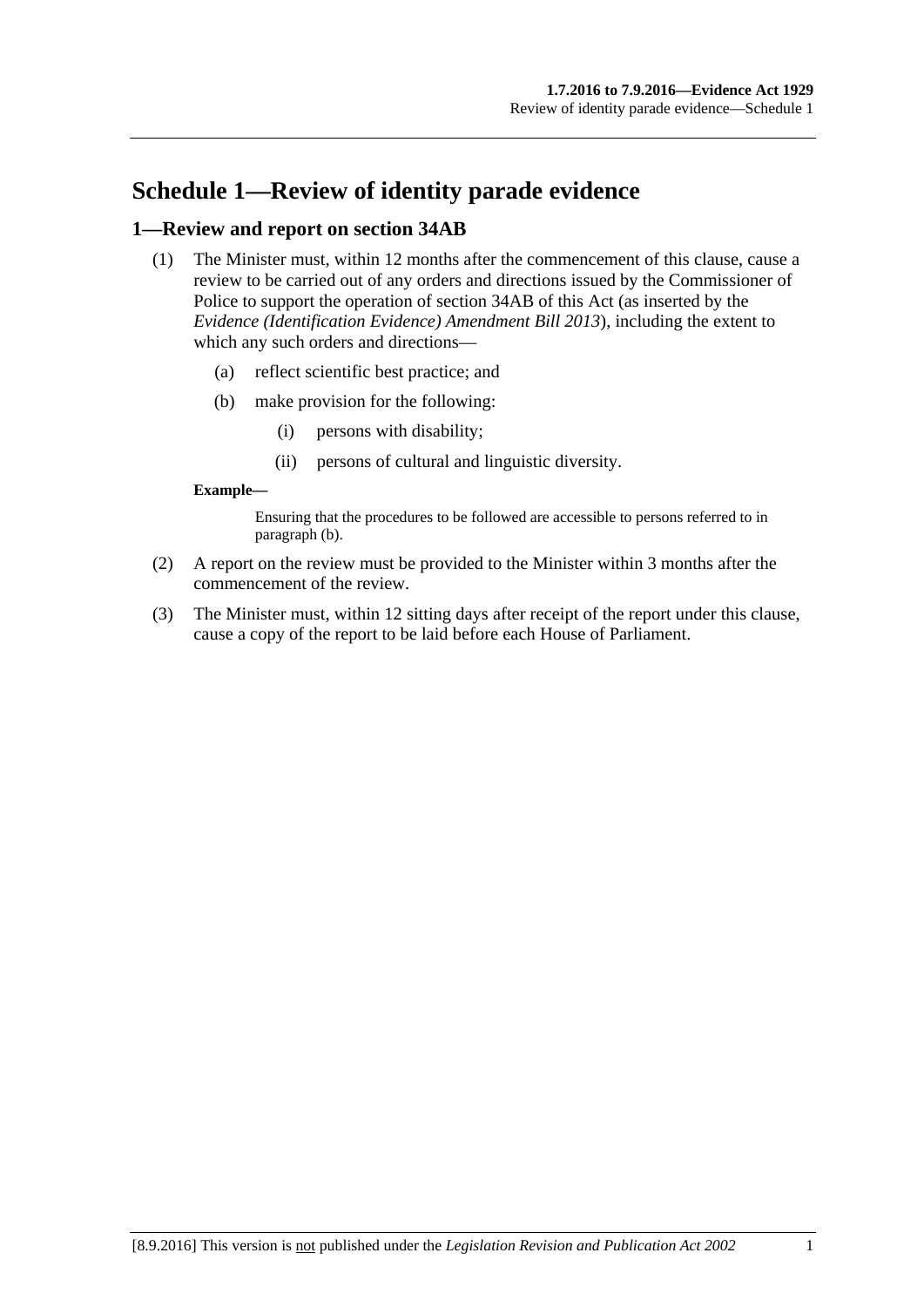Schedule 4—Affidavit about proof of identity of person convicted in another State or Territory

# **Schedule 4—Affidavit about proof of identity of person convicted in another State or Territory**

South Australia

|              | [In the]                               | Court]                                                                                                                                                                                                                                                                        |  |  |
|--------------|----------------------------------------|-------------------------------------------------------------------------------------------------------------------------------------------------------------------------------------------------------------------------------------------------------------------------------|--|--|
|              |                                        | or as the case may be]                                                                                                                                                                                                                                                        |  |  |
|              |                                        | a fingerprint expert attached to the Police Department of the State [or Territory] of                                                                                                                                                                                         |  |  |
| $\mathbf{1}$ |                                        | I have examined the fingerprint card now produced and shown to me marked "A". The<br>fingerprints on the said card are identical with those on a fingerprint card portion of the                                                                                              |  |  |
| 2            | of the offences set out below, namely: |                                                                                                                                                                                                                                                                               |  |  |
|              | the dates of the convictions]          | [Here insert description of offences, the Courts in which the convictions took place and                                                                                                                                                                                      |  |  |
| 3            |                                        | From an examination of the said records I believe that the person referred to as having<br>been convicted, in the document(s) now shown to me and marked respectively "B" ["C",<br>"D" etc], is identical with the person whose fingerprints are on the said card marked "A". |  |  |
|              |                                        |                                                                                                                                                                                                                                                                               |  |  |
|              |                                        |                                                                                                                                                                                                                                                                               |  |  |
|              |                                        |                                                                                                                                                                                                                                                                               |  |  |
| Before me    |                                        |                                                                                                                                                                                                                                                                               |  |  |

A person having authority to take affidavits in the State [or Territory] in which the affidavit is sworn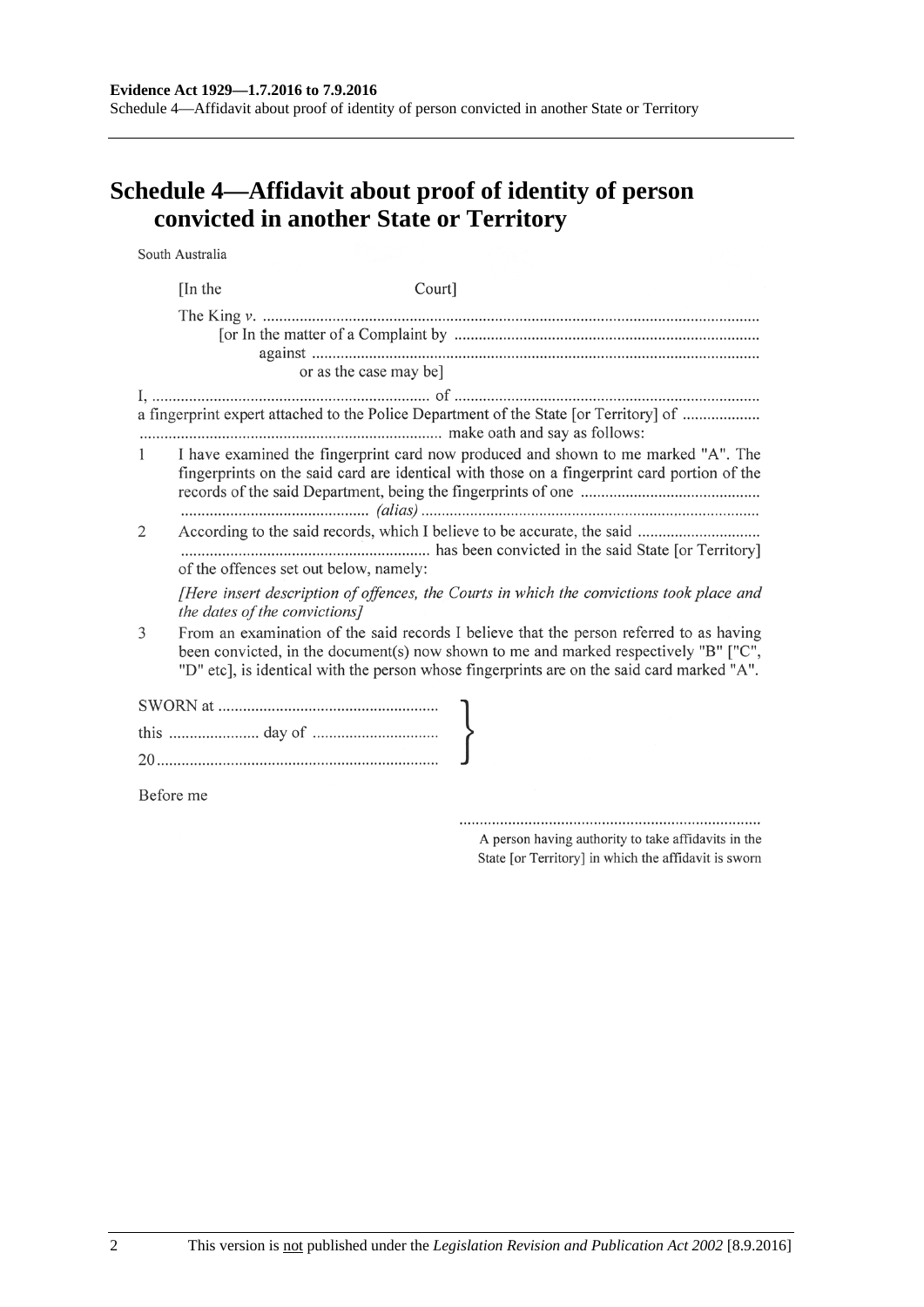# **Legislative history**

## **Notes**

• This version is comprised of the following:

| Part 1    | 1.7.2016                 |
|-----------|--------------------------|
| Part 2    | 1.7.2016                 |
| Part 3    | 1.7.2016                 |
| Part 4    | 4.4.2016                 |
| Part 6B   | 1.1.2003 (Reprint No 13) |
| Part 6C   | 23.11.2008               |
| Part 7    | 1.7.2016                 |
| Part 8    | 1.7.2016                 |
| Part 9    | 1.1.2003 (Reprint No 13) |
| Schedules | 7.7.2014                 |

- Amendments of this version that are uncommenced are not incorporated into the text.
- Please note—References in the legislation to other legislation or instruments or to titles of bodies or offices are not automatically updated as part of the program for the revision and publication of legislation and therefore may be obsolete.
- Earlier versions of this Act (historical versions) are listed at the end of the legislative history.
- For further information relating to the Act and subordinate legislation made under the Act see the Index of South Australian Statutes or www.legislation.sa.gov.au.

# **Legislation repealed by principal Act**

The *Evidence Act 1929* repealed the following:

*An Act for Improving the Law of Evidence*

*Ordinance to Facilitate the Admission of the unsworn Testimony of the Aboriginal Inhabitants of South Australia and the parts adjacent*

*Ordinance to amend Ordinance 3 of 1848*

*An Act to amend the Law of Evidence*

*Evidence Further Amendment Act 1869*

*An Act for Shortening and Explaining the Language used in Acts of Parliament, and for other purposes*

*The Telegraphic Messages Act 1873*

*The Bankers Books Evidence Act 1879*

*Evidence Further Amendment Act 1888*

*The Oaths and Affirmations Act 1911*

*Evidence Publication Act 1917*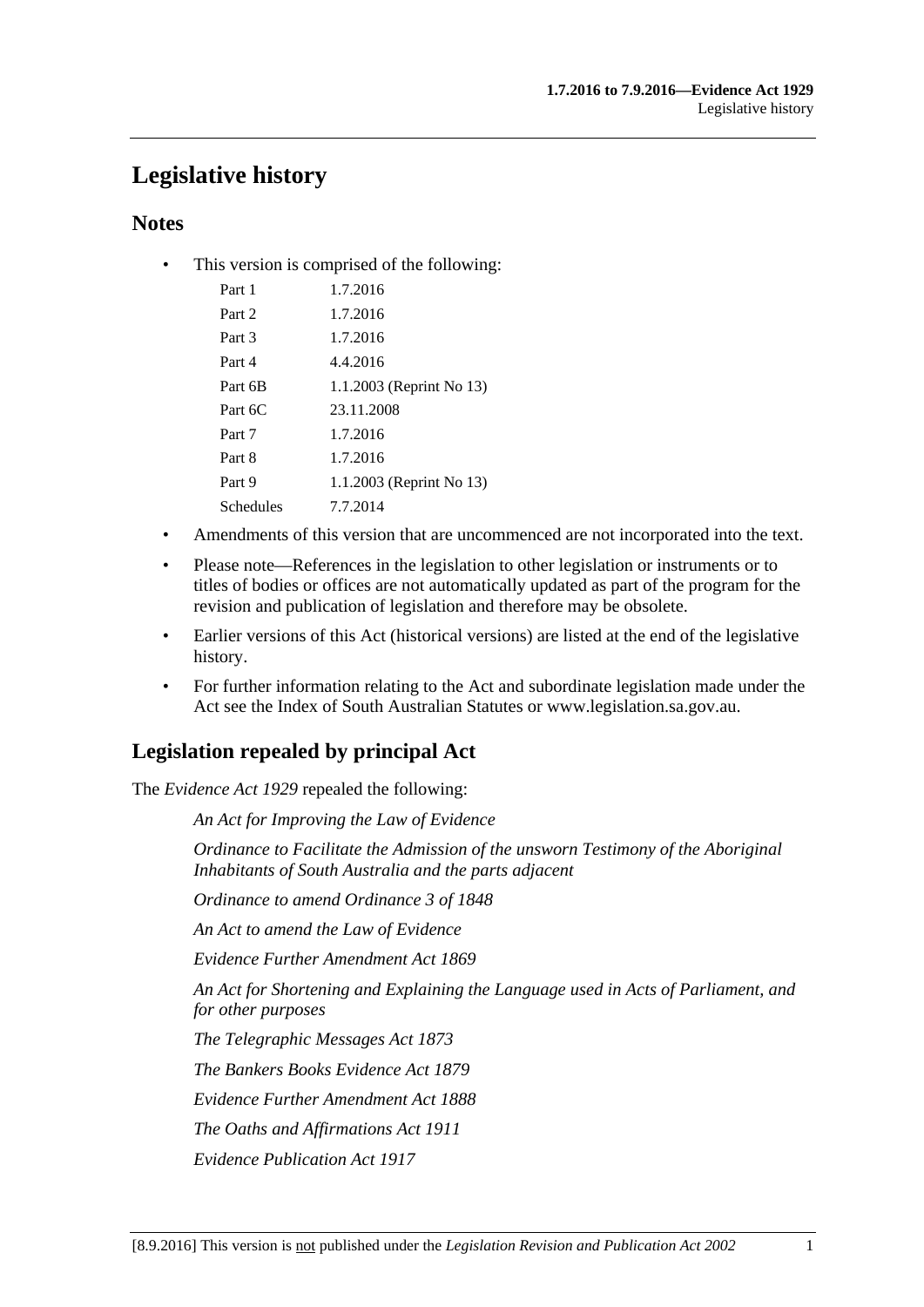*Evidence Amendment Act 1925*

# **Legislation amended by principal Act**

The *Evidence Act 1929* amended the following:

*The Supreme Court Procedure Act 1855 An Act for amending the Law of Evidence and Practice on Criminal trials Matrimonial Causes Act 1867 The Criminal Law Consolidation Act 1876*

# **Principal Act and amendments**

New entries appear in bold.

| Year | N <sub>o</sub> | Title                                                               | Assent     | Commencement                          |
|------|----------------|---------------------------------------------------------------------|------------|---------------------------------------|
| 1929 | 1907           | Evidence Act 1929                                                   | 30.10.1929 | 30.10.1929                            |
| 1933 | 2110           | Evidence Act Amendment Act 1933                                     | 31.8.1933  | 31.8.1933                             |
| 1940 | 40             | Evidence Act Amendment Act 1940                                     | 28.11.1940 | 28.11.1940                            |
| 1941 | 27             | Evidence Act Amendment Act 1941                                     | 13.11.1941 | 13.11.1941                            |
| 1945 | 29             | Evidence Act Amendment Act 1945                                     | 3.1.1946   | 3.1.1946                              |
| 1947 | 5              | Evidence Act Amendment Act 1947                                     | 2.10.1947  | 2.10.1947                             |
| 1949 | 36             | Evidence Act Amendment Act 1949                                     | 24.11.1949 | 24.11.1949                            |
| 1952 | 42             | <b>Statute Law Revision Act 1952</b>                                | 4.12.1952  | 4.12.1952                             |
| 1955 | 26             | Evidence Act Amendment Act 1955                                     | 1.12.1955  | 1.12.1955                             |
| 1957 | 36             | Evidence Act Amendment Act 1957                                     | 14.11.1957 | 14.11.1957                            |
| 1960 | 25             | Evidence Act Amendment Act 1960                                     | 27.10.1960 | 27.10.1960                            |
| 1968 | 46             | Evidence Act Amendment Act 1968                                     | 19.12.1968 | 19.12.1968                            |
| 1969 | 72             | Evidence Act Amendment Act 1969                                     | 11.12.1969 | 31.8.1970 (Gazette 20.8.1970 p701)    |
| 1972 | 53             | Evidence Act Amendment Act 1972                                     | 27.4.1972  | 1.2.1973 (Gazette 1.2.1973 p377)      |
| 1972 | 54             | <b>Local and District Criminal Courts</b><br>Act Amendment Act 1972 | 27.4.1972  | 9.11.1972 (Gazette 9.11.1972 p2252)   |
| 1974 | 71             | Evidence Act Amendment Act 1974                                     | 17.10.1974 | 28.11.1974 (Gazette 28.11.1974 p3372) |
| 1976 | -84            | Evidence Act Amendment Act 1976                                     | 9.12.1976  | 9.12.1976                             |
| 1978 | 65             | Evidence Act Amendment Act 1978                                     | 28.9.1978  | 28.9.1978                             |
| 1979 | 9              | Evidence Act Amendment Act 1979                                     | 1.3.1979   | 1.3.1979                              |
| 1982 | 40             | Evidence Act Amendment Act 1982                                     | 22.4.1982  | 6.5.1982 (Gazette 6.5.1982 p1438)     |
| 1983 | 47             | Evidence Act Amendment Act 1983                                     | 16.6.1983  | 16.6.1983                             |
| 1983 | 55             | Evidence Act Amendment Act<br>$(No. 2)$ 1983                        | 16.6.1983  | 1.8.1983 (Gazette 7.7.1983 p5)        |
| 1984 | 24             | Evidence Act Amendment Act 1984                                     | 10.5.1984  | 10.5.1984                             |
| 1984 | 56             | Statutes Amendment (Oaths and<br>Affirmations) Act 1984             | 24.5.1984  | 1.7.1984 (Gazette 28.6.1984 p1897)    |
| 1984 | 90             | Evidence Act Amendment Act<br>$(No. 2)$ 1984                        | 29.11.1984 | 1.1.1985 (Gazette 13.12.1984 p1811)   |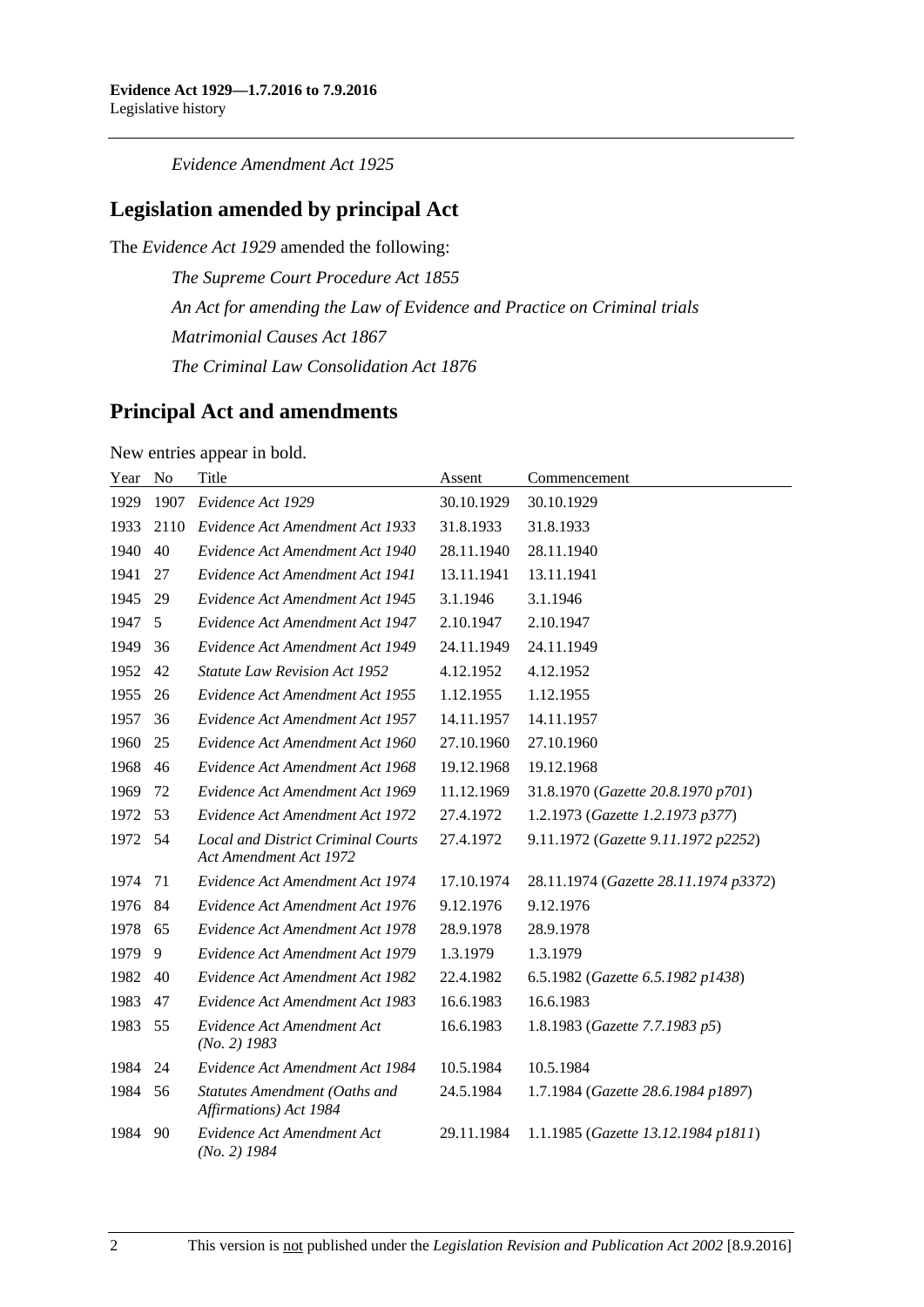| 1984    | 107 | Evidence Act Amendment Act<br>$(No. 3)$ 1984                                                | 20.12.1984 | 20.12.1984                                                                                                                                                                                                                                               |
|---------|-----|---------------------------------------------------------------------------------------------|------------|----------------------------------------------------------------------------------------------------------------------------------------------------------------------------------------------------------------------------------------------------------|
| 1985    | 96  | Evidence Act Amendment Act 1985                                                             | 1.11.1985  | 1.12.1985 (Gazette 7.11.1985 p1361)                                                                                                                                                                                                                      |
| 1986    | 107 | Evidence Act Amendment Act 1986                                                             | 18.12.1986 | 5.4.1987 (Gazette 26.2.1987 p434)                                                                                                                                                                                                                        |
| 1988    | 32  | Evidence Act Amendment Act 1988                                                             | 21.4.1988  | 1.5.1988 (Gazette 28.4.1988 p1066)                                                                                                                                                                                                                       |
| 1988    | 45  | Evidence Act Amendment Act<br>$(No. 2)$ 1988                                                | 5.5.1988   | 5.5.1988                                                                                                                                                                                                                                                 |
| 1989    | 43  | Evidence Act Amendment Act 1989                                                             | 4.5.1989   | 15.5.1989 (Gazette 11.5.1989 p1250)                                                                                                                                                                                                                      |
| 1990    | 72  | Evidence Act Amendment Act 1990                                                             | 20.12.1990 | 20.12.1990                                                                                                                                                                                                                                               |
| 1991    | 41  | Evidence Amendment Act 1991                                                                 | 31.10.1991 | 16.7.1992 (Gazette 16.7.1992 p622)                                                                                                                                                                                                                       |
| 1991    | 49  | <b>Director of Public Prosecutions</b><br>Act 1991                                          | 21.11.1991 | 6.7.1992 (Gazette 25.6.1992 p1869)                                                                                                                                                                                                                       |
| 1992    | 26  | <b>Statutes Amendment</b><br>(Attorney-General's Portfolio)<br>Act 1992                     | 14.5.1992  | 6.7.1992 (Gazette 2.7.1992 p209)                                                                                                                                                                                                                         |
| 1992    | 76  | Statutes Amendment (Right of Reply) 26.11.1992<br>Act 1992                                  |            | s 5-1.1.1993 (Gazette 10.12.1992<br>p1752)                                                                                                                                                                                                               |
| 1993    | 37  | Evidence (Miscellaneous) Amendment 13.5.1993<br>Act 1993                                    |            | 15.7.1993 (Gazette 15.7.1993 p520)                                                                                                                                                                                                                       |
| 1993    | 53  | Evidence (Vulnerable Witnesses)<br>Amendment Act 1993                                       | 27.5.1993  | 1.9.1993 (Gazette 15.7.1993 p520)                                                                                                                                                                                                                        |
| 1994    | 59  | Criminal Law Consolidation (Felonies 27.10.1994<br>and Misdemeanours) Amendment<br>Act 1994 |            | 1.1.1995 (Gazette 8.12.1994 p1942)                                                                                                                                                                                                                       |
| 1995    | 27  | <b>Statutes Amendment</b><br>(Attorney-General's Portfolio)<br>Act 1995                     | 27.4.1995  | s 13-10.7.1995 (Gazette 29.6.1995<br>p2973)                                                                                                                                                                                                              |
| 1996 26 |     | Evidence (Settlement Negotiations)<br>Amendment Act 1996                                    | 2.5.1996   | 2.5.1996                                                                                                                                                                                                                                                 |
| 1997    | 59  | <b>Statutes Amendment</b><br>(Attorney-General's Portfolio)<br>Act 1997                     | 31.7.1997  | Pt 4 (s 6)-14.9.1997 (Gazette 11.9.1997<br>p704)                                                                                                                                                                                                         |
| 1998    | 9   | Evidence (Use of Audio and Audio<br>Visual Links) Amendment Act 1998                        | 2.4.1998   | 27.6.1999 (Gazette 17.6.1999 p3090)                                                                                                                                                                                                                      |
| 1999    | 17  | Evidence (Confidential<br>Communications) Amendment<br>Act 1999                             | 1.4.1999   | 27.6.1999 (Gazette 17.6.1999 p3090)                                                                                                                                                                                                                      |
| 1999    | 18  | Evidence (Miscellaneous) Amendment 1.4.1999<br>Act 1999                                     |            | 27.6.1999 (Gazette 17.6.1999 p3090)                                                                                                                                                                                                                      |
| 1999    | 33  | <b>Financial Sector Reform (South</b><br>Australia) Act 1999                                | 17.6.1999  | Sch (item $21$ )-1.7.1999 being the date<br>specified under s 3(16) of the Financial<br>Sector Reform (Amendments and<br>Transitional Provisions) Act (No. 1) 1999<br>of the Commonwealth as the transfer date<br>for the purposes of that Act: $s$ 2(2) |
| 2000    | 57  | <b>Statutes Amendment and Repeal</b><br>(Attorney-General's Portfolio)<br>Act 2000          | 20.7.2000  | Pt 11 (s 25)-14.8.2000 (Gazette<br>10.8.2000 p444)                                                                                                                                                                                                       |
| 2002 32 |     | Legislation Revision and Publication 28.11.2002<br>Act 2002                                 |            | Sch (cl 2)-1.1.2003 (Gazette 19.12.2002<br>p4735)                                                                                                                                                                                                        |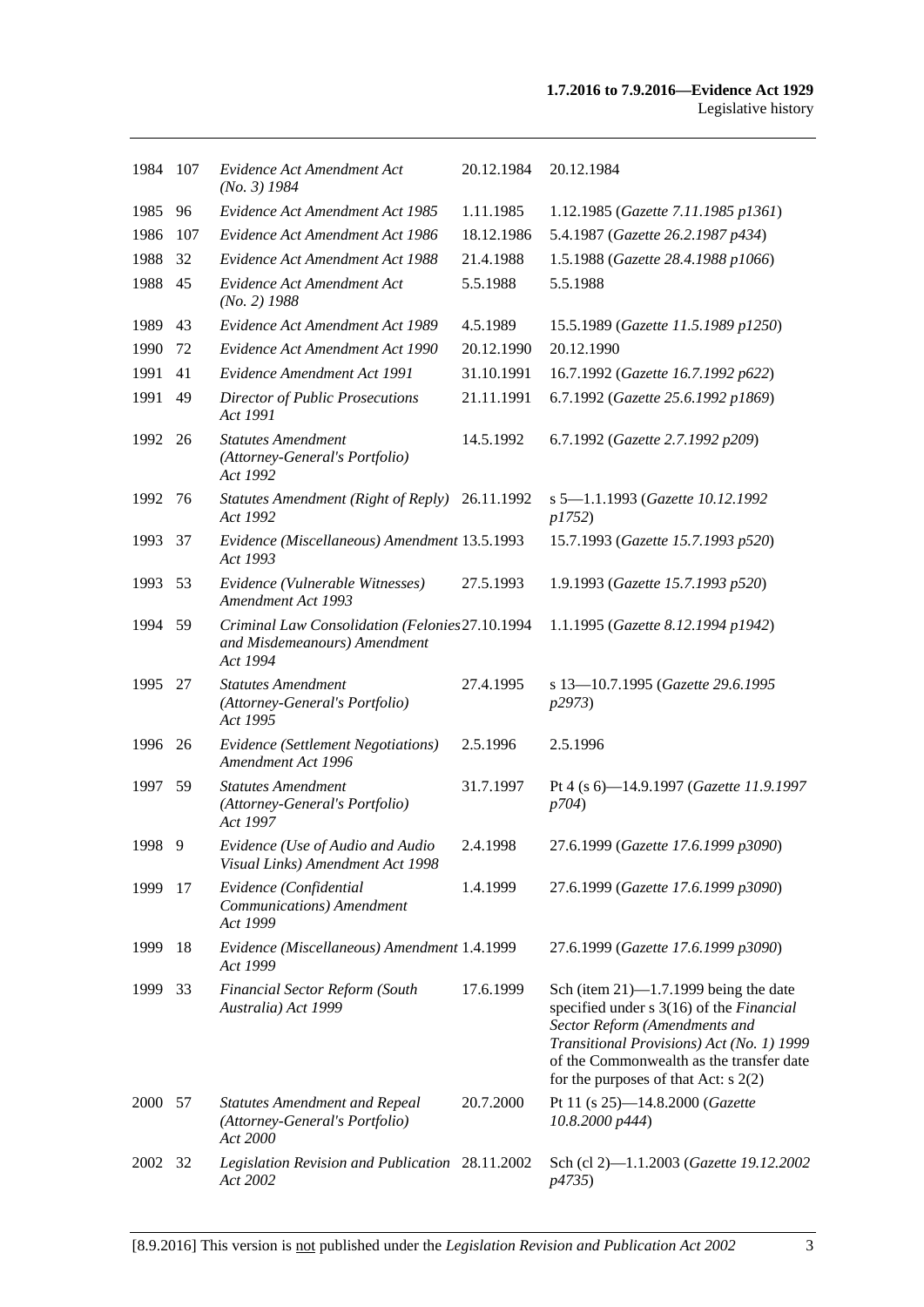#### **Evidence Act 1929—1.7.2016 to 7.9.2016** Legislative history

| 2002 33 |     | <b>Statutes Amendment</b><br>(Attorney-General's Portfolio)<br>Act 2002        | 28.11.2002 | Pt 6 (ss 8 & 9)-3.3.2003 (Gazette<br>27.2.2003 p807)                                                                                                     |
|---------|-----|--------------------------------------------------------------------------------|------------|----------------------------------------------------------------------------------------------------------------------------------------------------------|
| 2003    | 33  | Coroners Act 2003                                                              | 31.7.2003  | Sch (cll 10-12)-1.7.2005 (Gazette<br>23.6.2005 p1899)                                                                                                    |
| 2003    | 44  | <b>Statute Law Revision Act 2003</b>                                           | 23.10.2003 | Sch 1-24.11.2003 (Gazette 13.11.2003<br>p4048)                                                                                                           |
| 2005    | 50  | Defamation Act 2005                                                            | 27.10.2005 | Sch 1 (cl 5)-1.1.2006: s 2                                                                                                                               |
| 2006    | 17  | <b>Statutes Amendment (New Rules of</b><br>Civil Procedure) Act 2006           | 6.7.2006   | Pt 31 (ss 113-118)-4.9.2006 (Gazette<br>17.8.2006 p2831)                                                                                                 |
| 2006    | 30  | Evidence (Suppression Orders)<br>Amendment Act 2006                            | 23.11.2006 | 1.4.2007 (Gazette 29.3.2007 p929)                                                                                                                        |
| 2006    | 33  | Evidence (Use of Audio and Audio<br>Visual Links) Amendment Act 2006           | 30.11.2006 | 1.4.2007 (Gazette 22.3.2007 p864)                                                                                                                        |
| 2006 43 |     | <b>Statutes Amendment (Domestic</b><br>Partners) Act 2006                      | 14.12.2006 | Pt 33 (s 97)-1.6.2007 (Gazette<br>26.4.2007 p1352)                                                                                                       |
| 2006    | 44  | <b>Statutes Amendment (Justice</b><br>Portfolio) Act 2006                      | 14.12.2006 | Pt 13 (s 21)-18.1.2007 (Gazette<br>18.1.2007 p234)                                                                                                       |
| 2007    | 48  | <b>Statutes Amendment (Victims of</b><br>Crime) Act 2007                       | 8.11.2007  | Pt 4 (s 6)-17.7.2008 (Gazette 17.7.2008<br><i>p</i> 3372)                                                                                                |
| 2008    | -7  | Statutes Amendment (Evidence and<br>Procedure) Act 2008                        | 17.4.2008  | Pt 4 (ss 10-22)-23.11.2008 (Gazette<br>20.11.2008 p5171) except new ss 13A,<br>13C & 13D (as inserted by s<br>12)-4.10.2009 (Gazette 1.10.2009<br>p4764) |
| 2008    | 10  | Criminal Law Consolidation (Rape<br>and Sexual Offences) Amendment Act<br>2008 | 17.4.2008  | Sch 1 (cl 5)-23.11.2008 (Gazette<br>20.11.2008 p5171)                                                                                                    |
| 2009    | 85  | Intervention Orders (Prevention of<br>Abuse) Act 2009                          | 10.12.2009 | Sch 1 (cl 14)-9.12.2011 (Gazette<br>20.10.2011 p4269)                                                                                                    |
| 2011    | 34  | Evidence (Discreditable Conduct)<br>Amendment Act 2011                         | 22.9.2011  | Pt 2 (s 4) & Sch 1-1.6.2012 (Gazette<br>31.5.2012 p2637)                                                                                                 |
| 2012 12 |     | <b>Statutes Amendment (Serious and</b><br>Organised Crime) Act 2012            | 10.5.2012  | Pt 8 (ss 40-42)-17.6.2012 (Gazette<br>14.6.2012 p2756)                                                                                                   |
| 2012 44 |     | Evidence (Reporting on Sexual<br>Offences) Amendment Act 2012                  | 22.11.2012 | 11.2.2013 (Gazette 7.2.2013 p262)                                                                                                                        |
| 2013    | -11 | <b>Statutes Amendment</b><br>(Attorney-General's Portfolio)<br>Act 2013        | 18.4.2013  | Pt 6 (s 14)-9.6.2013 (Gazette 6.6.2013<br>p2498)                                                                                                         |
| 2013    | 26  | Magistrates (Miscellaneous)<br>Amendment Act 2013                              | 27.6.2013  | Sch 1 (cl 2)-4.7.2013 (Gazette 4.7.2013<br>p2970)                                                                                                        |
| 2013    | 47  | <b>Statutes Amendment</b><br>(Attorney-General's Portfolio No 2)<br>Act 2013   | 24.10.2013 | Pt 5 (ss 7 & 8)-17.5.2014 (Gazette<br>8.5.2014 p1630)                                                                                                    |
| 2013    | 50  | Evidence (Discreditable Conduct)<br>Amendment Act 2013                         | 24.10.2013 | 25.11.2013 (Gazette 21.11.2013 p4276)                                                                                                                    |
| 2013    | 58  | Evidence (Identification Evidence)<br>Amendment Act 2013                       | 7.11.2013  | 7.7.2014 (Gazette 3.7.2014 p3127)                                                                                                                        |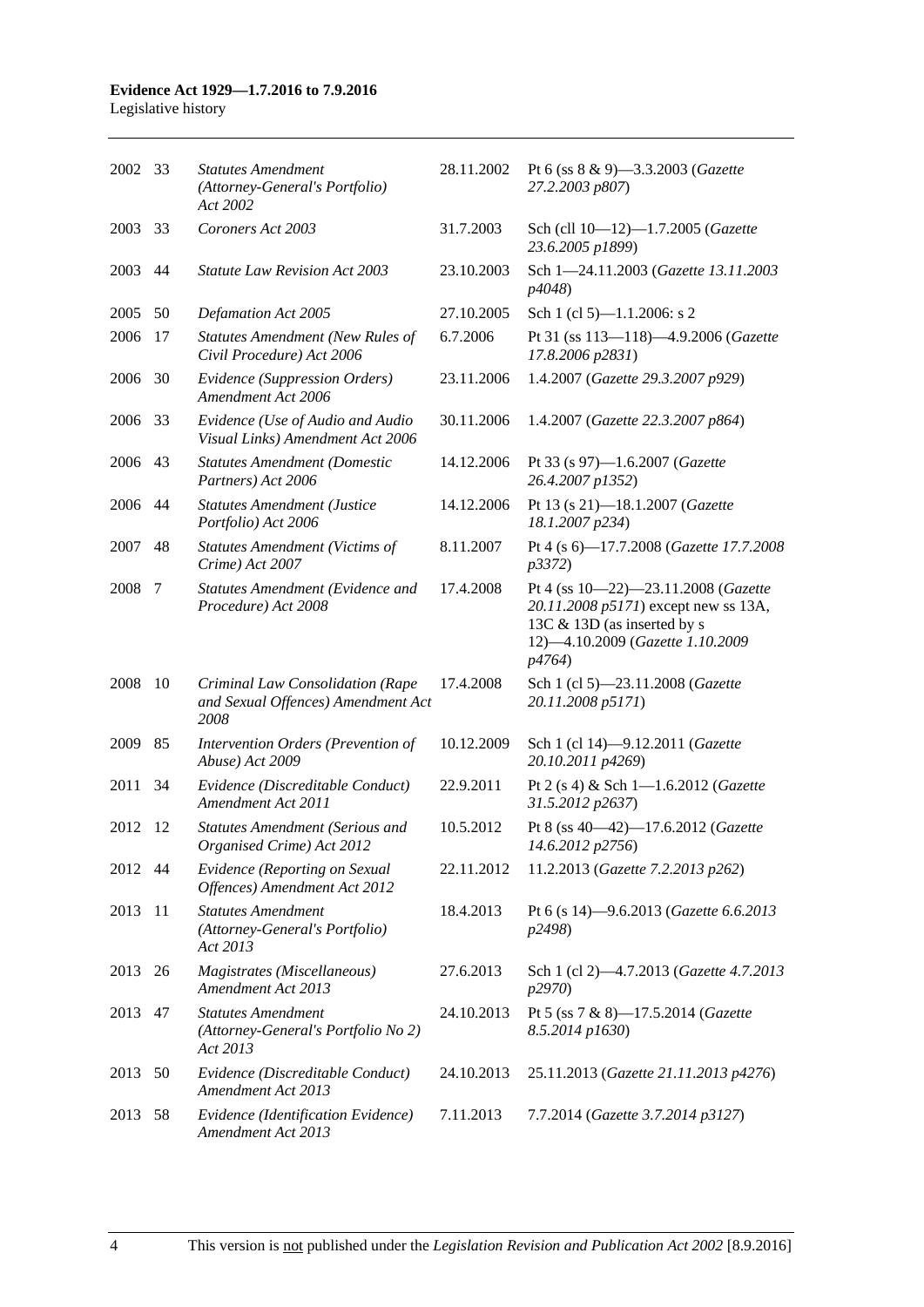| 2015 14 | Intervention Orders (Prevention of<br>Abuse) (Miscellaneous) Amendment<br>Act 2015           | 9.7.2015   | Sch 1 (cl 4)-1.12.2015 ( <i>Gazette</i><br>19.11.2015 p4975)           |
|---------|----------------------------------------------------------------------------------------------|------------|------------------------------------------------------------------------|
| 2015 16 | <b>Statutes Amendment (Vulnerable</b><br><i>Witnesses) Act 2015</i> as amended by<br>28/2016 | 6.8.2015   | Pt 3 (ss $5-20$ ) & Sch 1 (cl 1)-1.7.2016<br>(Gazette 23.6.2016 p2618) |
| 2015 39 | Evidence (Records and Documents)<br>Amendment Act 2015                                       | 26.11.2015 | 4.4.2016 (Gazette 4.2.2016 p366)                                       |
| 2016 28 | <b>Statutes Amendment</b><br>(Attorney-General's Portfolio)<br>Act 2016                      | 16.6.2016  | Pt $8(s 21)$ —1.7.2016 immediately after<br>s 5 of $16/2015$ : s 2(4)  |
| 2016 35 | Statutes Amendment (Gender Identity 4.8.2016<br>and Equity) Act 2016                         |            | Pt 7 (s 32)—uncommenced                                                |

# **Provisions amended since 3 February 1976**

• Legislative history prior to 3 February 1976 appears in marginal notes and footnotes included in the consolidation of this Act contained in Volume 3 of The Public General Acts of South Australia 1837-1975 at page 790.

New entries appear in bold.

Entries that relate to provisions that have been deleted appear in italics.

| Provision                             | How varied                                                            | Commencement |
|---------------------------------------|-----------------------------------------------------------------------|--------------|
| Pt <sub>1</sub>                       |                                                                       |              |
| s <sub>2</sub>                        | amended by 40/1982 s 3                                                | 6.5.1982     |
|                                       | omitted under Legislation Revision and<br><b>Publication Act 2002</b> | 1.1.2003     |
| s <sub>3</sub>                        | omitted under Legislation Revision and<br><b>Publication Act 2002</b> | 7.7.2014     |
| s <sub>4</sub>                        |                                                                       |              |
| s(4(1))                               | s 4 redesignated as $s$ 4(1) by 28/2016 s 21                          | 1.7.2016     |
| bank                                  | deleted by $40/1982 s 4$                                              | 6.5.1982     |
| banker                                | deleted by $40/1982$ s 4                                              | 6.5.1982     |
| banker's book                         | deleted by $40/1982$ s 4                                              | 6.5.1982     |
| child                                 | inserted by $32/1988$ s $3(a)$                                        | 1.5.1988     |
| cognitive<br>impairment               | inserted by $16/2015$ s $5(1)$                                        | 1.7.2016     |
| communication<br>partner              | inserted by $16/2015$ s $5(1)$                                        | 1.7.2016     |
| court                                 | substituted by $56/1984$ s $3(a)$                                     | 1.7.1984     |
| domestic partner                      | inserted by $7/2008$ s $10(1)$                                        | 23.11.2008   |
| electric telegraph                    | amended by 9/1979 s 2                                                 | 1.3.1979     |
| mental disability                     | inserted by $7/2008 s 10(2)$                                          | 23.11.2008   |
|                                       | deleted by $16/2015$ s $5(2)$                                         | 1.7.2016     |
| serious offence<br>against the person | inserted by $7/2008$ s $10(2)$                                        | 23.11.2008   |
| sexual offence                        | inserted by $84/1976$ s 2                                             | 9.12.1976    |
|                                       |                                                                       |              |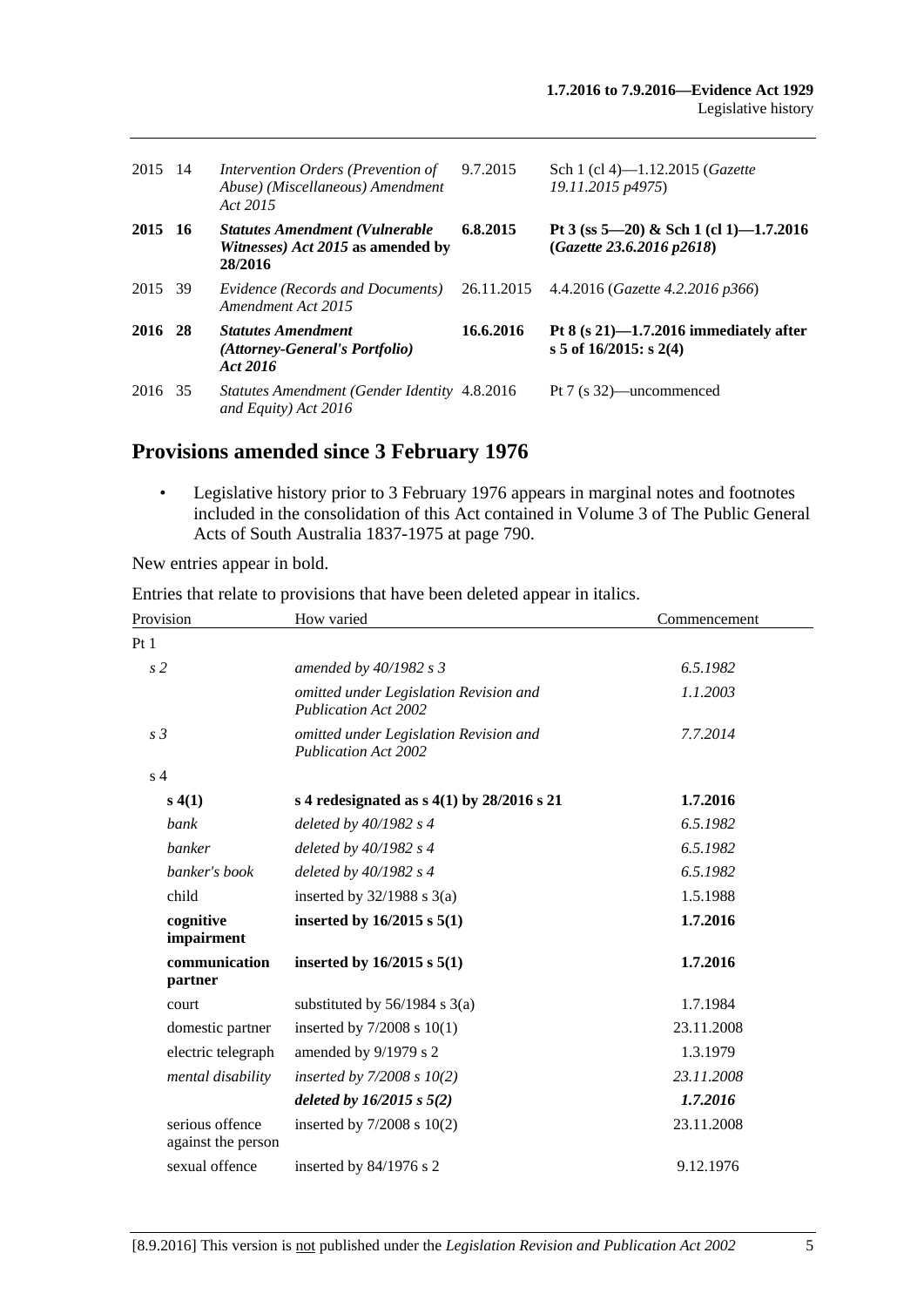|                                       | amended by 26/1992 s 7                                | 6.7.1992   |
|---------------------------------------|-------------------------------------------------------|------------|
|                                       | amended by 10/2008 Sch 1 cl 5                         | 23.11.2008 |
|                                       | amended by 16/2015 s 5(3)                             | 1.7.2016   |
| spouse                                | inserted by 7/2008 s 10(3)                            | 23.11.2008 |
| statement                             | inserted by $12/2012$ s $40(1)$                       | 17.6.2012  |
| sworn evidence                        | inserted by 18/1999 s 3                               | 27.6.1999  |
| telegraph station                     | amended by 9/1979 s 2                                 | 1.3.1979   |
| vulnerable witness                    | inserted by $7/2008$ s $10(4)$                        | 23.11.2008 |
|                                       | amended by 12/2012 s 40(2)                            | 17.6.2012  |
|                                       | amended by 16/2015 s 5(4)                             | 1.7.2016   |
| young child                           | inserted by $32/1988$ s $3(b)$                        | 1.5.1988   |
|                                       | amended by 16/2015 s 5(5)                             | 1.7.2016   |
| $s(4(2)$ and $(3)$                    | inserted by 28/2016 s 21                              | 1.7.2016   |
| Pt 2                                  |                                                       |            |
| s <sub>6</sub>                        | substituted by $56/1984$ s $3(b)$                     | 1.7.1984   |
| s(6(3))                               | substituted by 18/1999 s 4                            | 27.6.1999  |
| s(4)                                  | substituted by 33/2002 s 8                            | 3.3.2003   |
| s 7                                   | substituted by $56/1984$ s 3(b)                       | 1.7.1984   |
| $s\,8$                                | deleted by $56/1984$ s $3(b)$                         | 1.7.1984   |
| s 9                                   | amended by 32/1988 s 4                                | 1.5.1988   |
|                                       | substituted by 18/1999 s 5                            | 27.6.1999  |
| $s\,9(4)$                             | amended by 7/2008 s 11                                | 23.11.2008 |
| $s\,9(6)$                             | inserted by 16/2015 s 6                               | 1.7.2016   |
| s 12                                  | substituted by 32/1988 s 5                            | 1.5.1988   |
| s $12(1)$ —(3)                        | deleted by $18/1999 s 6$                              | 27.6.1999  |
| s 12A                                 | inserted by 37/1993 s 3                               | 15.7.1993  |
|                                       | substituted by 18/1999 s 7                            | 27.6.1999  |
|                                       | substituted by 7/2008 s 12                            | 23.11.2008 |
| s 12AB                                | inserted by 16/2015 s 7                               | 1.7.2016   |
| s 13 before<br>substitution by 7/2008 | deleted by 32/1988 s 5                                | 1.5.1988   |
|                                       | inserted by 53/1993 s 3                               | 1.9.1993   |
| $s\,13(4)$                            | amended by 18/1999 s 8                                | 27.6.1999  |
| s 13                                  | substituted by 7/2008 s 12                            | 23.11.2008 |
| s 13(2)                               | amended by 16/2015 s 8                                | 1.7.2016   |
| $s$ 13 $A$                            | inserted by 7/2008 s 12                               | 4.10.2009  |
| s 13A(2)                              | amended by 16/2015 s 9(1)                             | 1.7.2016   |
|                                       | (f) deleted by $16/2015$ s $9(1)$                     | 1.7.2016   |
| $s$ 13A $(5)$                         | amended by 16/2015 s 9(2)                             | 1.7.2016   |
|                                       | s $13A(5a)$ and $(5b)$ inserted by $16/2015$ s $9(3)$ | 1.7.2016   |
| s 13B                                 | inserted by 7/2008 s 12                               | 23.11.2008 |
| s 13B(1)                              | amended by 85/2009 Sch 1 cl 14(1)                     | 9.12.2011  |
| $s$ 13B(2)                            | deleted by 85/2009 Sch 1 cl 14(2)                     | 9.12.2011  |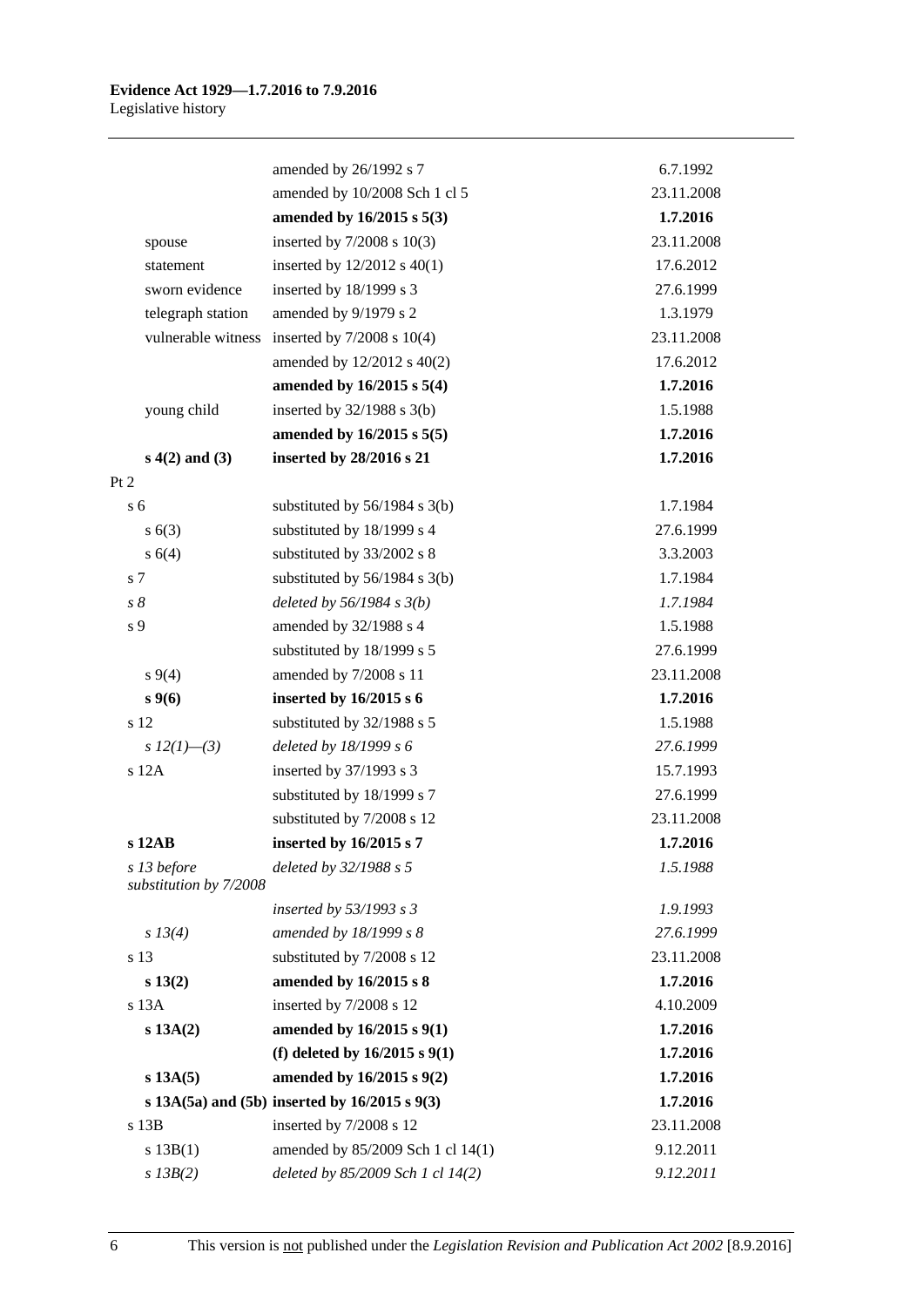| s 13B(5)                                  |                                                      |            |
|-------------------------------------------|------------------------------------------------------|------------|
| offence to which<br>this section applies  | amended by 85/2009 Sch 1 cl 14(3)                    | 9.12.2011  |
|                                           | amended by 14/2015 Sch 1 cl 4                        | 1.12.2015  |
| s 13BA                                    | inserted by 16/2015 s 10                             | 1.7.2016   |
| s 13C                                     | inserted by 7/2008 s 12                              | 4.10.2009  |
| $s\,13C(1)$                               | amended by 16/2015 s 11(1)                           | 1.7.2016   |
| $s$ 13C(2)                                | amended by 11/2013 s 14(1)                           | 9.6.2013   |
|                                           | amended by 16/2015 s 11(2)                           | 1.7.2016   |
| s $13C(2a)$                               | inserted by 11/2013 s 14(2)                          | 9.6.2013   |
| s 13D                                     | inserted by 7/2008 s 12                              | 4.10.2009  |
| s <sub>14</sub>                           | inserted by 107/1986 s 3                             | 5.4.1987   |
| s 14(1a)                                  | inserted by 18/1999 s 9                              | 27.6.1999  |
| s <sub>14A</sub>                          | inserted by 16/2015 s 12                             | 1.7.2016   |
| s 18                                      |                                                      |            |
| s 18(1)                                   | s 18 amended by 47/1983 s 2(a)–(d)                   | 16.6.1983  |
|                                           | s 18 redesignated as s $18(1)$ by $47/1983$ s $2(e)$ | 16.6.1983  |
|                                           | amended by $55/1983$ s $3(a)$ , (b)                  | 1.8.1983   |
|                                           | III and IV deleted by $55/1983$ s $3(c)$             | 1.8.1983   |
|                                           | amended by 44/2003 s 3(1) (Sch 1)                    | 24.11.2003 |
| s $18(2)$ and $(3)$                       | inserted by $47/1983$ s $2(e)$                       | 16.6.1983  |
|                                           | amended by 44/2003 s 3(1) (Sch 1)                    | 24.11.2003 |
| s 18A                                     | inserted by 47/1983 s 3                              | 16.6.1983  |
|                                           | substituted by 96/1985 s 3                           | 1.12.1985  |
|                                           | substituted by 18/1999 s 10                          | 27.6.1999  |
| ss $19$ and $20$                          | deleted by 76/1992 s 5                               | 1.1.1993   |
| s 21 before<br>substitution by<br>16/2015 | substituted by $55/1983$ s 4                         | 1.8.1983   |
| $s\,2I(3a)$                               | inserted by 37/1993 s 4                              | 15.7.1993  |
| $s \, 2I(5)$                              | substituted by 27/1995 s 13                          | 10.7.1995  |
| $s \, 2I(7)$                              |                                                      |            |
| close relative                            | amended by 43/2006 s 97(1)                           | 1.6.2007   |
| domestic partner                          | inserted by $43/2006$ s $97(2)$                      | 1.6.2007   |
|                                           | deleted by 7/2008 s 13                               | 23.11.2008 |
| spouse                                    | substituted by 43/2006 s 97(2)                       | 1.6.2007   |
|                                           | deleted by 7/2008 s 13                               | 23.11.2008 |
| s 21                                      | substituted by 16/2015 s 13                          | 1.7.2016   |
| s 23                                      | amended by 44/2003 s 3(1) (Sch 1)                    | 24.11.2003 |
| s <sub>25</sub>                           | substituted by 7/2008 s 14                           | 23.11.2008 |
| s 25(1)                                   | amended by 16/2015 s 14(1), (2)                      | 1.7.2016   |
| s 25(2)                                   | amended by 16/2015 s 14(3)                           | 1.7.2016   |
| s 25(3)                                   | amended by 16/2015 s 14(4)                           | 1.7.2016   |
| s 25(4)                                   | amended by 16/2015 s 14(5), (6)                      | 1.7.2016   |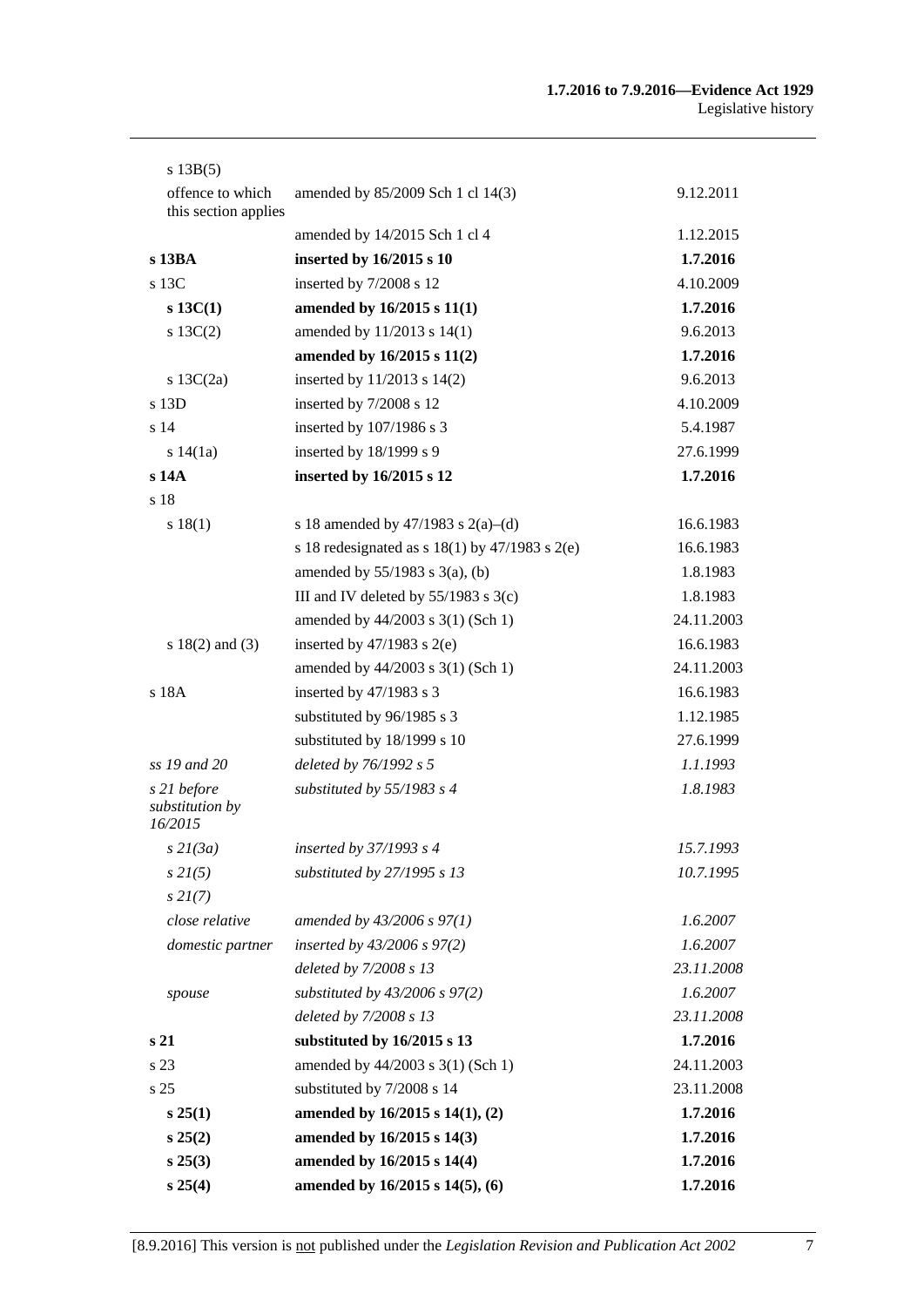#### **Evidence Act 1929—1.7.2016 to 7.9.2016** Legislative history

| s <sub>26</sub>                    | amended by 59/1994 Sch 2                                                                                                                 | 1.1.1995                 |
|------------------------------------|------------------------------------------------------------------------------------------------------------------------------------------|--------------------------|
| s 27                               | amended by 17/2006 s 113                                                                                                                 | 4.9.2006                 |
| s 29A                              | inserted by 48/2007 s 6                                                                                                                  | 17.7.2008                |
| Pt 3                               |                                                                                                                                          |                          |
| Pt 3 Div 1                         |                                                                                                                                          |                          |
| heading                            | inserted by 7/2008 s 15                                                                                                                  | 23.11.2008               |
| s <sub>32</sub>                    | deleted by 9/1979 s 3                                                                                                                    | 1.3.1979                 |
| s 33                               | substituted by 50/2005 Sch 1 cl 5                                                                                                        | 1.1.2006                 |
| $s \, 33(1)$                       | amended by $47/2013$ s $7(1)$ —(3)                                                                                                       | 17.5.2014                |
| $s \, 33(2)$                       | amended by 47/2013 s 7(4)                                                                                                                | 17.5.2014                |
| s 34A                              | substituted by 33/2002 s 9                                                                                                               | 3.3.2003                 |
| $s$ 34 $AB$                        | inserted by 58/2013 s 4                                                                                                                  | 7.7.2014                 |
| $s\,34B$                           | deleted by 18/1999 s 11                                                                                                                  | 27.6.1999                |
| s 34C                              |                                                                                                                                          |                          |
|                                    |                                                                                                                                          |                          |
| $s \, 34C(1)$                      | amended by $44/2003$ s 3(1) (Sch 1)                                                                                                      | 24.11.2003<br>24.11.2003 |
| s $34C(1a)$                        | contents commencing "Provided that" amended<br>and designated as $s \frac{34C(1a)}{y} \frac{44}{2003} \frac{s \cdot 3(1)}{y}$<br>(Sch 1) |                          |
| $s\,34CA$                          | inserted by $32/1988 s 6$                                                                                                                | 1.5.1988                 |
|                                    | substituted by 7/2008 s 16                                                                                                               | 23.11.2008               |
|                                    | deleted by 16/2015 s 15                                                                                                                  | 1.7.2016                 |
| $s\,34CB$                          | inserted by 7/2008 s 16                                                                                                                  | 23.11.2008               |
| s 34I before deletion<br>by 7/2008 | inserted by $84/1976$ s 3                                                                                                                | 9.12.1976                |
|                                    | amended by 47/1983 s 4                                                                                                                   | 16.6.1983                |
|                                    | substituted by 90/1984 s 3                                                                                                               | 1.1.1985                 |
| $s \, 34I(1)$                      | amended by 17/2006 s 114(1)                                                                                                              | 4.9.2006                 |
| $s \, 34I(2)$                      | amended by 17/2006 s 114(2)                                                                                                              | 4.9.2006                 |
| $s \, 34I(3)$                      | amended by 17/2006 s 114(3)                                                                                                              | 4.9.2006                 |
| $s \, 34I(4)$                      | amended by 17/2006 s 114(4)                                                                                                              | 4.9.2006                 |
| $s \frac{34I(6a)}{2}$              | inserted by 18/1999 s 12                                                                                                                 | 27.6.1999                |
| $s\,34I$                           | deleted by 7/2008 s 17                                                                                                                   | 23.11.2008               |
| s 34J                              | inserted by 41/1991 s 3                                                                                                                  | 16.7.1992                |
| s $34J(2)$                         | substituted by 18/1999 s 13                                                                                                              | 27.6.1999                |
| s 34K                              | inserted by 41/1991 s 3                                                                                                                  | 16.7.1992                |
| s $34K(1)$                         | amended by 17/2006 s 115(1)                                                                                                              | 4.9.2006                 |
| $s \, 34K(2)$                      | amended by 17/2006 s 115(2)                                                                                                              | 4.9.2006                 |
| ss 34KA-34KD                       | inserted by 12/2012 s 41                                                                                                                 | 17.6.2012                |
| Pt 3 Div 2                         | inserted by 7/2008 s 18                                                                                                                  | 23.11.2008               |
| s 34LA                             | inserted by 16/2015 s 16                                                                                                                 | 1.7.2016                 |
| s 34M                              |                                                                                                                                          |                          |
| $s\,34M(4)$                        | amended by 16/2015 s 17                                                                                                                  | 1.7.2016                 |
| Pt 3 Div 3                         | inserted by 34/2011 s 4                                                                                                                  | 1.6.2012                 |
| s 34P                              |                                                                                                                                          |                          |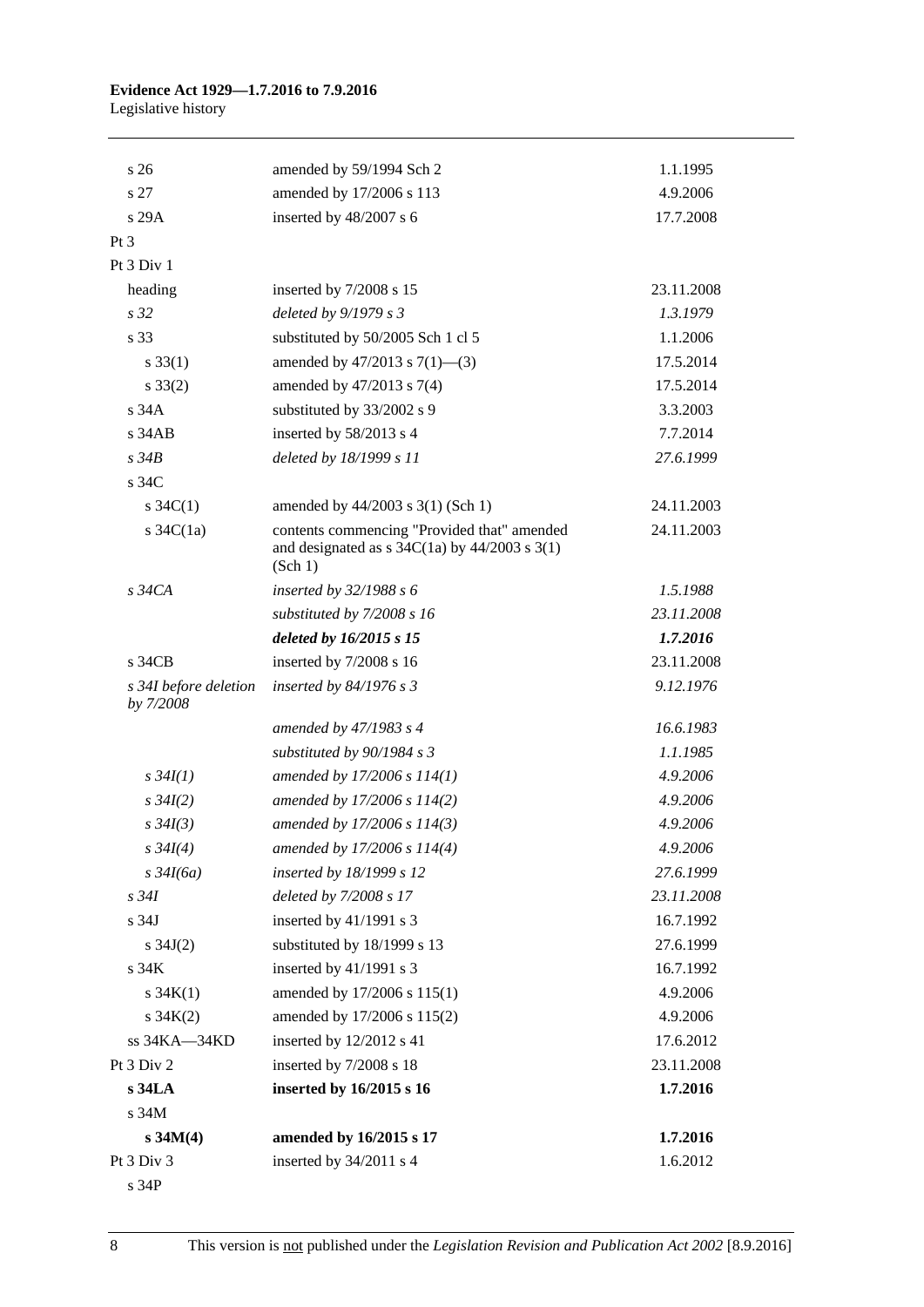#### **1.7.2016 to 7.9.2016—Evidence Act 1929** Legislative history

| $s \, 34P(4)$<br>Pt 4               | amended by 50/2013 s 4                                                 | 25.11.2013 |
|-------------------------------------|------------------------------------------------------------------------|------------|
| heading                             | substituted by 39/2015 s 4                                             | 4.4.2016   |
| Pt 4 Div 1                          |                                                                        |            |
| heading                             | inserted by 39/2015 s 5                                                | 4.4.2016   |
| s 35                                | substituted by 72/1990 s 2                                             | 20.12.1990 |
| $s \; 35(2)$                        |                                                                        |            |
| legislative<br>instrument           | amended by 32/2002 Sch cl 2                                            | 1.1.2003   |
| s 37                                | amended by 9/1979 s 4                                                  | 1.3.1979   |
|                                     | substituted by 72/1990 s 3                                             | 20.12.1990 |
| s 37C                               | inserted by 9/1979 s 5                                                 | 1.3.1979   |
| s 41                                | amended by 59/1994 Sch 2                                               | 1.1.1995   |
|                                     | amended by 44/2006 s 21                                                | 18.1.2007  |
| Pt 4 Div 2                          |                                                                        |            |
| heading                             | inserted by $39/2015$ s 6                                              | 4.4.2016   |
| s 42                                |                                                                        |            |
| $s\ 42(1)$                          | amended by 33/2002 s 10                                                | 3.3.2003   |
| Pt 4 Div 3                          |                                                                        |            |
| heading                             | inserted by 39/2015 s 7                                                | 4.4.2016   |
| s 45A before deletion<br>by 39/2015 |                                                                        |            |
| $s\,45A(2)$                         | amended by $9/1979 s 6$                                                | 1.3.1979   |
| $s\,45A$                            | deleted by 39/2015 s 8                                                 | 4.4.2016   |
| s 45B before deletion<br>by 39/2015 |                                                                        |            |
| $s\,45B(3)$                         | amended by 9/1979 s 7                                                  | 1.3.1979   |
| $s$ 45 $B$                          | deleted by 39/2015 s 8                                                 | 4.4.2016   |
| by 39/2015                          | s 45C before deletion inserted by 24/1984 s 2                          | 10.5.1984  |
|                                     | substituted by $72/1990 s 4$                                           | 20.12.1990 |
| $s$ 45C                             | deleted by 39/2015 s 8                                                 | 4.4.2016   |
| Pt 4 Div 4                          | Pt 5 heading amended by 40/1982 s 5                                    | 6.5.1982   |
|                                     | Pt 5 heading deleted and Pt 4 Div 4 heading<br>inserted by 39/2015 s 9 | 4.4.2016   |
| $s\,46$                             | substituted by 40/1982 s 6                                             | 6.5.1982   |
|                                     | amended by 39/2015 s 10                                                | 4.4.2016   |
| bank                                | (b) and (c) deleted by $33/1999$ Sch (item 21)                         | 1.7.1999   |
| ss 47 and 48                        | substituted by 40/1982 s 6                                             | 6.5.1982   |
| ss 48A and 48B                      | deleted by $40/1982 s 6$                                               | 6.5.1982   |
| s 49                                |                                                                        |            |
| $s\,49(1)$                          | amended by $40/1982$ s $7(a)$                                          | 6.5.1982   |
| $s\,49(1a)$                         | inserted by $40/1982$ s $7(b)$                                         | 6.5.1982   |
|                                     | amended by 37/1993 s 5                                                 | 15.7.1993  |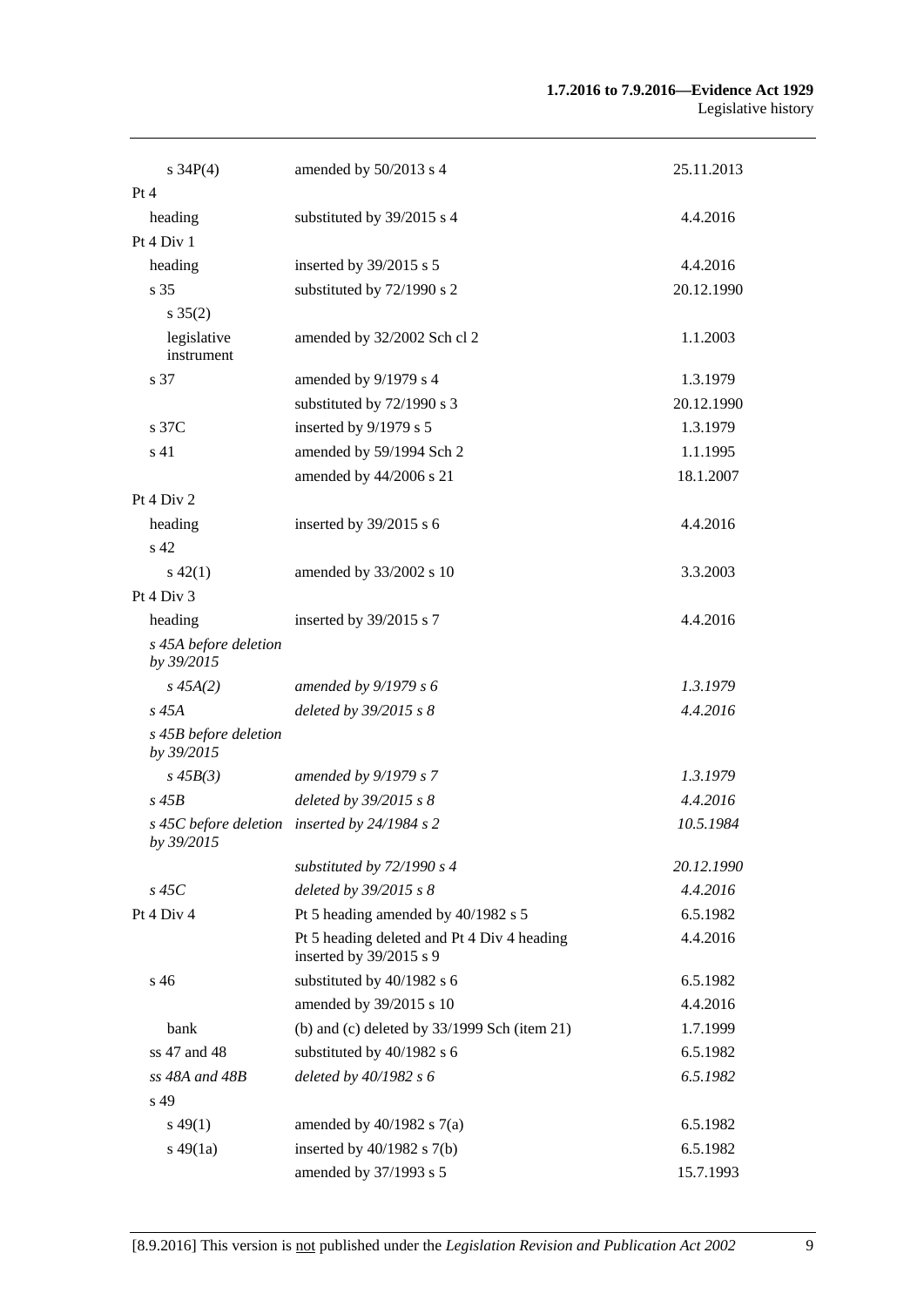#### **Evidence Act 1929—1.7.2016 to 7.9.2016** Legislative history

| $s\,49(2)$                           | amended by $40/1982$ s $7(c)$         | 6.5.1982   |
|--------------------------------------|---------------------------------------|------------|
| $s\ 49(3)$ (9)                       | inserted by $40/1982$ s $7(d)$        | 6.5.1982   |
| s <sub>50</sub>                      | amended by 40/1982 s 8                | 6.5.1982   |
| s 51                                 |                                       |            |
| s 51(1)                              | substituted by 40/1982 s 9            | 6.5.1982   |
| s <sub>52</sub>                      | deleted by 40/1982 s 10               | 6.5.1982   |
| Pt 4 Divs $5-7$                      | inserted by 39/2015 s 11              | 4.4.2016   |
| Pt 5-see Pt 4 Div 4                  |                                       |            |
| Pt 6 before deletion by<br>39/2015   |                                       |            |
| s <sub>55</sub>                      | amended by 18/1999 s 14               | 27.6.1999  |
| s 56                                 |                                       |            |
| $s\,56(1)$                           | amended by $44/2003$ s $3(1)$ (Sch 1) | 24.11.2003 |
| $s\,56(2)$                           | amended by 49/1991 Sch 2              | 6.7.1992   |
| s 59                                 | amended by 59/1994 Sch 2              | 1.1.1995   |
| $Pt\,6$                              | deleted by 39/2015 s 12               | 4.4.2016   |
| Pt 6A before deletion by<br>39/2015  |                                       |            |
| $s$ 59 $B$                           |                                       |            |
| $s$ 59 $B(1)$                        | amended by $9/1979 s 8$               | 1.3.1979   |
| Pt 6A                                | deleted by 39/2015 s 12               | 4.4.2016   |
| Pt 6B                                | heading substituted by 45/1988 s 2    | 5.5.1988   |
| s 59D                                | substituted by 45/1988 s 3            | 5.5.1988   |
| $s$ 59D(1)                           |                                       |            |
| authorised South<br>Australian court | amended by $37/1993$ s $6(a)$         | 15.7.1993  |
|                                      | (d) deleted by $37/1993$ s $6(a)$     | 15.7.1993  |
| foreign court                        | amended by 37/1993 s 6(b)             | 15.7.1993  |
| s 59D(2)                             | substituted by 72/1990 s 5            | 20.12.1990 |
| s 59E                                | substituted by 45/1988 s 4            | 5.5.1988   |
| s 59E(4)                             | inserted by 37/1993 s 7               | 15.7.1993  |
| s 59F                                |                                       |            |
| s 59F(1)                             | amended by 45/1988 s 5                | 5.5.1988   |
| s 59F(5)                             | amended by 45/1988 s 5                | 5.5.1988   |
|                                      | amended by $72/1990$ s $6(a)$         | 20.12.1990 |
| s 59F(7)                             | inserted by $72/1990$ s $6(b)$        | 20.12.1990 |
| s 59H                                | amended by 45/1988 s 6                | 5.5.1988   |
| Pt 6C                                | inserted by 9/1998 s 3                | 27.6.1999  |
| Pt 6C Div 1                          |                                       |            |
| s 59IA                               |                                       |            |
| South Australian<br>court            | amended by 33/2003 Sch (cl 10)        | 1.7.2005   |
| Pt 6C Div 4                          | inserted by 33/2006 s 4               | 1.4.2007   |
| s 59IQ                               |                                       |            |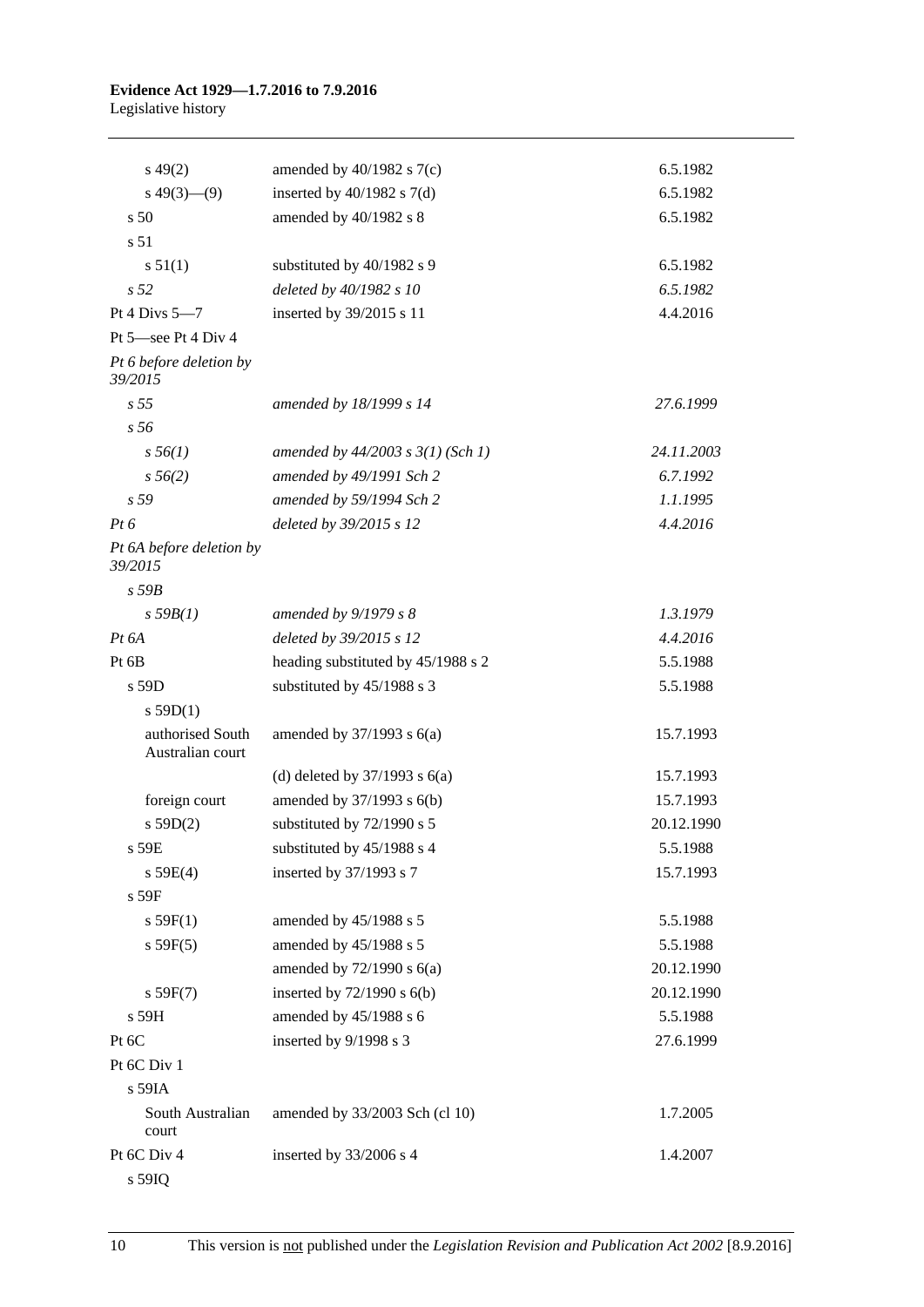#### **1.7.2016 to 7.9.2016—Evidence Act 1929** Legislative history

| s $59IQ(8)$           |                                                                           |            |
|-----------------------|---------------------------------------------------------------------------|------------|
| immediate family      | amended by 7/2008 s 19                                                    | 23.11.2008 |
| Pt 7                  |                                                                           |            |
| Pt 7 Div 1            | heading inserted by $17/1999$ s $3(a)$                                    | 27.6.1999  |
| $s$ 59J               | inserted by 26/1992 s 8                                                   | 6.7.1992   |
| Pt 7 Div 2            | heading inserted by $17/1999$ s $3(b)$                                    | 27.6.1999  |
| s 60                  | amended by 17/2006 s 116                                                  | 4.9.2006   |
|                       | amended by 26/2013 Sch 1 cl 2                                             | 4.7.2013   |
| $s \, \delta l$       | deleted by $9/1979 s 9$                                                   | 1.3.1979   |
| Pt 7 Div 3            | heading inserted by $17/1999$ s $3(c)$                                    | 27.6.1999  |
| s <sub>65</sub>       |                                                                           |            |
| s 65(1)               | s 65 amended by 9/1979 s 10                                               | 1.3.1979   |
|                       | s 65 amended and redesignated as $s$ 65(1) by<br>$44/2003$ s 3(1) (Sch 1) | 24.11.2003 |
| s 65(2)               | s 65 amended and redesignated as s 65(2) by<br>$44/2003$ s 3(1) (Sch 1)   | 24.11.2003 |
| $s$ 65A               | inserted by 32/1988 s 7                                                   | 1.5.1988   |
| Pt 7 Div 4            | heading inserted by $17/1999$ s $3(d)$                                    | 27.6.1999  |
| s 66                  |                                                                           |            |
| s 66(1)               | amended by 57/2000 s 25                                                   | 14.8.2000  |
|                       | amended by $44/2003$ s 3(1) (Sch 1)                                       | 24.11.2003 |
| $s\,66(3)$            | amended by $44/2003$ s 3(1) (Sch 1)                                       | 24.11.2003 |
| s 67                  |                                                                           |            |
| s 67(1)               | amended by 18/1999 s 15                                                   | 27.6.1999  |
| Pt 7 Div 5            | heading inserted by $17/1999$ s $3(e)$                                    | 27.6.1999  |
| Pt 7 Div 6            | heading inserted by 17/1999 s 3(f)                                        | 27.6.1999  |
| $s$ 67AB              | inserted by 9/1979 s 11                                                   | 1.3.1979   |
| $s$ 67AB $(1)$        | amended by $18/1999$ s $16(a)$                                            | 27.6.1999  |
| $s$ 67AB $(2)$        | amended by 18/1999 s 16(b)                                                | 27.6.1999  |
| Pt $7 \mathrm{Div} 7$ | heading inserted by $17/1999$ s 3(g)                                      | 27.6.1999  |
| s 67B                 | inserted by 65/1978 s 2                                                   | 28.9.1978  |
| Pt 7 Div 8            | heading inserted by $17/1999$ s $3(h)$                                    | 27.6.1999  |
| s 67C                 | inserted by 37/1993 s 8                                                   | 15.7.1993  |
| s 67C(2)              | amended by 26/1996 s 2                                                    | 2.5.1996   |
| Pt 7 Div 9            | inserted by 17/1999 s 4                                                   | 27.6.1999  |
| s 67F                 |                                                                           |            |
| s 67F(1)              | amended by 17/2006 s 117(1)                                               | 4.9.2006   |
| s 67F(2)              | amended by 17/2006 s 117(2)                                               | 4.9.2006   |
| s 67F(5)              | amended by 17/2006 s 117(3)                                               | 4.9.2006   |
| s 67F(7)              | amended by 17/2006 s 117(4)                                               | 4.9.2006   |
| $s$ 67F(8)            | amended by 17/2006 s 117(5)                                               | 4.9.2006   |
| Pt 7 Div 10           | inserted by 7/2008 s 20                                                   | 23.11.2008 |
| s 67H                 |                                                                           |            |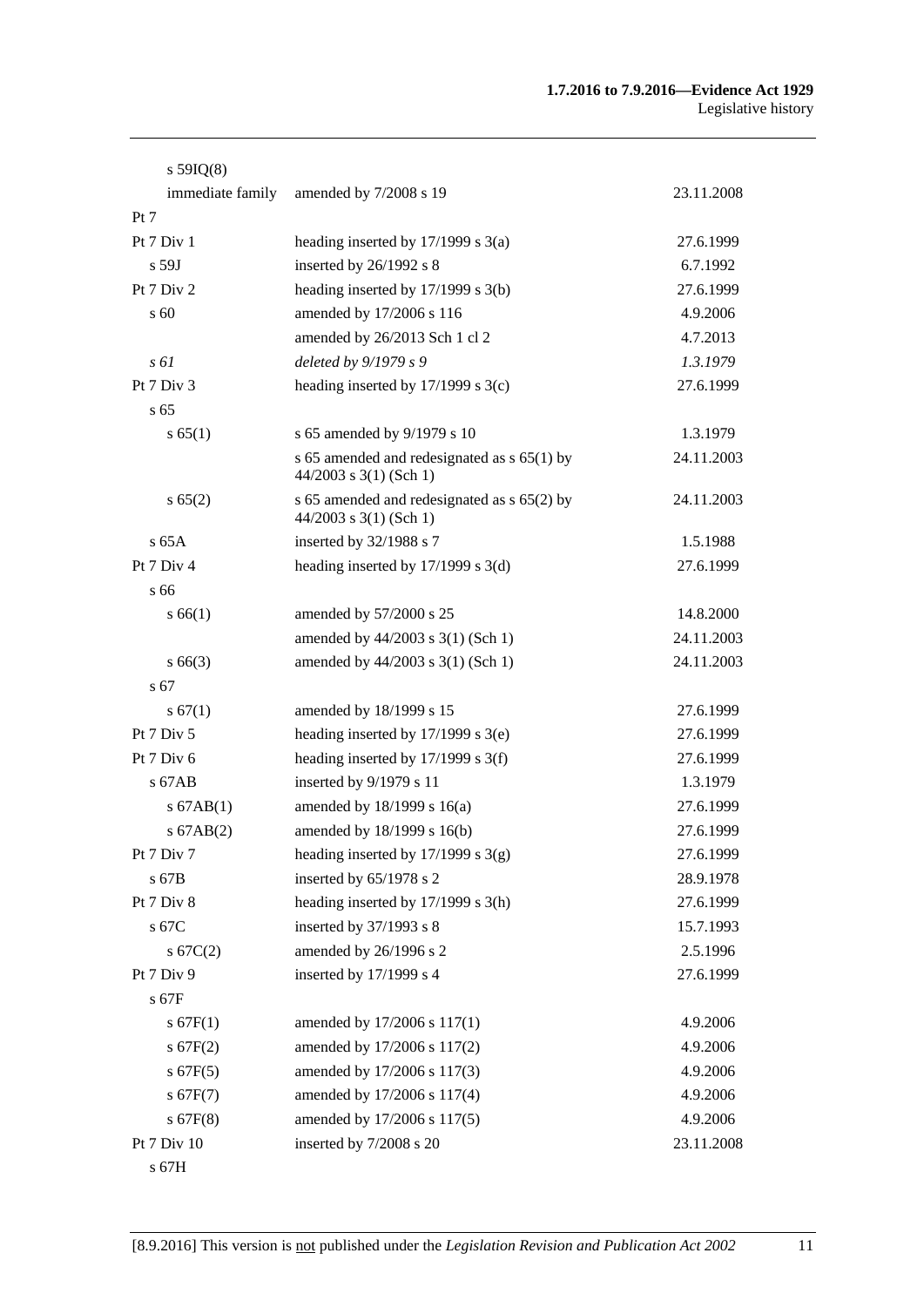| $s$ 67H(1)                       | substituted by $16/2015$ s $18(1)$              | 1.7.2016   |
|----------------------------------|-------------------------------------------------|------------|
| $s$ 67H(3)                       | inserted by 16/2015 s 18(2)                     | 1.7.2016   |
| s 67HA                           | inserted by 16/2015 s 19                        | 1.7.2016   |
| Pt 8                             |                                                 |            |
| Pt 8 Div 1                       | heading inserted by 107/1984 s 2                | 20.12.1984 |
| s 68                             | substituted by 47/1983 s 5                      | 16.6.1983  |
| court                            | substituted by 33/2003 Sch (cl 11)              | 1.7.2005   |
| court of summary<br>jurisdiction | inserted by $107/1984$ s $3(a)$                 | 20.12.1984 |
|                                  | deleted by 33/2003 Sch (cl 11)                  | 1.7.2005   |
| order                            | interim suppression inserted by 107/1984 s 3(b) | 20.12.1984 |
| news media                       | inserted by $43/1989$ s $3(a)$                  | 15.5.1989  |
|                                  | substituted by $18/1999$ s $17(a)$              | 27.6.1999  |
| newspaper                        | inserted by $18/1999$ s $17(a)$                 | 27.6.1999  |
| primary court                    | inserted by 107/1984 s 3(b)                     | 20.12.1984 |
| publish                          | inserted by $18/1999$ s $17(b)$                 | 27.6.1999  |
| suppression order                | inserted by $107/1984$ s $3(b)$                 | 20.12.1984 |
|                                  | substituted by $43/1989$ s $3(b)$               | 15.5.1989  |
| Pt 8 Div 2                       | heading inserted by 107/1984 s 4                | 20.12.1984 |
| s 69                             | substituted by 9/1979 s 12                      | 1.3.1979   |
|                                  | substituted by 107/1984 s 4                     | 20.12.1984 |
| s 69(1a)                         | inserted by 32/1988 s 8                         | 1.5.1988   |
|                                  | amended by 16/2015 s 20                         | 1.7.2016   |
| s 69A                            | inserted by 107/1984 s 4                        | 20.12.1984 |
|                                  | substituted by 43/1989 s 4                      | 15.5.1989  |
| s 69A(1)                         | amended by 72/1990 s 7                          | 20.12.1990 |
|                                  | amended by 18/1999 s 18                         | 27.6.1999  |
| s 69A(2)                         | substituted by $30/2006$ s 4(1)                 | 1.4.2007   |
| s 69A(5)                         | amended by 17/2006 s 118(1)                     | 4.9.2006   |
| $s$ 69A $(8)$                    | substituted by $30/2006$ s $4(2)$               | 1.4.2007   |
| s 69A(9)                         | amended by 17/2006 s 118(2)                     | 4.9.2006   |
|                                  | substituted by $30/2006$ s $4(2)$               | 1.4.2007   |
| s $69A(10)$ (13)                 | substituted by $30/2006$ s $4(2)$               | 1.4.2007   |
| $s\,69A(14)$                     | deleted by $30/2006 s 4(2)$                     | 1.4.2007   |
| ss 69AB and 69AC                 | inserted by 30/2006 s 5                         | 1.4.2007   |
| s 69B                            | inserted by 107/1984 s 4                        | 20.12.1984 |
| $s$ 69B(1)                       | amended by $43/1989$ s $5(a)$                   | 15.5.1989  |
| s69B(3)                          | amended by 43/1989 s 5(b), (c)                  | 15.5.1989  |
| s 70                             | substituted by 107/1984 s 4                     | 20.12.1984 |
| 570(1)                           | substituted by 30/2006 s 6                      | 1.4.2007   |
| $s \, 70(1a)$                    | inserted by 30/2006 s 6                         | 1.4.2007   |
| $s \, 70(3)$                     | deleted by 33/2003 Sch (cl 12)                  | 1.7.2005   |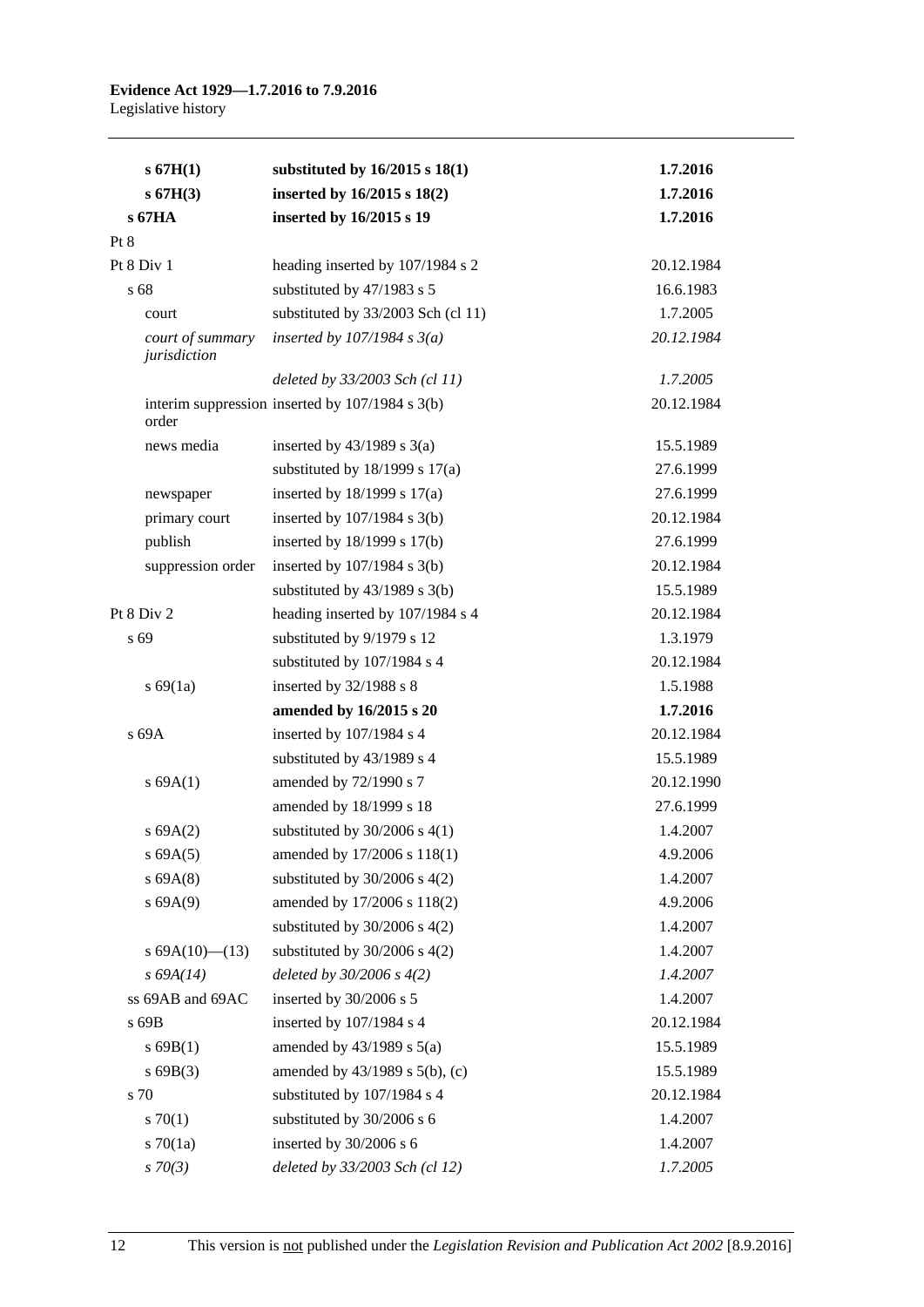| s 71              | amended by 9/1979 s 13                | 1.3.1979   |
|-------------------|---------------------------------------|------------|
|                   | amended by 40/1982 s 11               | 6.5.1982   |
|                   | substituted by 107/1984 s 4           | 20.12.1984 |
| Pt 8 Div 3        | heading inserted by 107/1984 s 5      | 20.12.1984 |
| $s$ 71 $A$        | inserted by 84/1976 s 4               | 9.12.1976  |
| s 71A(1)          | amended by 40/1982 s 12               | 6.5.1982   |
|                   | amended by 37/1993 s 9                | 15.7.1993  |
|                   | amended by $59/1997$ s $6(a)$         | 14.9.1997  |
|                   | amended by 18/1999 s 19(a)            | 27.6.1999  |
|                   | amended by 30/2006 s 7(1)             | 1.4.2007   |
|                   | amended by $44/2012$ s $4(1)$ , (2)   | 11.2.2013  |
| s 71A(2)          | amended by 40/1982 s 12               | 6.5.1982   |
|                   | amended by 18/1999 s 19(b)            | 27.6.1999  |
|                   | amended by 30/2006 s 7(2)             | 1.4.2007   |
|                   | amended by 44/2012 s 4(3)             | 11.2.2013  |
| $s$ 71A(3)        | amended by 40/1982 s 12               | 6.5.1982   |
|                   | deleted by $107/1984 s 6(a)$          | 20.12.1984 |
| s $71A(3)$ - (3e) | inserted by $44/2012$ s $4(4)$        | 11.2.2013  |
| s 71A(4)          | amended by 40/1982 s 12               | 6.5.1982   |
|                   | amended by 32/1988 s 9                | 1.5.1988   |
|                   | amended by 18/1999 s 19(c)            | 27.6.1999  |
|                   | amended by 30/2006 s 7(3)             | 1.4.2007   |
|                   | amended by 44/2012 s 4(5)             | 11.2.2013  |
| s 71A(5)          |                                       |            |
| acquittal         | deleted by $107/1984 s 6(b)$          | 20.12.1984 |
| newspaper         | deleted by $18/1999 s 19(d)$          | 27.6.1999  |
| relevant date     | substituted by $59/1997$ s $6(b)$     | 14.9.1997  |
|                   | amended by 47/2013 s 8(1), (2)        | 17.5.2014  |
| Pt 8 Div 4        | heading inserted by 107/1984 s 7      | 20.12.1984 |
| s 71B             | inserted by 107/1984 s 7              | 20.12.1984 |
| $s$ 71B(1)        | amended by 18/1999 s 20(a)            | 27.6.1999  |
|                   | amended by $7/2008$ s $21(1)$         | 23.11.2008 |
| $s$ 71B(2)        | amended by 30/2006 s 8(1)             | 1.4.2007   |
|                   | amended by 7/2008 s 21(2)             | 23.11.2008 |
| s71B(3)           | amended by 18/1999 s 20(b)            | 27.6.1999  |
|                   | amended by 30/2006 s 8(2)             | 1.4.2007   |
| s 71C             | inserted by 37/1993 s 10              | 15.7.1993  |
| $s \, 71C(1)$     | amended by 18/1999 s 21(a)            | 27.6.1999  |
|                   | amended by 30/2006 s 9                | 1.4.2007   |
| $s \, 71C(2)$     | substituted by $18/1999$ s $21(b)$    | 27.6.1999  |
| Pt 8 Div 5        | amended by 107/1984 s 8               | 20.12.1984 |
|                   | deleted by $44/2003$ s $3(1)$ (Sch 1) | 24.11.2003 |
| Pt 9              | inserted by 72/1990 s 8               | 20.12.1990 |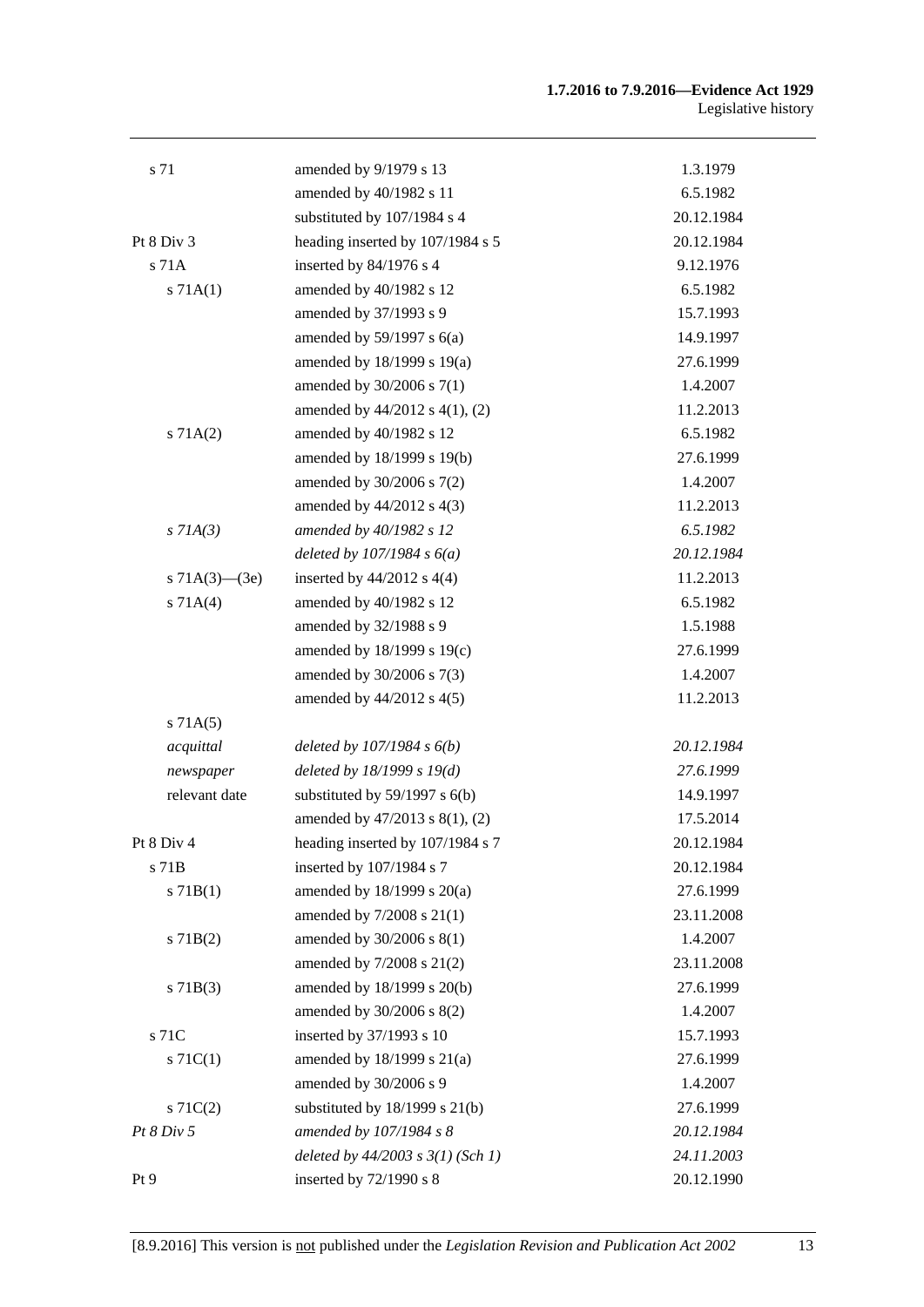*Sch 1 before substitution by 58/2013*

| substituted by $44/2003$ s $3(1)$ (Sch 1)       | 24.11.2003 |
|-------------------------------------------------|------------|
| substituted by $58/2013$ s 5                    | 7.7.2014   |
| deleted by $55/1983$ s 5                        | 1.8.1983   |
| heading substituted by $44/2003$ s 3(1) (Sch 1) | 24.11.2003 |
|                                                 |            |

## **Transitional etc provisions associated with Act or amendments**

### *Evidence (Settlement Negotiations) Amendment Act 1996*

## **3—Application of amendment**

The amendment made by this Act applies to proceedings commenced before or after the commencement of this Act, but does not affect any order made before the commencement of this Act.

### *Statutes Amendment (Evidence and Procedure) Act 2008*

### **22—Transitional provision**

The amendments made by Part 4 of this Act to the *[Evidence Act](http://www.legislation.sa.gov.au/index.aspx?action=legref&type=act&legtitle=Evidence%20Act%201929) 1929* apply to proceedings commenced after the commencement of that Part.

### *Evidence (Discreditable Conduct) Amendment Act 2011, Sch 1*

#### **1—Transitional provision**

- (1) The amendments made by Part 2 of this Act to the *[Evidence Act](http://www.legislation.sa.gov.au/index.aspx?action=legref&type=act&legtitle=Evidence%20Act%201929) 1929* are intended to apply in respect of—
	- (a) proceedings for an offence commenced but not determined before the commencement of this clause; and
	- (b) proceedings for an offence commenced after the commencement of this clause.
- (2) An order made by a court under the *[Evidence Act](http://www.legislation.sa.gov.au/index.aspx?action=legref&type=act&legtitle=Evidence%20Act%201929) 1929* as in force immediately before the commencement of this clause will remain in force according to its terms.

### *Statutes Amendment (Serious and Organised Crime) Act 2012*

### **42—Transitional provision**

Sections 34KA, 34KB, 34KC and 34KD of the *[Evidence Act](http://www.legislation.sa.gov.au/index.aspx?action=legref&type=act&legtitle=Evidence%20Act%201929) 1929* as inserted by section 41 of this Act only apply in relation to proceedings commenced after the commencement of section 41.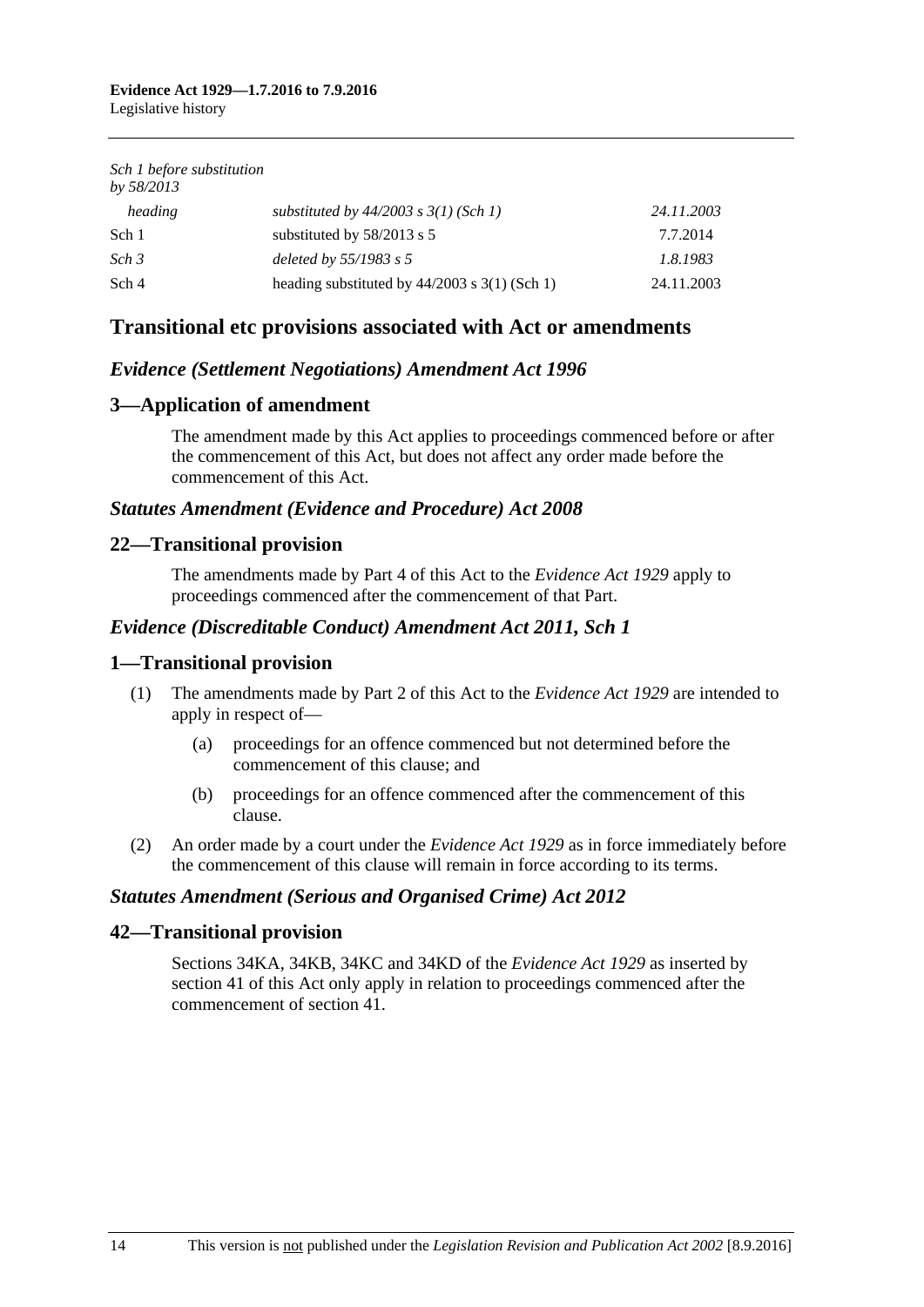# *Statutes Amendment (Vulnerable Witnesses) Act 2015, Sch 1 as amended by Statutes Amendment (Attorney-General's Portfolio) Act 2016, s 27*

#### **1—Transitional provision**

- (1) The amendments made by Part 3 of this Act to the *[Evidence Act](http://www.legislation.sa.gov.au/index.aspx?action=legref&type=act&legtitle=Evidence%20Act%201929) 1929* are intended to apply in respect of—
	- (a) proceedings for an offence commenced but not determined before the commencement of this clause; and
	- (b) proceedings for an offence commenced after the commencement of this clause.
- <span id="page-110-0"></span>(2) An audio visual record of the statement of a witness to whom this subclause applies made to an investigating or other authority before the commencement of section 10 of this Act as part of a formal interview process in relation to the investigation of an alleged offence may, after the commencement of that section, be admitted under section 13BA of the *[Evidence Act](http://www.legislation.sa.gov.au/index.aspx?action=legref&type=act&legtitle=Evidence%20Act%201929) 1929* as evidence in the trial of a charge of the offence as if the recording had been made pursuant to Division 3 of Part 17 of the *[Summary Offences Act](http://www.legislation.sa.gov.au/index.aspx?action=legref&type=act&legtitle=Summary%20Offences%20Act%201953) 1953* in accordance with the requirements of that Division.

#### **Note—**

Section 10 of this Act inserts section 13BA into the *[Evidence Act](http://www.legislation.sa.gov.au/index.aspx?action=legref&type=act&legtitle=Evidence%20Act%201929) 1929*.

- (3) [Subclause \(2\)](#page-110-0) applies—
	- (a) to a witness who is—
		- (i) a child of or under the age of 14 years; or
		- (ii) a person with a disability that adversely affects the person's capacity to give a coherent account of the person's experiences or to respond rationally to questions; and
	- (b) despite section 34LA(2)(c) of the *[Evidence Act](http://www.legislation.sa.gov.au/index.aspx?action=legref&type=act&legtitle=Evidence%20Act%201929) 1929*.

### **Historical versions**

Reprint No 1—1.7.1991 Reprint No 2—16.7.1992 Reprint No 3—1.1.1993 Reprint No 4—15.7.1993 Reprint No 5—1.9.1993 Reprint No 6—1.1.1995 Reprint No 7—10.7.1995 Reprint No 8—2.5.1996 Reprint No 9—14.9.1997 Reprint No 10—27.6.1999 Reprint No 11—1.7.1999 Reprint No 12—14.8.2000 Reprint No 13—1.1.2003 Reprint No 14—3.3.2003